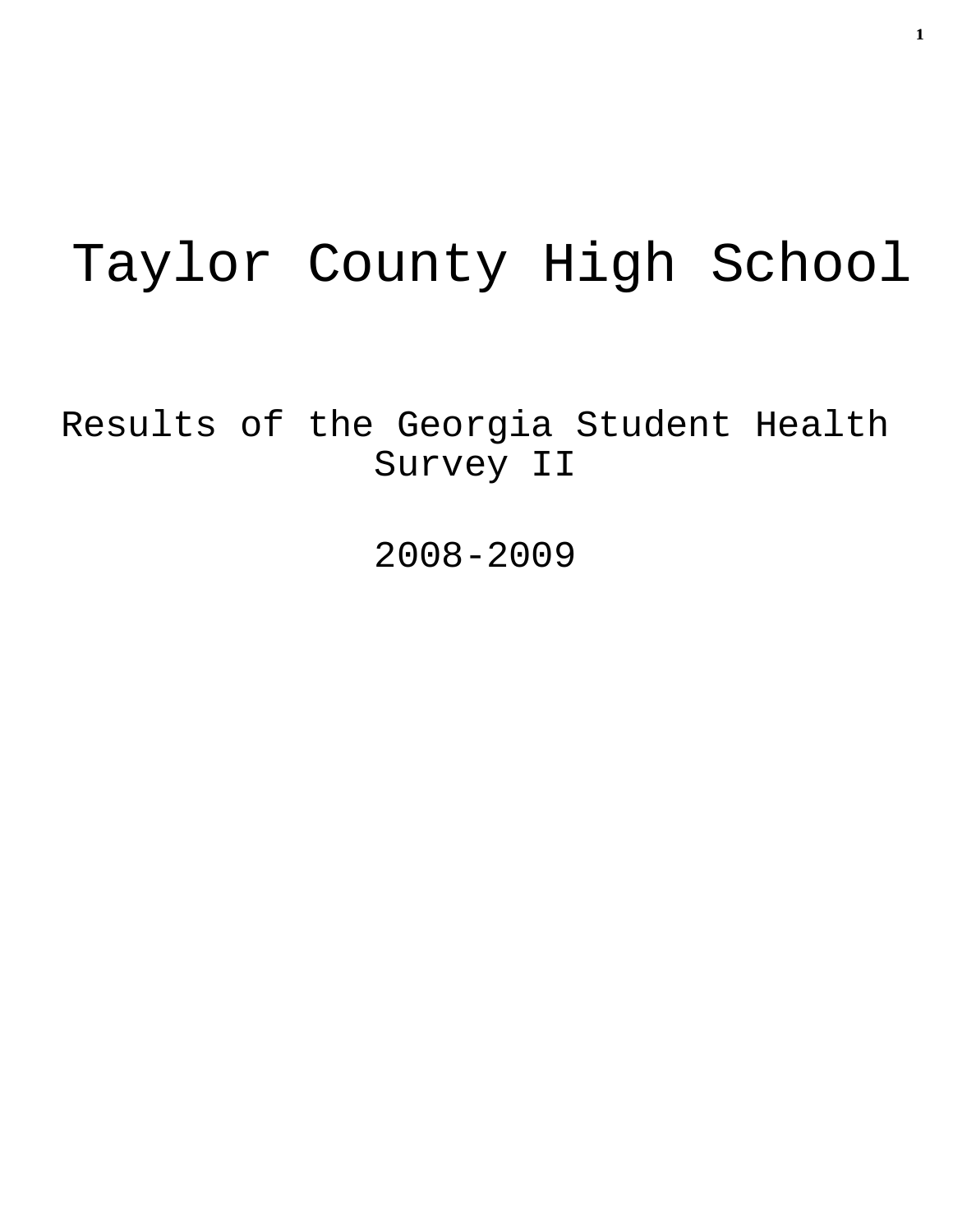# *Demographics* **2**

| Grade |                          |  |  |
|-------|--------------------------|--|--|
|       | <b>Grade   Frequency</b> |  |  |
| 10    | 113                      |  |  |
| 12    |                          |  |  |

| <b>Frequency</b> | <b>Table of Gender by Grade</b> |              |             |              |
|------------------|---------------------------------|--------------|-------------|--------------|
| <b>Col Pct</b>   |                                 | Grade(Grade) |             |              |
|                  | Gender(Gender)                  | <b>10</b>    | 12          | <b>Total</b> |
|                  | <b>Female</b>                   | 54<br>47.79  | 46<br>59.74 | 100          |
|                  | <b>Male</b>                     | 59<br>52.21  | 31<br>40.26 | 90           |
|                  | <b>Total</b>                    | 113          | 77          | 190          |

| <b>Frequency</b> |  |
|------------------|--|
| Col Pct          |  |

| <b>Table of Ethnicity by Grade</b> |                  |              |              |  |  |  |
|------------------------------------|------------------|--------------|--------------|--|--|--|
|                                    |                  | Grade(Grade) |              |  |  |  |
| <b>Ethnicity</b> (Ethnicity)       | 10               | 12           | <b>Total</b> |  |  |  |
| <b>Black</b>                       | 57<br>50.44      | 38<br>49.35  | 95           |  |  |  |
| <b>Hispanic</b>                    | 2<br>1.77        | 0<br>0.00    | 2            |  |  |  |
| <b>White</b>                       | 53<br>46.90      | 33<br>42.86  | 86           |  |  |  |
| <b>Asian</b>                       | $\theta$<br>0.00 | 3<br>3.90    | 3            |  |  |  |
| <b>Other</b>                       | 1<br>0.88        | 3<br>3.90    | 4            |  |  |  |
| <b>Total</b>                       | 113              | 77           | 190          |  |  |  |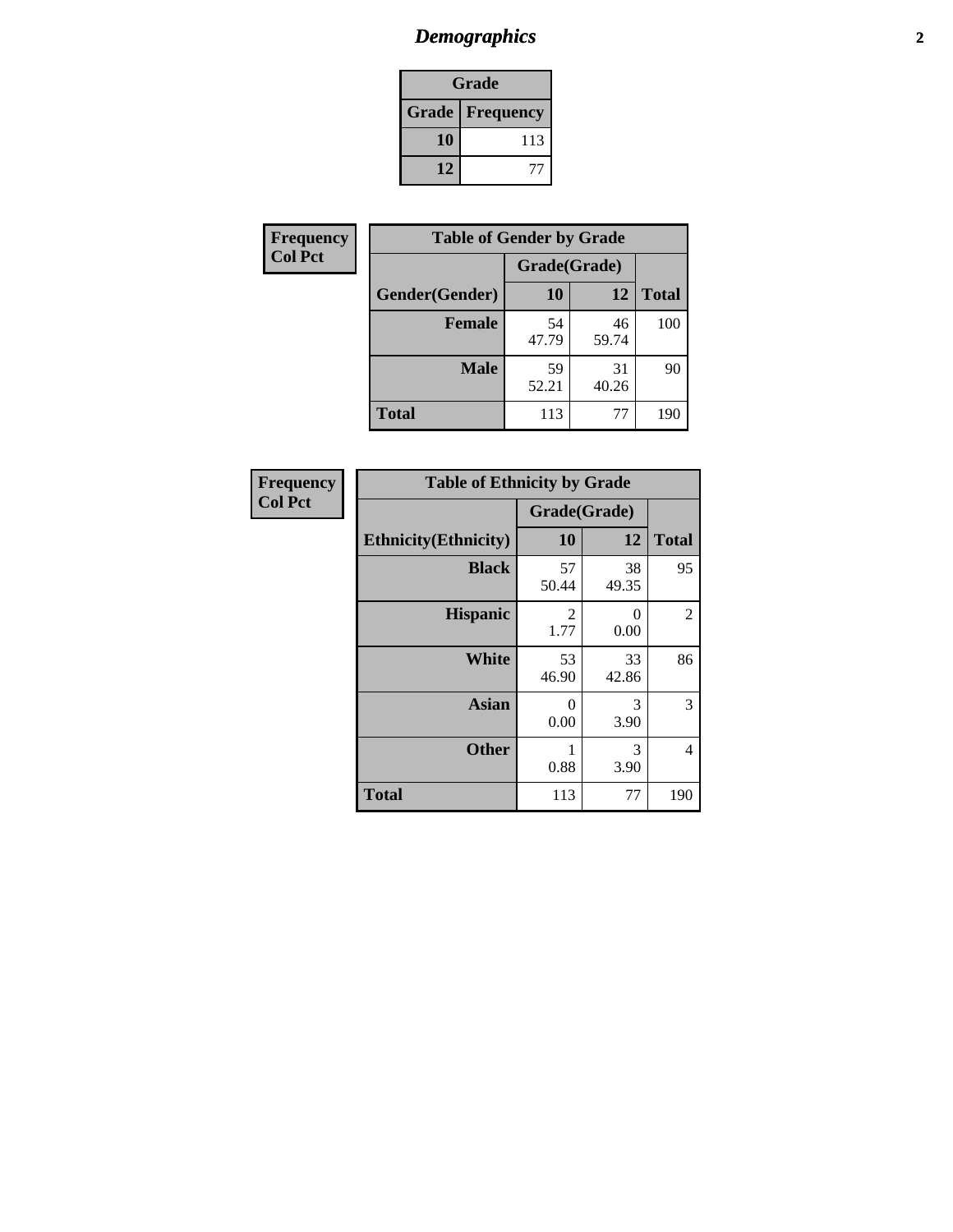#### *Title IV, Part A, Schedule A* **3** *Goal 1: Ensure that all schools are drug-free Baseline Data: Year 2008-2009 Prevalence of Drug Use*

| Frequency<br><b>Col Pct</b> | <b>Table of AlcoholAlt by Grade</b>      |              |             |              |  |  |
|-----------------------------|------------------------------------------|--------------|-------------|--------------|--|--|
|                             | AlcoholAlt(Alcohol<br>use, past 30 days) | Grade(Grade) |             |              |  |  |
|                             |                                          | 10           | 12          | <b>Total</b> |  |  |
|                             | Yes                                      | 21<br>18.58  | 19<br>24.68 | 40           |  |  |
|                             | N <sub>0</sub>                           | 92<br>81.42  | 58<br>75.32 | 150          |  |  |
|                             | <b>Total</b>                             | 113          | 77          | 190          |  |  |

| Frequency      | <b>Table of TobaccoAny by Grade</b> |              |             |              |  |
|----------------|-------------------------------------|--------------|-------------|--------------|--|
| <b>Col Pct</b> | TobaccoAny(Tobacco                  | Grade(Grade) |             |              |  |
|                | use, past 30 days)                  | <b>10</b>    | 12          | <b>Total</b> |  |
|                | Yes                                 | 29<br>25.66  | 13<br>16.88 | 42           |  |
|                | N <sub>0</sub>                      | 84<br>74.34  | 64<br>83.12 | 148          |  |
|                | Total                               | 113          | 77          | 190          |  |

| Frequency<br><b>Col Pct</b> | <b>Table of MarijuanaAlt by Grade</b>        |              |             |              |  |
|-----------------------------|----------------------------------------------|--------------|-------------|--------------|--|
|                             | MarijuanaAlt(Marijuana<br>use, past 30 days) | Grade(Grade) |             |              |  |
|                             |                                              | 10           | 12          | <b>Total</b> |  |
|                             | Yes                                          | 9<br>7.96    | 6<br>7.79   | 15           |  |
|                             | N <sub>0</sub>                               | 104<br>92.04 | 71<br>92.21 | 175          |  |
|                             | <b>Total</b>                                 | 113          | 77          | 190          |  |

| <b>Frequency</b> | <b>Table of OtherDrugAny by Grade</b>  |              |             |              |  |
|------------------|----------------------------------------|--------------|-------------|--------------|--|
| <b>Col Pct</b>   | <b>OtherDrugAny(Other</b><br>drug use, | Grade(Grade) |             |              |  |
|                  | past 30 days)                          | 10           | <b>12</b>   | <b>Total</b> |  |
|                  | <b>Yes</b>                             | 6<br>5.31    | 2<br>2.60   | 8            |  |
|                  | N <sub>0</sub>                         | 107<br>94.69 | 75<br>97.40 | 182          |  |
|                  | <b>Total</b>                           | 113          | 77          | 190          |  |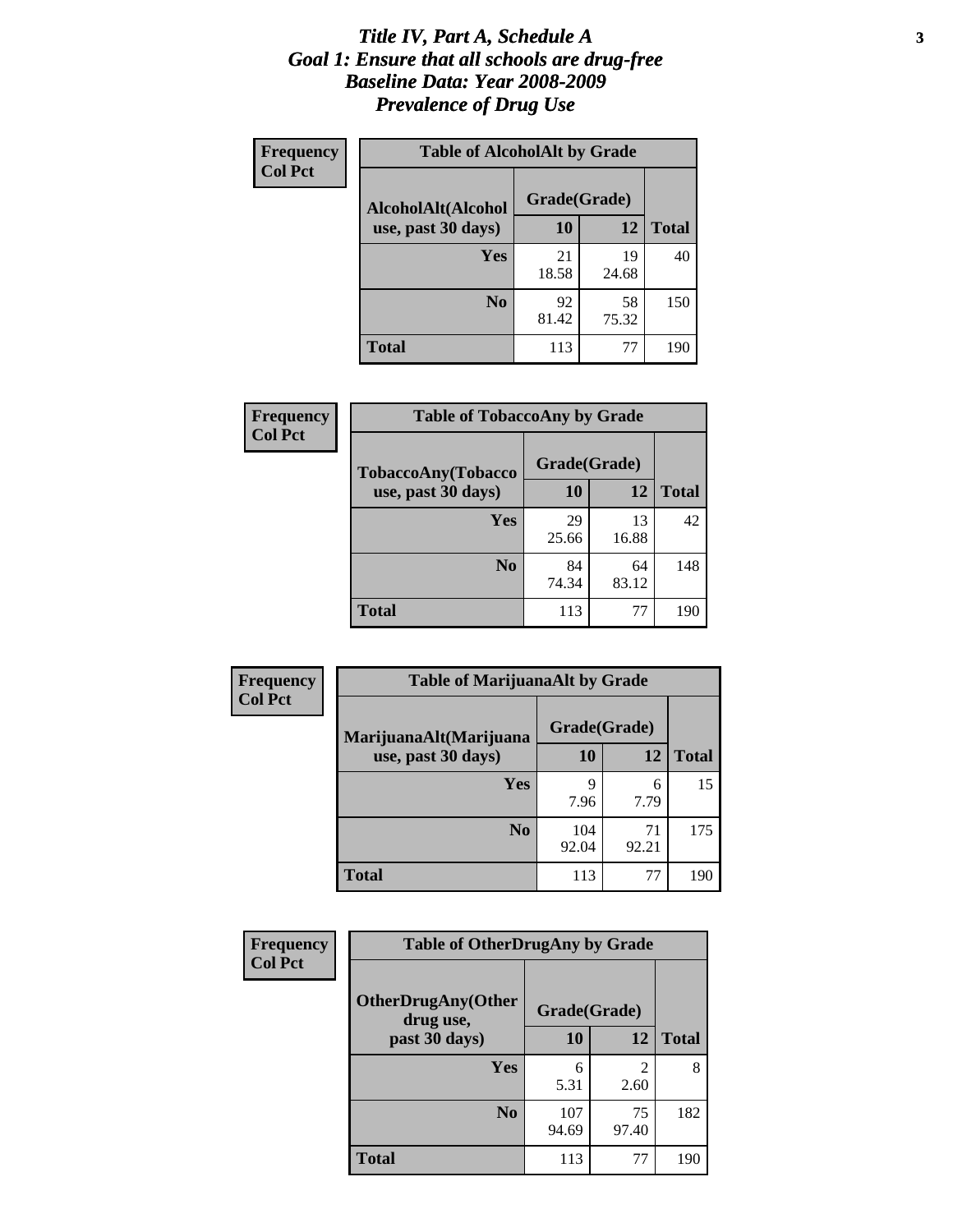#### *Average Age of Onset of Use* **4** *Results for "Average Age of Onset of Use" questions exclude students who said they did not use that substance*

| <b>Variable</b>    | Label                                                              | <b>Mean</b> |
|--------------------|--------------------------------------------------------------------|-------------|
| Alcoholinit2       | I started using alcohol when I was                                 | 14.14       |
| Cigarettesinit2    | I started smoking tobacco when I was                               | 13.58       |
| Smokelessinit2     | I started chewing tobacco when I was                               | 13.10       |
| Marijuanainit2     | I started using marijuana when I was                               | 13.77       |
| Cocaineinit2       | I started using cocaine when I was                                 | 12.50       |
| Inhalantsinit2     | I started using inhalants when I was                               | 11.60       |
| Steroidsinit2      | I started using steroids when I was                                | 11.00       |
| Ecstasyinit2       | I started using ecstasy when I was                                 | 13.50       |
| Methinit2          | I started using methamphetamines when I was                        | 11.50       |
| Hallucinogensinit2 | I started using hallucinogens when I was                           | 13.50       |
| Prescriptioninit2  | I started using prescription drugs not prescribed to me when I was | 14.08       |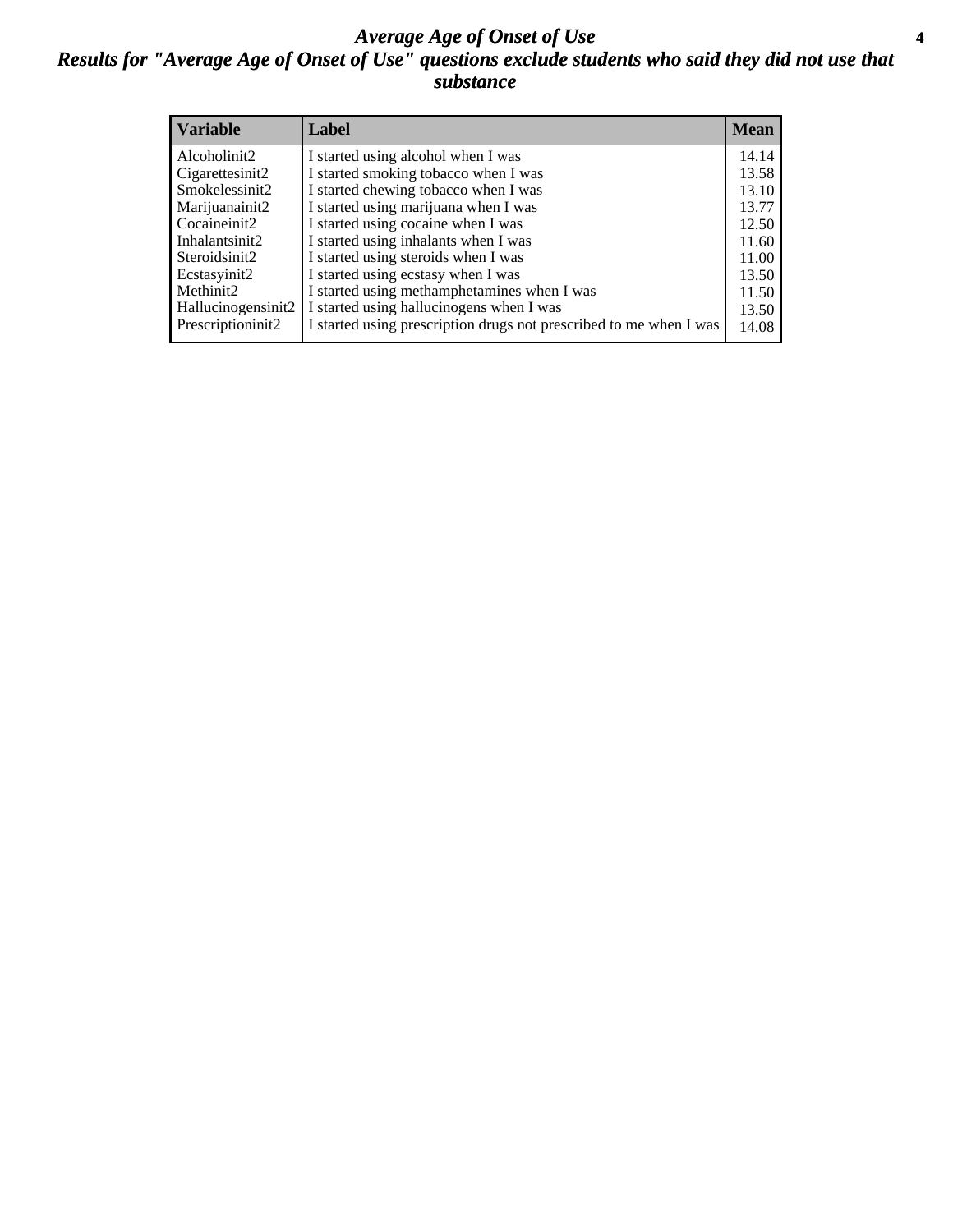# *Perception of Health Risk* **5**

| Frequency      | <b>Table of Alcoholharmdich by Grade</b>  |              |             |              |  |
|----------------|-------------------------------------------|--------------|-------------|--------------|--|
| <b>Col Pct</b> | Alcoholharmdich(I<br>think alcohol is     | Grade(Grade) |             |              |  |
|                | harmful)                                  | 10           | 12          | <b>Total</b> |  |
|                | Yes                                       | 87<br>79.82  | 64<br>83.12 | 151          |  |
|                | N <sub>0</sub>                            | 22<br>20.18  | 13<br>16.88 | 35           |  |
|                | <b>Total</b>                              | 109          | 77          | 186          |  |
|                | <b>Frequency Missing <math>=</math> 4</b> |              |             |              |  |

| <b>Frequency</b> | <b>Table of Tobaccoharmdich by Grade</b>  |              |       |              |
|------------------|-------------------------------------------|--------------|-------|--------------|
| <b>Col Pct</b>   | Tobaccoharmdich(I<br>think tobacco is     | Grade(Grade) |       |              |
|                  | harmful)                                  | 10           | 12    | <b>Total</b> |
|                  | Yes                                       | 103          | 70    | 173          |
|                  |                                           | 94.50        | 90.91 |              |
|                  | N <sub>0</sub>                            | 6            |       | 13           |
|                  |                                           | 5.50         | 9.09  |              |
|                  | <b>Total</b>                              | 109          | 77    | 186          |
|                  | <b>Frequency Missing <math>=</math> 4</b> |              |       |              |

| Frequency      | <b>Table of Marijuanaharmdich by Grade</b> |              |             |              |  |
|----------------|--------------------------------------------|--------------|-------------|--------------|--|
| <b>Col Pct</b> | Marijuanaharmdich(I<br>think marijuana is  | Grade(Grade) |             |              |  |
|                | harmful)                                   | 10           | 12          | <b>Total</b> |  |
|                | Yes                                        | 91<br>83.49  | 62<br>80.52 | 153          |  |
|                | N <sub>0</sub>                             | 18<br>16.51  | 15<br>19.48 | 33           |  |
|                | <b>Total</b>                               | 109          | 77          | 186          |  |
|                | <b>Frequency Missing <math>=</math> 4</b>  |              |             |              |  |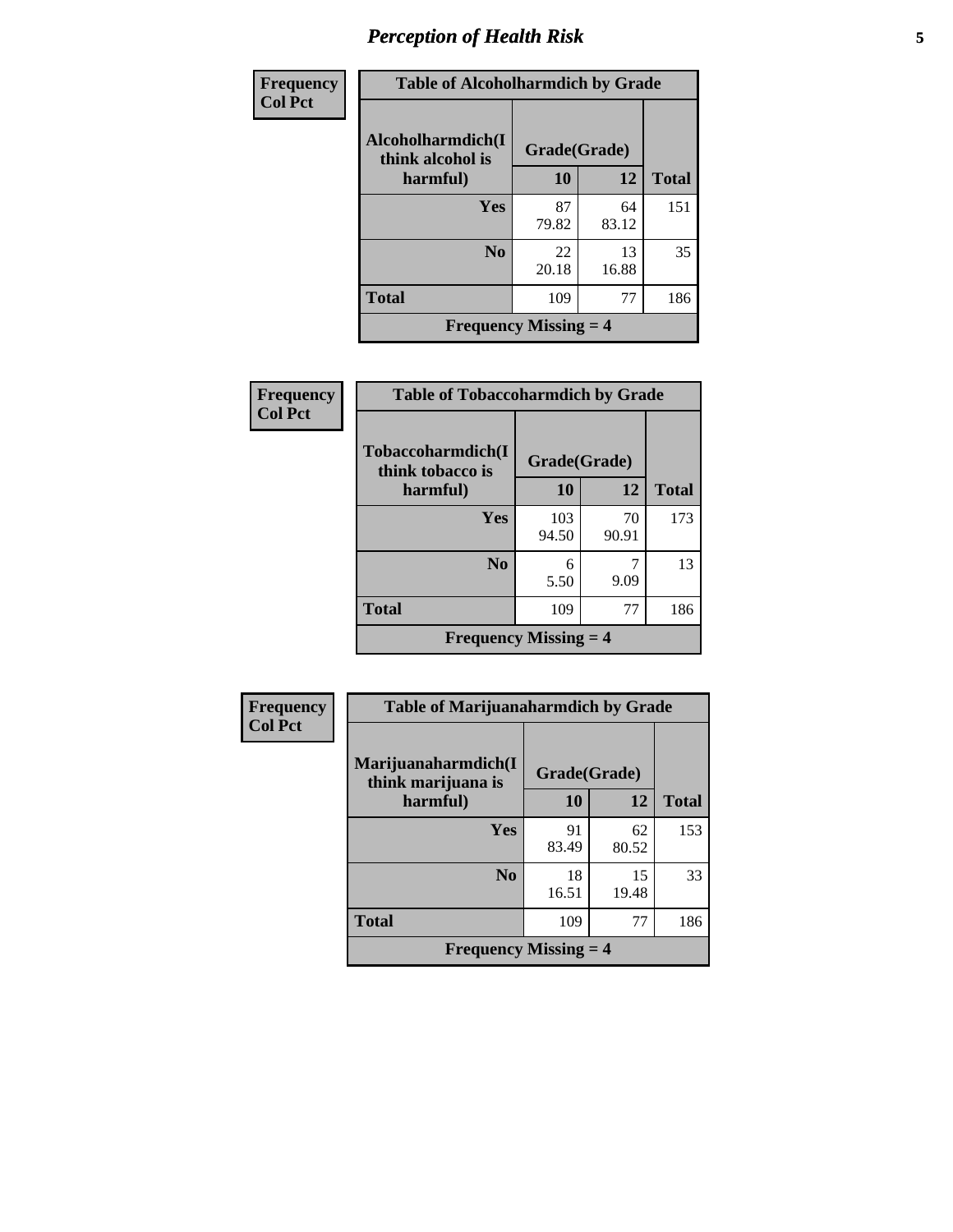# *Perception of Health Risk* **6**

| Frequency      | <b>Table of Otherdrugharmdich by Grade</b>   |              |             |              |  |
|----------------|----------------------------------------------|--------------|-------------|--------------|--|
| <b>Col Pct</b> | Otherdrugharmdich(I<br>think other drugs are | Grade(Grade) |             |              |  |
|                | harmful)                                     | 10           | 12          | <b>Total</b> |  |
|                | Yes                                          | 102<br>93.58 | 72<br>93.51 | 174          |  |
|                | N <sub>0</sub>                               | 6.42         | 5<br>6.49   | 12           |  |
|                | <b>Total</b>                                 | 109          | 77          | 186          |  |
|                | <b>Frequency Missing <math>=</math> 4</b>    |              |             |              |  |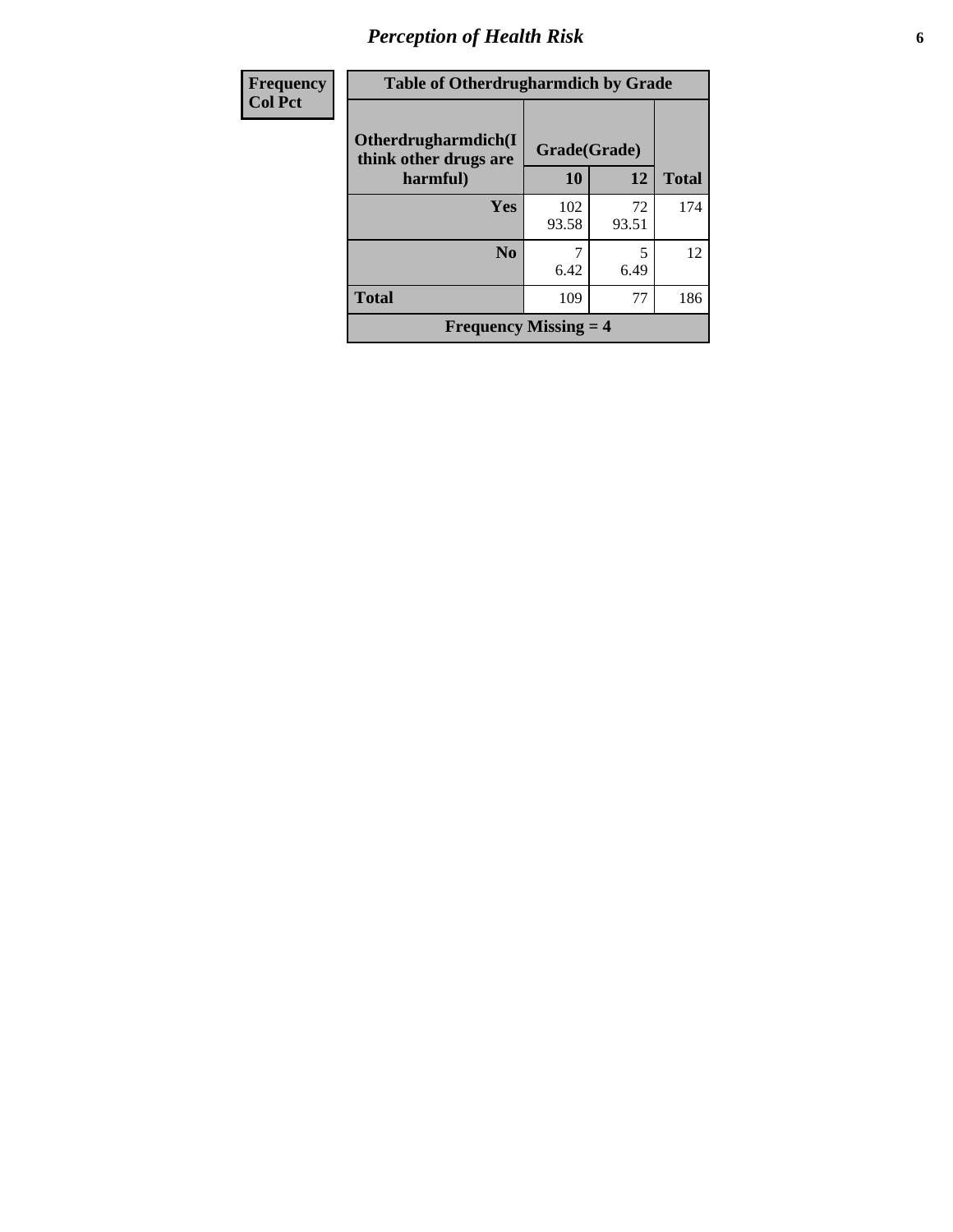## *Social Disapproval* **7**

| Frequency      |                                                             | <b>Table of Alcoholpeerdich by Grade</b> |             |              |  |
|----------------|-------------------------------------------------------------|------------------------------------------|-------------|--------------|--|
| <b>Col Pct</b> | Alcoholpeerdich(My<br>friends would<br>disapprove if I used | Grade(Grade)                             |             |              |  |
|                | alcohol)                                                    | 10                                       | 12          | <b>Total</b> |  |
|                | Yes                                                         | 48<br>44.04                              | 28<br>36.36 | 76           |  |
|                | N <sub>0</sub>                                              | 61<br>55.96                              | 49<br>63.64 | 110          |  |
|                | <b>Total</b>                                                | 109                                      | 77          | 186          |  |
|                | <b>Frequency Missing <math>=</math> 4</b>                   |                                          |             |              |  |

| Frequency      | <b>Table of Tobaccopeerdich by Grade</b>                    |              |             |              |  |
|----------------|-------------------------------------------------------------|--------------|-------------|--------------|--|
| <b>Col Pct</b> | Tobaccopeerdich(My<br>friends would<br>disapprove if I used | Grade(Grade) |             |              |  |
|                | tobacco)                                                    | 10           | 12          | <b>Total</b> |  |
|                | Yes                                                         | 53<br>48.62  | 44<br>57.14 | 97           |  |
|                | N <sub>0</sub>                                              | 56<br>51.38  | 33<br>42.86 | 89           |  |
|                | <b>Total</b>                                                | 109          | 77          | 186          |  |
|                | <b>Frequency Missing <math>=</math> 4</b>                   |              |             |              |  |

| <b>Frequency</b> | <b>Table of Marijuanapeerdich by Grade</b>                    |              |             |              |
|------------------|---------------------------------------------------------------|--------------|-------------|--------------|
| <b>Col Pct</b>   | Marijuanapeerdich(My<br>friends would<br>disapprove if I used | Grade(Grade) |             |              |
|                  | marijuana)                                                    | 10           | 12          | <b>Total</b> |
|                  | Yes                                                           | 67<br>61.47  | 51<br>66.23 | 118          |
|                  | N <sub>0</sub>                                                | 42<br>38.53  | 26<br>33.77 | 68           |
|                  | <b>Total</b>                                                  | 109          | 77          | 186          |
|                  | <b>Frequency Missing <math>=</math> 4</b>                     |              |             |              |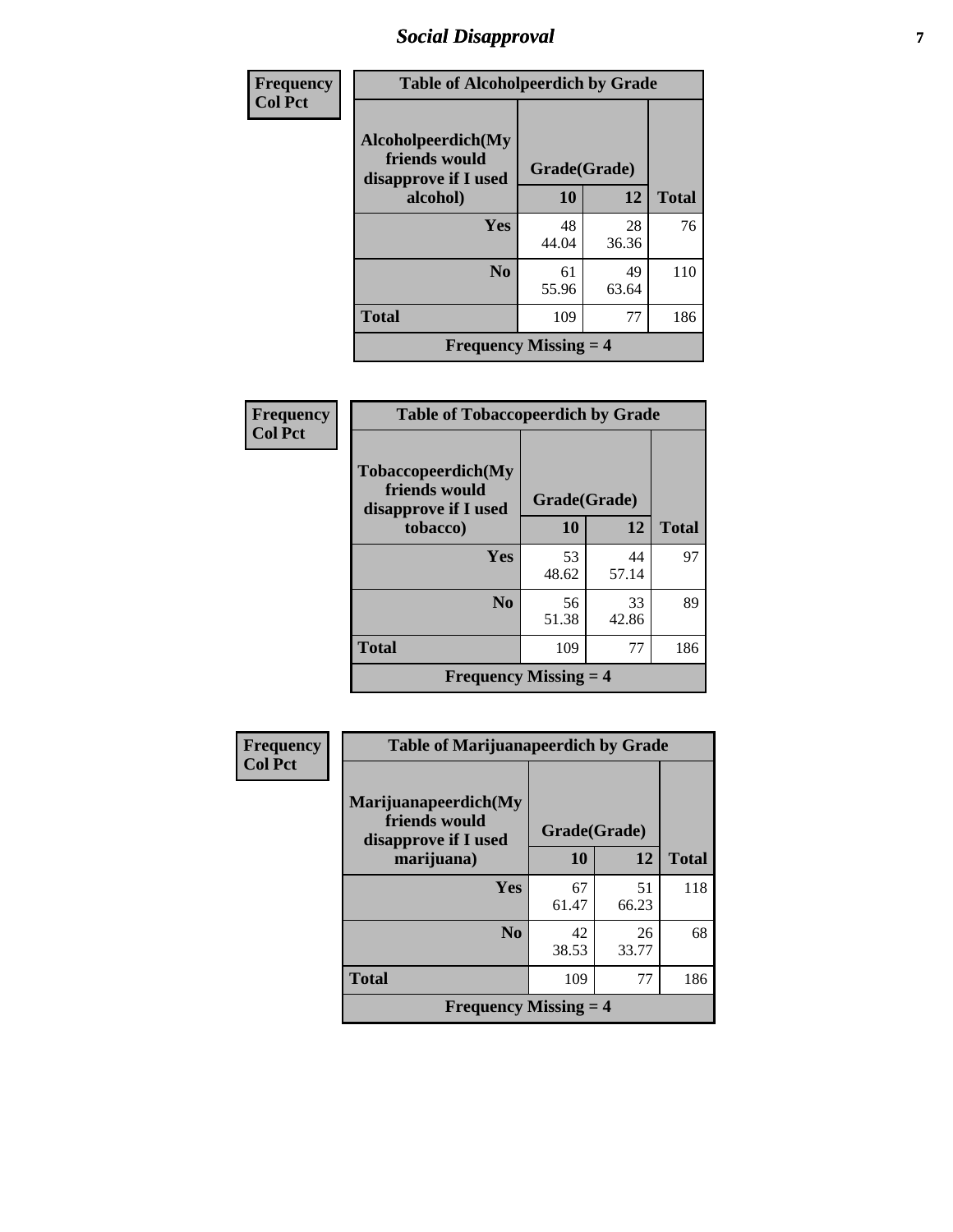## *Social Disapproval* **8**

| <b>Frequency</b> | <b>Table of Otherdrugpeerdich by Grade</b>                    |              |             |              |  |
|------------------|---------------------------------------------------------------|--------------|-------------|--------------|--|
| <b>Col Pct</b>   | Otherdrugpeerdich(My<br>friends would<br>disapprove if I used | Grade(Grade) |             |              |  |
|                  | other drugs)                                                  | 10           | 12          | <b>Total</b> |  |
|                  | Yes                                                           | 77<br>70.64  | 60<br>77.92 | 137          |  |
|                  | N <sub>0</sub>                                                | 32<br>29.36  | 17<br>22.08 | 49           |  |
|                  | <b>Total</b>                                                  | 109          | 77          | 186          |  |
|                  | <b>Frequency Missing <math>=</math> 4</b>                     |              |             |              |  |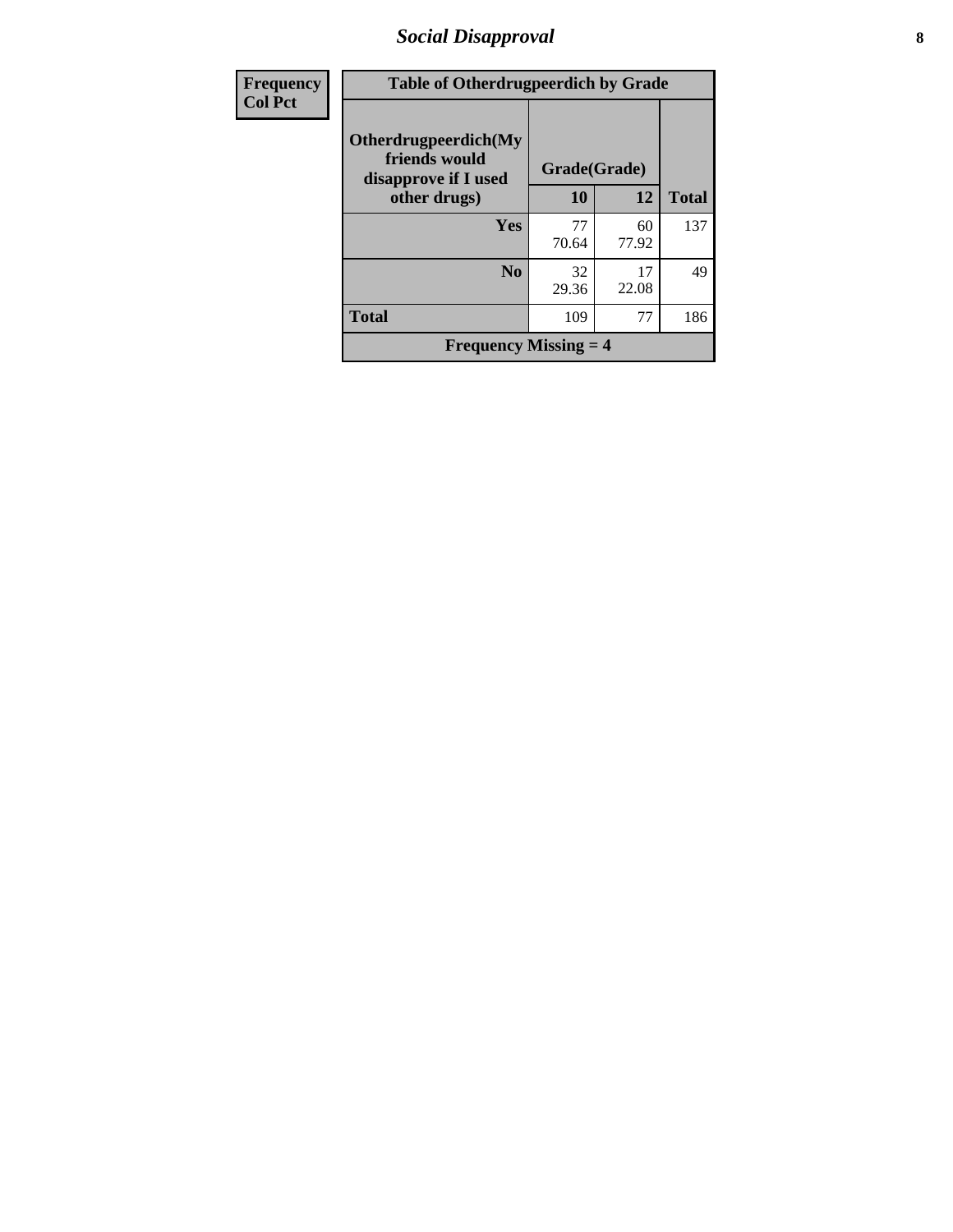#### *Title IV, Part A, Schedule A* **9** *Goal 2: To help ensure that all schools are safe and disciplined Baseline Data: Year 2008-2009 Student Involvement in Gang Activity*

| Frequency      | <b>Table of Gangself by Grade</b>                                                        |                                           |             |              |  |
|----------------|------------------------------------------------------------------------------------------|-------------------------------------------|-------------|--------------|--|
| <b>Col Pct</b> | Gangself(I<br>have<br>participated<br>in illegal<br>gang<br>activities in<br>the past 30 | Grade(Grade)                              |             |              |  |
|                | days)                                                                                    | 10                                        | 12          | <b>Total</b> |  |
|                | Yes                                                                                      | 7<br>6.42                                 | 8<br>10.39  | 15           |  |
|                | N <sub>0</sub>                                                                           | 102<br>93.58                              | 69<br>89.61 | 171          |  |
|                | Total                                                                                    | 109                                       | 77          | 186          |  |
|                |                                                                                          | <b>Frequency Missing <math>=</math> 4</b> |             |              |  |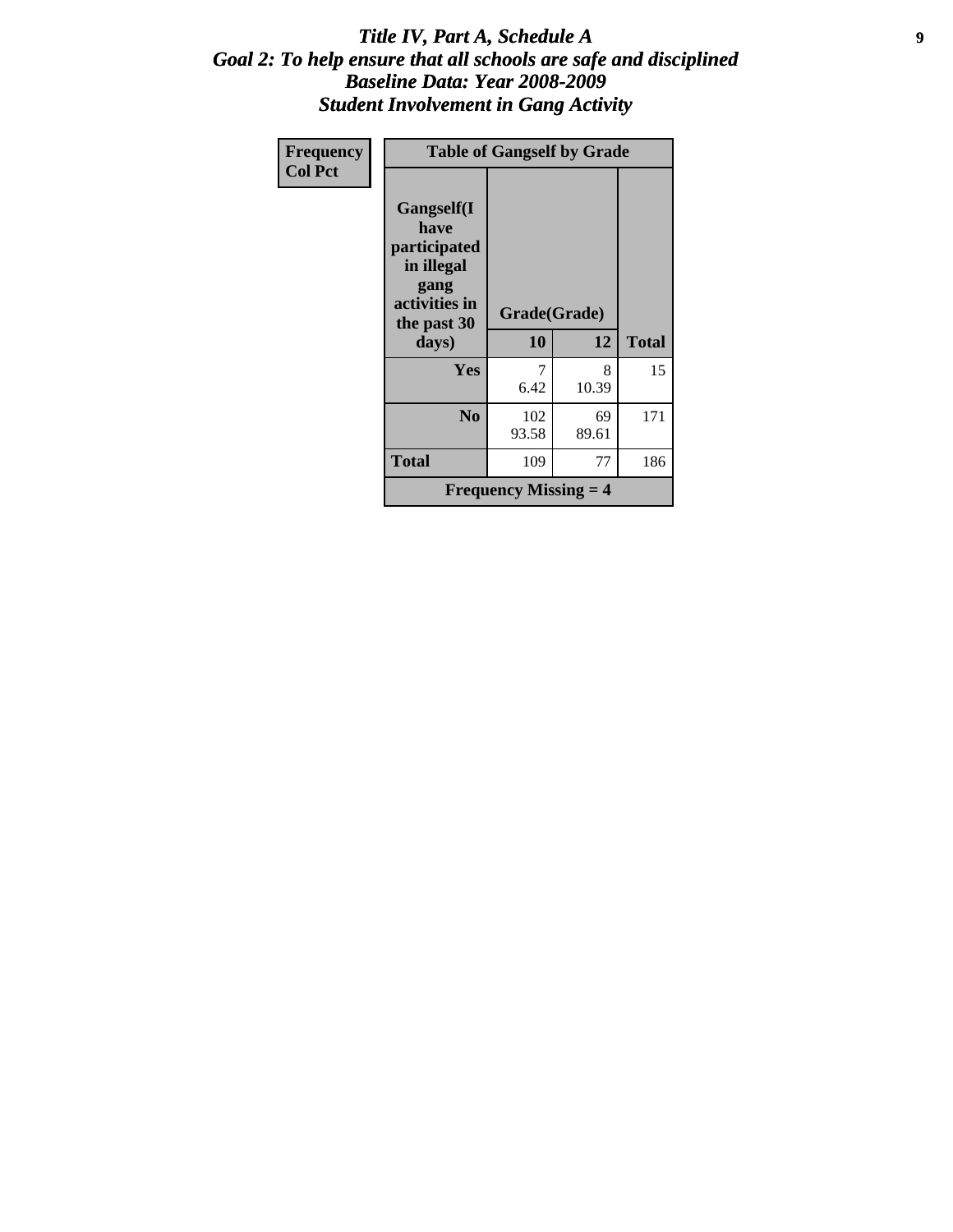## *Student Perception of School Safety* **10**

| <b>Frequency</b> |
|------------------|
| <b>Row Pct</b>   |

| <b>Table of Grade by Safeschool</b>       |                                                                                                                                      |                                                        |             |             |     |  |  |
|-------------------------------------------|--------------------------------------------------------------------------------------------------------------------------------------|--------------------------------------------------------|-------------|-------------|-----|--|--|
|                                           |                                                                                                                                      | Safeschool (School is a place at which I feel<br>safe) |             |             |     |  |  |
| Grade(Grade)                              | <b>Strongly</b><br><b>Somewhat</b><br><b>Strongly</b><br>Somewhat  <br><b>Disagree</b><br><b>Total</b><br>Agree<br>Disagree<br>Agree |                                                        |             |             |     |  |  |
| 10                                        | 15<br>13.76                                                                                                                          | 53<br>48.62                                            | 19<br>17.43 | 22<br>20.18 | 109 |  |  |
| 12                                        | 5<br>6.49                                                                                                                            | 47<br>61.04                                            | 16<br>20.78 | 9<br>11.69  | 77  |  |  |
| <b>Total</b><br>100<br>20<br>35<br>31     |                                                                                                                                      |                                                        |             |             |     |  |  |
| <b>Frequency Missing <math>=</math> 4</b> |                                                                                                                                      |                                                        |             |             |     |  |  |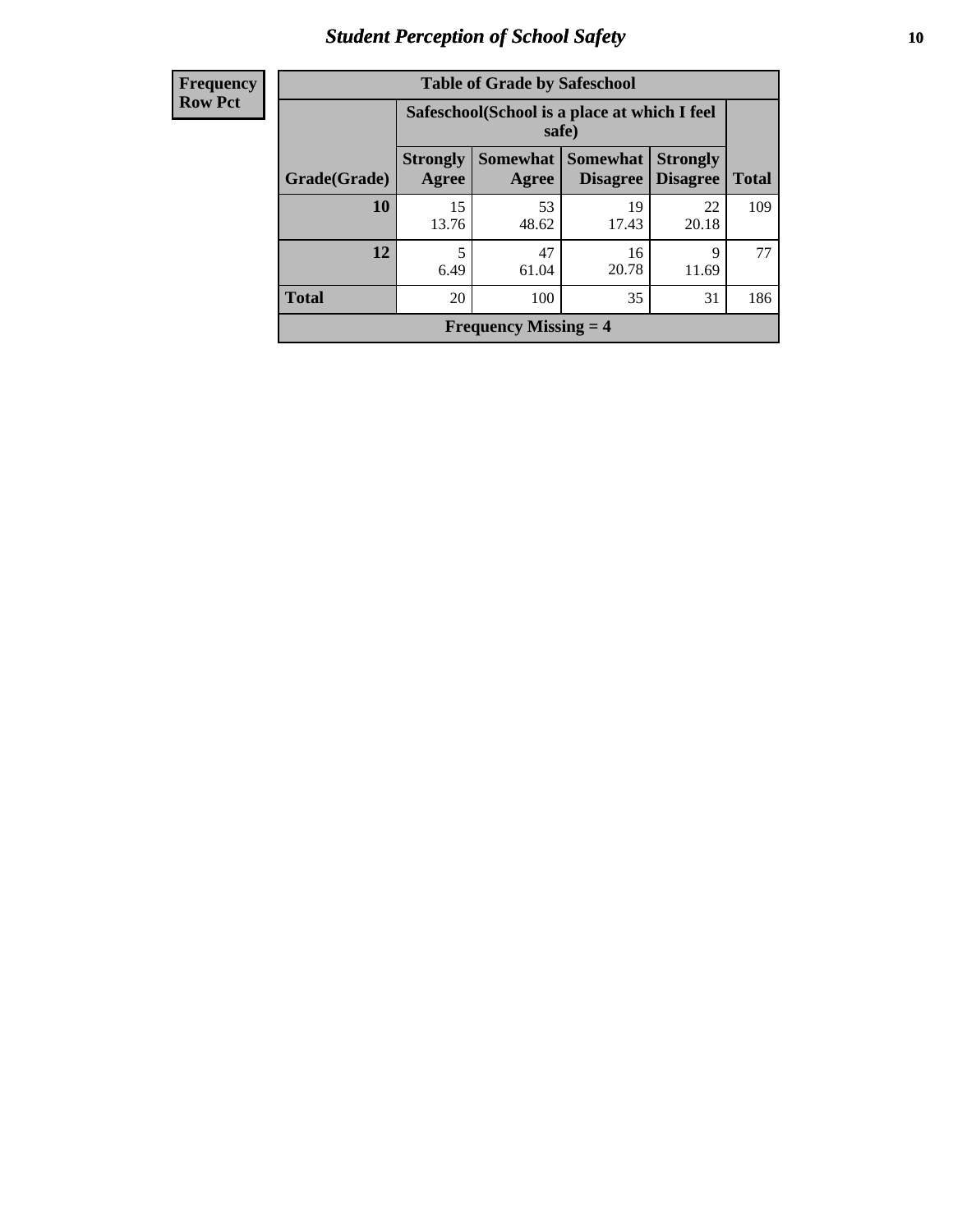#### *Students Who Have Been Bullied* **11**

#### **Frequency Row Pct**

| <b>Table of Grade by Bullied</b> |                                                                                                                                                                                              |                                                                               |           |                        |           |                  |                        |     |
|----------------------------------|----------------------------------------------------------------------------------------------------------------------------------------------------------------------------------------------|-------------------------------------------------------------------------------|-----------|------------------------|-----------|------------------|------------------------|-----|
|                                  |                                                                                                                                                                                              | <b>Bullied</b> (I have been bullied by other<br>students in the past 30 days) |           |                        |           |                  |                        |     |
| Grade(Grade)                     | 10<br><b>20</b><br>3 <sub>to</sub><br>All<br>6 to<br>1 or<br>to<br>to<br>19<br>29<br>$\bf{0}$<br>30<br>$\mathbf{2}$<br>9<br>5<br>days<br>days<br><b>Days</b><br>days<br>days<br>days<br>days |                                                                               |           |                        |           |                  | <b>Total</b>           |     |
| 10                               | 90<br>79.65                                                                                                                                                                                  | 7<br>6.19                                                                     | 5<br>4.42 | 2<br>1.77              | 3<br>2.65 | 4<br>3.54        | $\mathfrak{D}$<br>1.77 | 113 |
| 12                               | 65<br>84.42                                                                                                                                                                                  | $\overline{2}$<br>2.60                                                        | 6<br>7.79 | $\overline{2}$<br>2.60 | 1.30      | $\theta$<br>0.00 | 1.30                   | 77  |
| <b>Total</b>                     | 155                                                                                                                                                                                          | 9                                                                             | 11        | 4                      | 4         | 4                | 3                      | 190 |

 $\blacksquare$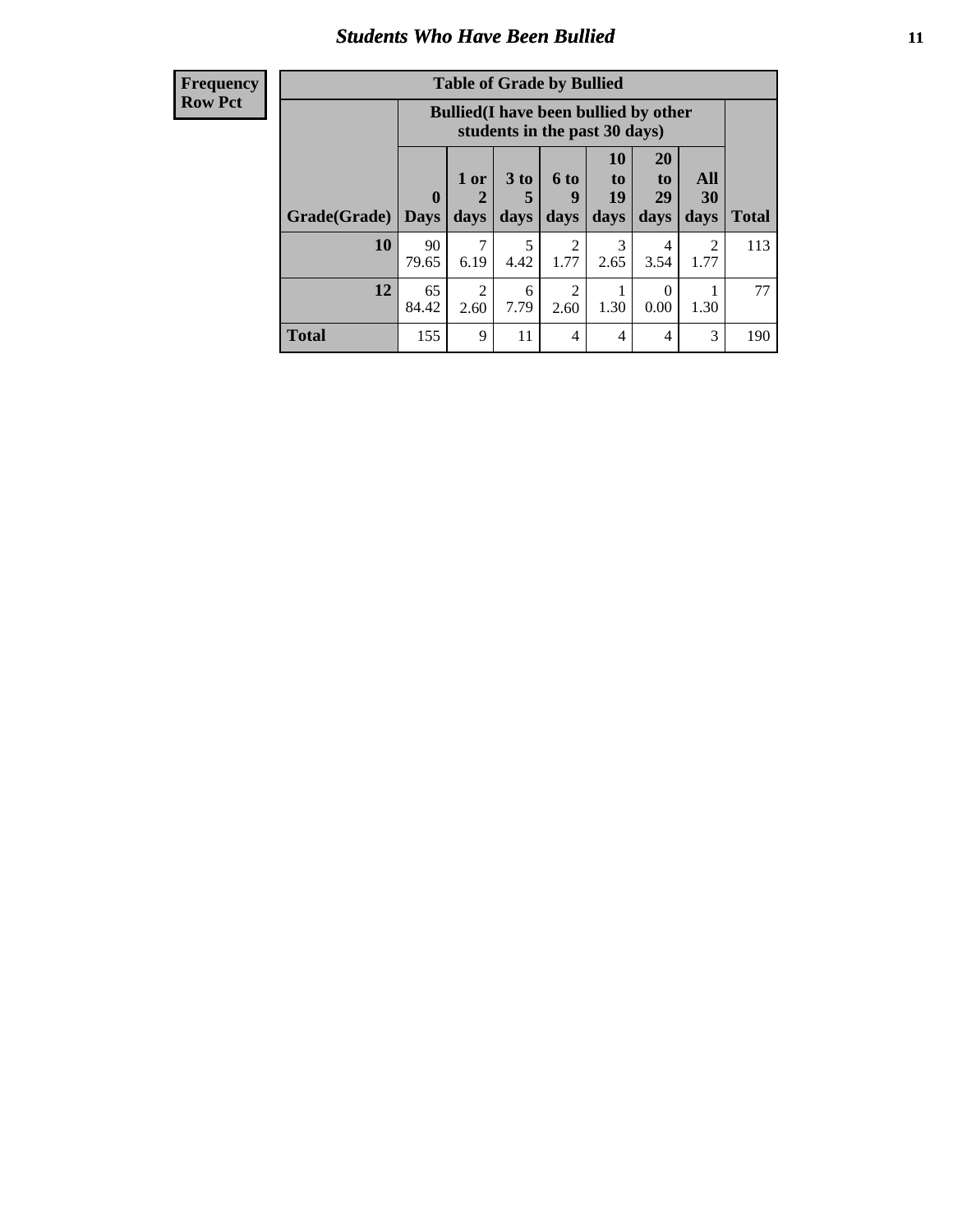#### *School Climate* **12**

| Frequency      | <b>Table of SchoolClimate1 by Grade</b> |                    |             |              |  |
|----------------|-----------------------------------------|--------------------|-------------|--------------|--|
| <b>Col Pct</b> | SchoolClimate1(I<br>like school)        | Grade(Grade)<br>10 | 12          | <b>Total</b> |  |
|                | <b>Strongly Agree</b>                   | 19<br>16.81        | 10<br>12.99 | 29           |  |
|                | <b>Somewhat Agree</b>                   | 71<br>62.83        | 57<br>74.03 | 128          |  |
|                | <b>Somewhat Disagree</b>                | 14<br>12.39        | 9.09        | 21           |  |
|                | <b>Strongly Disagree</b>                | 9<br>7.96          | 3<br>3.90   | 12           |  |
|                | <b>Total</b>                            | 113                | 77          | 190          |  |

| <b>Frequency</b> |  |
|------------------|--|
| <b>Col Pct</b>   |  |

| <b>Table of SchoolClimate2 by Grade</b>           |                    |                           |              |  |  |
|---------------------------------------------------|--------------------|---------------------------|--------------|--|--|
| SchoolClimate2(I<br>feel successful at<br>school) | Grade(Grade)<br>10 | 12                        | <b>Total</b> |  |  |
| <b>Strongly Agree</b>                             | 24<br>21.24        | 22<br>28.57               | 46           |  |  |
| <b>Somewhat Agree</b>                             | 73<br>64.60        | 50<br>64.94               | 123          |  |  |
| <b>Somewhat Disagree</b>                          | 12<br>10.62        | 5<br>6.49                 | 17           |  |  |
| <b>Strongly Disagree</b>                          | 4<br>3.54          | $\mathbf{\Omega}$<br>0.00 | 4            |  |  |
| <b>Total</b>                                      | 113                | 77                        | 190          |  |  |

| Frequency      | <b>Table of SchoolClimate3 by Grade</b>                      |              |             |              |
|----------------|--------------------------------------------------------------|--------------|-------------|--------------|
| <b>Col Pct</b> | <b>SchoolClimate3(My</b><br>school has high<br>standards for | Grade(Grade) |             |              |
|                | achievement)                                                 | <b>10</b>    | 12          | <b>Total</b> |
|                | <b>Strongly Agree</b>                                        | 14<br>12.39  | 8<br>10.39  | 22           |
|                | <b>Somewhat Agree</b>                                        | 53<br>46.90  | 31<br>40.26 | 84           |
|                | <b>Somewhat Disagree</b>                                     | 29<br>25.66  | 29<br>37.66 | 58           |
|                | <b>Strongly Disagree</b>                                     | 17<br>15.04  | 9<br>11.69  | 26           |
|                | Total                                                        | 113          | 77          | 190          |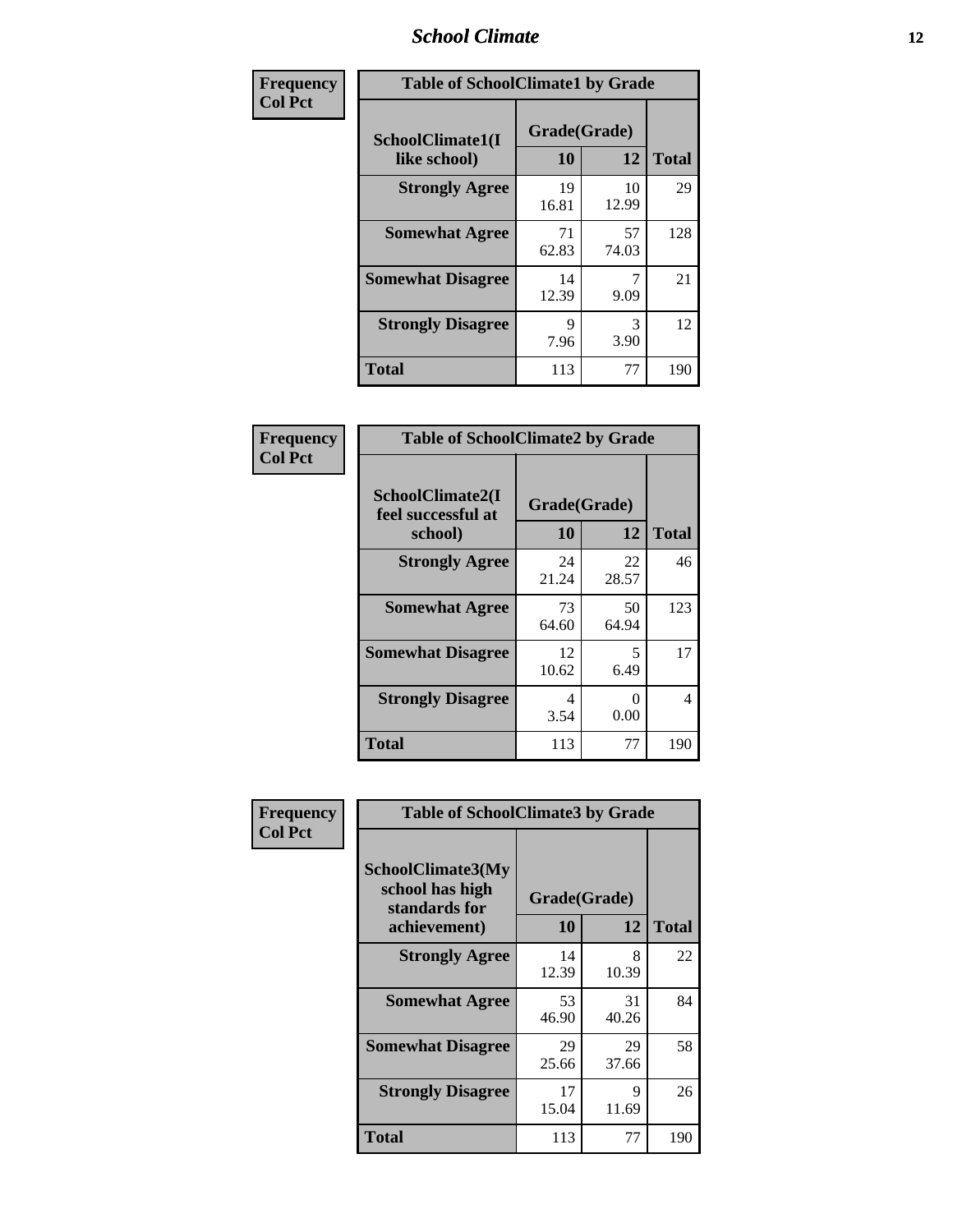#### *School Climate* **13**

| Frequency      | <b>Table of SchoolClimate4 by Grade</b>                              |                    |             |              |
|----------------|----------------------------------------------------------------------|--------------------|-------------|--------------|
| <b>Col Pct</b> | <b>SchoolClimate4(My</b><br>school sets clear<br>rules for behavior) | Grade(Grade)<br>10 | 12          | <b>Total</b> |
|                | <b>Strongly Agree</b>                                                | 44<br>38.94        | 31<br>40.26 | 75           |
|                | <b>Somewhat Agree</b>                                                | 48<br>42.48        | 32<br>41.56 | 80           |
|                | <b>Somewhat Disagree</b>                                             | 14<br>12.39        | 9<br>11.69  | 23           |
|                | <b>Strongly Disagree</b>                                             | 7<br>6.19          | 5<br>6.49   | 12           |
|                | <b>Total</b>                                                         | 113                | 77          | 190          |

#### **Frequency Col Pct**

| <b>Table of SchoolClimate5 by Grade</b>                   |              |                        |              |  |  |
|-----------------------------------------------------------|--------------|------------------------|--------------|--|--|
| SchoolClimate5(I<br>know what to do in<br>an emergency at | Grade(Grade) |                        |              |  |  |
| school)                                                   | 10           | 12                     | <b>Total</b> |  |  |
| <b>Strongly Agree</b>                                     | 58<br>51.33  | 46<br>59.74            | 104          |  |  |
| <b>Somewhat Agree</b>                                     | 44<br>38.94  | 24<br>31.17            | 68           |  |  |
| <b>Somewhat Disagree</b>                                  | 3<br>2.65    | 5<br>6.49              | 8            |  |  |
| <b>Strongly Disagree</b>                                  | 8<br>7.08    | $\mathfrak{D}$<br>2.60 | 10           |  |  |
| <b>Total</b>                                              | 113          | 77                     | 190          |  |  |

| Frequency      |                                                          | <b>Table of SchoolClimate6 by Grade</b> |             |              |  |
|----------------|----------------------------------------------------------|-----------------------------------------|-------------|--------------|--|
| <b>Col Pct</b> | <b>SchoolClimate6(Teachers</b><br>treat me with respect) | Grade(Grade)<br><b>10</b>               | 12          | <b>Total</b> |  |
|                | <b>Strongly Agree</b>                                    | 38<br>33.63                             | 27<br>35.06 | 65           |  |
|                | <b>Somewhat Agree</b>                                    | 44<br>38.94                             | 34<br>44.16 | 78           |  |
|                | <b>Somewhat Disagree</b>                                 | 22<br>19.47                             | 12<br>15.58 | 34           |  |
|                | <b>Strongly Disagree</b>                                 | Q<br>7.96                               | 4<br>5.19   | 13           |  |
|                | <b>Total</b>                                             | 113                                     | 77          | 190          |  |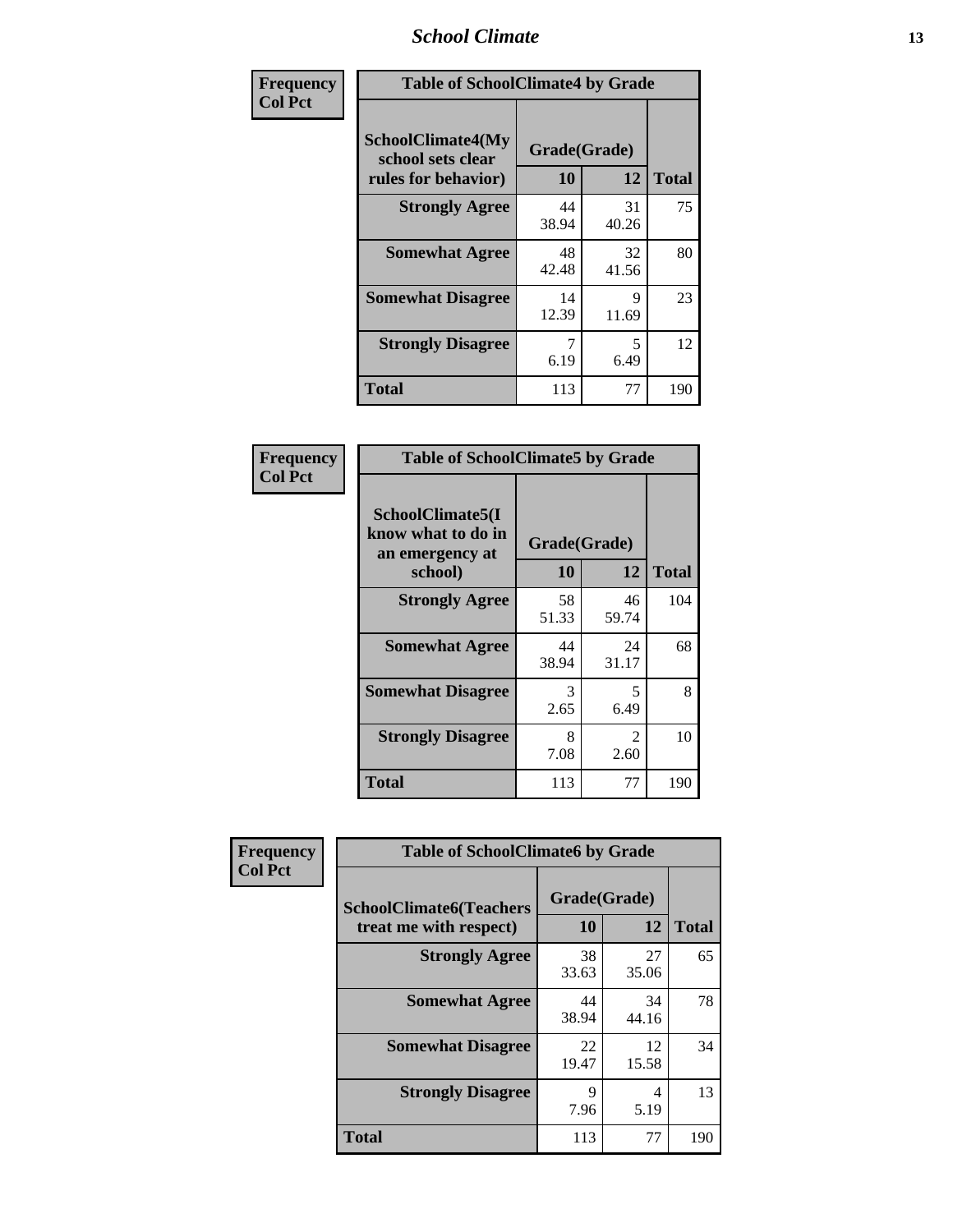#### *School Climate* **14**

| Frequency      | <b>Table of SchoolClimate7 by Grade</b>                                       |                           |                      |              |
|----------------|-------------------------------------------------------------------------------|---------------------------|----------------------|--------------|
| <b>Col Pct</b> | <b>SchoolClimate7(Behaviors</b><br>in my class allow the<br>teacher to teach) | Grade(Grade)<br><b>10</b> | 12                   | <b>Total</b> |
|                | <b>Strongly Agree</b>                                                         | 15<br>13.27               | 12<br>15.58          | 27           |
|                | <b>Somewhat Agree</b>                                                         | 49<br>43.36               | 39<br>50.65          | 88           |
|                | <b>Somewhat Disagree</b>                                                      | 32<br>28.32               | 17<br>22.08          | 49           |
|                | <b>Strongly Disagree</b>                                                      | 17<br>15.04               | $\mathbf Q$<br>11.69 | 26           |
|                | <b>Total</b>                                                                  | 113                       | 77                   | 190          |

| Frequency      | <b>Table of SchoolClimate8 by Grade</b>                                              |                    |             |              |
|----------------|--------------------------------------------------------------------------------------|--------------------|-------------|--------------|
| <b>Col Pct</b> | <b>SchoolClimate8(Students</b><br>are frequently<br>recognized for good<br>behavior) | Grade(Grade)<br>10 | 12          | <b>Total</b> |
|                | <b>Strongly Agree</b>                                                                | 9<br>7.96          | 10<br>12.99 | 19           |
|                | <b>Somewhat Agree</b>                                                                | 52<br>46.02        | 24<br>31.17 | 76           |
|                | <b>Somewhat Disagree</b>                                                             | 33<br>29.20        | 19<br>24.68 | 52           |
|                | <b>Strongly Disagree</b>                                                             | 19<br>16.81        | 24<br>31.17 | 43           |
|                | <b>Total</b>                                                                         | 113                | 77          | 190          |

| Frequency      | <b>Table of SchoolClimate9 by Grade</b>                                           |                    |             |              |
|----------------|-----------------------------------------------------------------------------------|--------------------|-------------|--------------|
| <b>Col Pct</b> | SchoolClimate9(School<br>counselor would be<br>helpful if I needed<br>assistance) | Grade(Grade)<br>10 | 12          | <b>Total</b> |
|                | <b>Strongly Agree</b>                                                             | 43<br>38.05        | 21<br>27.27 | 64           |
|                | <b>Somewhat Agree</b>                                                             | 34<br>30.09        | 19<br>24.68 | 53           |
|                | <b>Somewhat Disagree</b>                                                          | 16<br>14.16        | 14<br>18.18 | 30           |
|                | <b>Strongly Disagree</b>                                                          | 20<br>17.70        | 23<br>29.87 | 43           |
|                | Total                                                                             | 113                | 77          | 190          |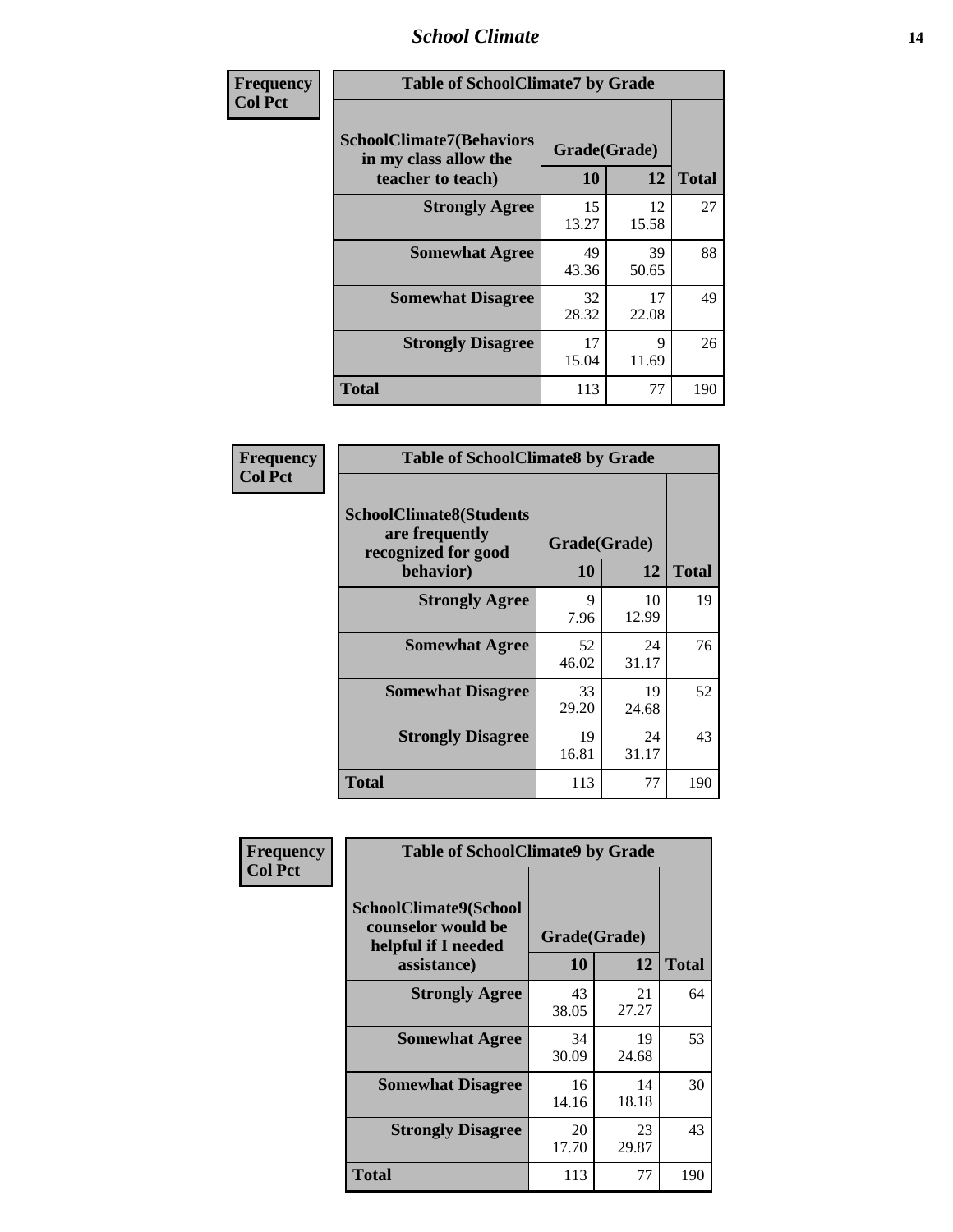# *Reasons for Dropping Out* **15**

| Frequency      | <b>Table of Dropoutreason by Grade</b>                                   |                                           |             |              |
|----------------|--------------------------------------------------------------------------|-------------------------------------------|-------------|--------------|
| <b>Col Pct</b> | Dropoutreason(If<br>I dropped out the<br>reason would<br>most likely be) | Grade(Grade)<br><b>10</b>                 | 12          | <b>Total</b> |
|                | <b>Won't Drop out</b>                                                    | 59<br>54.13                               | 43<br>55.84 | 102          |
|                | <b>Bored</b>                                                             | 18<br>16.51                               | 10<br>12.99 | 28           |
|                | <b>Family Reasons</b>                                                    | 8<br>7.34                                 | 3<br>3.90   | 11           |
|                | <b>Being Bullied</b>                                                     | 9<br>8.26                                 | 0<br>0.00   | 9            |
|                | <b>Other</b>                                                             | 15<br>13.76                               | 21<br>27.27 | 36           |
|                | Total                                                                    | 109                                       | 77          | 186          |
|                |                                                                          | <b>Frequency Missing <math>=</math> 4</b> |             |              |

| <b>Frequency</b><br><b>Col Pct</b> | <b>Table of Dropout by Grade</b>                            |                                           |             |              |
|------------------------------------|-------------------------------------------------------------|-------------------------------------------|-------------|--------------|
|                                    | Dropout(I<br>have<br>thought<br>about<br>dropping<br>out of | Grade(Grade)                              |             |              |
|                                    | school)                                                     | 10                                        | 12          | <b>Total</b> |
|                                    | Yes                                                         | 40<br>36.70                               | 27<br>35.06 | 67           |
|                                    | N <sub>0</sub>                                              | 69<br>63.30                               | 50<br>64.94 | 119          |
|                                    | <b>Total</b>                                                | 109                                       | 77          | 186          |
|                                    |                                                             | <b>Frequency Missing <math>=</math> 4</b> |             |              |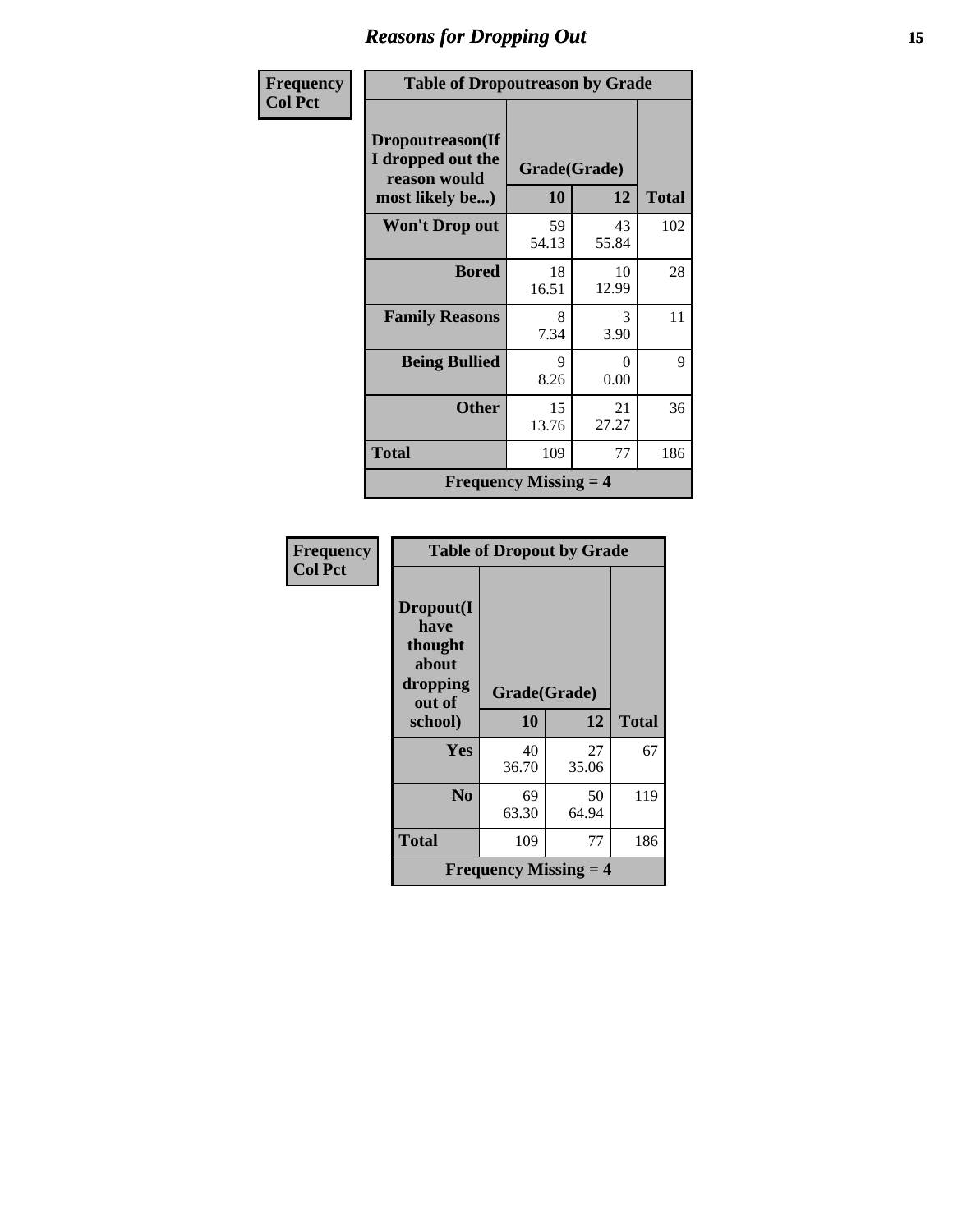*School Safety* **16**

| Frequency      | <b>Table of Gangself by Grade</b>                                                        |                         |             |              |
|----------------|------------------------------------------------------------------------------------------|-------------------------|-------------|--------------|
| <b>Col Pct</b> | Gangself(I<br>have<br>participated<br>in illegal<br>gang<br>activities in<br>the past 30 | Grade(Grade)            |             |              |
|                | days)                                                                                    | 10                      | 12          | <b>Total</b> |
|                | Yes                                                                                      | 6.42                    | 8<br>10.39  | 15           |
|                | N <sub>0</sub>                                                                           | 102<br>93.58            | 69<br>89.61 | 171          |
|                | <b>Total</b>                                                                             | 109                     | 77          | 186          |
|                |                                                                                          | Frequency Missing $=$ 4 |             |              |

| Frequency<br><b>Col Pct</b> | <b>Table of Gangpeers by Grade</b>                                                                                    |                                           |             |              |
|-----------------------------|-----------------------------------------------------------------------------------------------------------------------|-------------------------------------------|-------------|--------------|
|                             | <b>Gangpeers</b> (I<br>have friends<br>who have<br>participated<br>in illegal<br>gang<br>activities in<br>the past 30 | Grade(Grade)                              |             |              |
|                             | days)                                                                                                                 | 10                                        | 12          | <b>Total</b> |
|                             | Yes                                                                                                                   | 36<br>33.03                               | 18<br>23.38 | 54           |
|                             | N <sub>0</sub>                                                                                                        | 73<br>66.97                               | 59<br>76.62 | 132          |
|                             | <b>Total</b>                                                                                                          | 109                                       | 77          | 186          |
|                             |                                                                                                                       | <b>Frequency Missing <math>=</math> 4</b> |             |              |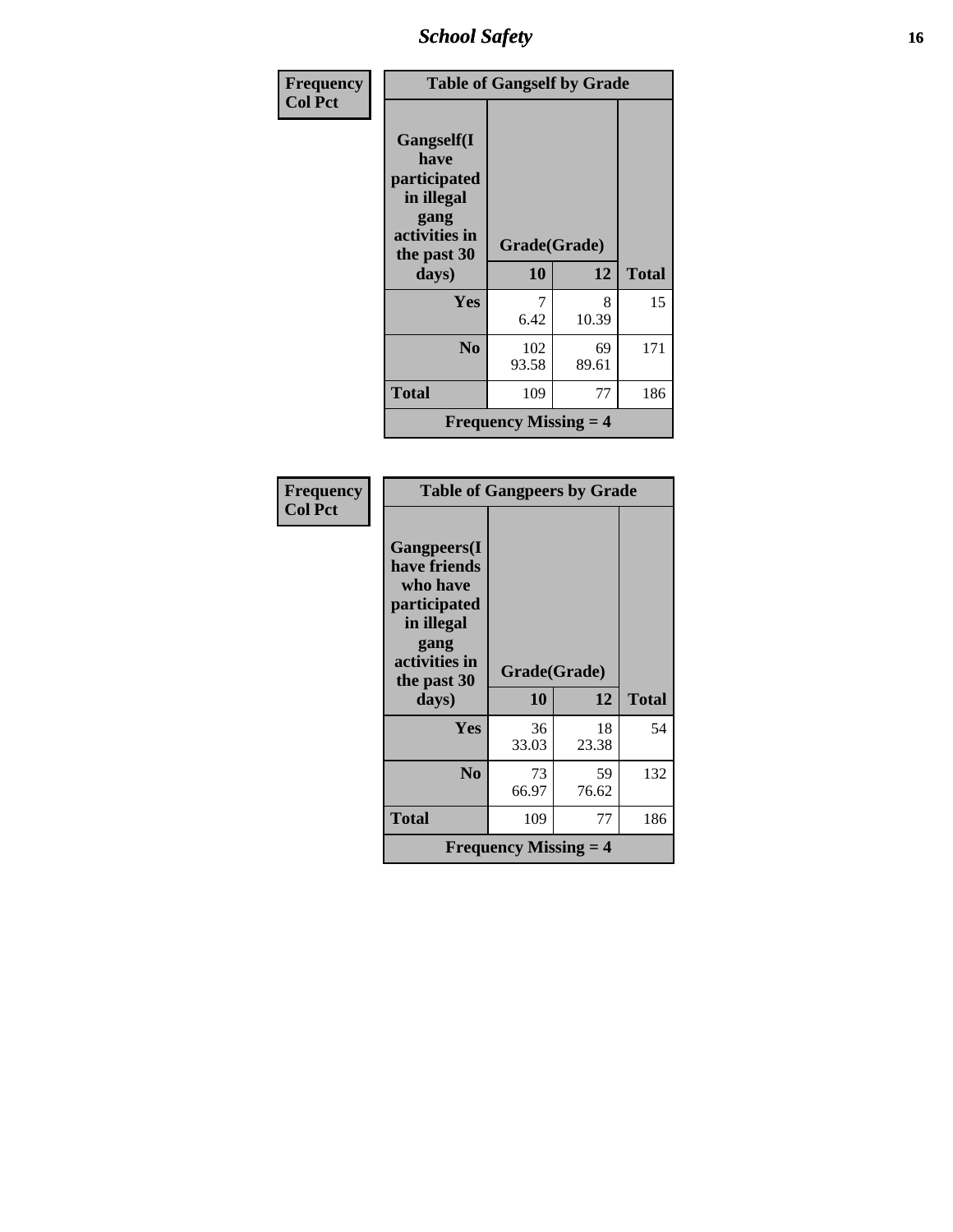*School Safety* **17**

| Frequency      | <b>Table of Pickedon by Grade</b>                                                        |                    |             |              |
|----------------|------------------------------------------------------------------------------------------|--------------------|-------------|--------------|
| <b>Col Pct</b> | <b>Pickedon</b> (I have<br>been picked on or<br>teased at school in<br>the past 30 days) | Grade(Grade)<br>10 | 12          | <b>Total</b> |
|                | <b>Strongly Agree</b>                                                                    | 24<br>22.02        | 10<br>12.99 | 34           |
|                | <b>Somewhat Agree</b>                                                                    | 25<br>22.94        | 8<br>10.39  | 33           |
|                | <b>Somewhat Disagree</b>                                                                 | 13<br>11.93        | 12<br>15.58 | 25           |
|                | <b>Strongly Disagree</b>                                                                 | 47<br>43.12        | 47<br>61.04 | 94           |
|                | Total                                                                                    | 109                | 77          | 186          |
|                | <b>Frequency Missing <math>=</math> 4</b>                                                |                    |             |              |

| Frequency      |                                                          | <b>Table of Safeschool by Grade</b> |             |              |  |  |  |  |
|----------------|----------------------------------------------------------|-------------------------------------|-------------|--------------|--|--|--|--|
| <b>Col Pct</b> | Safeschool(School<br>is a place at which I<br>feel safe) | Grade(Grade)<br><b>10</b>           | 12          | <b>Total</b> |  |  |  |  |
|                | <b>Strongly Agree</b>                                    | 15<br>13.76                         | 5<br>6.49   | 20           |  |  |  |  |
|                | <b>Somewhat Agree</b>                                    | 53<br>48.62                         | 47<br>61.04 | 100          |  |  |  |  |
|                | <b>Somewhat Disagree</b>                                 | 19<br>17.43                         | 16<br>20.78 | 35           |  |  |  |  |
|                | <b>Strongly Disagree</b>                                 | 22<br>20.18                         | 9<br>11.69  | 31           |  |  |  |  |
|                | <b>Total</b>                                             | 109                                 | 77          | 186          |  |  |  |  |
|                | <b>Frequency Missing <math>=</math> 4</b>                |                                     |             |              |  |  |  |  |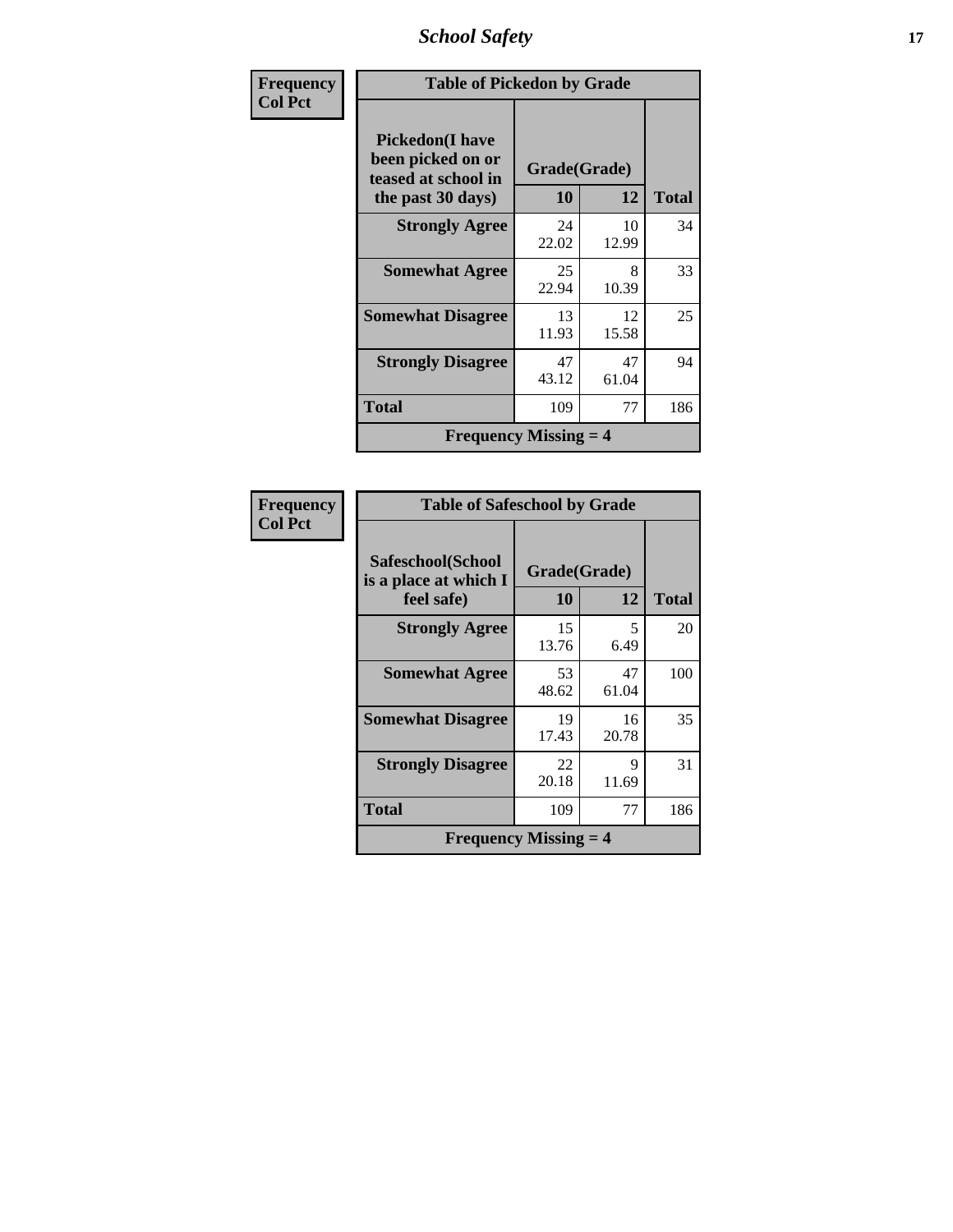*School Safety* **18**

| <b>Frequend</b><br>Row Pct |
|----------------------------|

| cy | <b>Table of Grade by Bullied</b> |                             |                                                                               |              |                              |                        |                               |                          |              |
|----|----------------------------------|-----------------------------|-------------------------------------------------------------------------------|--------------|------------------------------|------------------------|-------------------------------|--------------------------|--------------|
|    |                                  |                             | <b>Bullied</b> (I have been bullied by other<br>students in the past 30 days) |              |                              |                        |                               |                          |              |
|    | Grade(Grade)                     | $\mathbf{0}$<br><b>Days</b> | $1$ or<br>days                                                                | 3 to<br>days | 6 <sub>to</sub><br>9<br>days | 10<br>to<br>19<br>days | <b>20</b><br>to<br>29<br>days | All<br><b>30</b><br>days | <b>Total</b> |
|    | 10                               | 90<br>79.65                 | 6.19                                                                          | 5<br>4.42    | $\overline{2}$<br>1.77       | 3<br>2.65              | 4<br>3.54                     | 2<br>1.77                | 113          |
|    | 12                               | 65<br>84.42                 | $\mathfrak{D}$<br>2.60                                                        | 6<br>7.79    | $\overline{c}$<br>2.60       | 1.30                   | 0<br>0.00                     | 1.30                     | 77           |
|    | <b>Total</b>                     | 155                         | 9                                                                             | 11           | $\overline{4}$               | $\overline{4}$         | $\overline{4}$                | 3                        | 190          |

| <b>Frequency</b> |                     | <b>Table of Grade by Bulliedothers</b> |                                                                |                         |                        |                               |                        |              |  |  |  |
|------------------|---------------------|----------------------------------------|----------------------------------------------------------------|-------------------------|------------------------|-------------------------------|------------------------|--------------|--|--|--|
| <b>Row Pct</b>   |                     |                                        | <b>Bulliedothers</b> (I bullied others in the<br>past 30 days) |                         |                        |                               |                        |              |  |  |  |
|                  | Grade(Grade)   Days | $\bf{0}$                               | 1 or<br>days                                                   | 3 <sub>to</sub><br>days | 10<br>to<br>19<br>days | <b>20</b><br>to<br>29<br>days | All<br>30<br>days      | <b>Total</b> |  |  |  |
|                  | 10                  | 93<br>82.30                            | 9<br>7.96                                                      | 5<br>4.42               | 2<br>1.77              | 2<br>1.77                     | $\overline{2}$<br>1.77 | 113          |  |  |  |
|                  | 12                  | 68<br>88.31                            | $\mathcal{F}$<br>3.90                                          | 4<br>5.19               | $\Omega$<br>0.00       | $\Omega$<br>0.00              | $\mathfrak{D}$<br>2.60 | 77           |  |  |  |
|                  | <b>Total</b>        | 161                                    | 12                                                             | $\mathbf Q$             | $\overline{2}$         | $\overline{2}$                | 4                      | 190          |  |  |  |

| Frequency      | <b>Table of Grade by Weaponschool</b> |                             |                                                                                 |                               |                   |              |  |  |  |
|----------------|---------------------------------------|-----------------------------|---------------------------------------------------------------------------------|-------------------------------|-------------------|--------------|--|--|--|
| <b>Row Pct</b> |                                       |                             | <b>Weaponschool</b> (I<br>brought a weapon to<br>school in the past 30<br>days) |                               |                   |              |  |  |  |
|                | Grade(Grade)                          | $\mathbf{0}$<br><b>Days</b> | 1 or<br>2<br>days                                                               | <b>20</b><br>to<br>29<br>days | All<br>30<br>days | <b>Total</b> |  |  |  |
|                | 10                                    | 109<br>96.46                | 0.88                                                                            | 0.88                          | 2<br>1.77         | 113          |  |  |  |
|                | 12                                    | 74<br>96.10                 | 1.30                                                                            | $\Omega$<br>0.00              | 2<br>2.60         | 77           |  |  |  |
|                | <b>Total</b>                          | 183                         | $\mathfrak{D}$                                                                  |                               | 4                 | 190          |  |  |  |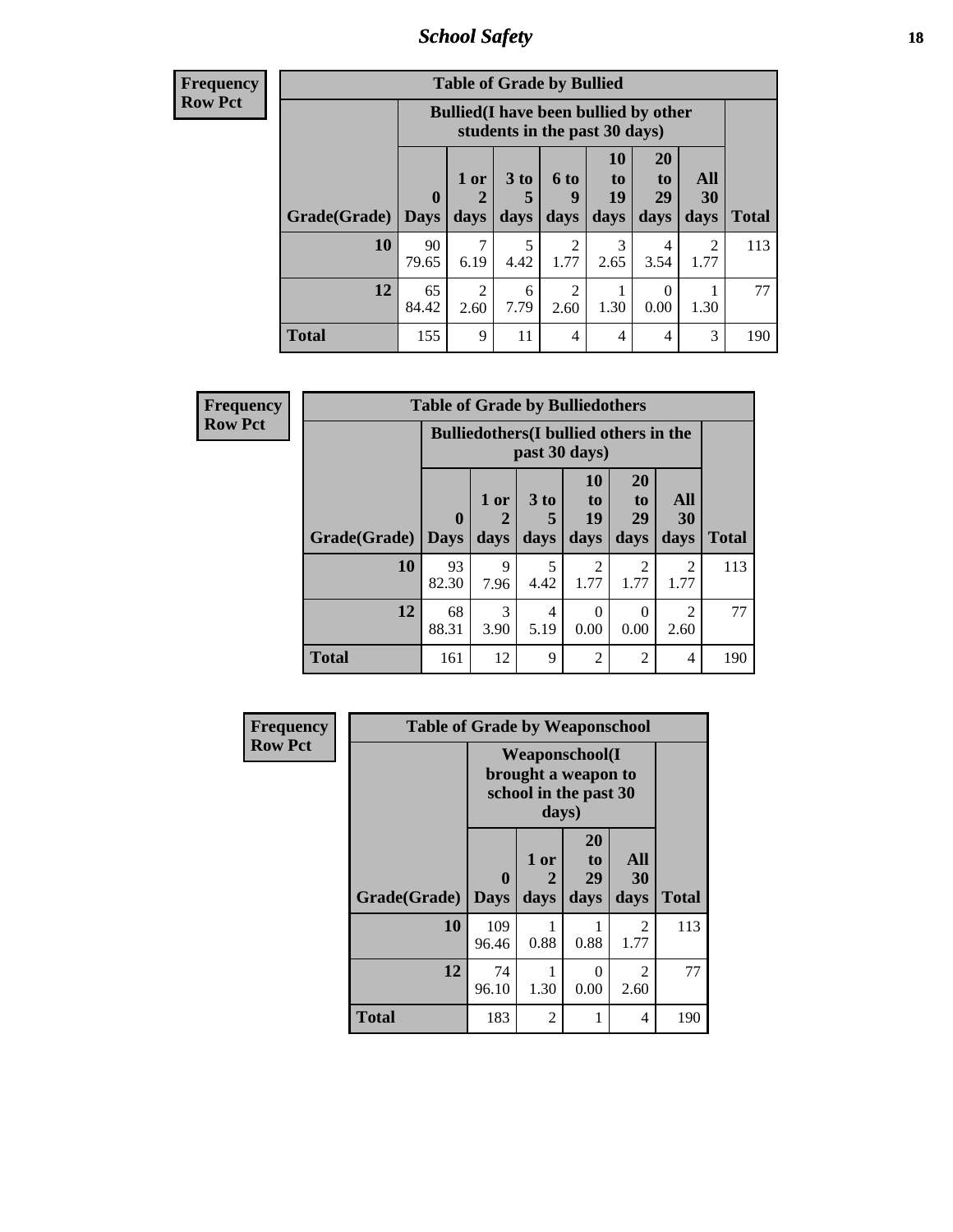*School Safety* **19**

| <b>Frequency</b> | <b>Table of Grade by Absentunsafe</b> |                            |                                                                                           |                         |                   |                   |              |  |
|------------------|---------------------------------------|----------------------------|-------------------------------------------------------------------------------------------|-------------------------|-------------------|-------------------|--------------|--|
| <b>Row Pct</b>   |                                       |                            | <b>Absentunsafe(I have missed</b><br>school because I felt unsafe in<br>the past 30 days) |                         |                   |                   |              |  |
|                  | Grade(Grade)                          | $\mathbf 0$<br><b>Days</b> | 1 or<br>2<br>days                                                                         | 3 <sub>to</sub><br>days | 6 to<br>y<br>days | All<br>30<br>days | <b>Total</b> |  |
|                  | 10                                    | 107<br>94.69               | 2<br>1.77                                                                                 | 0.88                    | 3<br>2.65         | $\theta$<br>0.00  | 113          |  |
|                  | 12                                    | 75<br>97.40                | 1.30                                                                                      | 0<br>0.00               | 0.00              | 1.30              | 77           |  |
|                  | <b>Total</b>                          | 182                        | 3                                                                                         |                         | 3                 |                   | 190          |  |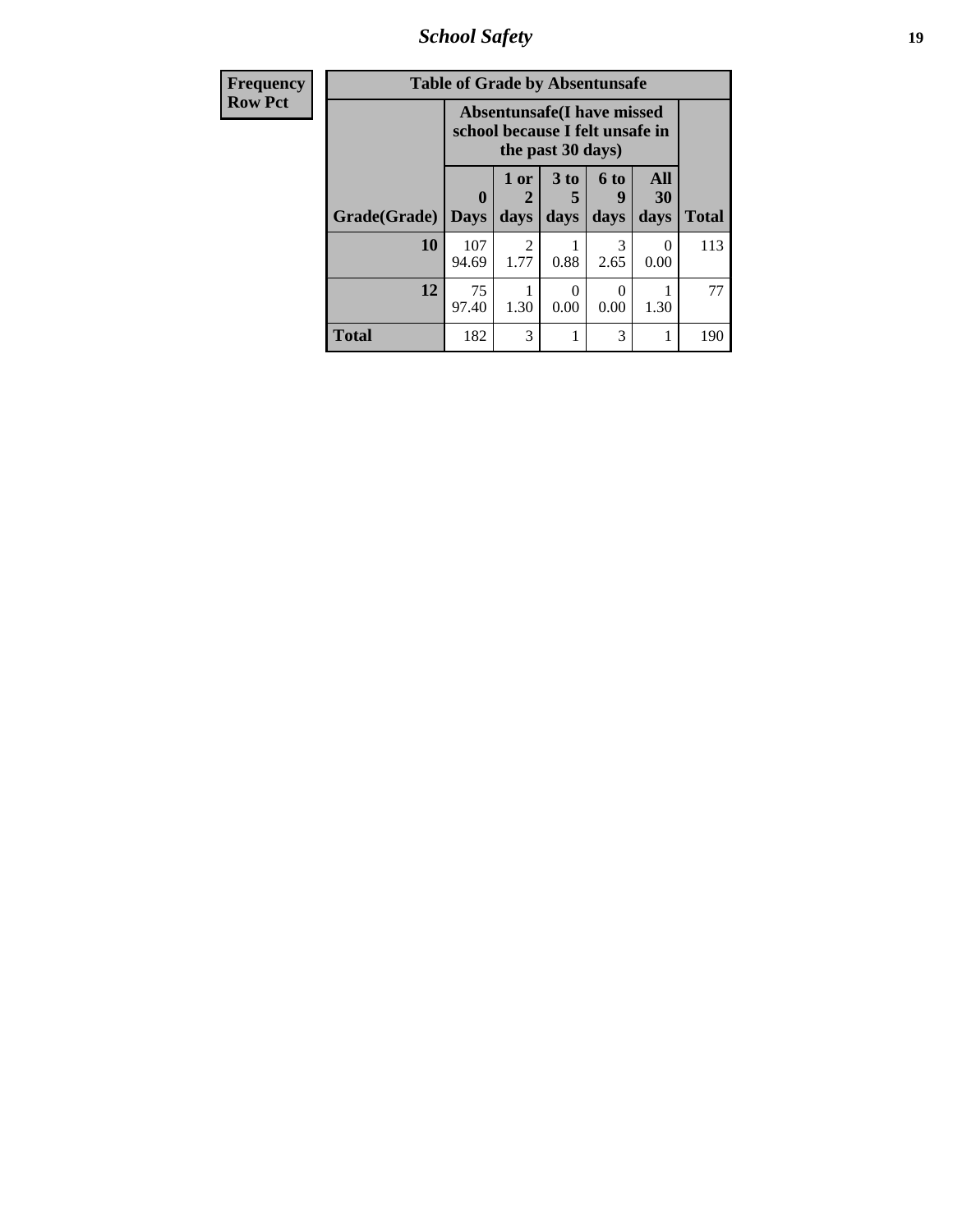## *Drug Use During Last 30 Days* 20

#### **Frequency Row Pct**

| <b>Table of Grade by Alcohol</b> |                                 |               |                 |                        |                 |                                     |              |       |  |
|----------------------------------|---------------------------------|---------------|-----------------|------------------------|-----------------|-------------------------------------|--------------|-------|--|
|                                  |                                 |               |                 |                        |                 | Alcohol (Alcohol use, past 30 days) |              |       |  |
| Grade(Grade)                     | <b>Did</b><br>not<br><b>use</b> | $1-2$<br>days | $3 - 5$<br>days | $6-9$<br>days          | $10-19$<br>days | 20-29<br>days                       | Every<br>day | Total |  |
| 10                               | 92<br>81.42                     | 6<br>5.31     | 5<br>4.42       | $\overline{2}$<br>1.77 | 6<br>5.31       | 0.88                                | 0.88         | 113   |  |
| 12                               | 58<br>75.32                     | 11<br>14.29   | 3<br>3.90       | $\theta$<br>0.00       | 3<br>3.90       | 0<br>0.00                           | 2<br>2.60    | 77    |  |
| <b>Total</b>                     | 150                             | 17            | 8               | $\overline{2}$         | 9               |                                     | 3            | 190   |  |

#### **Frequency Row Pct**

| <b>Table of Grade by Cigarettes</b> |                                 |                                                   |                 |                        |                        |                        |                     |       |  |  |
|-------------------------------------|---------------------------------|---------------------------------------------------|-----------------|------------------------|------------------------|------------------------|---------------------|-------|--|--|
|                                     |                                 | Cigarettes (Smoking tobacco use,<br>past 30 days) |                 |                        |                        |                        |                     |       |  |  |
| Grade(Grade)                        | <b>Did</b><br>not<br><b>use</b> | $1 - 2$<br>days                                   | $3 - 5$<br>days | $6-9$<br>days          | $10-19$<br>days        | $20 - 29$<br>days      | <b>Every</b><br>day | Total |  |  |
| 10                                  | 89<br>78.76                     | 11<br>9.73                                        | 5<br>4.42       | $\overline{2}$<br>1.77 | $\overline{2}$<br>1.77 | $\mathfrak{D}$<br>1.77 | 2<br>1.77           | 113   |  |  |
| 12                                  | 67<br>87.01                     | 7<br>9.09                                         | 1.30            | $\theta$<br>0.00       | 0<br>0.00              | 0<br>0.00              | 2<br>2.60           | 77    |  |  |
| <b>Total</b>                        | 156                             | 18                                                | 6               | $\overline{2}$         | $\overline{2}$         | $\overline{2}$         | 4                   | 190   |  |  |

**Frequency Row Pct**

| <b>Table of Grade by Smokeless</b> |                                 |                                                        |                        |                 |                   |                        |              |  |  |
|------------------------------------|---------------------------------|--------------------------------------------------------|------------------------|-----------------|-------------------|------------------------|--------------|--|--|
|                                    |                                 | <b>Smokeless</b> (Chewing tobaccouse,<br>past 30 days) |                        |                 |                   |                        |              |  |  |
| Grade(Grade)                       | <b>Did</b><br>not<br><b>use</b> | $1 - 2$<br>days                                        | $6-9$<br>days          | $10-19$<br>days | $20 - 29$<br>days | <b>Every</b><br>day    | <b>Total</b> |  |  |
| 10                                 | 101<br>89.38                    | 6<br>5.31                                              | $\overline{c}$<br>1.77 | 0.88            | 0.88              | $\mathfrak{D}$<br>1.77 | 113          |  |  |
| 12                                 | 73<br>94.81                     | $\mathfrak{D}$<br>2.60                                 | 0<br>0.00              | 1.30            | 0.00              | 1.30                   | 77           |  |  |
| <b>Total</b>                       | 174                             | 8                                                      | $\overline{2}$         | $\overline{2}$  | 1                 | 3                      | 190          |  |  |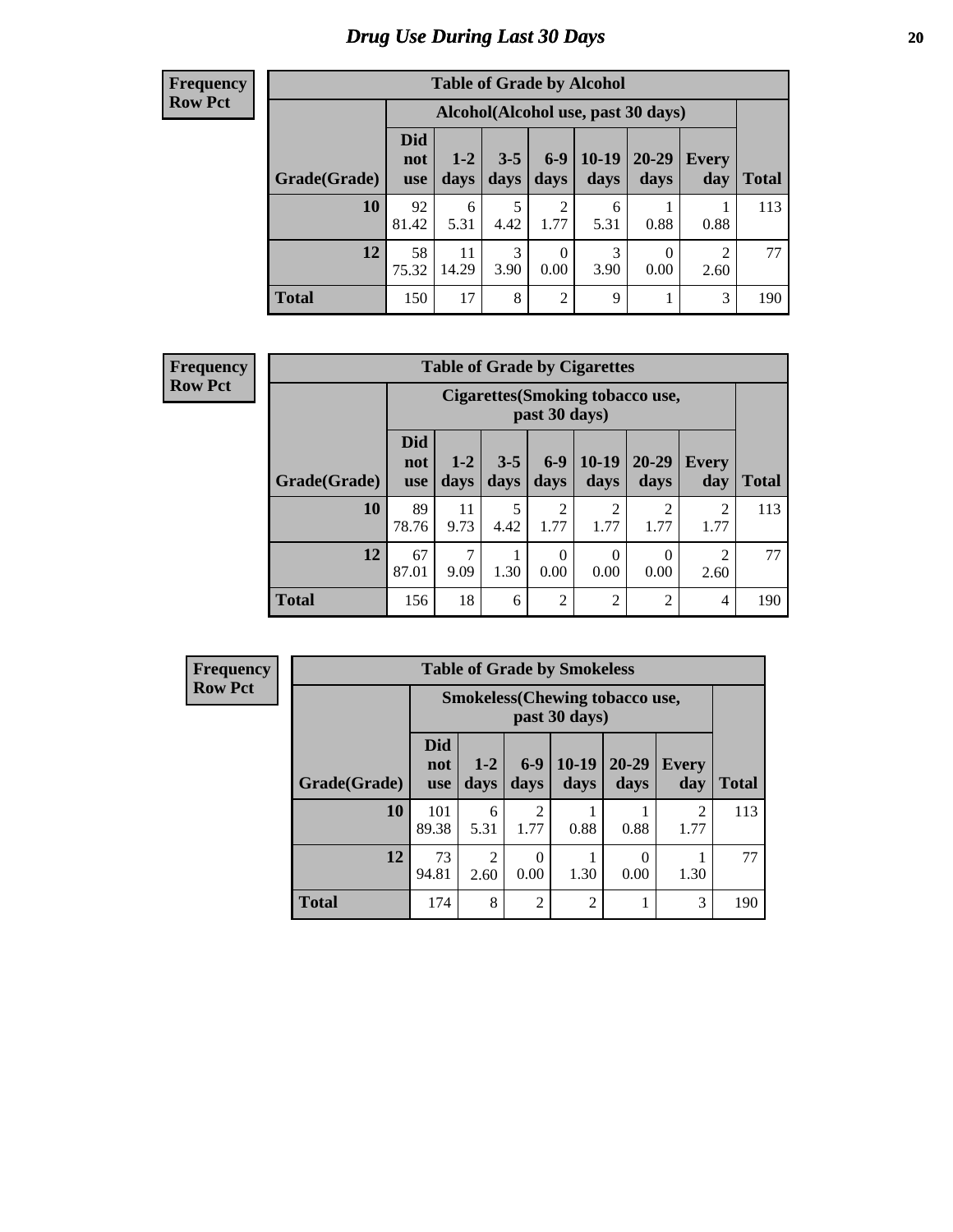## *Drug Use During Last 30 Days* **21**

#### **Frequency Row**

|--|

| $\mathbf{u}$ |              |                                 |                        |                 | Tuble of Oracle by Black |                        |              |
|--------------|--------------|---------------------------------|------------------------|-----------------|--------------------------|------------------------|--------------|
| Pct          |              | Marijuana (Marijuana use,       |                        |                 |                          |                        |              |
|              | Grade(Grade) | <b>Did</b><br>not<br><b>use</b> | $1-2$<br>days          | $3 - 5$<br>days | $10-19$<br>days          | <b>Every</b><br>day    | <b>Total</b> |
|              | 10           | 104<br>92.04                    | 3<br>2.65              | 3<br>2.65       | 2<br>1.77                | 0.88                   | 113          |
|              | 12           | 71<br>92.21                     | $\overline{c}$<br>2.60 | 1.30            | 1.30                     | $\overline{2}$<br>2.60 | 77           |
|              | <b>Total</b> | 175                             | 5                      | 4               | 3                        | 3                      | 190          |

| Frequency      | <b>Table of Grade by Cocaine</b> |                                               |                           |              |
|----------------|----------------------------------|-----------------------------------------------|---------------------------|--------------|
| <b>Row Pct</b> |                                  | <b>Cocaine</b> (Cocaine<br>use, past 30 days) |                           |              |
|                | Grade(Grade)                     | Did not<br><b>use</b>                         | 20-29<br>days             | <b>Total</b> |
|                | 10                               | 112<br>99.12                                  | 0.88                      | 113          |
|                | 12                               | 77<br>100.00                                  | $\mathbf{\Omega}$<br>0.00 | 77           |
|                | <b>Total</b>                     | 189                                           |                           | 190          |

| Frequency      | <b>Table of Grade by Inhalants</b> |                                 |                                                  |                   |              |
|----------------|------------------------------------|---------------------------------|--------------------------------------------------|-------------------|--------------|
| <b>Row Pct</b> |                                    |                                 | <b>Inhalants</b> (Inhalant<br>use, past 30 days) |                   |              |
|                | Grade(Grade)                       | <b>Did</b><br>not<br><b>use</b> | $6-9$<br>days                                    | $20 - 29$<br>days | <b>Total</b> |
|                | 10                                 | 111<br>98.23                    | 0.88                                             | 0.88              | 113          |
|                | 12                                 | 77<br>100.00                    | 0<br>0.00                                        | 0<br>0.00         | 77           |
|                | <b>Total</b>                       | 188                             |                                                  |                   | 190          |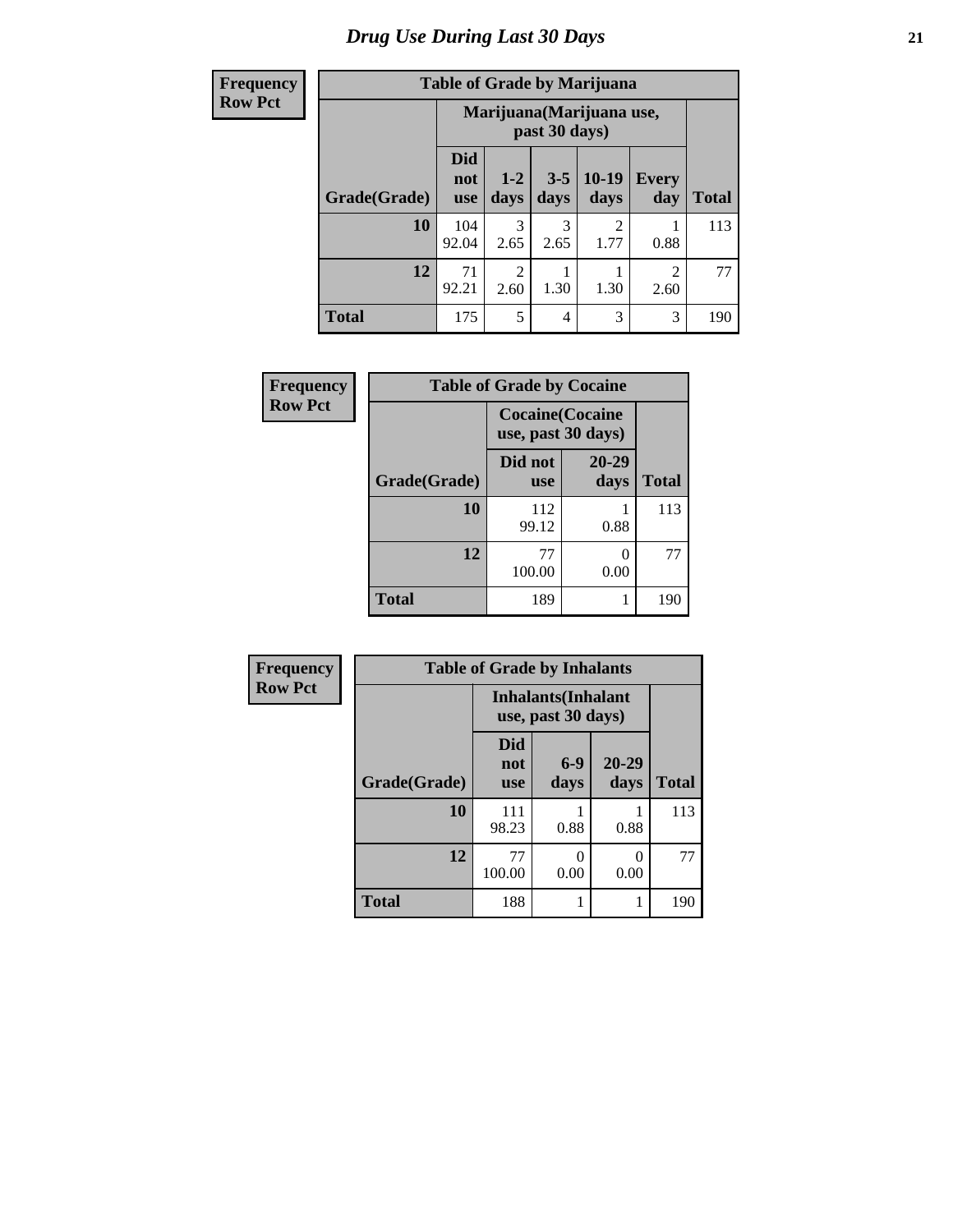| <b>Frequency</b> | <b>Table of Grade by Steroids</b> |                                 |                                                |                   |              |
|------------------|-----------------------------------|---------------------------------|------------------------------------------------|-------------------|--------------|
| <b>Row Pct</b>   |                                   |                                 | <b>Steroids</b> (Steroid<br>use, past 30 days) |                   |              |
|                  | Grade(Grade)                      | <b>Did</b><br>not<br><b>use</b> | $1 - 2$<br>days                                | $20 - 29$<br>days | <b>Total</b> |
|                  | 10                                | 111<br>98.23                    | 0.88                                           | 0.88              | 113          |
|                  | 12                                | 76<br>98.70                     | 1.30                                           | 0.00              | 77           |
|                  | <b>Total</b>                      | 187                             | $\overline{c}$                                 |                   | 190          |

| Frequency      | <b>Table of Grade by Ecstasy</b> |                       |                                               |              |  |
|----------------|----------------------------------|-----------------------|-----------------------------------------------|--------------|--|
| <b>Row Pct</b> |                                  |                       | <b>Ecstasy</b> (Ecstasy<br>use, past 30 days) |              |  |
|                | Grade(Grade)                     | Did not<br><b>use</b> | <b>Every</b><br>day                           | <b>Total</b> |  |
|                | 10                               | 112<br>99.12          | 0.88                                          | 113          |  |
|                | 12                               | 77<br>100.00          | 0.00                                          | 77           |  |
|                | <b>Total</b>                     | 189                   |                                               | 190          |  |

| Frequency      | <b>Table of Grade by Meth</b> |                                                    |                  |              |  |
|----------------|-------------------------------|----------------------------------------------------|------------------|--------------|--|
| <b>Row Pct</b> |                               | <b>Meth</b> (Methamphetamine<br>use, past 30 days) |                  |              |  |
|                | Grade(Grade)                  | Did not use                                        | <b>Every day</b> | <b>Total</b> |  |
|                | 10                            | 112<br>99.12                                       | 0.88             | 113          |  |
|                | 12                            | 77<br>100.00                                       | 0.00             | 77           |  |
|                | <b>Total</b>                  | 189                                                |                  | 190          |  |

| <b>Frequency</b> | <b>Table of Grade by Hallucinogens</b> |                                                   |            |              |
|------------------|----------------------------------------|---------------------------------------------------|------------|--------------|
| <b>Row Pct</b>   |                                        | Hallucinogens (Hallucinogen<br>use, past 30 days) |            |              |
|                  | Grade(Grade)                           | Did not use                                       | $3-5$ days | <b>Total</b> |
|                  | 10                                     | 112<br>99.12                                      | 0.88       | 113          |
|                  | 12                                     | 77<br>100.00                                      | 0.00       | 77           |
|                  | <b>Total</b>                           | 189                                               |            | 190          |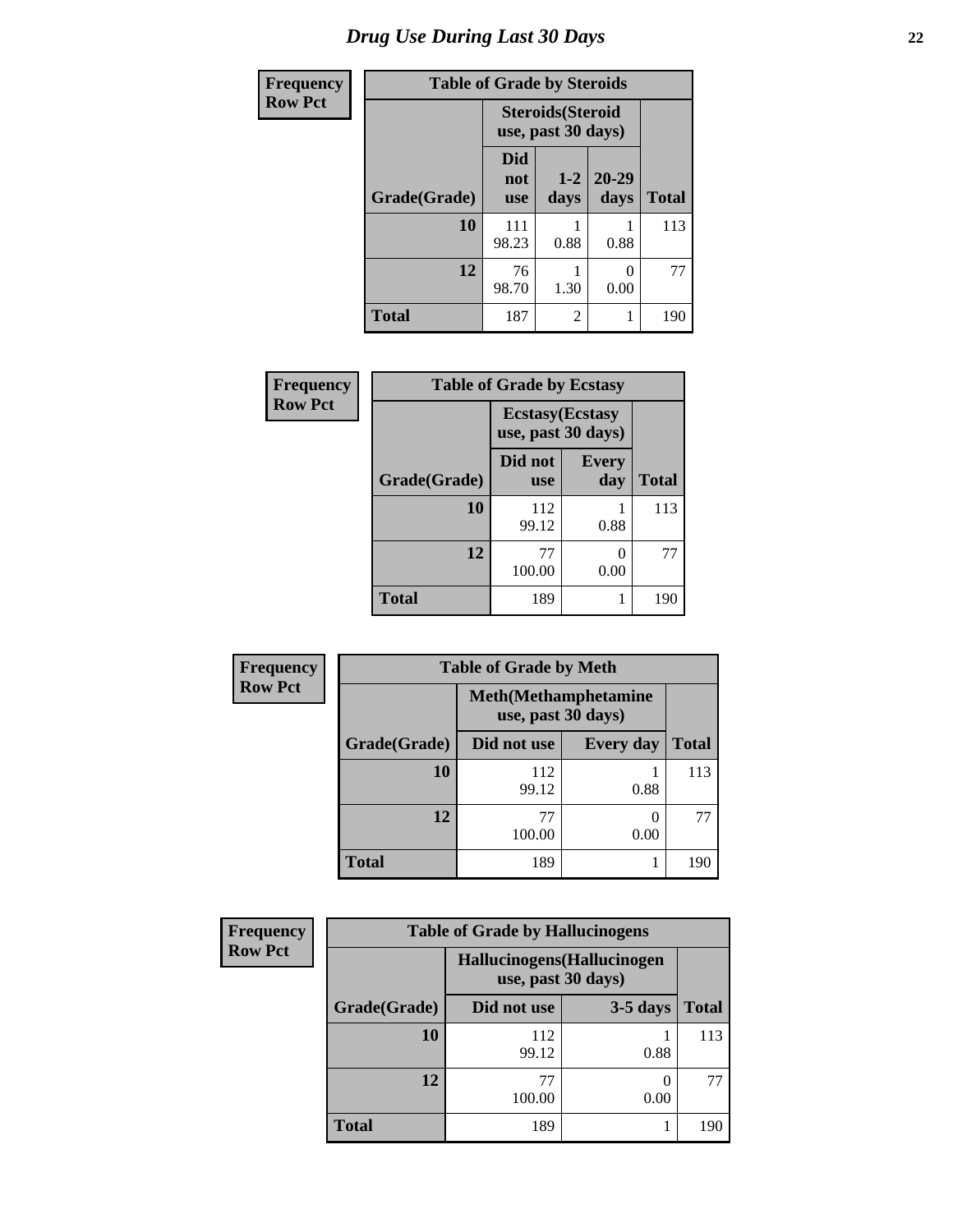# *Drug Use During Last 30 Days* **23**

| Frequency      | <b>Table of Grade by Prescription</b> |                                                                                   |                           |                        |                     |              |
|----------------|---------------------------------------|-----------------------------------------------------------------------------------|---------------------------|------------------------|---------------------|--------------|
| <b>Row Pct</b> |                                       | <b>Prescription</b> (Prescription<br>drugs not prescribed to me,<br>past 30 days) |                           |                        |                     |              |
|                | Grade(Grade)                          | <b>Did</b><br>not<br><b>use</b>                                                   | $1 - 2$<br>days           | $10-19$<br>days        | <b>Every</b><br>day | <b>Total</b> |
|                | 10                                    | 109<br>96.46                                                                      | $\mathfrak{D}$<br>1.77    | $\overline{2}$<br>1.77 | 0<br>0.00           | 113          |
|                | 12                                    | 76<br>98.70                                                                       | $\mathbf{\Omega}$<br>0.00 | 0<br>0.00              | 1.30                | 77           |
|                | <b>Total</b>                          | 185                                                                               | $\overline{c}$            | $\overline{2}$         |                     | 190          |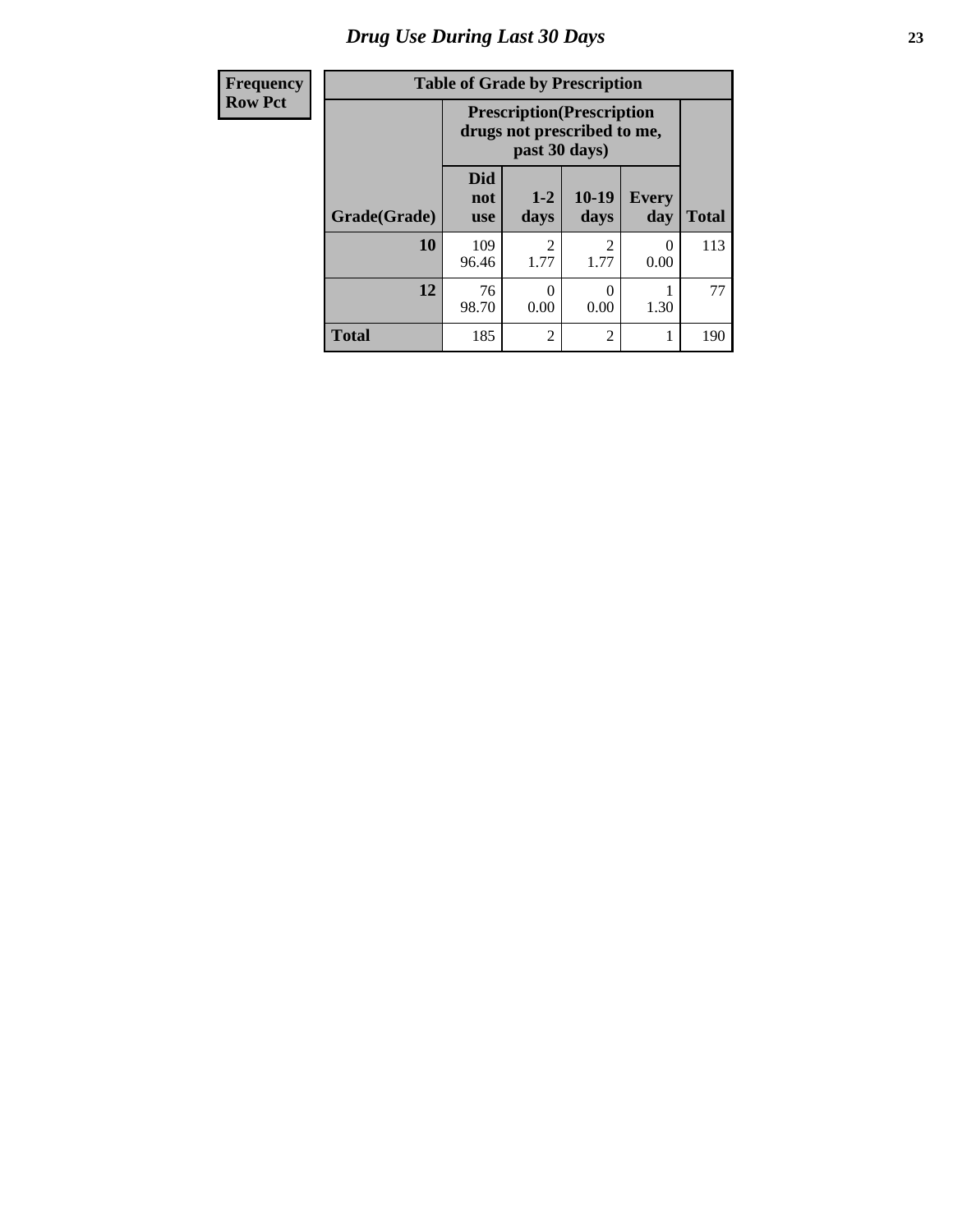| Frequency      | <b>Table of Alcoholease by Grade</b>              |                    |             |              |
|----------------|---------------------------------------------------|--------------------|-------------|--------------|
| <b>Col Pct</b> | <b>Alcoholease</b> (It is<br>easy to get alcohol) | Grade(Grade)<br>10 | 12          | <b>Total</b> |
|                | <b>Strongly Agree</b>                             | 29<br>25.66        | 29<br>37.66 | 58           |
|                | <b>Somewhat Agree</b>                             | 49<br>43.36        | 21<br>27.27 | 70           |
|                | <b>Somewhat Disagree</b>                          | 10<br>8.85         | Q<br>11.69  | 19           |
|                | <b>Strongly Disagree</b>                          | 25<br>22.12        | 18<br>23.38 | 43           |
|                | <b>Total</b>                                      | 113                | 77          | 190          |

| Frequency      | <b>Table of Cigarettesease by Grade</b>                 |                    |             |              |
|----------------|---------------------------------------------------------|--------------------|-------------|--------------|
| <b>Col Pct</b> | Cigarettesease(It is<br>easy to get smoking<br>tobacco) | Grade(Grade)<br>10 | 12          | <b>Total</b> |
|                | <b>Strongly Agree</b>                                   | 44<br>38.94        | 38<br>49.35 | 82           |
|                | <b>Somewhat Agree</b>                                   | 30<br>26.55        | 21<br>27.27 | 51           |
|                | <b>Somewhat Disagree</b>                                | 6.19               | 3<br>3.90   | 10           |
|                | <b>Strongly Disagree</b>                                | 32<br>28.32        | 15<br>19.48 | 47           |
|                | <b>Total</b>                                            | 113                | 77          | 190          |

| Frequency      | <b>Table of Smokelessease by Grade</b>             |              |             |              |  |
|----------------|----------------------------------------------------|--------------|-------------|--------------|--|
| <b>Col Pct</b> | <b>Smokelessease</b> (It is<br>easy to get chewing | Grade(Grade) |             |              |  |
|                | tobacco)                                           | 10           | 12          | <b>Total</b> |  |
|                | <b>Strongly Agree</b>                              | 50<br>44.25  | 41<br>53.25 | 91           |  |
|                | <b>Somewhat Agree</b>                              | 23<br>20.35  | 17<br>22.08 | 40           |  |
|                | <b>Somewhat Disagree</b>                           | 8<br>7.08    | 4<br>5.19   | 12           |  |
|                | <b>Strongly Disagree</b>                           | 32<br>28.32  | 15<br>19.48 | 47           |  |
|                | Total                                              | 113          | 77          | 190          |  |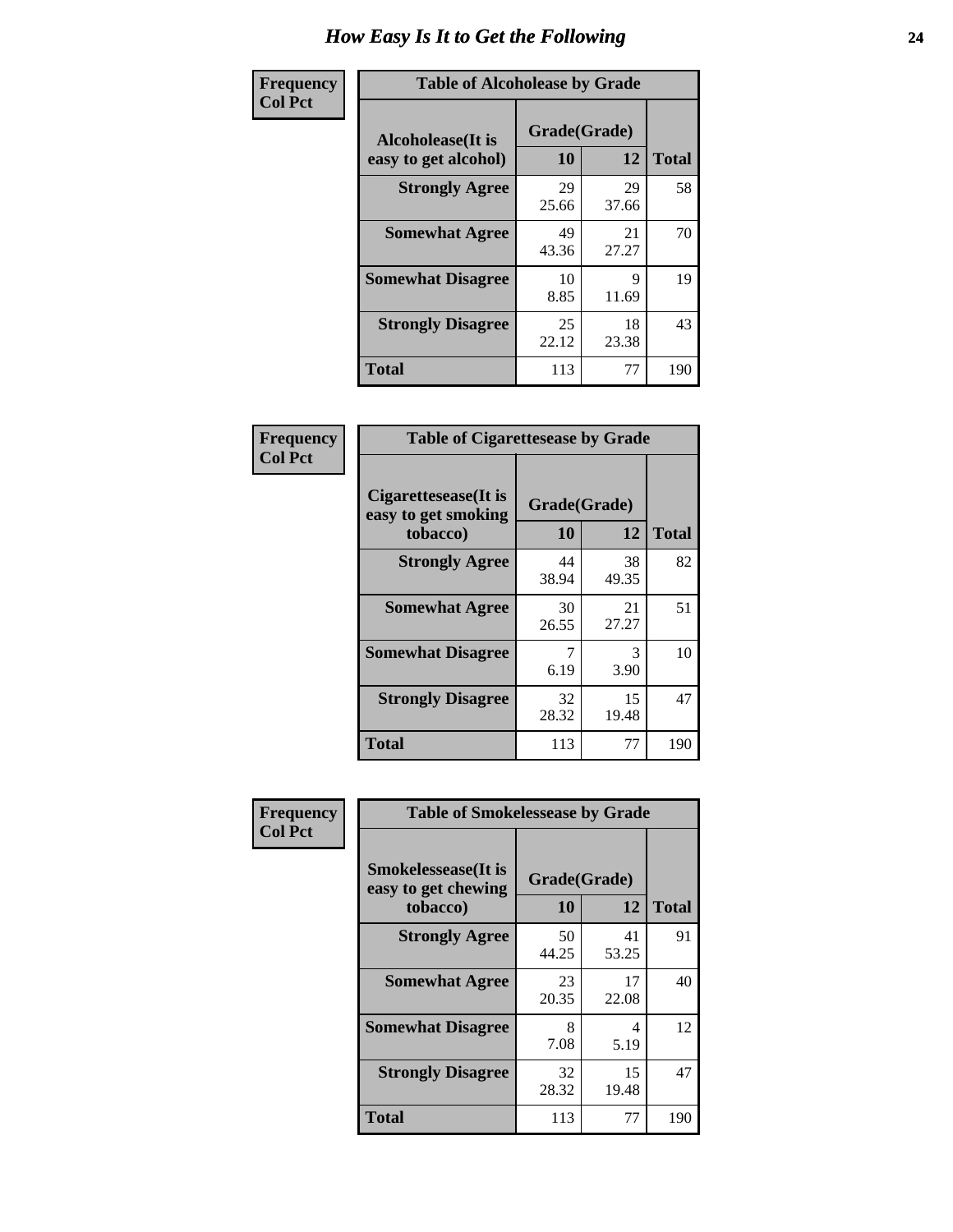| Frequency      | <b>Table of Marijuanaease by Grade</b>           |                    |             |              |  |
|----------------|--------------------------------------------------|--------------------|-------------|--------------|--|
| <b>Col Pct</b> | Marijuanaease(It is<br>easy to get<br>marijuana) | Grade(Grade)<br>10 | 12          | <b>Total</b> |  |
|                | <b>Strongly Agree</b>                            | 39<br>34.51        | 22<br>28.57 | 61           |  |
|                | <b>Somewhat Agree</b>                            | 25<br>22.12        | 25<br>32.47 | 50           |  |
|                | <b>Somewhat Disagree</b>                         | 15<br>13.27        | 7<br>9.09   | 22           |  |
|                | <b>Strongly Disagree</b>                         | 34<br>30.09        | 23<br>29.87 | 57           |  |
|                | <b>Total</b>                                     | 113                | 77          | 190          |  |

#### **Frequency Col Pct**

| <b>Table of Cocaineease by Grade</b>              |                    |              |     |  |  |
|---------------------------------------------------|--------------------|--------------|-----|--|--|
| <b>Cocaineease</b> (It is<br>easy to get cocaine) | Grade(Grade)<br>10 | <b>Total</b> |     |  |  |
| <b>Strongly Agree</b>                             | 16<br>14.16        | 11<br>14.29  | 27  |  |  |
| <b>Somewhat Agree</b>                             | 14<br>12.39        | 14<br>18.18  | 28  |  |  |
| <b>Somewhat Disagree</b>                          | 25<br>22.12        | 18<br>23.38  | 43  |  |  |
| <b>Strongly Disagree</b>                          | 58<br>51.33        | 34<br>44.16  | 92  |  |  |
| <b>Total</b>                                      | 113                | 77           | 190 |  |  |

| Frequency      | <b>Table of Inhalantsease by Grade</b>                   |                    |             |              |  |
|----------------|----------------------------------------------------------|--------------------|-------------|--------------|--|
| <b>Col Pct</b> | <b>Inhalantsease</b> (It is<br>easy to get<br>inhalants) | Grade(Grade)<br>10 | 12          | <b>Total</b> |  |
|                | <b>Strongly Agree</b>                                    | 33<br>29.20        | 21<br>27.27 | 54           |  |
|                | <b>Somewhat Agree</b>                                    | 22<br>19.47        | 20<br>25.97 | 42           |  |
|                | <b>Somewhat Disagree</b>                                 | 10<br>8.85         | 9<br>11.69  | 19           |  |
|                | <b>Strongly Disagree</b>                                 | 48<br>42.48        | 27<br>35.06 | 75           |  |
|                | Total                                                    | 113                | 77          | 190          |  |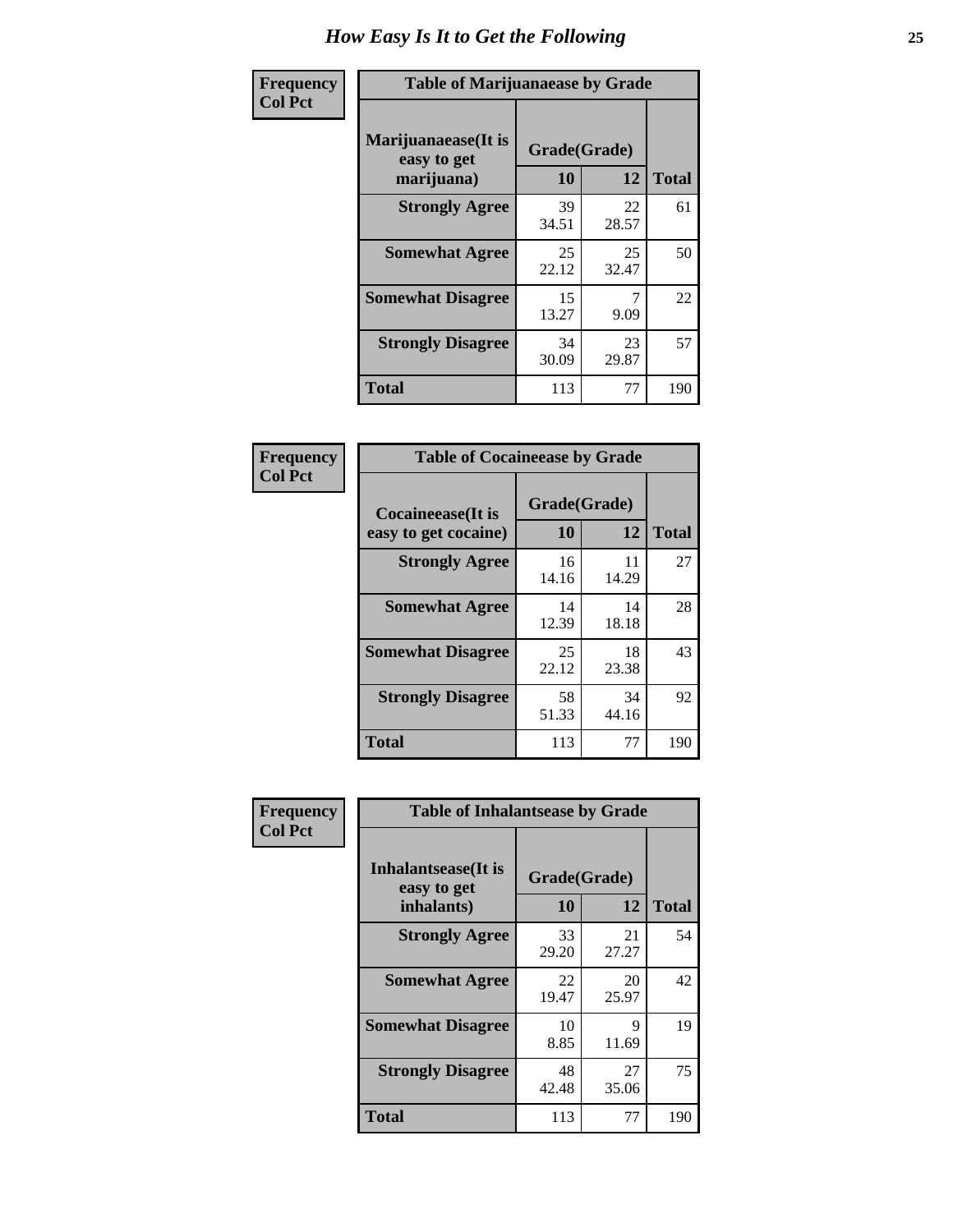| Frequency      |                                                     | <b>Table of Steroidsease by Grade</b> |              |     |  |  |  |  |  |  |  |
|----------------|-----------------------------------------------------|---------------------------------------|--------------|-----|--|--|--|--|--|--|--|
| <b>Col Pct</b> | <b>Steroidsease</b> (It is<br>easy to get steroids) | Grade(Grade)<br>10                    | <b>Total</b> |     |  |  |  |  |  |  |  |
|                | <b>Strongly Agree</b>                               | 15<br>13.27                           | 11<br>14.29  | 26  |  |  |  |  |  |  |  |
|                | <b>Somewhat Agree</b>                               | 29<br>25.66                           | 12<br>15.58  | 41  |  |  |  |  |  |  |  |
|                | <b>Somewhat Disagree</b>                            | 17<br>15.04                           | 19<br>24.68  | 36  |  |  |  |  |  |  |  |
|                | <b>Strongly Disagree</b>                            | 52<br>46.02                           | 35<br>45.45  | 87  |  |  |  |  |  |  |  |
|                | <b>Total</b>                                        | 113                                   | 77           | 190 |  |  |  |  |  |  |  |

| Frequency      |                                                   | <b>Table of Ecstasyease by Grade</b> |              |     |  |  |  |  |  |  |  |
|----------------|---------------------------------------------------|--------------------------------------|--------------|-----|--|--|--|--|--|--|--|
| <b>Col Pct</b> | <b>Ecstasyease</b> (It is<br>easy to get ecstasy) | Grade(Grade)<br>10                   | <b>Total</b> |     |  |  |  |  |  |  |  |
|                | <b>Strongly Agree</b>                             | 14<br>12.39                          | 9<br>11.69   | 23  |  |  |  |  |  |  |  |
|                | <b>Somewhat Agree</b>                             | 16<br>14.16                          | 15<br>19.48  | 31  |  |  |  |  |  |  |  |
|                | <b>Somewhat Disagree</b>                          | 22<br>19.47                          | 14<br>18.18  | 36  |  |  |  |  |  |  |  |
|                | <b>Strongly Disagree</b>                          | 61<br>53.98                          | 39<br>50.65  | 100 |  |  |  |  |  |  |  |
|                | Total                                             | 113                                  | 77           | 190 |  |  |  |  |  |  |  |

| Frequency      | <b>Table of Methease by Grade</b>     |                    |             |              |
|----------------|---------------------------------------|--------------------|-------------|--------------|
| <b>Col Pct</b> | <b>Methease</b> (It is easy<br>to get | Grade(Grade)<br>10 | 12          | <b>Total</b> |
|                | methamphetamines)                     |                    |             |              |
|                | <b>Strongly Agree</b>                 | 12<br>10.62        | 8<br>10.39  | 20           |
|                | <b>Somewhat Agree</b>                 | 20<br>17.70        | 15<br>19.48 | 35           |
|                | <b>Somewhat Disagree</b>              | 16<br>14.16        | 12<br>15.58 | 28           |
|                | <b>Strongly Disagree</b>              | 65<br>57.52        | 42<br>54.55 | 107          |
|                | <b>Total</b>                          | 113                | 77          | 190          |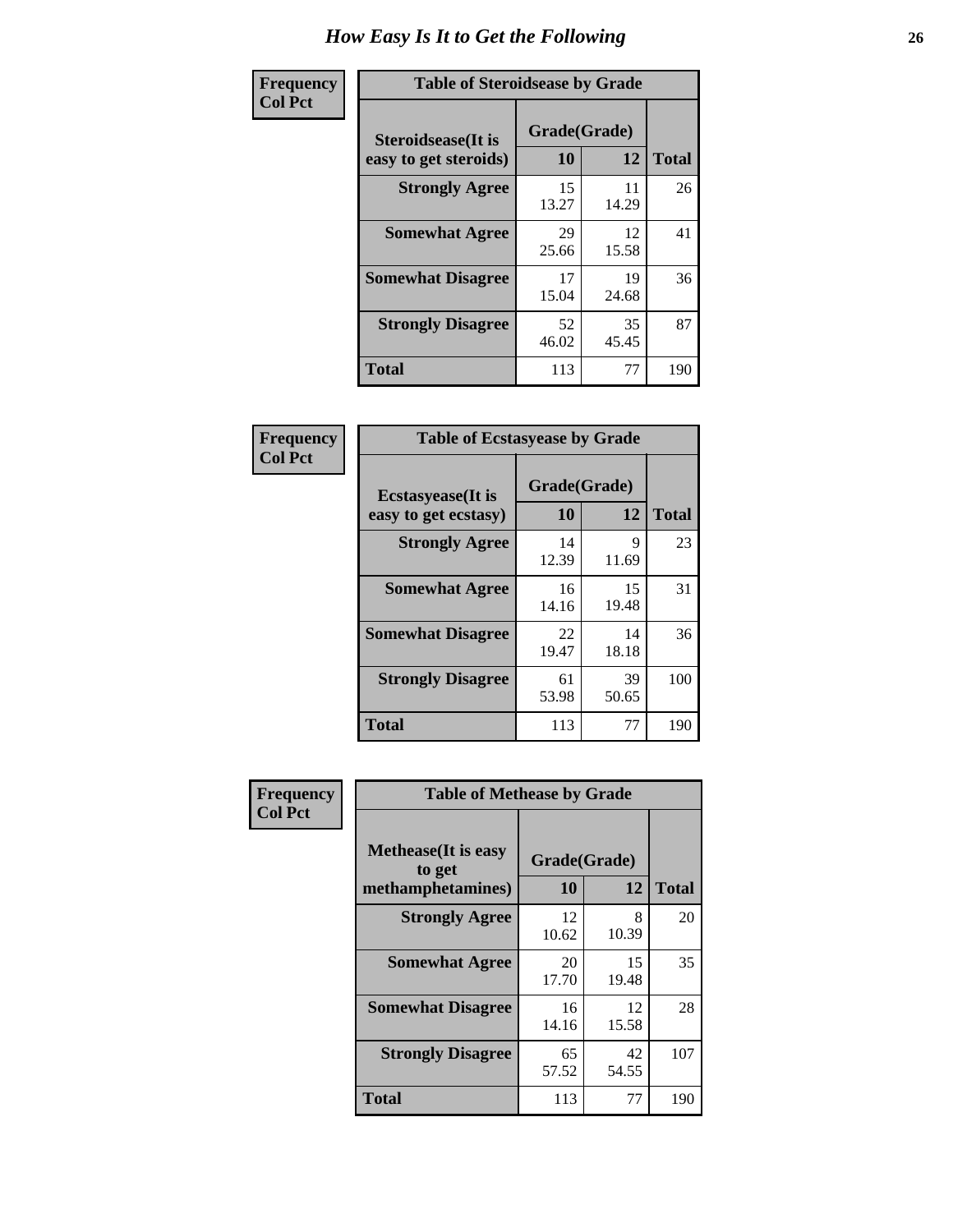| <b>Frequency</b> | <b>Table of Hallucinogensease by Grade</b>               |                    |             |              |  |  |  |  |  |
|------------------|----------------------------------------------------------|--------------------|-------------|--------------|--|--|--|--|--|
| <b>Col Pct</b>   | Hallucinogensease(It<br>is easy to get<br>hallucinogens) | Grade(Grade)<br>10 | 12          | <b>Total</b> |  |  |  |  |  |
|                  | <b>Strongly Agree</b>                                    | 6.19               | 6<br>7.79   | 13           |  |  |  |  |  |
|                  | <b>Somewhat Agree</b>                                    | 19<br>16.81        | 9<br>11.69  | 28           |  |  |  |  |  |
|                  | <b>Somewhat Disagree</b>                                 | 18<br>15.93        | 20<br>25.97 | 38           |  |  |  |  |  |
|                  | <b>Strongly Disagree</b>                                 | 69<br>61.06        | 42<br>54.55 | 111          |  |  |  |  |  |
|                  | <b>Total</b>                                             | 113                | 77          | 190          |  |  |  |  |  |

| Frequency<br>Col Pct |
|----------------------|
|                      |

| <b>Table of Prescriptionease by Grade</b>                                                |              |             |              |  |  |  |  |  |  |
|------------------------------------------------------------------------------------------|--------------|-------------|--------------|--|--|--|--|--|--|
| <b>Prescriptionease</b> (It<br>is easy to get<br>prescription drugs<br>not prescribed to | Grade(Grade) |             |              |  |  |  |  |  |  |
| me)                                                                                      | 10           | 12          | <b>Total</b> |  |  |  |  |  |  |
| <b>Strongly Agree</b>                                                                    | 43<br>38.05  | 34<br>44.16 | 77           |  |  |  |  |  |  |
| <b>Somewhat Agree</b>                                                                    | 27<br>23.89  | 13<br>16.88 | 40           |  |  |  |  |  |  |
| <b>Somewhat Disagree</b>                                                                 | Q<br>7.96    | 6<br>7.79   | 15           |  |  |  |  |  |  |
| <b>Strongly Disagree</b>                                                                 | 34<br>30.09  | 24<br>31.17 | 58           |  |  |  |  |  |  |
| Total                                                                                    | 113          | 77          | 190          |  |  |  |  |  |  |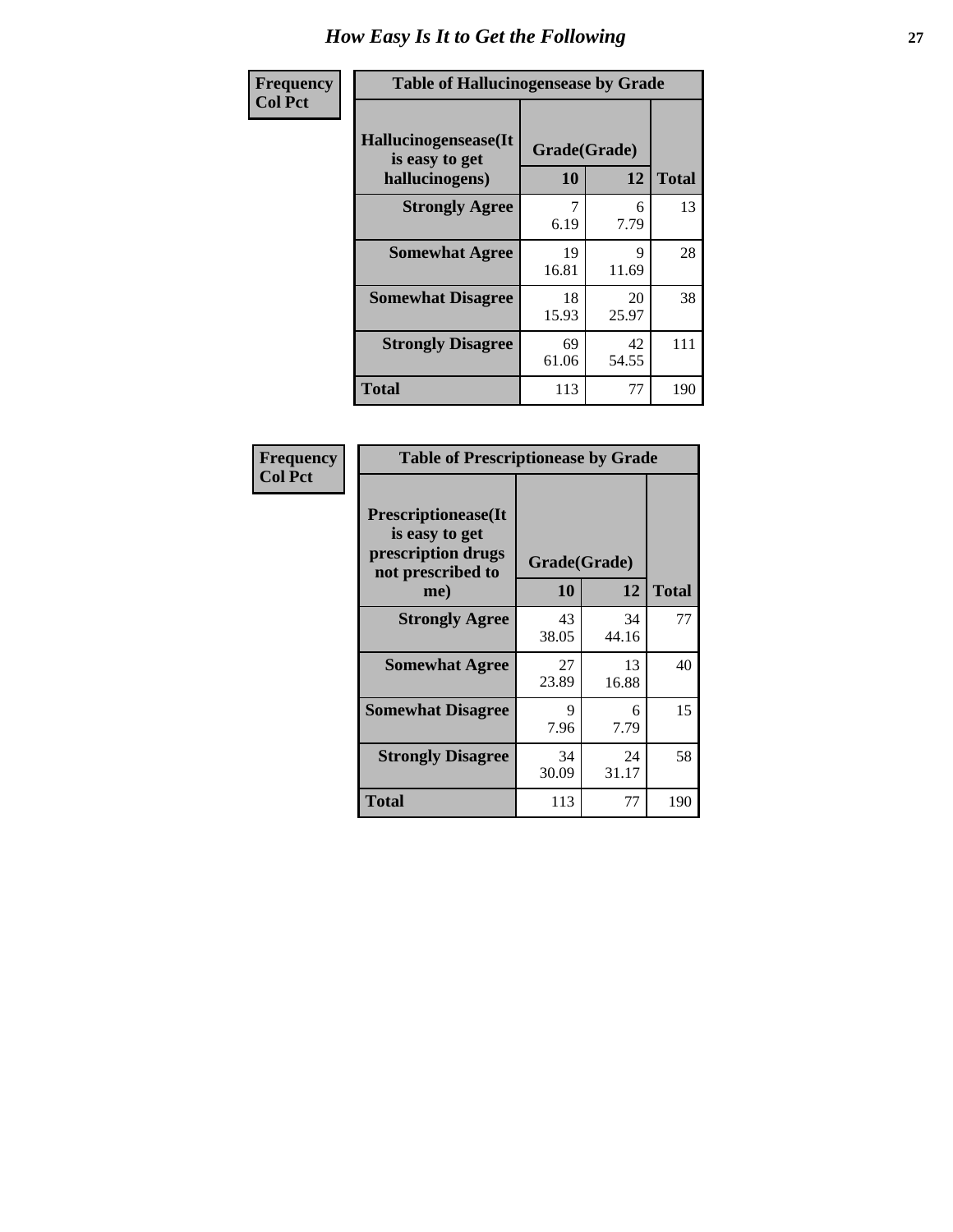*Age at Onset of Use* **28** *Results for "Age at Onset of Use" questions exclude students who said they did not use that substance*

| Frequency      | <b>Table of Grade by Alcoholinit</b> |                                                  |           |                      |      |           |                               |             |            |            |             |                       |              |
|----------------|--------------------------------------|--------------------------------------------------|-----------|----------------------|------|-----------|-------------------------------|-------------|------------|------------|-------------|-----------------------|--------------|
| <b>Row Pct</b> |                                      | Alcoholinit (I started using alcohol when I was) |           |                      |      |           |                               |             |            |            |             |                       |              |
|                | Grade(Grade)                         | <b>8 or</b><br>younger                           | 9         | 10                   | 11   | 12        | 13                            | 14          | 15         | 16         | 17          | <b>18 or</b><br>older | <b>Total</b> |
|                | 10                                   | 3<br>6.00                                        | 4<br>8.00 | 3<br>6.00            | 2.00 | 3<br>6.00 | 10<br>20.00                   | 10<br>20.00 | 9<br>18.00 | 10.00      | 2.00        | 2.00                  | 50           |
|                | 12                                   | $\Omega$<br>0.00                                 | 2.44      | $\Omega$<br>$0.00\,$ | 2.44 | ↑<br>4.88 | 4<br>9.76                     | 2.44        | 9<br>21.95 | 9<br>21.95 | 11<br>26.83 | 3<br>7.32             | 41           |
|                | <b>Total</b>                         | $\mathfrak{Z}$                                   | 5         | 3                    | 2    | 5         | 14                            | 11          | 18         | 14         | 12          | 4                     | 91           |
|                |                                      |                                                  |           |                      |      |           | <b>Frequency Missing = 99</b> |             |            |            |             |                       |              |

#### **Frequency Row Pct**

|              | <b>Table of Grade by Cigarettesinit</b> |                                                      |               |      |                           |                  |            |            |           |            |                       |              |  |
|--------------|-----------------------------------------|------------------------------------------------------|---------------|------|---------------------------|------------------|------------|------------|-----------|------------|-----------------------|--------------|--|
|              |                                         | Cigarettesinit(I started smoking tobacco when I was) |               |      |                           |                  |            |            |           |            |                       |              |  |
| Grade(Grade) | 8 or<br>younger                         | 9                                                    | 10            | 11   | 12                        | 13               | 14         | 15         | 16        | 17         | <b>18 or</b><br>older | <b>Total</b> |  |
| 10           | 3<br>8.33                               | 2.78                                                 | 8.33          | 2.78 | 11.11                     | 6<br>16.67       | 19.44      | 8<br>22.22 | 3<br>8.33 | 0<br>0.00  | 0<br>0.00             | 36           |  |
| 12           | 5.26                                    | 0<br>0.00                                            | $0.00\degree$ | 5.26 | ∍<br>10.53                | $\theta$<br>0.00 | 3<br>15.79 | 4<br>21.05 | 10.53     | 4<br>21.05 | ↑<br>10.53            | 19           |  |
| <b>Total</b> | 4                                       |                                                      | 3             | 2    | 6                         | 6                | 10         | 12         |           | 4          | $\overline{2}$        | 55           |  |
|              |                                         |                                                      |               |      | Frequency Missing $= 135$ |                  |            |            |           |            |                       |              |  |

**Frequency Row Pct**

|              | <b>Table of Grade by Smokelessinit</b> |                                                      |                  |                           |            |            |           |                  |       |                       |              |  |
|--------------|----------------------------------------|------------------------------------------------------|------------------|---------------------------|------------|------------|-----------|------------------|-------|-----------------------|--------------|--|
|              |                                        | Smokelessinit (I started chewing tobacco when I was) |                  |                           |            |            |           |                  |       |                       |              |  |
| Grade(Grade) | 8 or<br>younger                        | <b>10</b>                                            | 11               | <b>12</b>                 | 13         | <b>14</b>  | <b>15</b> | <b>16</b>        | 17    | <b>18 or</b><br>older | <b>Total</b> |  |
| 10           | 6.25                                   | 6.25                                                 | 6.25             | 4<br>25.00                | 4<br>25.00 | 2<br>12.50 | 6.25      | 6.25             | 0.00  | 6.25                  | 16           |  |
| 12           | 0<br>0.00                              | $\theta$<br>0.00                                     | $\Omega$<br>0.00 | 25.00                     | 25.00      | 25.00      | 0<br>0.00 | $\Omega$<br>0.00 | 25.00 | 0.00                  | 4            |  |
| <b>Total</b> |                                        |                                                      |                  | 5                         | 5          | 3          |           |                  |       |                       | 20           |  |
|              |                                        |                                                      |                  | Frequency Missing $= 170$ |            |            |           |                  |       |                       |              |  |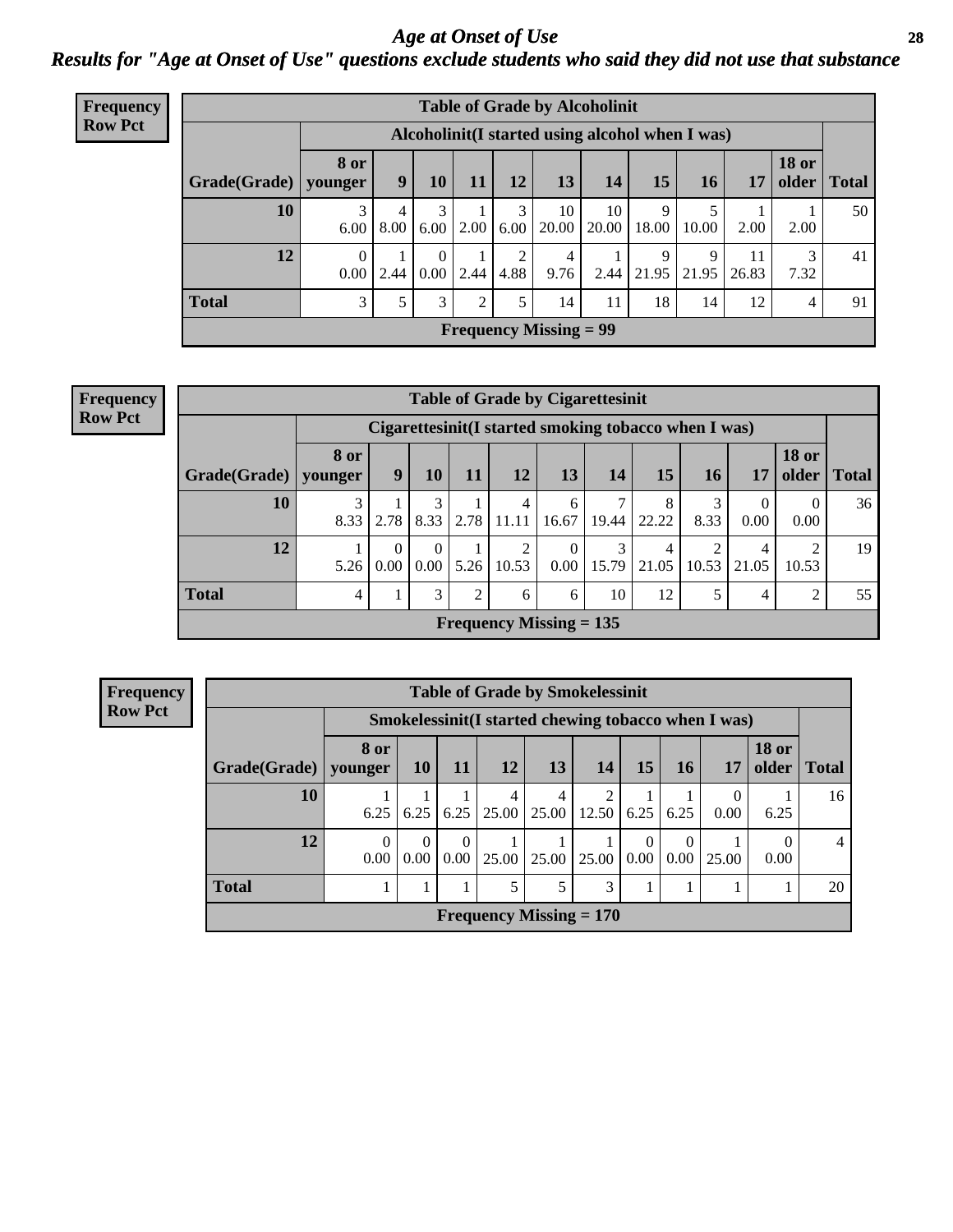#### *Age at Onset of Use* **29**

*Results for "Age at Onset of Use" questions exclude students who said they did not use that substance*

| Frequency      |                                                      | <b>Table of Grade by Marijuanainit</b> |           |                  |            |                      |                                |                  |                         |           |                       |              |  |
|----------------|------------------------------------------------------|----------------------------------------|-----------|------------------|------------|----------------------|--------------------------------|------------------|-------------------------|-----------|-----------------------|--------------|--|
| <b>Row Pct</b> | Marijuanainit (I started using marijuana when I was) |                                        |           |                  |            |                      |                                |                  |                         |           |                       |              |  |
|                | Grade(Grade)   younger                               | 8 or                                   | <b>10</b> | 11               | 12         | 13                   | 14                             | 15               | <b>16</b>               | 17        | <b>18 or</b><br>older | <b>Total</b> |  |
|                | 10                                                   | 0<br>0.00                              | 10.00     | 5.00             | 2<br>10.00 | 3<br>15.00           | 6<br>30.00                     | 4<br>20.00       | $\mathfrak{D}$<br>10.00 | 0<br>0.00 | $\Omega$<br>0.00      | 20           |  |
|                | 12                                                   | 10.00                                  | 10.00     | $\Omega$<br>0.00 | 10.00      | $\Omega$<br>$0.00\,$ | 10.00                          | $\Omega$<br>0.00 | 4<br>40.00              | 10.00     | 10.00                 | 10           |  |
|                | <b>Total</b>                                         |                                        | 3         |                  | 3          | 3                    | 7                              | 4                | 6                       |           |                       | 30           |  |
|                |                                                      |                                        |           |                  |            |                      | <b>Frequency Missing = 160</b> |                  |                         |           |                       |              |  |

| <b>Frequency</b> | <b>Table of Grade by Cocaineinit</b> |       |                                                              |       |       |              |  |  |  |  |  |
|------------------|--------------------------------------|-------|--------------------------------------------------------------|-------|-------|--------------|--|--|--|--|--|
| <b>Row Pct</b>   |                                      |       | <b>Cocaineinit(I started</b><br>using cocaine when I<br>was) |       |       |              |  |  |  |  |  |
|                  | Grade(Grade)                         | 9     | 12                                                           | 14    | 15    | <b>Total</b> |  |  |  |  |  |
|                  | 10                                   | 25.00 | 25.00                                                        | 25.00 | 25.00 |              |  |  |  |  |  |
|                  | 12                                   | 0     | 0                                                            | 0     | 0     |              |  |  |  |  |  |
|                  | <b>Total</b>                         |       |                                                              |       | 1     |              |  |  |  |  |  |
|                  |                                      |       | Frequency Missing $= 186$                                    |       |       |              |  |  |  |  |  |

| Frequency      | <b>Table of Grade by Inhalantsinit</b> |                                                              |            |              |
|----------------|----------------------------------------|--------------------------------------------------------------|------------|--------------|
| <b>Row Pct</b> |                                        | Inhalantsinit(I<br>started using<br>inhalants when I<br>was) |            |              |
|                | Grade(Grade)                           | 8 or<br>younger                                              | 14         | <b>Total</b> |
|                | 10                                     | 25.00                                                        | 3<br>75.00 | 4            |
|                | 12                                     | 100.00                                                       | ∩<br>0.00  |              |
|                | <b>Total</b>                           | 2                                                            | 3          | 5            |
|                |                                        | Frequency Missing $= 185$                                    |            |              |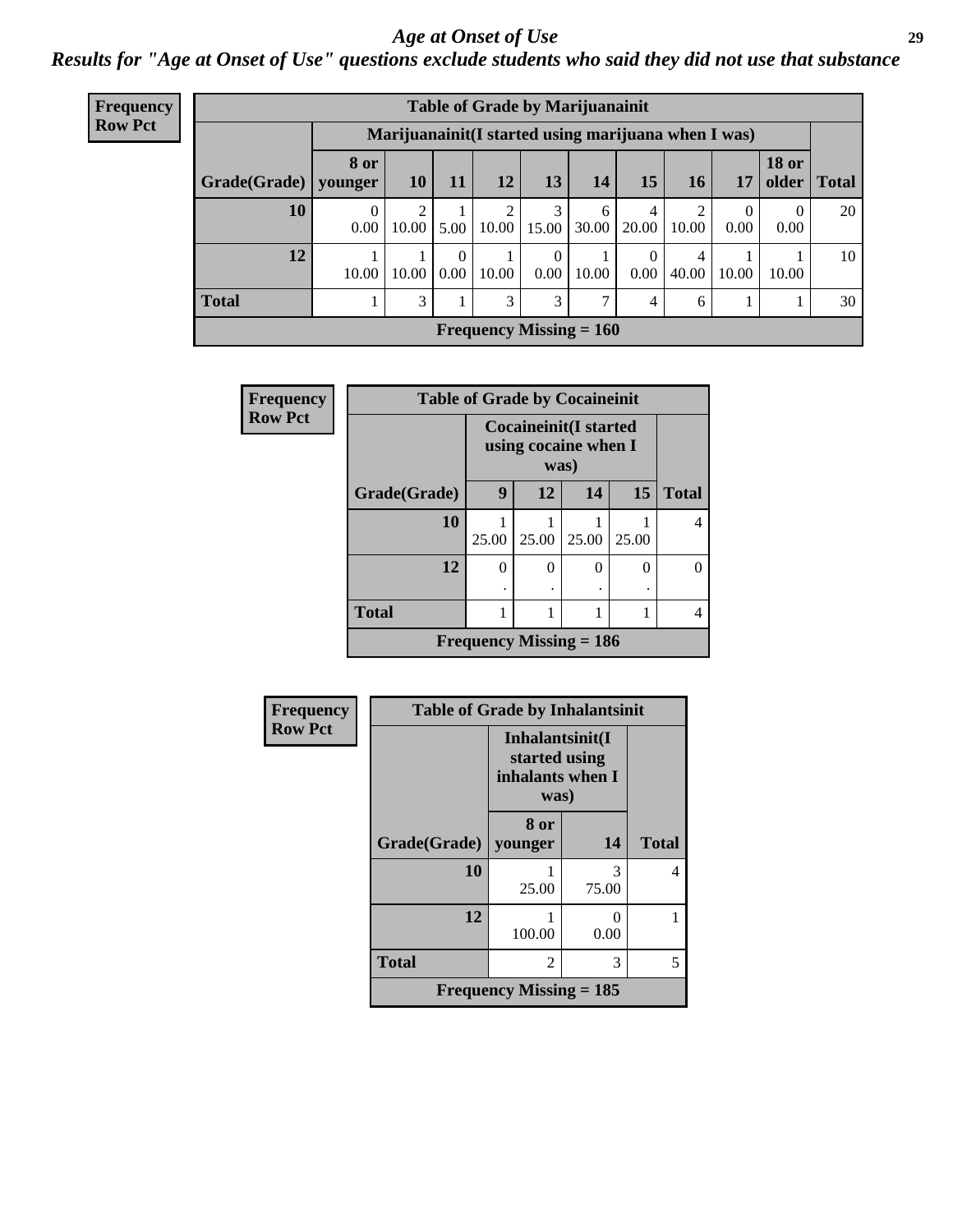#### Age at Onset of Use **30**

*Results for "Age at Onset of Use" questions exclude students who said they did not use that substance*

| Frequency      | <b>Table of Grade by Steroidsinit</b> |                                                            |       |                |
|----------------|---------------------------------------|------------------------------------------------------------|-------|----------------|
| <b>Row Pct</b> |                                       | Steroidsinit(I<br>started using<br>steroids when I<br>was) |       |                |
|                | Grade(Grade)                          | 8 or<br>younger                                            | 14    | <b>Total</b>   |
|                | 10                                    | 50.00                                                      | 50.00 | 2              |
|                | 12                                    | 0                                                          | 0     | 0              |
|                | <b>Total</b>                          | 1                                                          |       | $\overline{2}$ |
|                |                                       | <b>Frequency Missing = 188</b>                             |       |                |

| <b>Frequency</b> | <b>Table of Grade by Ecstasyinit</b> |                                                          |                       |              |
|------------------|--------------------------------------|----------------------------------------------------------|-----------------------|--------------|
| <b>Row Pct</b>   |                                      | Ecstasyinit(I<br>started using<br>ecstasy when<br>I was) |                       |              |
|                  | Grade(Grade)                         | 9                                                        | <b>18 or</b><br>older | <b>Total</b> |
|                  | 10                                   | 100.00                                                   | Ω<br>0.00             |              |
|                  | 12                                   | 0<br>0.00                                                | 100.00                |              |
|                  | <b>Total</b>                         |                                                          |                       | 2            |
|                  | Frequency Missing $= 188$            |                                                          |                       |              |

| <b>Frequency</b> | <b>Table of Grade by Methinit</b> |                                                                       |       |                |
|------------------|-----------------------------------|-----------------------------------------------------------------------|-------|----------------|
| <b>Row Pct</b>   |                                   | <b>Methinit(I started</b><br>using<br>methamphetamines<br>when I was) |       |                |
|                  | Grade(Grade)                      | 8 or<br>younger                                                       | 15    | <b>Total</b>   |
|                  | 10                                | 50.00                                                                 | 50.00 | $\mathfrak{D}$ |
|                  | 12                                | 0                                                                     | 0     | 0              |
|                  | <b>Total</b>                      |                                                                       |       | $\overline{2}$ |
|                  |                                   | <b>Frequency Missing = 188</b>                                        |       |                |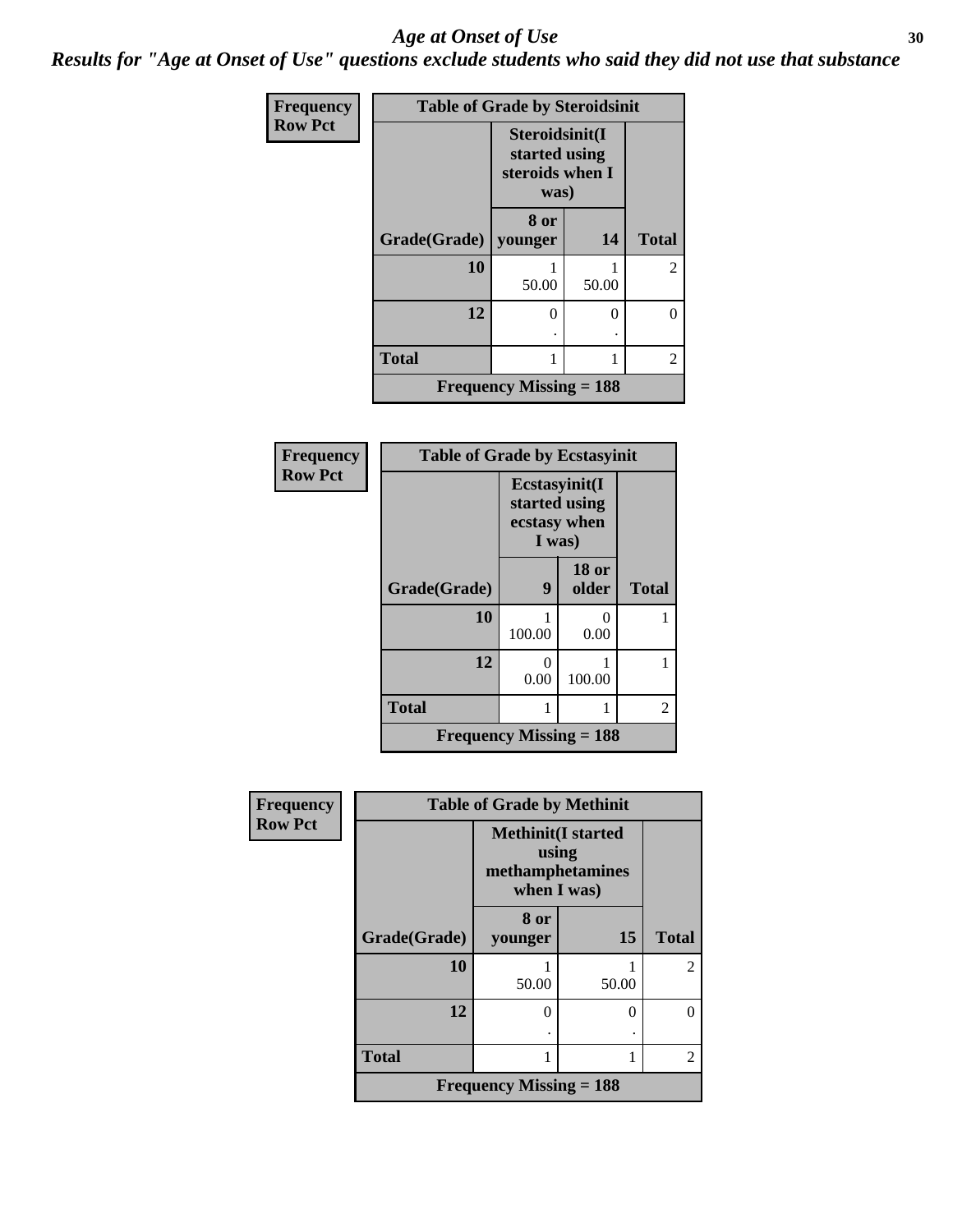#### *Age at Onset of Use* **31**

*Results for "Age at Onset of Use" questions exclude students who said they did not use that substance*

| Frequency      | <b>Table of Grade by Hallucinogensinit</b> |                                                                      |       |                |  |
|----------------|--------------------------------------------|----------------------------------------------------------------------|-------|----------------|--|
| <b>Row Pct</b> |                                            | Hallucinogensinit(I<br>started using<br>hallucinogens when<br>I was) |       |                |  |
|                | Grade(Grade)                               | 13                                                                   | 14    | <b>Total</b>   |  |
|                | 10                                         | 50.00                                                                | 50.00 | $\overline{2}$ |  |
|                | 12                                         | $\Omega$                                                             | 0     | 0              |  |
|                | <b>Total</b>                               |                                                                      |       | $\overline{2}$ |  |
|                |                                            | <b>Frequency Missing = 188</b>                                       |       |                |  |

| <b>Frequency</b> |              | <b>Table of Grade by Prescriptioninit</b> |                                                                                                 |                                |            |                 |           |                         |              |
|------------------|--------------|-------------------------------------------|-------------------------------------------------------------------------------------------------|--------------------------------|------------|-----------------|-----------|-------------------------|--------------|
| <b>Row Pct</b>   |              |                                           | <b>Prescriptioninit (I started using prescription</b><br>drugs not prescribed to me when I was) |                                |            |                 |           |                         |              |
|                  | Grade(Grade) | 8 or<br>vounger                           | 9                                                                                               | <b>12</b>                      | 14         | 15 <sup>1</sup> | <b>16</b> | <b>18 or</b><br>older   | <b>Total</b> |
|                  | 10           | 10.00                                     | 10.00                                                                                           | 10.00                          | 3<br>30.00 | 3<br>30.00      | 10.00     | $\Omega$<br>0.00        | 10           |
|                  | 12           | 0.00                                      | $\Omega$<br>0.00                                                                                | $\theta$<br>0.00               | 0<br>0.00  | 33.33           | 0.00      | $\mathfrak{D}$<br>66.67 | 3            |
|                  | <b>Total</b> |                                           |                                                                                                 |                                | 3          | 4               |           | 2                       | 13           |
|                  |              |                                           |                                                                                                 | <b>Frequency Missing = 177</b> |            |                 |           |                         |              |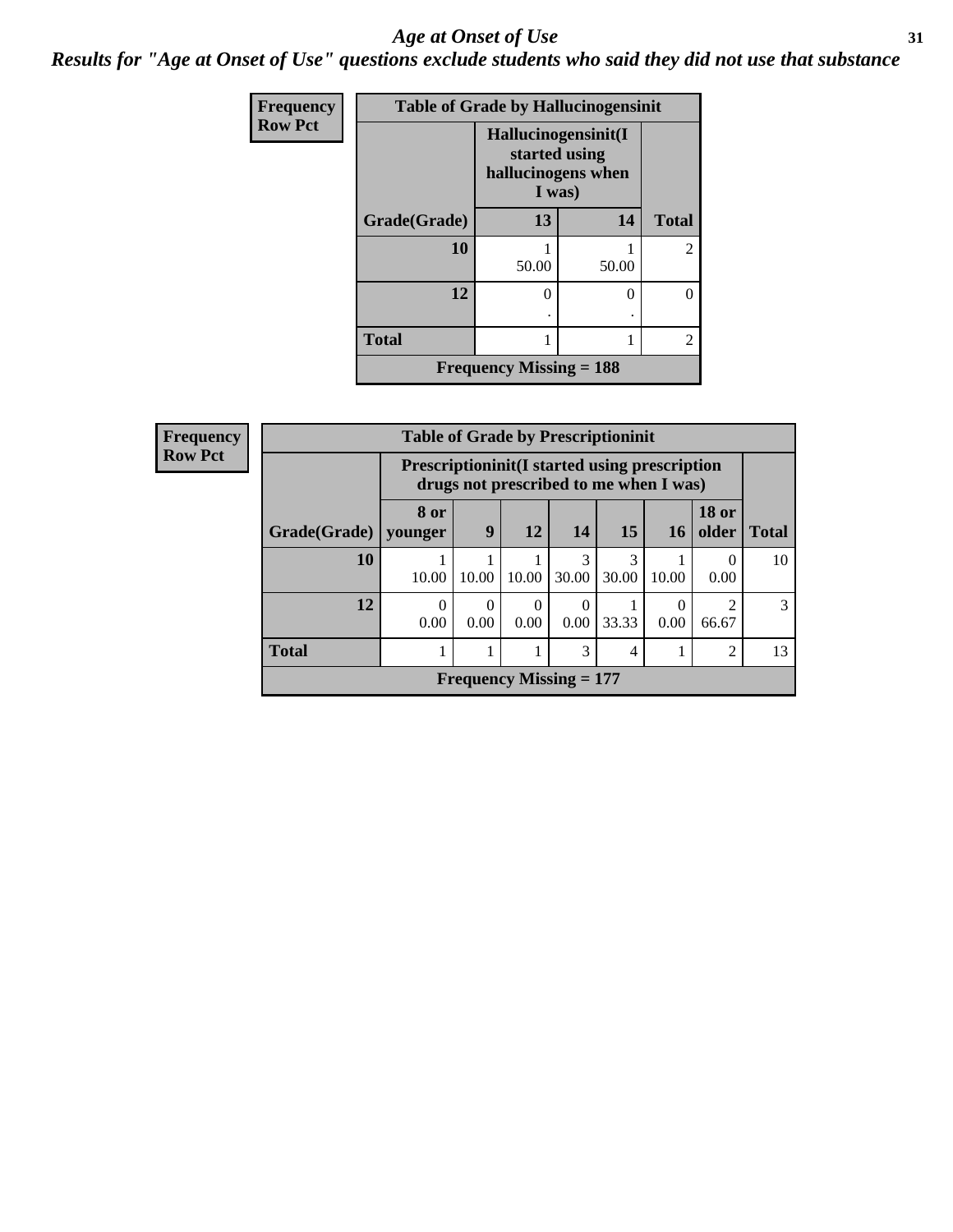| Frequency      | <b>Table of Alcoholharm by Grade</b>      |              |             |              |
|----------------|-------------------------------------------|--------------|-------------|--------------|
| <b>Col Pct</b> | Alcoholharm(I<br>think alcohol is         | Grade(Grade) |             |              |
|                | harmful)                                  | 10           | 12          | <b>Total</b> |
|                | <b>Strongly Agree</b>                     | 62<br>56.88  | 37<br>48.05 | 99           |
|                | <b>Somewhat Agree</b>                     | 25<br>22.94  | 27<br>35.06 | 52           |
|                | <b>Somewhat Disagree</b>                  | 12<br>11.01  | 8<br>10.39  | 20           |
|                | <b>Strongly Disagree</b>                  | 10<br>9.17   | 5<br>6.49   | 15           |
|                | <b>Total</b>                              | 109          | 77          | 186          |
|                | <b>Frequency Missing <math>=</math> 4</b> |              |             |              |

#### **Frequency Col Pct**

| <b>Table of Cigarettesharm by Grade</b>                  |                    |             |       |  |  |
|----------------------------------------------------------|--------------------|-------------|-------|--|--|
| Cigarettesharm(I<br>think smoking<br>tobacco is harmful) | Grade(Grade)<br>10 | 12          | Total |  |  |
| <b>Strongly Agree</b>                                    | 77<br>70.64        | 62<br>80.52 | 139   |  |  |
| <b>Somewhat Agree</b>                                    | 23<br>21.10        | 8<br>10.39  | 31    |  |  |
| <b>Somewhat Disagree</b>                                 | 3<br>2.75          | 3<br>3.90   | 6     |  |  |
| <b>Strongly Disagree</b>                                 | 6<br>5.50          | 4<br>5.19   | 10    |  |  |
| Total                                                    | 109                | 77          | 186   |  |  |
| <b>Frequency Missing <math>=</math> 4</b>                |                    |             |       |  |  |

| <b>Frequency</b> | <b>Table of Smokelessharm by Grade</b>                  |                    |             |              |
|------------------|---------------------------------------------------------|--------------------|-------------|--------------|
| <b>Col Pct</b>   | Smokelessharm(I<br>think chewing<br>tobacco is harmful) | Grade(Grade)<br>10 | 12          | <b>Total</b> |
|                  | <b>Strongly Agree</b>                                   | 68<br>62.39        | 61<br>79.22 | 129          |
|                  | <b>Somewhat Agree</b>                                   | 29<br>26.61        | 9.09        | 36           |
|                  | <b>Somewhat Disagree</b>                                | 5<br>4.59          | 5<br>6.49   | 10           |
|                  | <b>Strongly Disagree</b>                                | 6.42               | 4<br>5.19   | 11           |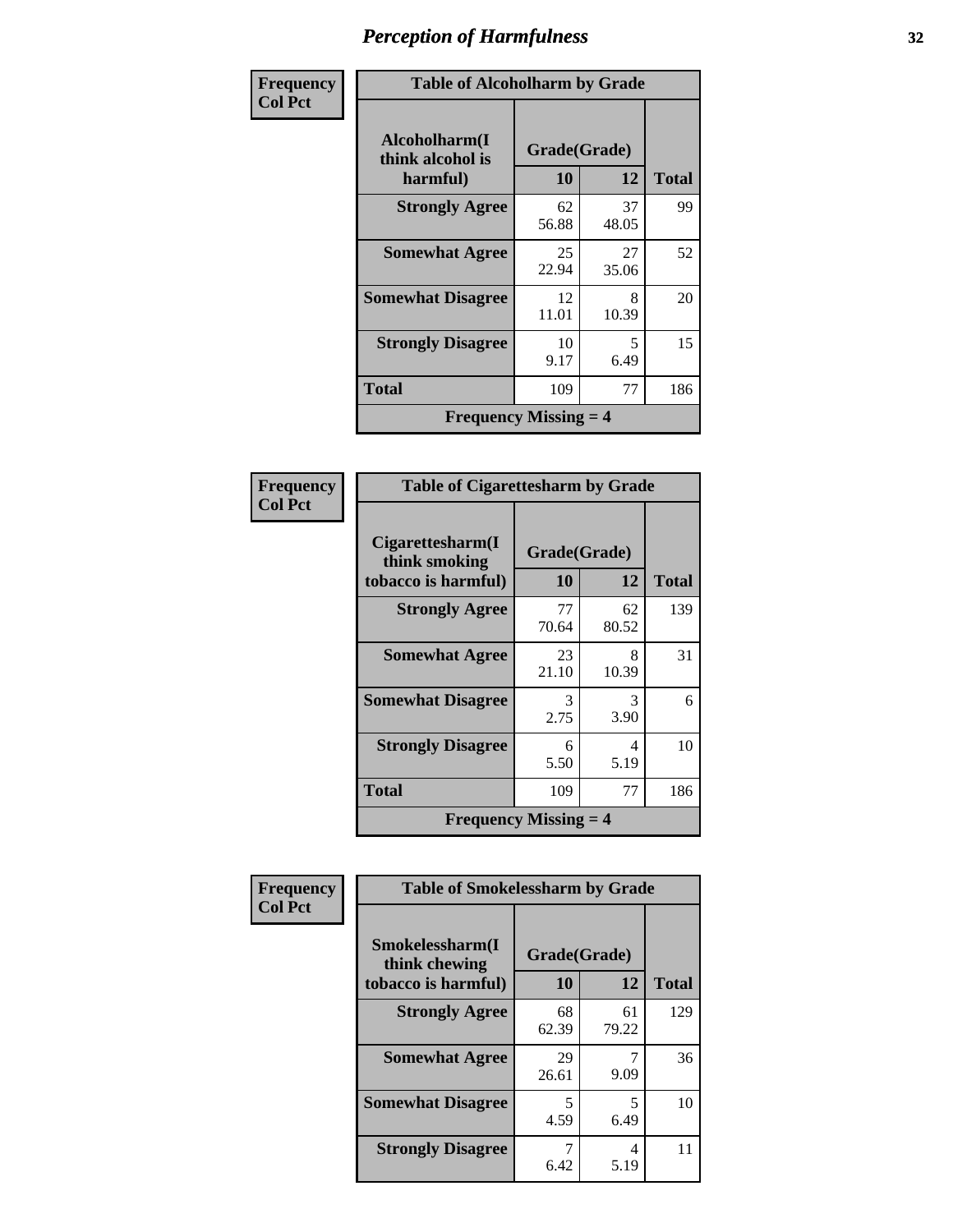| <b>Frequency</b> | <b>Table of Smokelessharm by Grade</b>                  |                    |    |              |  |
|------------------|---------------------------------------------------------|--------------------|----|--------------|--|
| <b>Col Pct</b>   | Smokelessharm(I<br>think chewing<br>tobacco is harmful) | Grade(Grade)<br>10 | 12 | <b>Total</b> |  |
|                  | <b>Total</b>                                            | 109                | 77 | 186          |  |
|                  | <b>Frequency Missing <math>=</math> 4</b>               |                    |    |              |  |

| Frequency      | <b>Table of Marijuanaharm by Grade</b>            |                    |             |              |
|----------------|---------------------------------------------------|--------------------|-------------|--------------|
| <b>Col Pct</b> | Marijuanaharm(I<br>think marijuana is<br>harmful) | Grade(Grade)<br>10 | 12          | <b>Total</b> |
|                | <b>Strongly Agree</b>                             | 77<br>70.64        | 54<br>70.13 | 131          |
|                | <b>Somewhat Agree</b>                             | 14<br>12.84        | 8<br>10.39  | 22           |
|                | <b>Somewhat Disagree</b>                          | 11<br>10.09        | 7<br>9.09   | 18           |
|                | <b>Strongly Disagree</b>                          | 7<br>6.42          | 8<br>10.39  | 15           |
|                | <b>Total</b>                                      | 109                | 77          | 186          |
|                | <b>Frequency Missing <math>=</math> 4</b>         |                    |             |              |

| Frequency      | <b>Table of Cocaineharm by Grade</b>      |              |                                     |              |
|----------------|-------------------------------------------|--------------|-------------------------------------|--------------|
| <b>Col Pct</b> | Cocaineharm(I)<br>think cocaine is        | Grade(Grade) |                                     |              |
|                | harmful)                                  | 10           | 12                                  | <b>Total</b> |
|                | <b>Strongly Agree</b>                     | 97<br>88.99  | 70<br>90.91                         | 167          |
|                | <b>Somewhat Agree</b>                     | 5<br>4.59    | $\mathcal{D}_{\mathcal{L}}$<br>2.60 | 7            |
|                | <b>Somewhat Disagree</b>                  | ∩<br>0.00    | 1.30                                |              |
|                | <b>Strongly Disagree</b>                  | 7<br>6.42    | 4<br>5.19                           | 11           |
|                | <b>Total</b>                              | 109          | 77                                  | 186          |
|                | <b>Frequency Missing <math>=</math> 4</b> |              |                                     |              |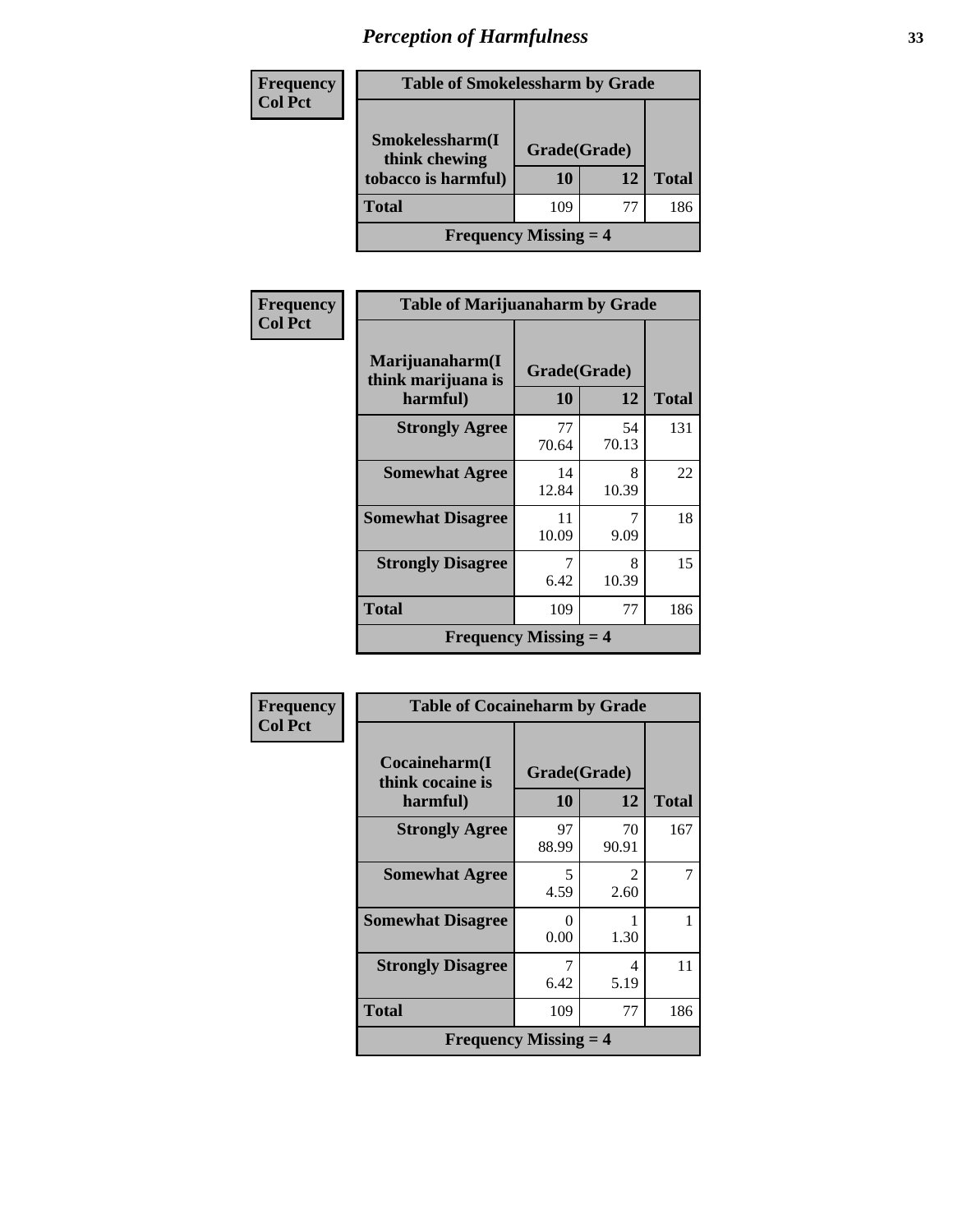| Frequency      | <b>Table of Inhalantsharm by Grade</b>    |              |                        |              |
|----------------|-------------------------------------------|--------------|------------------------|--------------|
| <b>Col Pct</b> | Inhalantsharm(I)<br>think inhalants are   | Grade(Grade) |                        |              |
|                | harmful)                                  | 10           | 12                     | <b>Total</b> |
|                | <b>Strongly Agree</b>                     | 95<br>87.16  | 67<br>87.01            | 162          |
|                | <b>Somewhat Agree</b>                     | 6<br>5.50    | 4<br>5.19              | 10           |
|                | <b>Somewhat Disagree</b>                  | 0.92         | $\mathfrak{D}$<br>2.60 | 3            |
|                | <b>Strongly Disagree</b>                  | 7<br>6.42    | 4<br>5.19              | 11           |
|                | <b>Total</b>                              | 109          | 77                     | 186          |
|                | <b>Frequency Missing <math>=</math> 4</b> |              |                        |              |

#### **Frequency Col Pct**

| <b>Table of Steroidsharm by Grade</b>            |                    |             |     |  |  |
|--------------------------------------------------|--------------------|-------------|-----|--|--|
| Steroidsharm(I<br>think steroids are<br>harmful) | Grade(Grade)<br>10 | Total       |     |  |  |
| <b>Strongly Agree</b>                            | 90<br>82.57        | 64<br>83.12 | 154 |  |  |
| <b>Somewhat Agree</b>                            | 11<br>10.09        | 6<br>7.79   | 17  |  |  |
| <b>Somewhat Disagree</b>                         | 1<br>0.92          | 4<br>5.19   | 5   |  |  |
| <b>Strongly Disagree</b>                         | 7<br>6.42          | 3<br>3.90   | 10  |  |  |
| <b>Total</b>                                     | 109                | 77          | 186 |  |  |
| <b>Frequency Missing <math>=</math> 4</b>        |                    |             |     |  |  |

| Frequency      | <b>Table of Ecstasyharm by Grade</b>          |                    |             |              |
|----------------|-----------------------------------------------|--------------------|-------------|--------------|
| <b>Col Pct</b> | Ecstasyharm(I<br>think ecstasy is<br>harmful) | Grade(Grade)<br>10 | 12          | <b>Total</b> |
|                | <b>Strongly Agree</b>                         | 90<br>82.57        | 66<br>85.71 | 156          |
|                | <b>Somewhat Agree</b>                         | 12<br>11.01        | 5<br>6.49   | 17           |
|                | <b>Somewhat Disagree</b>                      | 0.00               | 1.30        |              |
|                | <b>Strongly Disagree</b>                      | 7<br>6.42          | 5<br>6.49   | 12           |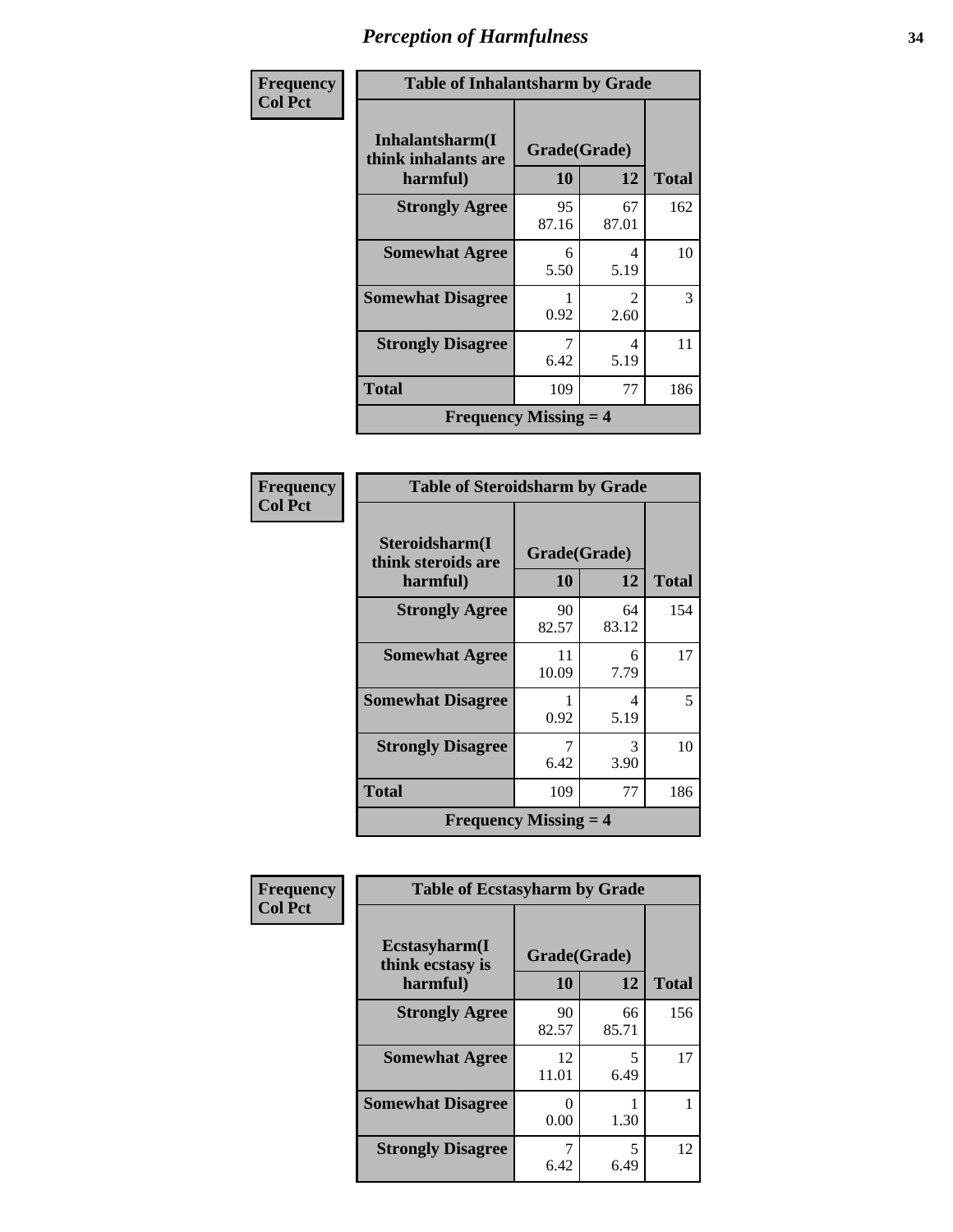| <b>Frequency</b> | <b>Table of Ecstasyharm by Grade</b>          |              |    |              |
|------------------|-----------------------------------------------|--------------|----|--------------|
| <b>Col Pct</b>   | Ecstasyharm(I<br>think ecstasy is<br>harmful) | Grade(Grade) |    |              |
|                  |                                               | 10           | 12 | <b>Total</b> |
|                  | <b>Total</b>                                  | 109          | 77 | 186          |
|                  | <b>Frequency Missing <math>=</math> 4</b>     |              |    |              |

| Frequency      | <b>Table of Methharm by Grade</b>                            |                    |                       |              |
|----------------|--------------------------------------------------------------|--------------------|-----------------------|--------------|
| <b>Col Pct</b> | <b>Methharm</b> (I think<br>methamphetamines<br>are harmful) | Grade(Grade)<br>10 | 12                    | <b>Total</b> |
|                | <b>Strongly Agree</b>                                        | 95<br>87.16        | 70<br>90.91           | 165          |
|                | <b>Somewhat Agree</b>                                        | 6<br>5.50          | $\mathcal{L}$<br>2.60 | 8            |
|                | <b>Somewhat Disagree</b>                                     | 0.92               | 1.30                  | 2            |
|                | <b>Strongly Disagree</b>                                     | 7<br>6.42          | 4<br>5.19             | 11           |
|                | <b>Total</b>                                                 | 109                | 77                    | 186          |
|                | <b>Frequency Missing <math>=</math> 4</b>                    |                    |                       |              |

| Frequency      | <b>Table of Hallucinogensharm by Grade</b>                 |             |                               |              |
|----------------|------------------------------------------------------------|-------------|-------------------------------|--------------|
| <b>Col Pct</b> | Hallucinogensharm(I<br>Grade(Grade)<br>think hallucinogens |             |                               |              |
|                | are harmful)                                               | 10          | 12                            | <b>Total</b> |
|                | <b>Strongly Agree</b>                                      | 93<br>85.32 | 66<br>85.71                   | 159          |
|                | <b>Somewhat Agree</b>                                      | 6.42        | 5<br>6.49                     | 12           |
|                | <b>Somewhat Disagree</b>                                   | 0.92        | $\mathcal{D}_{\cdot}$<br>2.60 | 3            |
|                | <b>Strongly Disagree</b>                                   | 8<br>7.34   | 4<br>5.19                     | 12           |
|                | <b>Total</b>                                               | 109         | 77                            | 186          |
|                | <b>Frequency Missing <math>=</math> 4</b>                  |             |                               |              |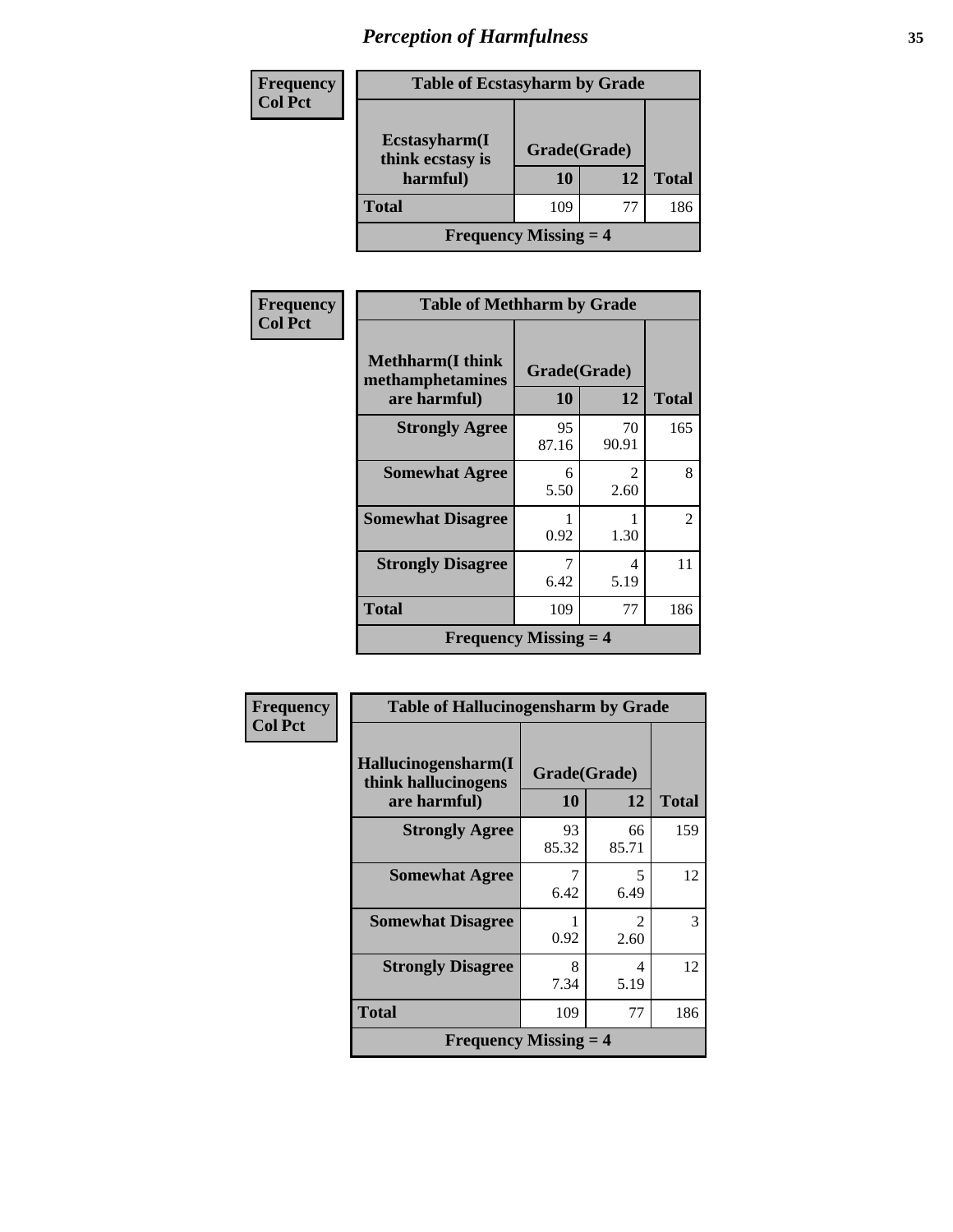| Frequency      | <b>Table of Prescriptionharm by Grade</b>                                         |              |             |              |
|----------------|-----------------------------------------------------------------------------------|--------------|-------------|--------------|
| <b>Col Pct</b> | <b>Prescriptionharm(I)</b><br>think prescription<br>drugs not<br>prescribed to me | Grade(Grade) |             |              |
|                | are harmful)                                                                      | 10           | 12          | <b>Total</b> |
|                | <b>Strongly Agree</b>                                                             | 69<br>63.30  | 55<br>71.43 | 124          |
|                | <b>Somewhat Agree</b>                                                             | 24<br>22.02  | 13<br>16.88 | 37           |
|                | <b>Somewhat Disagree</b>                                                          | 7<br>6.42    | 4<br>5.19   | 11           |
|                | <b>Strongly Disagree</b>                                                          | 9<br>8.26    | 5<br>6.49   | 14           |
|                | <b>Total</b>                                                                      | 109          | 77          | 186          |
|                | <b>Frequency Missing <math>=</math> 4</b>                                         |              |             |              |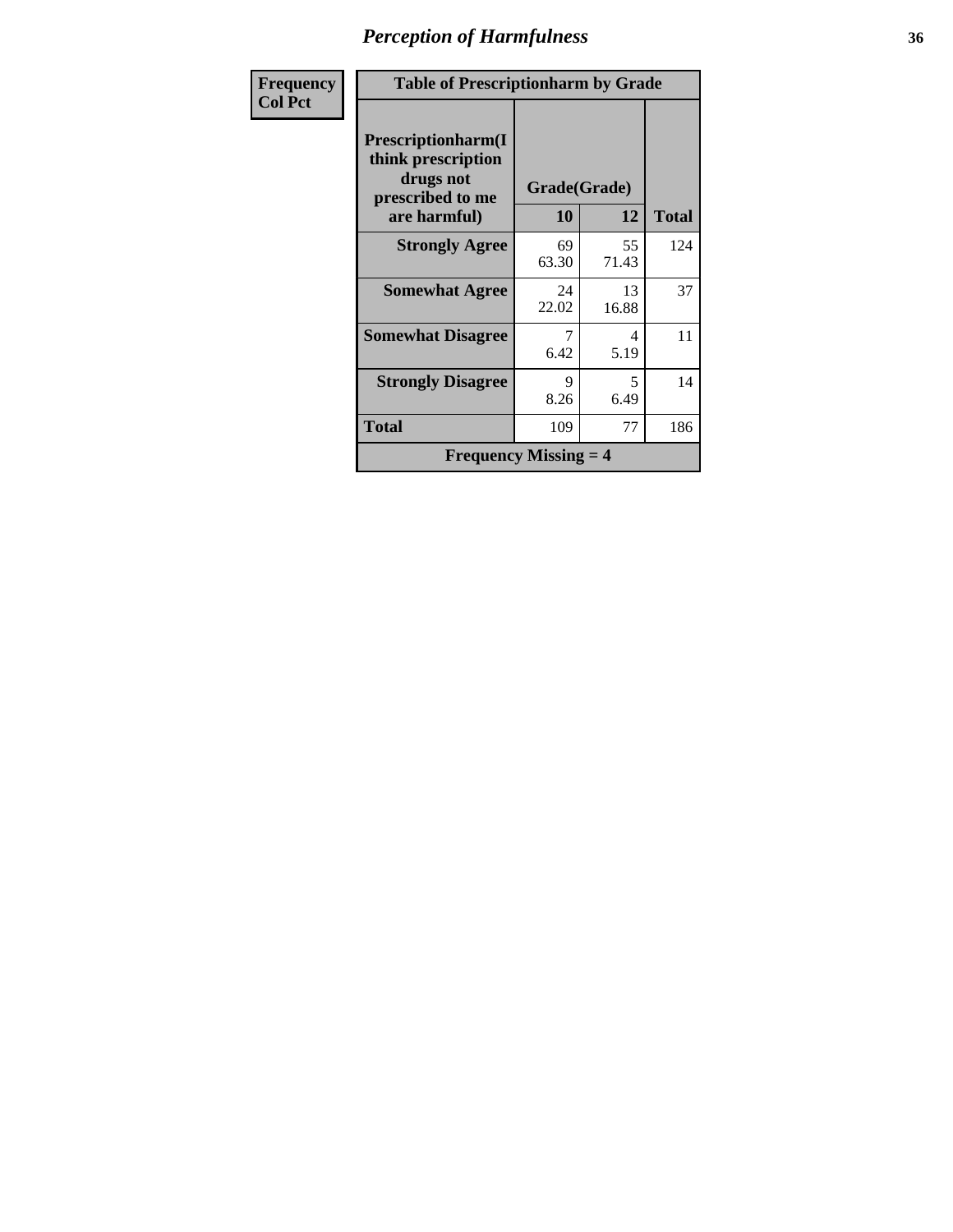## *Disapproval by Adults* **37**

| Frequency      |                                                                       | <b>Table of Alcoholadult by Grade</b> |             |              |  |
|----------------|-----------------------------------------------------------------------|---------------------------------------|-------------|--------------|--|
| <b>Col Pct</b> | <b>Alcoholadult</b> (Adults<br>would disapprove if<br>I used alcohol) | Grade(Grade)<br>10                    | 12          | <b>Total</b> |  |
|                | <b>Strongly Agree</b>                                                 | 64<br>58.72                           | 41<br>53.25 | 105          |  |
|                | <b>Somewhat Agree</b>                                                 | 22<br>20.18                           | 21<br>27.27 | 43           |  |
|                | <b>Somewhat Disagree</b>                                              | 11<br>10.09                           | 8<br>10.39  | 19           |  |
|                | <b>Strongly Disagree</b>                                              | 12<br>11.01                           | 9.09        | 19           |  |
|                | Total                                                                 | 109                                   | 77          | 186          |  |
|                | <b>Frequency Missing <math>=</math> 4</b>                             |                                       |             |              |  |

| Frequency      | <b>Table of Tobaccoadult by Grade</b>                         |                    |             |              |
|----------------|---------------------------------------------------------------|--------------------|-------------|--------------|
| <b>Col Pct</b> | Tobaccoadult(Adults<br>would disapprove if<br>I used tobacco) | Grade(Grade)<br>10 | 12          | <b>Total</b> |
|                | <b>Strongly Agree</b>                                         | 70<br>64.22        | 53<br>68.83 | 123          |
|                | <b>Somewhat Agree</b>                                         | 18<br>16.51        | 10<br>12.99 | 28           |
|                | <b>Somewhat Disagree</b>                                      | 5<br>4.59          | 8<br>10.39  | 13           |
|                | <b>Strongly Disagree</b>                                      | 16<br>14.68        | 6<br>7.79   | 22           |
|                | Total                                                         | 109                | 77          | 186          |
|                | <b>Frequency Missing <math>=</math> 4</b>                     |                    |             |              |

| Frequency      | <b>Table of Marijuanaadult by Grade</b>                           |                    |             |              |
|----------------|-------------------------------------------------------------------|--------------------|-------------|--------------|
| <b>Col Pct</b> | Marijuanaadult(Adults<br>would disapprove if I<br>used marijuana) | Grade(Grade)<br>10 | 12          | <b>Total</b> |
|                | <b>Strongly Agree</b>                                             | 83<br>76.15        | 65<br>84.42 | 148          |
|                | <b>Somewhat Agree</b>                                             | 9<br>8.26          | 5<br>6.49   | 14           |
|                | <b>Somewhat Disagree</b>                                          | 8<br>7.34          | 3<br>3.90   | 11           |
|                | <b>Strongly Disagree</b>                                          | 9<br>8.26          | 4<br>5.19   | 13           |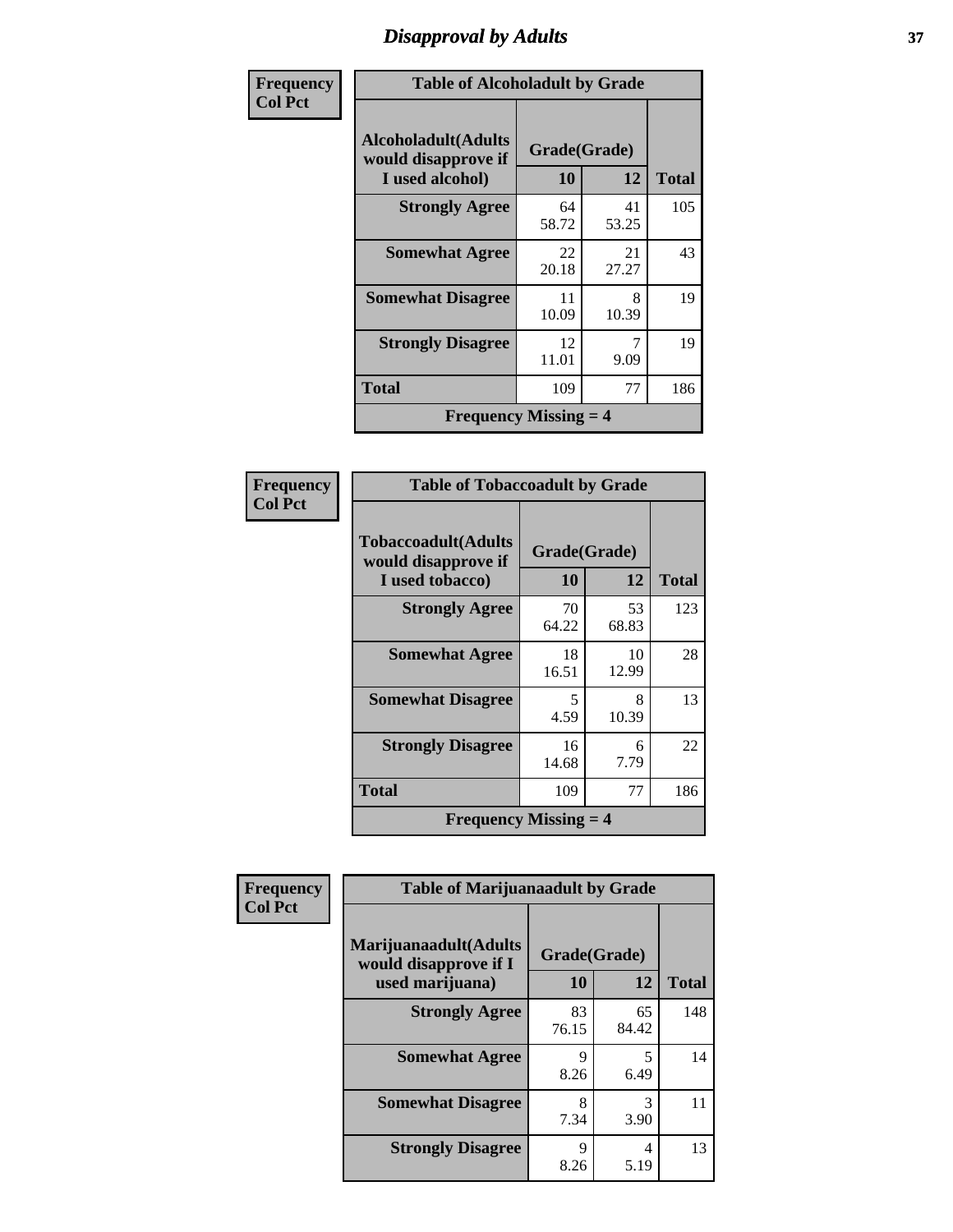## *Disapproval by Adults* **38**

| <b>Frequency</b> | <b>Table of Marijuanaadult by Grade</b>        |              |    |              |  |
|------------------|------------------------------------------------|--------------|----|--------------|--|
| <b>Col Pct</b>   |                                                |              |    |              |  |
|                  | Marijuanaadult(Adults<br>would disapprove if I | Grade(Grade) |    |              |  |
|                  | used marijuana)                                | 10           | 12 | <b>Total</b> |  |
|                  | <b>Total</b>                                   | 109          | 77 | 186          |  |
|                  | <b>Frequency Missing <math>=</math> 4</b>      |              |    |              |  |

| <b>Frequency</b> | <b>Table of Otherdrugadult by Grade</b>                                     |                        |                        |                |
|------------------|-----------------------------------------------------------------------------|------------------------|------------------------|----------------|
| <b>Col Pct</b>   | <b>Otherdrugadult</b> (Adults<br>would disapprove if I<br>used other drugs) | Grade(Grade)<br>10     | 12                     | <b>Total</b>   |
|                  | <b>Strongly Agree</b>                                                       | 92<br>84.40            | 70<br>90.91            | 162            |
|                  | <b>Somewhat Agree</b>                                                       | 3<br>2.75              | $\mathfrak{D}$<br>2.60 | 5              |
|                  | <b>Somewhat Disagree</b>                                                    | $\mathfrak{D}$<br>1.83 | $\Omega$<br>0.00       | $\mathfrak{D}$ |
|                  | <b>Strongly Disagree</b>                                                    | 12<br>11.01            | 5<br>6.49              | 17             |
|                  | <b>Total</b>                                                                | 109                    | 77                     | 186            |
|                  | <b>Frequency Missing <math>=</math> 4</b>                                   |                        |                        |                |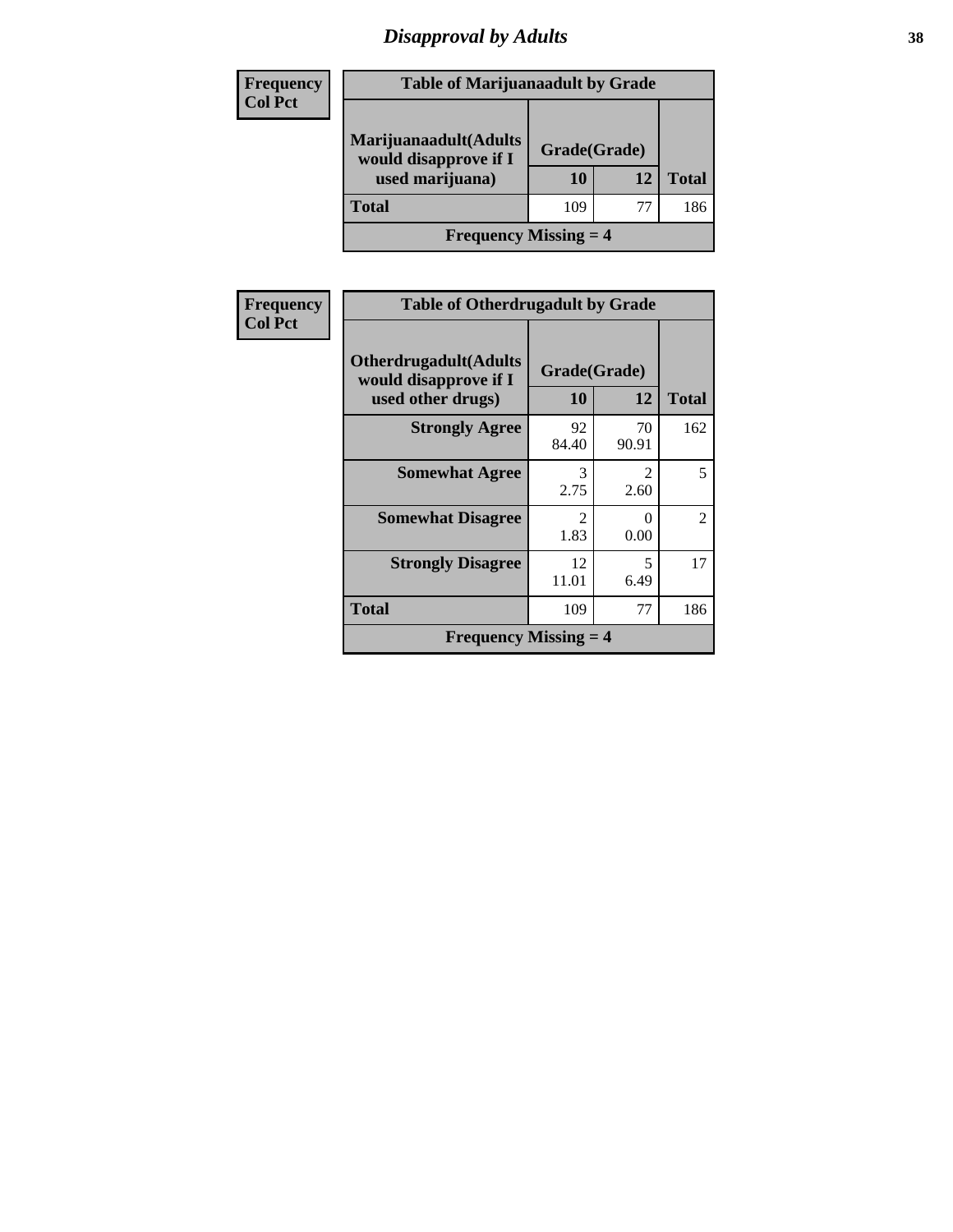## *Disapproval by Peers* **39**

| <b>Frequency</b> | <b>Table of Alcoholpeer by Grade</b>                                |                    |             |              |
|------------------|---------------------------------------------------------------------|--------------------|-------------|--------------|
| <b>Col Pct</b>   | Alcoholpeer(My<br>friends would<br>disapprove if I used<br>alcohol) | Grade(Grade)<br>10 | 12          | <b>Total</b> |
|                  | <b>Strongly Agree</b>                                               | 19<br>17.43        | 14<br>18.18 | 33           |
|                  | <b>Somewhat Agree</b>                                               | 29<br>26.61        | 14<br>18.18 | 43           |
|                  | <b>Somewhat Disagree</b>                                            | 27<br>24.77        | 24<br>31.17 | 51           |
|                  | <b>Strongly Disagree</b>                                            | 34<br>31.19        | 25<br>32.47 | 59           |
|                  | <b>Total</b>                                                        | 109                | 77          | 186          |
|                  | <b>Frequency Missing <math>=</math> 4</b>                           |                    |             |              |

| Frequency      | <b>Table of Tobaccopeer by Grade</b>                                |                    |             |              |
|----------------|---------------------------------------------------------------------|--------------------|-------------|--------------|
| <b>Col Pct</b> | Tobaccopeer(My<br>friends would<br>disapprove if I used<br>tobacco) | Grade(Grade)<br>10 | 12          | <b>Total</b> |
|                | <b>Strongly Agree</b>                                               | 23<br>21.10        | 30<br>38.96 | 53           |
|                | <b>Somewhat Agree</b>                                               | 30<br>27.52        | 14<br>18.18 | 44           |
|                | <b>Somewhat Disagree</b>                                            | 25<br>22.94        | 15<br>19.48 | 40           |
|                | <b>Strongly Disagree</b>                                            | 31<br>28.44        | 18<br>23.38 | 49           |
|                | <b>Total</b>                                                        | 109                | 77          | 186          |
|                | <b>Frequency Missing <math>=</math> 4</b>                           |                    |             |              |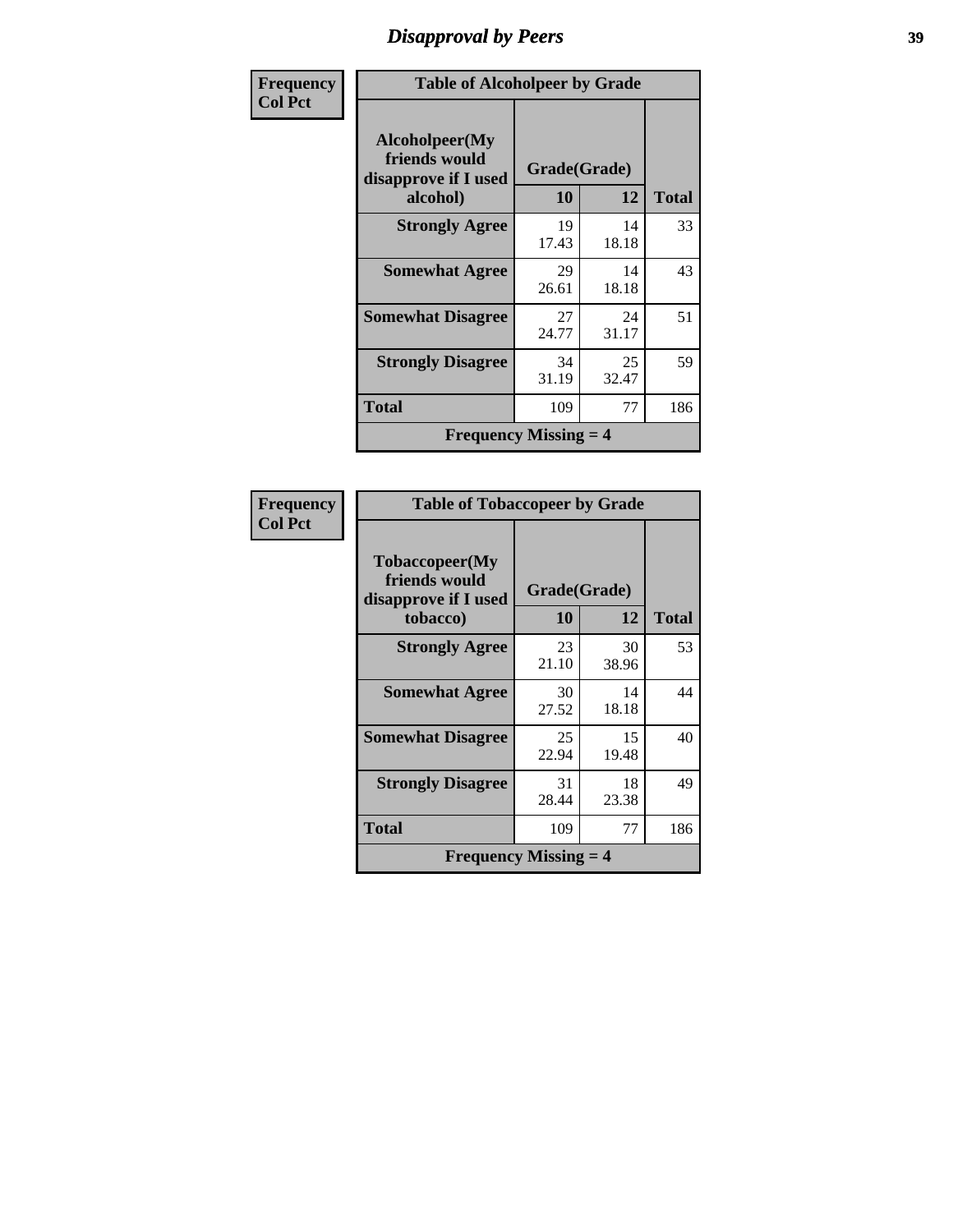## *Disapproval by Peers* **40**

| Frequency      | <b>Table of Marijuanapeer by Grade</b>                                  |                    |             |              |
|----------------|-------------------------------------------------------------------------|--------------------|-------------|--------------|
| <b>Col Pct</b> | Marijuanapeer(My<br>friends would<br>disapprove if I used<br>marijuana) | Grade(Grade)<br>10 | 12          | <b>Total</b> |
|                | <b>Strongly Agree</b>                                                   | 43<br>39.45        | 45<br>58.44 | 88           |
|                | <b>Somewhat Agree</b>                                                   | 24<br>22.02        | 6<br>7.79   | 30           |
|                | <b>Somewhat Disagree</b>                                                | 17<br>15.60        | 11<br>14.29 | 28           |
|                | <b>Strongly Disagree</b>                                                | 25<br>22.94        | 15<br>19.48 | 40           |
|                | <b>Total</b>                                                            | 109                | 77          | 186          |
|                | <b>Frequency Missing <math>=</math> 4</b>                               |                    |             |              |

| Frequency      | <b>Table of Otherdrugpeer by Grade</b>                                    |                    |                       |              |
|----------------|---------------------------------------------------------------------------|--------------------|-----------------------|--------------|
| <b>Col Pct</b> | Otherdrugpeer(My<br>friends would<br>disapprove if I used<br>other drugs) | Grade(Grade)<br>10 | 12                    | <b>Total</b> |
|                | <b>Strongly Agree</b>                                                     | 60<br>55.05        | 55<br>71.43           | 115          |
|                | <b>Somewhat Agree</b>                                                     | 17<br>15.60        | 5<br>6.49             | 22           |
|                | <b>Somewhat Disagree</b>                                                  | 13<br>11.93        | $\mathcal{L}$<br>2.60 | 15           |
|                | <b>Strongly Disagree</b>                                                  | 19<br>17.43        | 15<br>19.48           | 34           |
|                | <b>Total</b>                                                              | 109                | 77                    | 186          |
|                | <b>Frequency Missing <math>=</math> 4</b>                                 |                    |                       |              |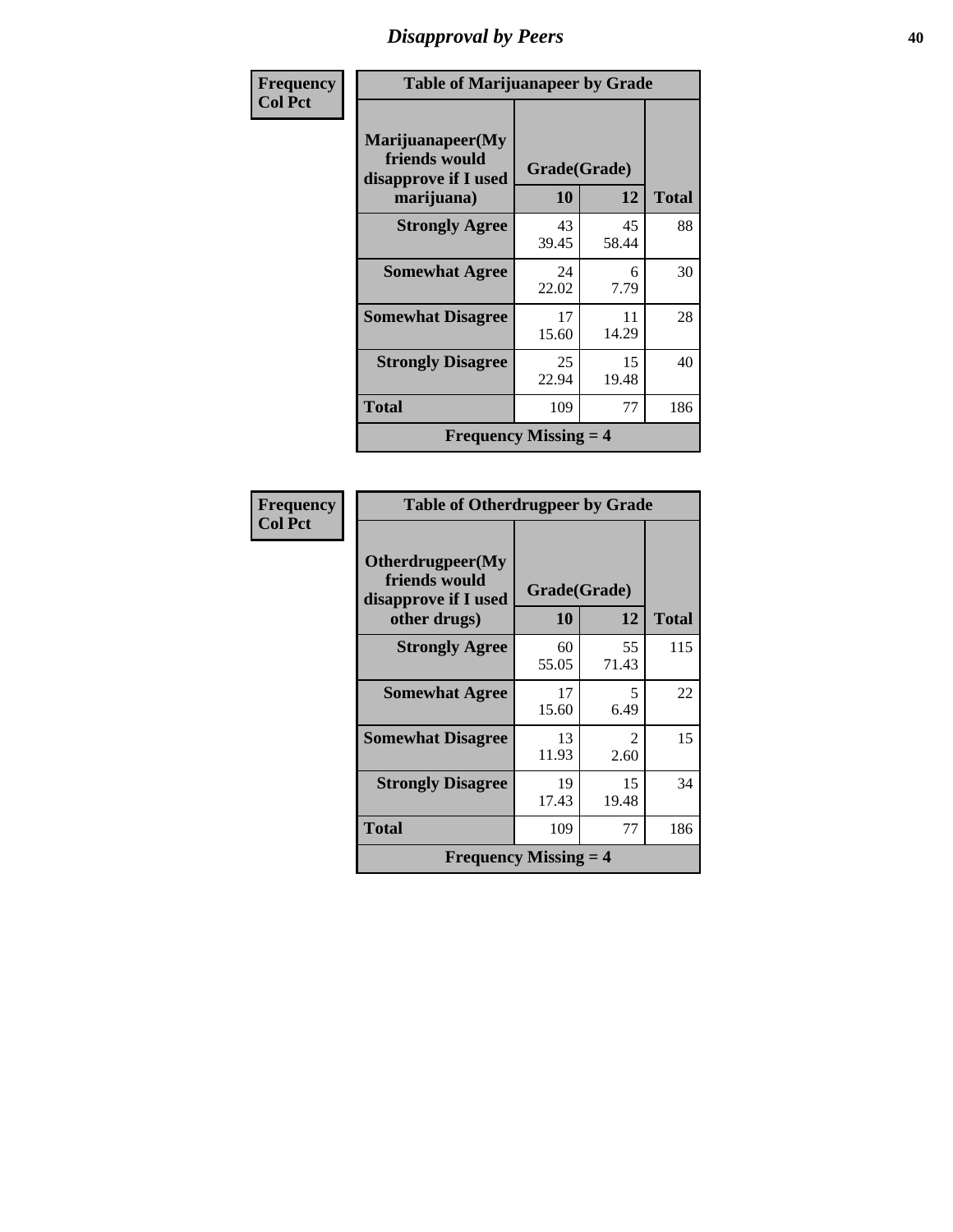| Frequency      | <b>Table of Alcohollocation1 by Grade</b> |              |             |              |
|----------------|-------------------------------------------|--------------|-------------|--------------|
| <b>Col Pct</b> | <b>Alcohollocation1(Places</b>            | Grade(Grade) |             |              |
|                | <b>Friends Use Alcohol)</b>               | 10           | 12          | <b>Total</b> |
|                |                                           | 79<br>69.91  | 52<br>67.53 | 131          |
|                | Do Not Use                                | 34<br>30.09  | 25<br>32.47 | 59           |
|                | <b>Total</b>                              | 113          | 77          | 190          |

| Frequency      | <b>Table of Alcohollocation2 by Grade</b>                     |                    |             |              |
|----------------|---------------------------------------------------------------|--------------------|-------------|--------------|
| <b>Col Pct</b> | <b>Alcohollocation2(Places</b><br><b>Friends Use Alcohol)</b> | Grade(Grade)<br>10 | 12          | <b>Total</b> |
|                |                                                               |                    |             |              |
|                |                                                               | 67<br>59.29        | 44<br>57.14 | 111          |
|                | Home                                                          | 46<br>40.71        | 33<br>42.86 | 79           |
|                | <b>Total</b>                                                  | 113                | 77          | 190          |

| Frequency<br><b>Col Pct</b> | <b>Table of Alcohollocation 3 by Grade</b>                    |                    |             |              |
|-----------------------------|---------------------------------------------------------------|--------------------|-------------|--------------|
|                             | <b>Alcohollocation3(Places</b><br><b>Friends Use Alcohol)</b> | Grade(Grade)<br>10 | 12          | <b>Total</b> |
|                             |                                                               | 105<br>92.92       | 71<br>92.21 | 176          |
|                             | <b>School</b>                                                 | 8<br>7.08          | 6<br>7.79   | 14           |
|                             | <b>Total</b>                                                  | 113                | 77          | 190          |

| <b>Frequency</b> | <b>Table of Alcohollocation4 by Grade</b> |              |             |              |  |
|------------------|-------------------------------------------|--------------|-------------|--------------|--|
| <b>Col Pct</b>   | <b>Alcohollocation4(Places</b>            | Grade(Grade) |             |              |  |
|                  | <b>Friends Use Alcohol)</b>               | 10           | 12          | <b>Total</b> |  |
|                  |                                           | 93<br>82.30  | 63<br>81.82 | 156          |  |
|                  | Car                                       | 20<br>17.70  | 14<br>18.18 | 34           |  |
|                  | <b>Total</b>                              | 113          | 77          | 190          |  |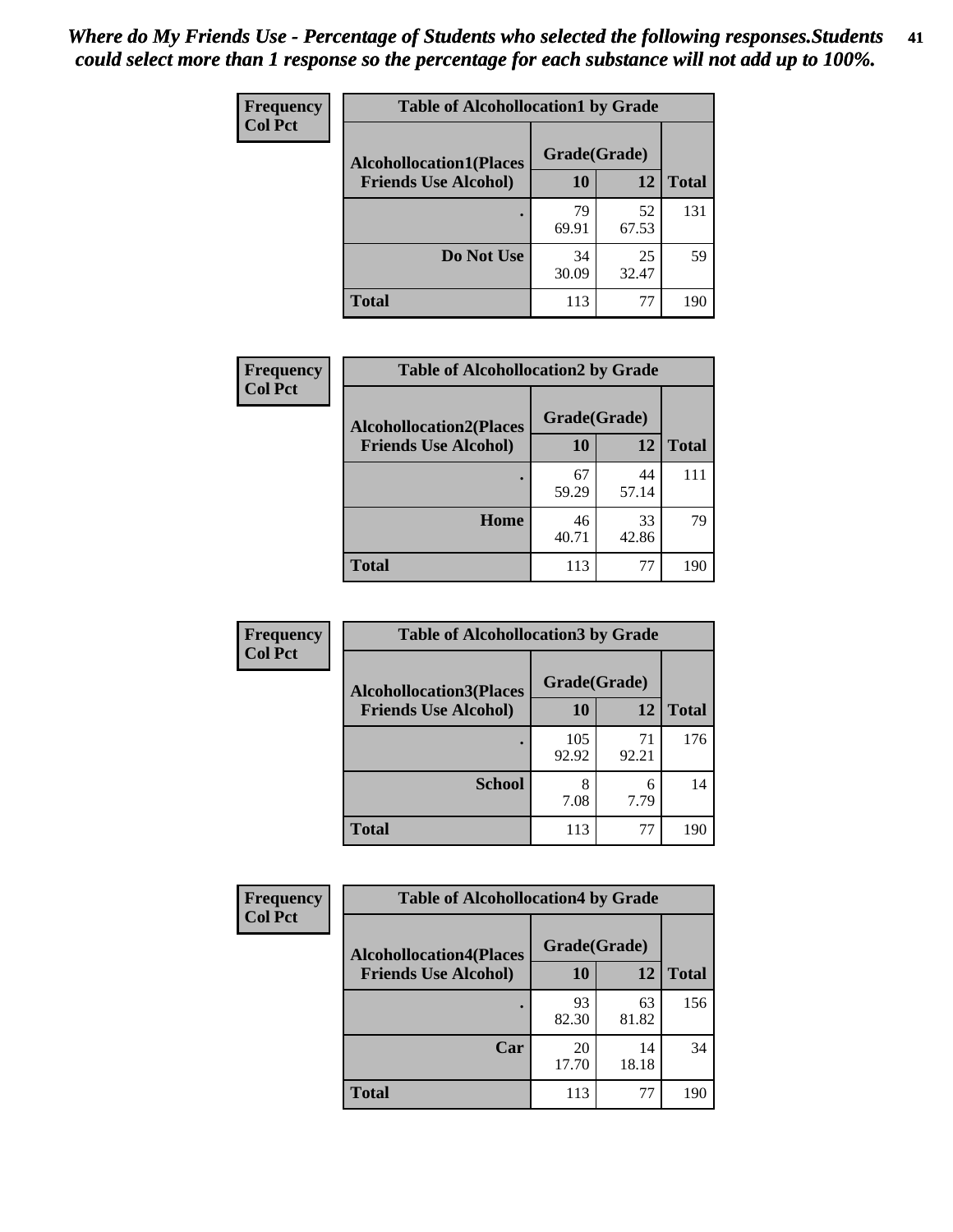| Frequency<br><b>Col Pct</b> | <b>Table of Alcohollocation5 by Grade</b>      |             |             |              |  |
|-----------------------------|------------------------------------------------|-------------|-------------|--------------|--|
|                             | Grade(Grade)<br><b>Alcohollocation5(Places</b> |             |             |              |  |
|                             | <b>Friends Use Alcohol)</b>                    | 10          | 12          | <b>Total</b> |  |
|                             |                                                | 61<br>53.98 | 34<br>44.16 | 95           |  |
|                             | <b>Friend's House</b>                          | 52<br>46.02 | 43<br>55.84 | 95           |  |
|                             | <b>Total</b>                                   | 113         | 77          | 190          |  |

| <b>Frequency</b> | <b>Table of Alcohollocation6 by Grade</b> |              |             |              |
|------------------|-------------------------------------------|--------------|-------------|--------------|
| <b>Col Pct</b>   | <b>Alcohollocation6(Places</b>            | Grade(Grade) |             |              |
|                  | <b>Friends Use Alcohol)</b>               | 10           | 12          | <b>Total</b> |
|                  |                                           | 69<br>61.06  | 52<br>67.53 | 121          |
|                  | <b>Other</b>                              | 44<br>38.94  | 25<br>32.47 | 69           |
|                  | <b>Total</b>                              | 113          | 77          | 190          |

| Frequency      | <b>Table of Tobaccolocation1 by Grade</b> |              |             |              |
|----------------|-------------------------------------------|--------------|-------------|--------------|
| <b>Col Pct</b> | <b>Tobaccolocation1(Places</b>            | Grade(Grade) |             |              |
|                | <b>Friends Use Tobacco)</b>               | 10           | <b>12</b>   | <b>Total</b> |
|                |                                           | 73<br>64.60  | 39<br>50.65 | 112          |
|                | Do Not Use                                | 40<br>35.40  | 38<br>49.35 | 78           |
|                | <b>Total</b>                              | 113          | 77          | 190          |

| <b>Frequency</b> | <b>Table of Tobaccolocation2 by Grade</b> |              |             |              |  |
|------------------|-------------------------------------------|--------------|-------------|--------------|--|
| <b>Col Pct</b>   | <b>Tobaccolocation2(Places</b>            | Grade(Grade) |             |              |  |
|                  | <b>Friends Use Tobacco)</b>               | 10           | 12          | <b>Total</b> |  |
|                  |                                           | 65<br>57.52  | 47<br>61.04 | 112          |  |
|                  | Home                                      | 48<br>42.48  | 30<br>38.96 | 78           |  |
|                  | <b>Total</b>                              | 113          | 77          | 190          |  |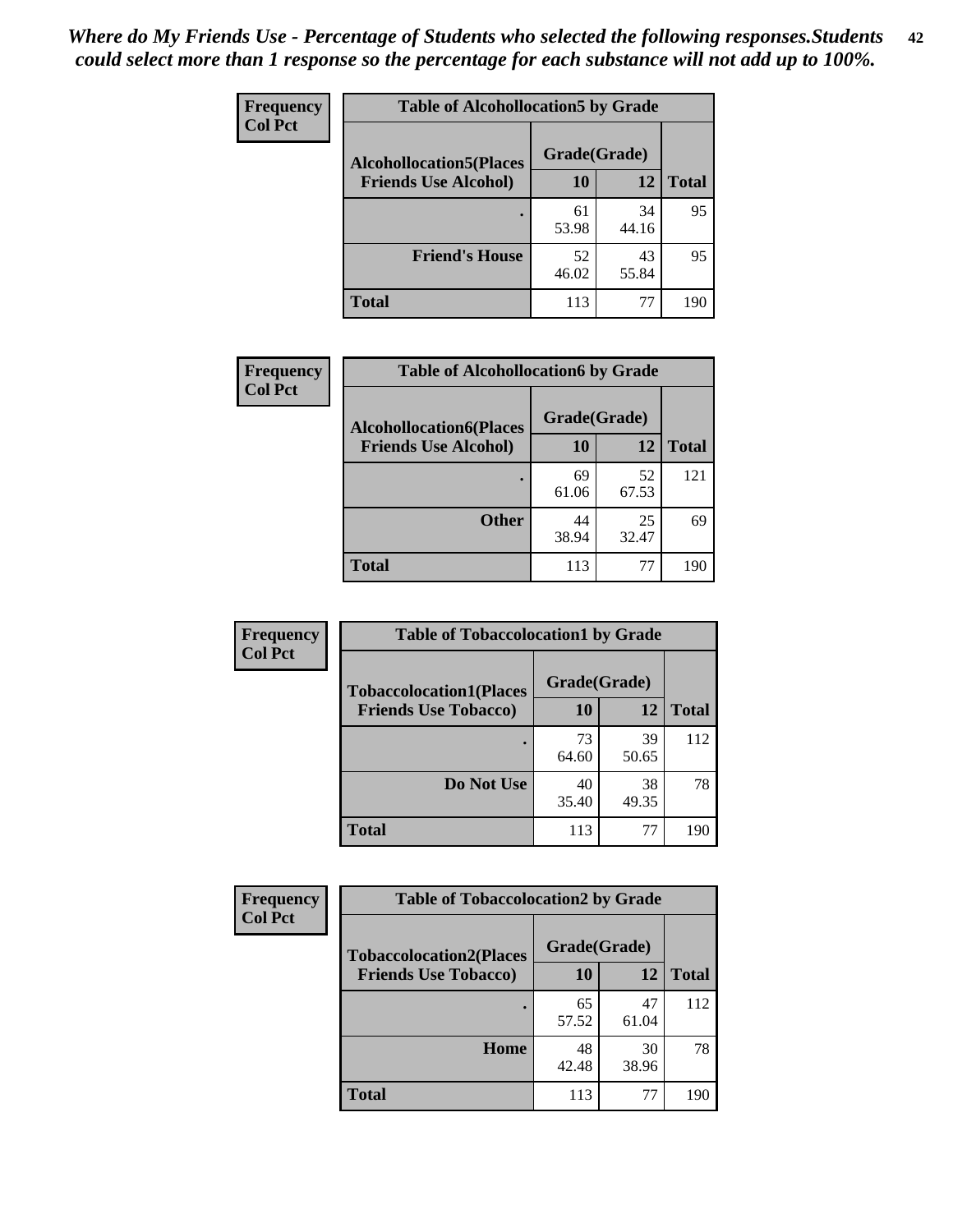| Frequency      | <b>Table of Tobaccolocation 3 by Grade</b> |              |             |              |  |
|----------------|--------------------------------------------|--------------|-------------|--------------|--|
| <b>Col Pct</b> | <b>Tobaccolocation3(Places</b>             | Grade(Grade) |             |              |  |
|                | <b>Friends Use Tobacco)</b>                | 10           | <b>12</b>   | <b>Total</b> |  |
|                |                                            | 81<br>71.68  | 61<br>79.22 | 142          |  |
|                | <b>School</b>                              | 32<br>28.32  | 16<br>20.78 | 48           |  |
|                | <b>Total</b>                               | 113          | 77          | 190          |  |

| <b>Frequency</b> | <b>Table of Tobaccolocation4 by Grade</b> |              |             |              |
|------------------|-------------------------------------------|--------------|-------------|--------------|
| <b>Col Pct</b>   | <b>Tobaccolocation4(Places</b>            | Grade(Grade) |             |              |
|                  | <b>Friends Use Tobacco)</b>               | 10           | 12          | <b>Total</b> |
|                  |                                           | 72<br>63.72  | 47<br>61.04 | 119          |
|                  | Car                                       | 41<br>36.28  | 30<br>38.96 | 71           |
|                  | <b>Total</b>                              | 113          | 77          | 190          |

| Frequency      | <b>Table of Tobaccolocation5 by Grade</b> |              |             |              |
|----------------|-------------------------------------------|--------------|-------------|--------------|
| <b>Col Pct</b> | <b>Tobaccolocation5(Places</b>            | Grade(Grade) |             |              |
|                | <b>Friends Use Tobacco)</b>               | 10           | <b>12</b>   | <b>Total</b> |
|                |                                           | 68<br>60.18  | 47<br>61.04 | 115          |
|                | <b>Friend's House</b>                     | 45<br>39.82  | 30<br>38.96 | 75           |
|                | <b>Total</b>                              | 113          | 77          | 190          |

| <b>Frequency</b> | <b>Table of Tobaccolocation6 by Grade</b> |              |             |              |  |
|------------------|-------------------------------------------|--------------|-------------|--------------|--|
| <b>Col Pct</b>   | <b>Tobaccolocation6(Places</b>            | Grade(Grade) |             |              |  |
|                  | <b>Friends Use Tobacco)</b>               | 10           | 12          | <b>Total</b> |  |
|                  |                                           | 70<br>61.95  | 55<br>71.43 | 125          |  |
|                  | <b>Other</b>                              | 43<br>38.05  | 22<br>28.57 | 65           |  |
|                  | <b>Total</b>                              | 113          | 77          | 190          |  |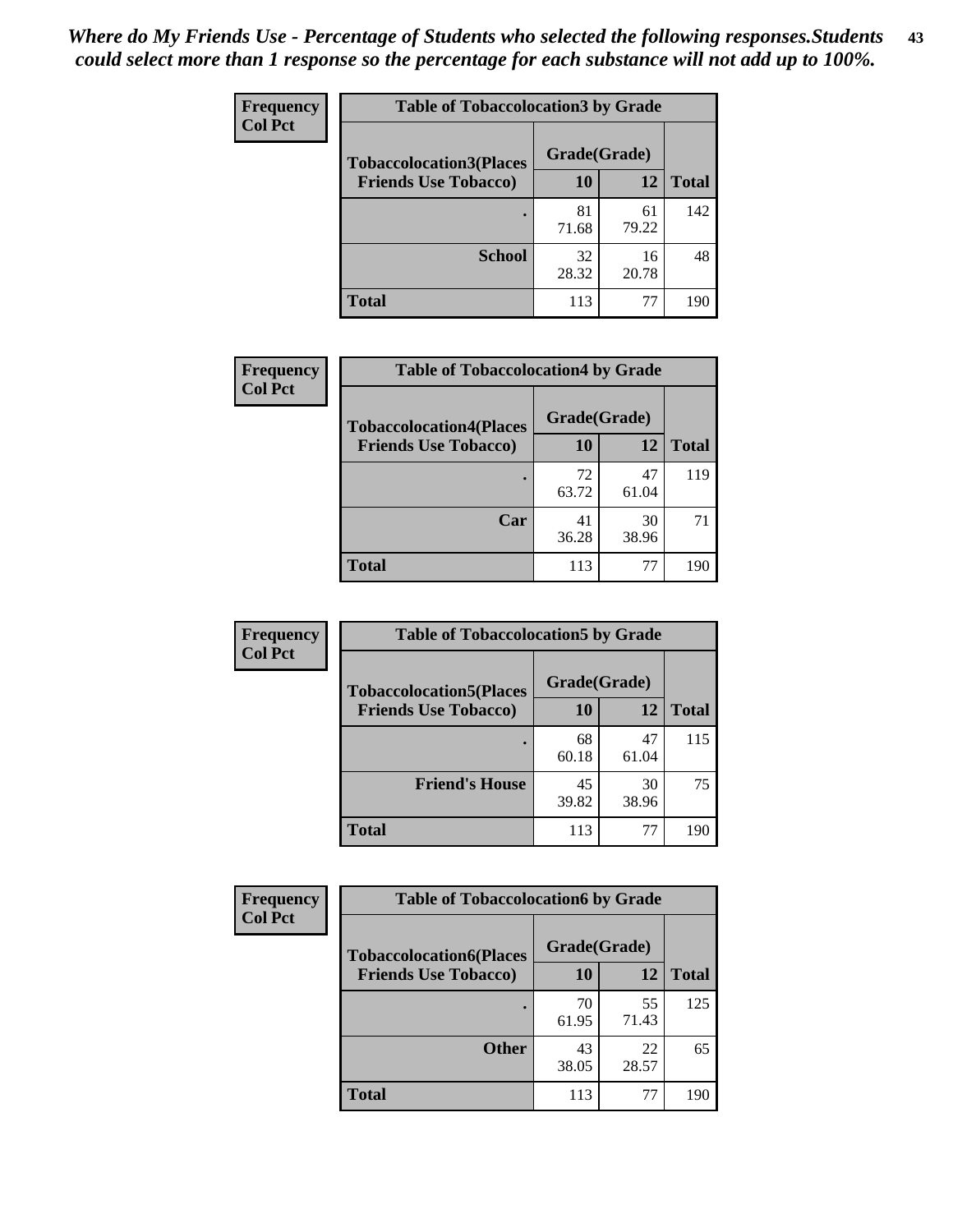| <b>Frequency</b> | <b>Table of Marijuanalocation1 by Grade</b> |              |             |              |
|------------------|---------------------------------------------|--------------|-------------|--------------|
| <b>Col Pct</b>   | <b>Marijuanalocation1(Places</b>            | Grade(Grade) |             |              |
|                  | <b>Friends Use Marijuana</b> )              | 10           | 12          | <b>Total</b> |
|                  |                                             | 53<br>46.90  | 22<br>28.57 | 75           |
|                  | Do Not Use                                  | 60<br>53.10  | 55<br>71.43 | 115          |
|                  | <b>Total</b>                                | 113          | 77          | 190          |

| <b>Frequency</b> | <b>Table of Marijuanalocation2 by Grade</b>                        |                    |             |              |
|------------------|--------------------------------------------------------------------|--------------------|-------------|--------------|
| <b>Col Pct</b>   | <b>Marijuanalocation2(Places</b><br><b>Friends Use Marijuana</b> ) | Grade(Grade)<br>10 | 12          | <b>Total</b> |
|                  |                                                                    | 82<br>72.57        | 61<br>79.22 | 143          |
|                  | Home                                                               | 31<br>27.43        | 16<br>20.78 | 47           |
|                  | <b>Total</b>                                                       | 113                | 77          | 190          |

| Frequency      | <b>Table of Marijuanalocation3 by Grade</b> |              |             |              |
|----------------|---------------------------------------------|--------------|-------------|--------------|
| <b>Col Pct</b> | <b>Marijuanalocation3</b> (Places           | Grade(Grade) |             |              |
|                | <b>Friends Use Marijuana</b> )              | <b>10</b>    | 12          | <b>Total</b> |
|                |                                             | 99<br>87.61  | 70<br>90.91 | 169          |
|                | <b>School</b>                               | 14<br>12.39  | 9.09        | 21           |
|                | <b>Total</b>                                | 113          | 77          | 190          |

| <b>Frequency</b> | <b>Table of Marijuanalocation4 by Grade</b> |              |             |              |
|------------------|---------------------------------------------|--------------|-------------|--------------|
| <b>Col Pct</b>   | <b>Marijuanalocation4(Places</b>            | Grade(Grade) |             |              |
|                  | <b>Friends Use Marijuana</b> )              | <b>10</b>    | 12          | <b>Total</b> |
|                  |                                             | 87<br>76.99  | 65<br>84.42 | 152          |
|                  | Car                                         | 26<br>23.01  | 12<br>15.58 | 38           |
|                  | <b>Total</b>                                | 113          | 77          | 190          |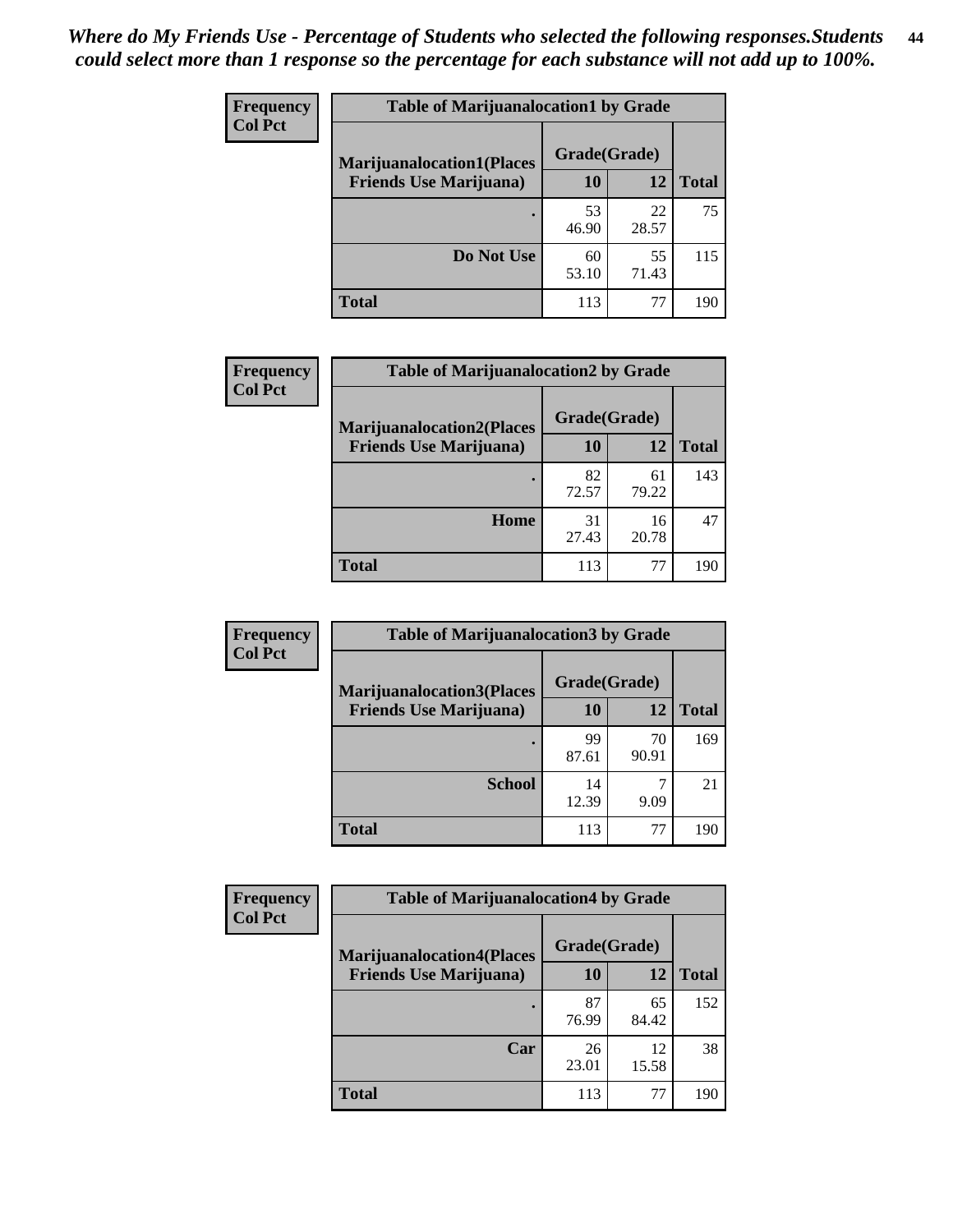| <b>Frequency</b> | <b>Table of Marijuanalocation5 by Grade</b> |              |             |              |
|------------------|---------------------------------------------|--------------|-------------|--------------|
| <b>Col Pct</b>   | <b>Marijuanalocation5</b> (Places           | Grade(Grade) |             |              |
|                  | <b>Friends Use Marijuana</b> )              | 10           | 12          | <b>Total</b> |
|                  |                                             | 86<br>76.11  | 56<br>72.73 | 142          |
|                  | <b>Friend's House</b>                       | 27<br>23.89  | 21<br>27.27 | 48           |
|                  | <b>Total</b>                                | 113          | 77          | 190          |

| <b>Frequency</b> | <b>Table of Marijuanalocation6 by Grade</b> |              |             |              |
|------------------|---------------------------------------------|--------------|-------------|--------------|
| <b>Col Pct</b>   | <b>Marijuanalocation6(Places</b>            | Grade(Grade) |             |              |
|                  | <b>Friends Use Marijuana</b> )              | 10           | 12          | <b>Total</b> |
|                  |                                             | 78<br>69.03  | 66<br>85.71 | 144          |
|                  | <b>Other</b>                                | 35<br>30.97  | 11<br>14.29 | 46           |
|                  | <b>Total</b>                                | 113          | 77          | 190          |

| <b>Frequency</b> | <b>Table of Otherdruglocation1 by Grade</b>                          |              |             |              |
|------------------|----------------------------------------------------------------------|--------------|-------------|--------------|
| <b>Col Pct</b>   | <b>Otherdruglocation1(Places</b><br><b>Friends Use Other Illegal</b> | Grade(Grade) |             |              |
|                  | Drugs)                                                               | 10           | 12          | <b>Total</b> |
|                  |                                                                      | 34<br>30.09  | 14<br>18.18 | 48           |
|                  | Do Not Use                                                           | 79<br>69.91  | 63<br>81.82 | 142          |
|                  | <b>Total</b>                                                         | 113          | 77          | 190          |

| <b>Frequency</b> | <b>Table of Otherdruglocation2 by Grade</b>                          |              |             |              |
|------------------|----------------------------------------------------------------------|--------------|-------------|--------------|
| <b>Col Pct</b>   | <b>Otherdruglocation2(Places</b><br><b>Friends Use Other Illegal</b> | Grade(Grade) |             |              |
|                  | Drugs)                                                               | <b>10</b>    | 12          | <b>Total</b> |
|                  |                                                                      | 96<br>84.96  | 69<br>89.61 | 165          |
|                  | Home                                                                 | 17<br>15.04  | 8<br>10.39  | 25           |
|                  | <b>Total</b>                                                         | 113          | 77          | 190          |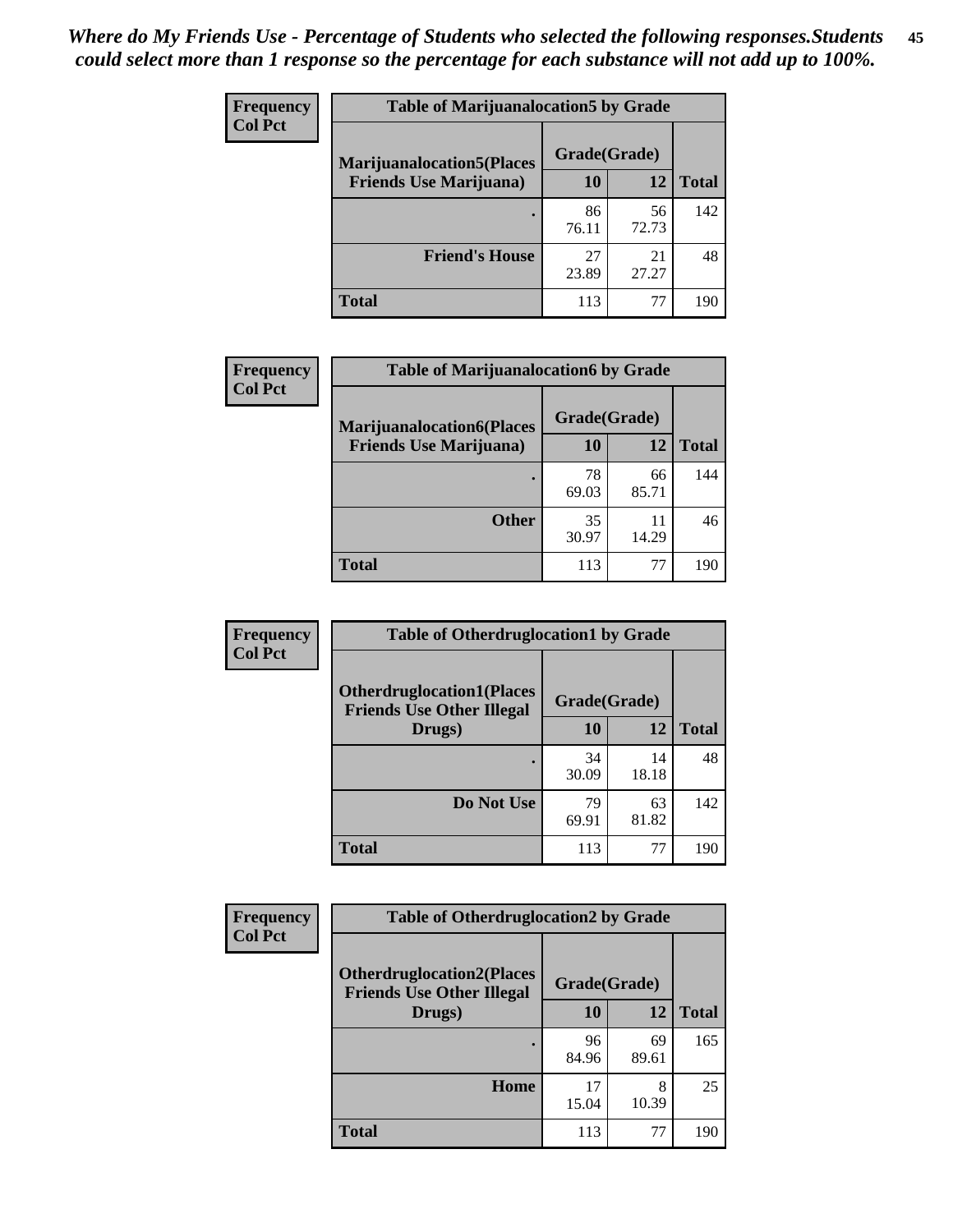| <b>Frequency</b> | <b>Table of Otherdruglocation3 by Grade</b>                           |              |                        |              |
|------------------|-----------------------------------------------------------------------|--------------|------------------------|--------------|
| <b>Col Pct</b>   | <b>Otherdruglocation3(Places)</b><br><b>Friends Use Other Illegal</b> | Grade(Grade) |                        |              |
|                  | Drugs)                                                                | 10           | 12                     | <b>Total</b> |
|                  |                                                                       | 100<br>88.50 | 75<br>97.40            | 175          |
|                  | <b>School</b>                                                         | 13<br>11.50  | $\mathfrak{D}$<br>2.60 | 15           |
|                  | Total                                                                 | 113          | 77                     | 190          |

| Frequency      | <b>Table of Otherdruglocation4 by Grade</b>                          |              |             |              |
|----------------|----------------------------------------------------------------------|--------------|-------------|--------------|
| <b>Col Pct</b> | <b>Otherdruglocation4(Places</b><br><b>Friends Use Other Illegal</b> | Grade(Grade) |             |              |
|                | Drugs)                                                               | 10           | 12          | <b>Total</b> |
|                |                                                                      | 100<br>88.50 | 72<br>93.51 | 172          |
|                | Car                                                                  | 13<br>11.50  | 6.49        | 18           |
|                | <b>Total</b>                                                         | 113          | 77          | 190          |

| <b>Frequency</b> | <b>Table of Otherdruglocation5 by Grade</b>                          |              |             |              |
|------------------|----------------------------------------------------------------------|--------------|-------------|--------------|
| <b>Col Pct</b>   | <b>Otherdruglocation5(Places</b><br><b>Friends Use Other Illegal</b> | Grade(Grade) |             |              |
|                  | Drugs)                                                               | <b>10</b>    | 12          | <b>Total</b> |
|                  |                                                                      | 97<br>85.84  | 70<br>90.91 | 167          |
|                  | <b>Friend's House</b>                                                | 16<br>14.16  | 9.09        | 23           |
|                  | <b>Total</b>                                                         | 113          | 77          | 190          |

| Frequency      | <b>Table of Otherdruglocation6 by Grade</b>                          |              |             |              |
|----------------|----------------------------------------------------------------------|--------------|-------------|--------------|
| <b>Col Pct</b> | <b>Otherdruglocation6(Places</b><br><b>Friends Use Other Illegal</b> | Grade(Grade) |             |              |
|                | Drugs)                                                               | 10           | 12          | <b>Total</b> |
|                |                                                                      | 93<br>82.30  | 69<br>89.61 | 162          |
|                | <b>Other</b>                                                         | 20<br>17.70  | 8<br>10.39  | 28           |
|                | <b>Total</b>                                                         | 113          | 77          | 190          |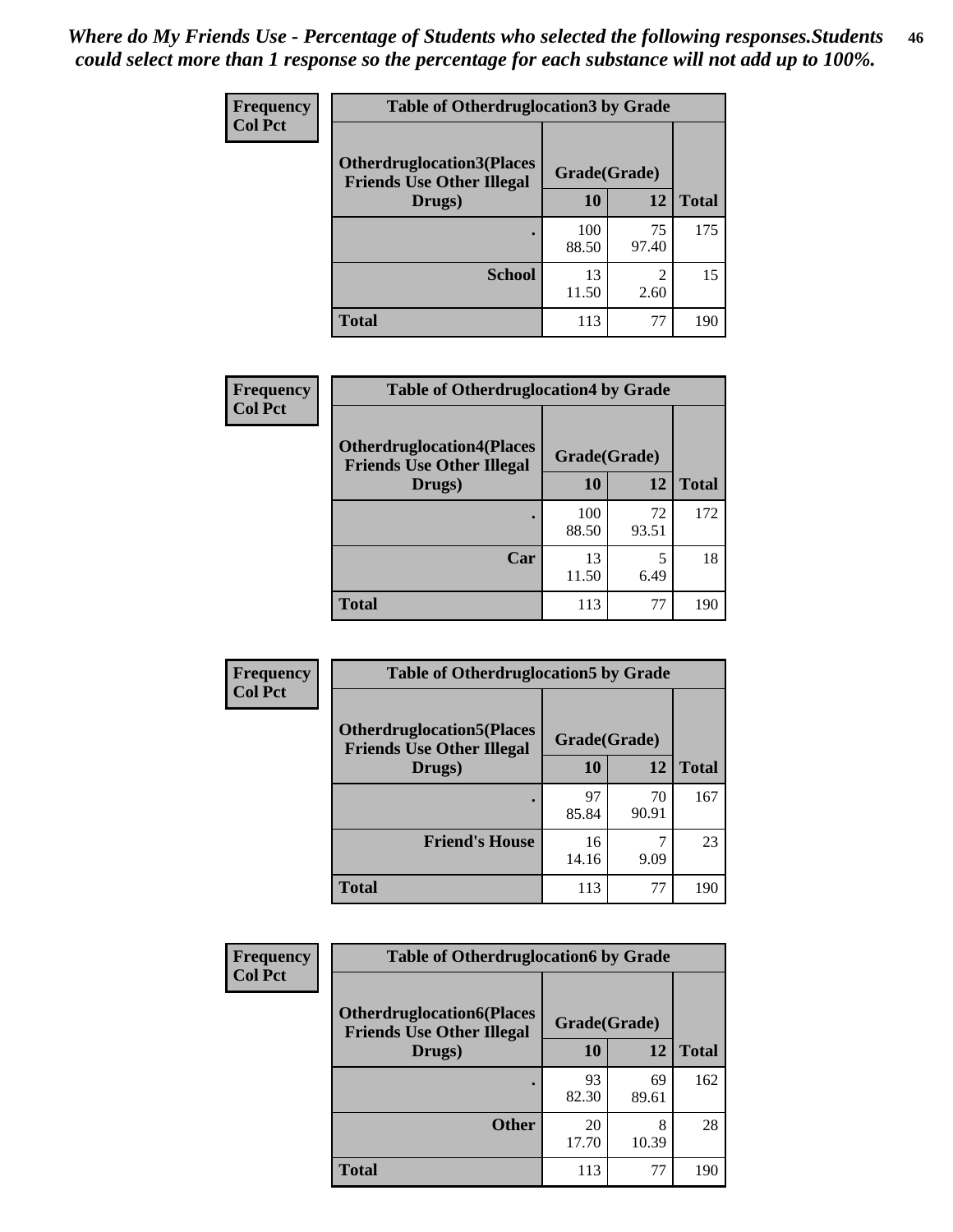| Frequency      | <b>Table of Alcoholtime1 by Grade</b>                           |             |             |              |
|----------------|-----------------------------------------------------------------|-------------|-------------|--------------|
| <b>Col Pct</b> | <b>Alcoholtime1(Times</b><br>Grade(Grade)<br><b>Friends Use</b> |             |             |              |
|                | Alcohol)                                                        | 10          | 12          | <b>Total</b> |
|                |                                                                 | 79<br>69.91 | 55<br>71.43 | 134          |
|                | Do Not Use                                                      | 34<br>30.09 | 22<br>28.57 | 56           |
|                | <b>Total</b>                                                    | 113         | 77          | 190          |

| Frequency      |                                                 | <b>Table of Alcoholtime2 by Grade</b> |             |              |  |
|----------------|-------------------------------------------------|---------------------------------------|-------------|--------------|--|
| <b>Col Pct</b> | <b>Alcoholtime2(Times</b><br><b>Friends Use</b> | Grade(Grade)                          |             |              |  |
|                | Alcohol)                                        | 10                                    | 12          | <b>Total</b> |  |
|                |                                                 | 108<br>95.58                          | 73<br>94.81 | 181          |  |
|                | <b>On Way to School</b>                         | 4.42                                  | 4<br>5.19   | Q            |  |
|                | <b>Total</b>                                    | 113                                   | 77          | 190          |  |

| Frequency      | <b>Table of Alcoholtime3 by Grade</b>           |              |             |              |
|----------------|-------------------------------------------------|--------------|-------------|--------------|
| <b>Col Pct</b> | <b>Alcoholtime3(Times</b><br><b>Friends Use</b> | Grade(Grade) |             |              |
|                | Alcohol)                                        | 10           | 12          | <b>Total</b> |
|                |                                                 | 104<br>92.04 | 74<br>96.10 | 178          |
|                | <b>During School</b>                            | 9<br>7.96    | 3<br>3.90   | 12           |
|                | <b>Total</b>                                    | 113          | 77          | 190          |

| <b>Frequency</b><br><b>Col Pct</b> | <b>Table of Alcoholtime4 by Grade</b> |              |             |              |
|------------------------------------|---------------------------------------|--------------|-------------|--------------|
|                                    | <b>Alcoholtime4(Times</b>             | Grade(Grade) |             |              |
|                                    | <b>Friends Use Alcohol)</b>           | 10           | 12          | <b>Total</b> |
|                                    |                                       | 107<br>94.69 | 73<br>94.81 | 180          |
|                                    | <b>On Way Home From School</b>        | 6<br>5.31    | 4<br>5.19   | 10           |
|                                    | <b>Total</b>                          | 113          | 77          | 190          |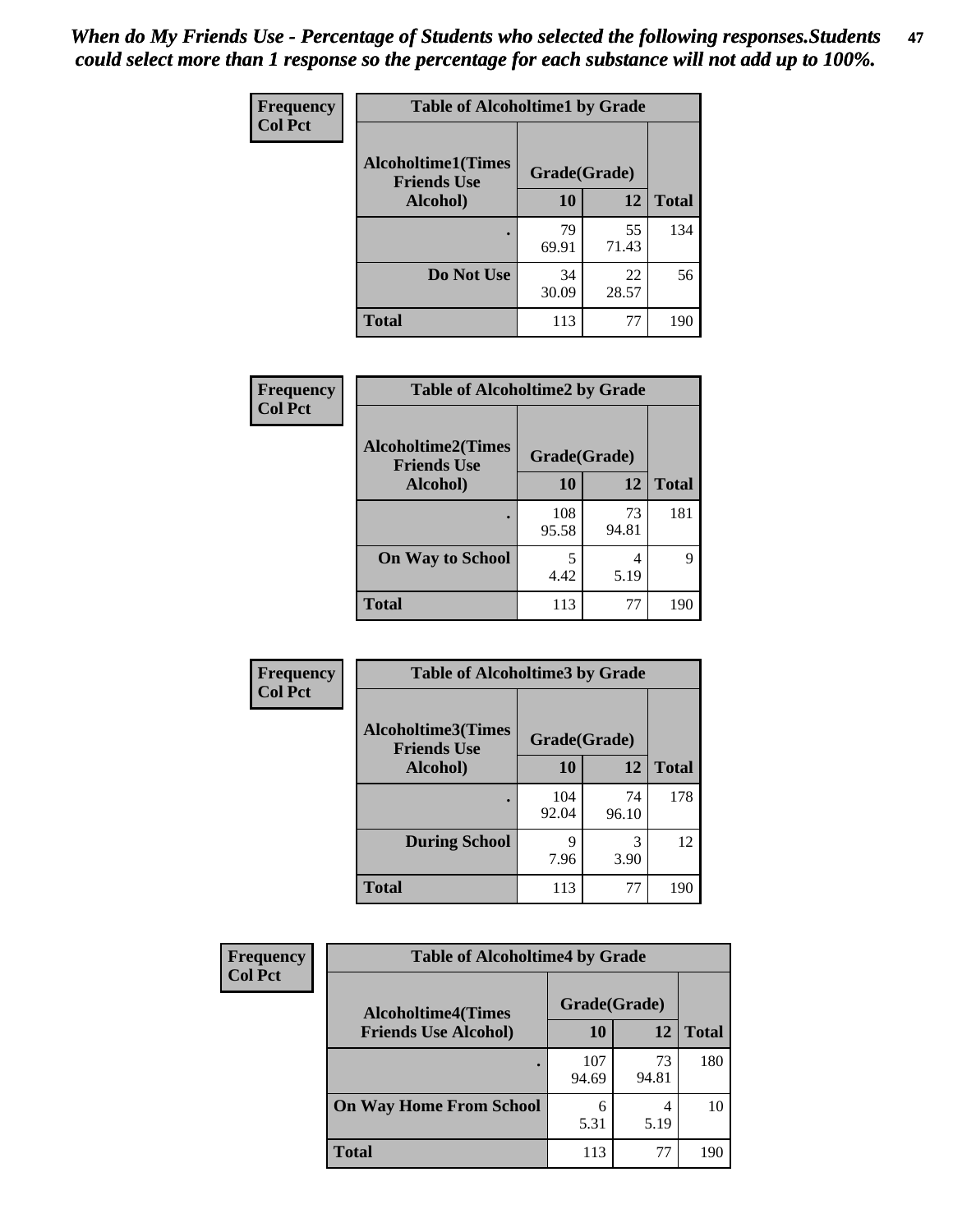*When do My Friends Use - Percentage of Students who selected the following responses.Students could select more than 1 response so the percentage for each substance will not add up to 100%.* **48**

| <b>Frequency</b> | <b>Table of Alcoholtime5 by Grade</b>           |              |             |              |
|------------------|-------------------------------------------------|--------------|-------------|--------------|
| <b>Col Pct</b>   | <b>Alcoholtime5(Times</b><br><b>Friends Use</b> | Grade(Grade) |             |              |
|                  | Alcohol)                                        | 10           | 12          | <b>Total</b> |
|                  |                                                 | 83<br>73.45  | 67<br>87.01 | 150          |
|                  | Weeknights                                      | 30<br>26.55  | 10<br>12.99 | 40           |
|                  | <b>Total</b>                                    | 113          | 77          | 190          |

| Frequency      | <b>Table of Alcoholtime6 by Grade</b>           |              |             |              |
|----------------|-------------------------------------------------|--------------|-------------|--------------|
| <b>Col Pct</b> | <b>Alcoholtime6(Times</b><br><b>Friends Use</b> | Grade(Grade) |             |              |
|                | Alcohol)                                        | 10           | 12          | <b>Total</b> |
|                |                                                 | 40<br>35.40  | 19<br>24.68 | 59           |
|                | Weekends                                        | 73<br>64.60  | 58<br>75.32 | 131          |
|                | <b>Total</b>                                    | 113          | 77          | 190          |

| Frequency      | <b>Table of Tobaccotime1 by Grade</b>           |              |             |              |  |
|----------------|-------------------------------------------------|--------------|-------------|--------------|--|
| <b>Col Pct</b> | <b>Tobaccotime1(Times</b><br><b>Friends Use</b> | Grade(Grade) |             |              |  |
|                | <b>Tobacco</b> )                                | 10           | 12          | <b>Total</b> |  |
|                | ٠                                               | 70<br>61.95  | 42<br>54.55 | 112          |  |
|                | Do Not Use                                      | 43<br>38.05  | 35<br>45.45 | 78           |  |
|                | <b>Total</b>                                    | 113          | 77          | 190          |  |

| <b>Frequency</b> | <b>Table of Tobaccotime2 by Grade</b>           |              |             |              |
|------------------|-------------------------------------------------|--------------|-------------|--------------|
| <b>Col Pct</b>   | <b>Tobaccotime2(Times</b><br><b>Friends Use</b> | Grade(Grade) |             |              |
|                  | <b>Tobacco</b> )                                | 10           | 12          | <b>Total</b> |
|                  |                                                 | 78<br>69.03  | 53<br>68.83 | 131          |
|                  | <b>On Way to School</b>                         | 35<br>30.97  | 24<br>31.17 | 59           |
|                  | <b>Total</b>                                    | 113          | 77          | 190          |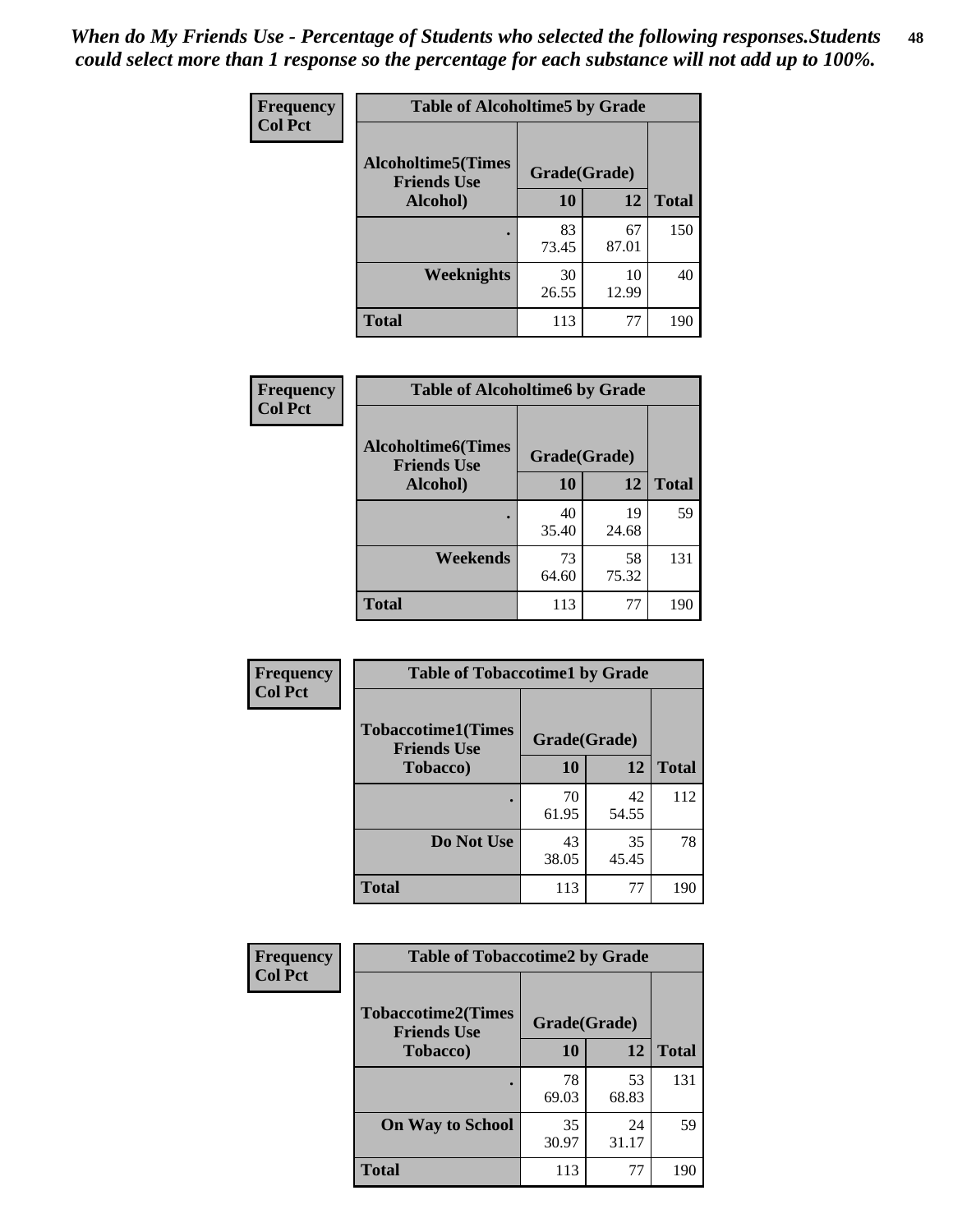*When do My Friends Use - Percentage of Students who selected the following responses.Students could select more than 1 response so the percentage for each substance will not add up to 100%.* **49**

| <b>Frequency</b> | <b>Table of Tobaccotime3 by Grade</b>           |              |             |              |
|------------------|-------------------------------------------------|--------------|-------------|--------------|
| <b>Col Pct</b>   | <b>Tobaccotime3(Times</b><br><b>Friends Use</b> | Grade(Grade) |             |              |
|                  | <b>Tobacco</b> )                                | 10           | 12          | <b>Total</b> |
|                  |                                                 | 81<br>71.68  | 62<br>80.52 | 143          |
|                  | <b>During School</b>                            | 32<br>28.32  | 15<br>19.48 | 47           |
|                  | <b>Total</b>                                    | 113          | 77          | 190          |

| Frequency<br><b>Col Pct</b> | <b>Table of Tobaccotime4 by Grade</b> |              |             |              |  |
|-----------------------------|---------------------------------------|--------------|-------------|--------------|--|
|                             | <b>Tobaccotime4(Times</b>             | Grade(Grade) |             |              |  |
|                             | <b>Friends Use Tobacco)</b>           | 10           | 12          | <b>Total</b> |  |
|                             |                                       | 107<br>94.69 | 73<br>94.81 | 180          |  |
|                             | <b>On Way Home From School</b>        | 6<br>5.31    | 5.19        | 10           |  |
|                             | <b>Total</b>                          | 113          | 77          | 190          |  |

| <b>Frequency</b> | <b>Table of Tobaccotime5 by Grade</b>            |              |             |              |
|------------------|--------------------------------------------------|--------------|-------------|--------------|
| <b>Col Pct</b>   | <b>Tobaccotime5</b> (Times<br><b>Friends Use</b> | Grade(Grade) |             |              |
|                  | Tobacco)                                         | 10           | 12          | <b>Total</b> |
|                  | ٠                                                | 65<br>57.52  | 43<br>55.84 | 108          |
|                  | <b>Weeknights</b>                                | 48<br>42.48  | 34<br>44.16 | 82           |
|                  | <b>Total</b>                                     | 113          | 77          | 190          |

| Frequency      | <b>Table of Tobaccotime6 by Grade</b>           |              |             |              |
|----------------|-------------------------------------------------|--------------|-------------|--------------|
| <b>Col Pct</b> | <b>Tobaccotime6(Times</b><br><b>Friends Use</b> | Grade(Grade) |             |              |
|                | <b>Tobacco</b> )                                | 10           | 12          | <b>Total</b> |
|                |                                                 | 58<br>51.33  | 40<br>51.95 | 98           |
|                | Weekends                                        | 55<br>48.67  | 37<br>48.05 | 92           |
|                | <b>Total</b>                                    | 113          | 77          | 190          |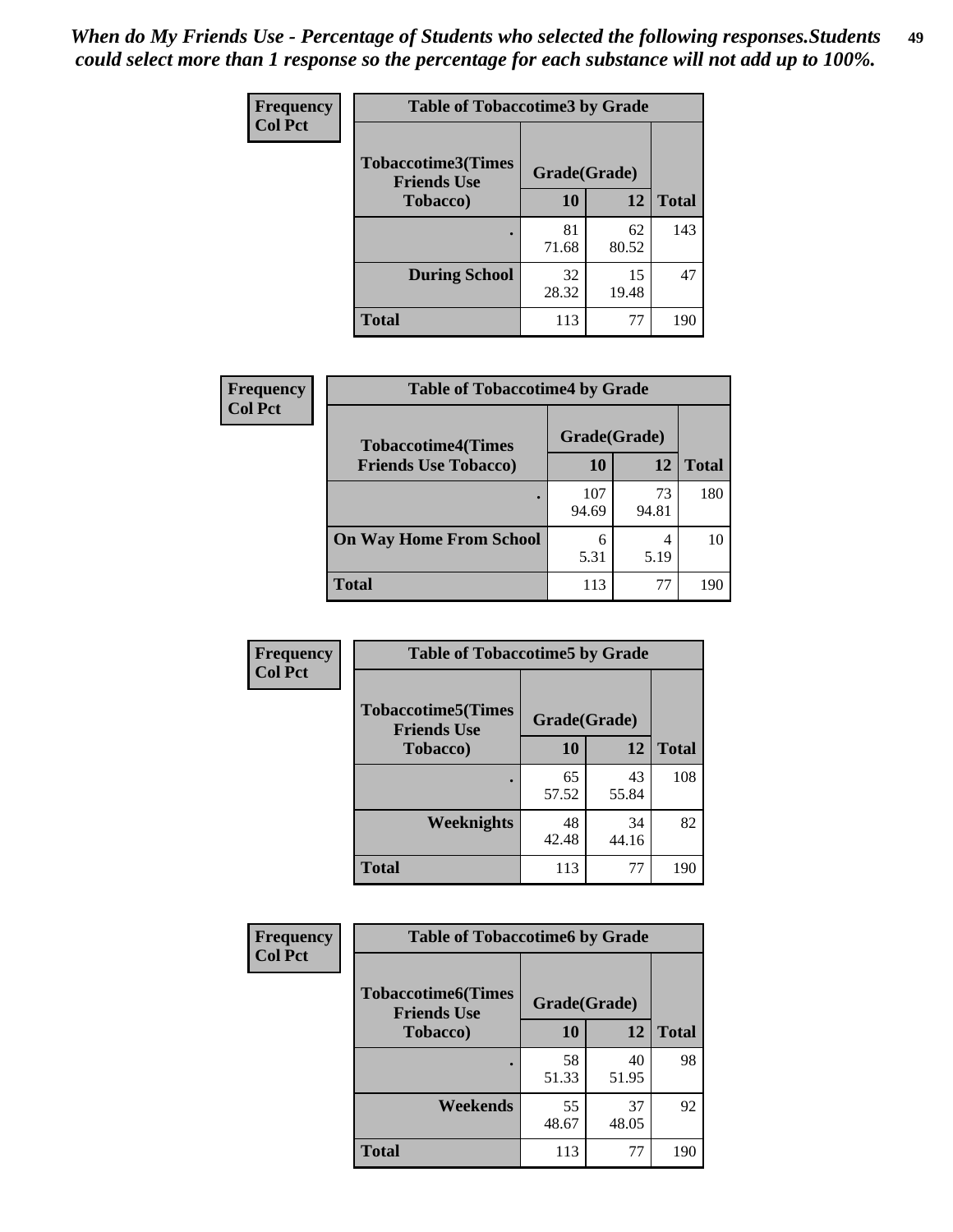| Frequency      | <b>Table of Marijuanatime1 by Grade</b>           |              |             |              |
|----------------|---------------------------------------------------|--------------|-------------|--------------|
| <b>Col Pct</b> | <b>Marijuanatime1(Times</b><br><b>Friends Use</b> | Grade(Grade) |             |              |
|                | Marijuana)                                        | 10           | 12          | <b>Total</b> |
|                |                                                   | 45<br>39.82  | 25<br>32.47 | 70           |
|                | Do Not Use                                        | 68<br>60.18  | 52<br>67.53 | 120          |
|                | <b>Total</b>                                      | 113          | 77          | 190          |

| Frequency      | <b>Table of Marijuanatime2 by Grade</b>           |              |             |              |  |  |
|----------------|---------------------------------------------------|--------------|-------------|--------------|--|--|
| <b>Col Pct</b> | <b>Marijuanatime2(Times</b><br><b>Friends Use</b> | Grade(Grade) |             |              |  |  |
|                | Marijuana)                                        | 10           | 12          | <b>Total</b> |  |  |
|                |                                                   | 94<br>83.19  | 71<br>92.21 | 165          |  |  |
|                | <b>On Way to School</b>                           | 19<br>16.81  | 6<br>7.79   | 25           |  |  |
|                | <b>Total</b>                                      | 113          | 77          | 190          |  |  |

| Frequency<br><b>Col Pct</b> | <b>Table of Marijuanatime3 by Grade</b>    |              |             |              |
|-----------------------------|--------------------------------------------|--------------|-------------|--------------|
|                             | Marijuanatime3(Times<br><b>Friends Use</b> | Grade(Grade) |             |              |
|                             | Marijuana)                                 | 10           | 12          | <b>Total</b> |
|                             |                                            | 102<br>90.27 | 71<br>92.21 | 173          |
|                             | <b>During School</b>                       | 9.73         | 6<br>7.79   | 17           |
|                             | Total                                      | 113          | 77          | 190          |

| <b>Frequency</b> | <b>Table of Marijuanatime4 by Grade</b> |              |             |              |
|------------------|-----------------------------------------|--------------|-------------|--------------|
| <b>Col Pct</b>   | <b>Marijuanatime4</b> (Times            | Grade(Grade) |             |              |
|                  | <b>Friends Use Marijuana</b> )          | 10           | 12          | <b>Total</b> |
|                  |                                         | 96<br>84.96  | 70<br>90.91 | 166          |
|                  | <b>On Way Home From School</b>          | 17<br>15.04  | 9.09        | 24           |
|                  | <b>Total</b>                            | 113          | 77          | 190          |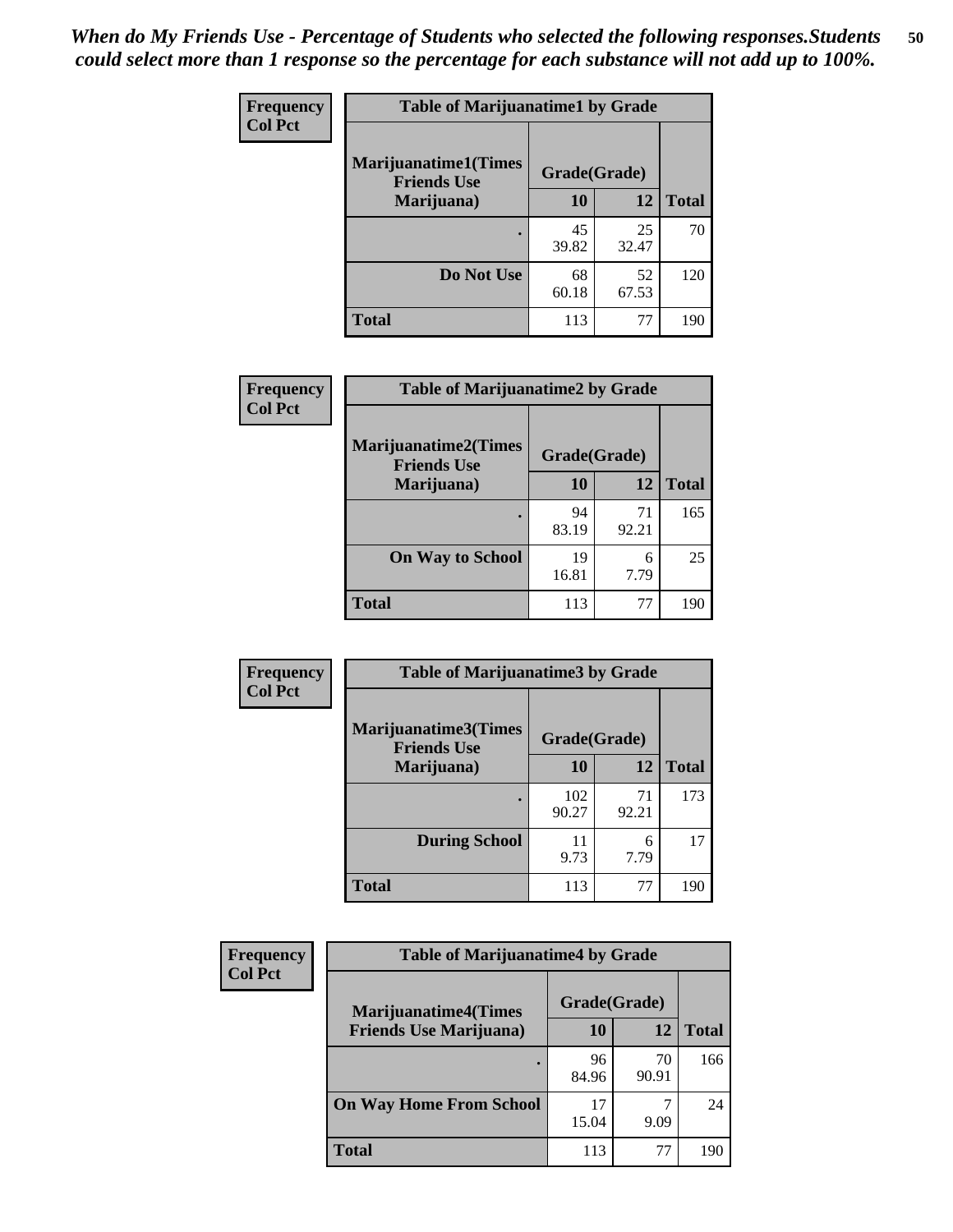| Frequency      | <b>Table of Marijuanatime5 by Grade</b>            |              |             |              |
|----------------|----------------------------------------------------|--------------|-------------|--------------|
| <b>Col Pct</b> | <b>Marijuanatime5</b> (Times<br><b>Friends Use</b> | Grade(Grade) |             |              |
|                | Marijuana)                                         | 10           | 12          | <b>Total</b> |
|                |                                                    | 83<br>73.45  | 63<br>81.82 | 146          |
|                | Weeknights                                         | 30<br>26.55  | 14<br>18.18 | 44           |
|                | <b>Total</b>                                       | 113          | 77          | 190          |

| <b>Frequency</b> | <b>Table of Marijuanatime6 by Grade</b>            |              |             |              |  |  |
|------------------|----------------------------------------------------|--------------|-------------|--------------|--|--|
| <b>Col Pct</b>   | <b>Marijuanatime6</b> (Times<br><b>Friends Use</b> | Grade(Grade) |             |              |  |  |
|                  | Marijuana)                                         | 10           | 12          | <b>Total</b> |  |  |
|                  |                                                    | 77<br>68.14  | 52<br>67.53 | 129          |  |  |
|                  | Weekends                                           | 36<br>31.86  | 25<br>32.47 | 61           |  |  |
|                  | <b>Total</b>                                       | 113          | 77          | 190          |  |  |

| <b>Frequency</b> | <b>Table of Otherdrugtime1 by Grade</b>                  |              |             |              |
|------------------|----------------------------------------------------------|--------------|-------------|--------------|
| <b>Col Pct</b>   | <b>Otherdrugtime1</b> (Times<br><b>Friends Use Other</b> | Grade(Grade) |             |              |
|                  | <b>Illegal Drugs</b> )                                   | 10           | 12          | <b>Total</b> |
|                  |                                                          | 28<br>24.78  | 10<br>12.99 | 38           |
|                  | Do Not Use                                               | 85<br>75.22  | 67<br>87.01 | 152          |
|                  | <b>Total</b>                                             | 113          | 77          | 190          |

| Frequency<br><b>Col Pct</b> | <b>Table of Otherdrugtime2 by Grade</b>                 |              |             |              |
|-----------------------------|---------------------------------------------------------|--------------|-------------|--------------|
|                             | <b>Otherdrugtime2(Times</b><br><b>Friends Use Other</b> | Grade(Grade) |             |              |
|                             | <b>Illegal Drugs</b> )                                  | 10           | 12          | <b>Total</b> |
|                             |                                                         | 105<br>92.92 | 76<br>98.70 | 181          |
|                             | <b>On Way to School</b>                                 | 8<br>7.08    | 1.30        | 9            |
|                             | Total                                                   | 113          | 77          | 190          |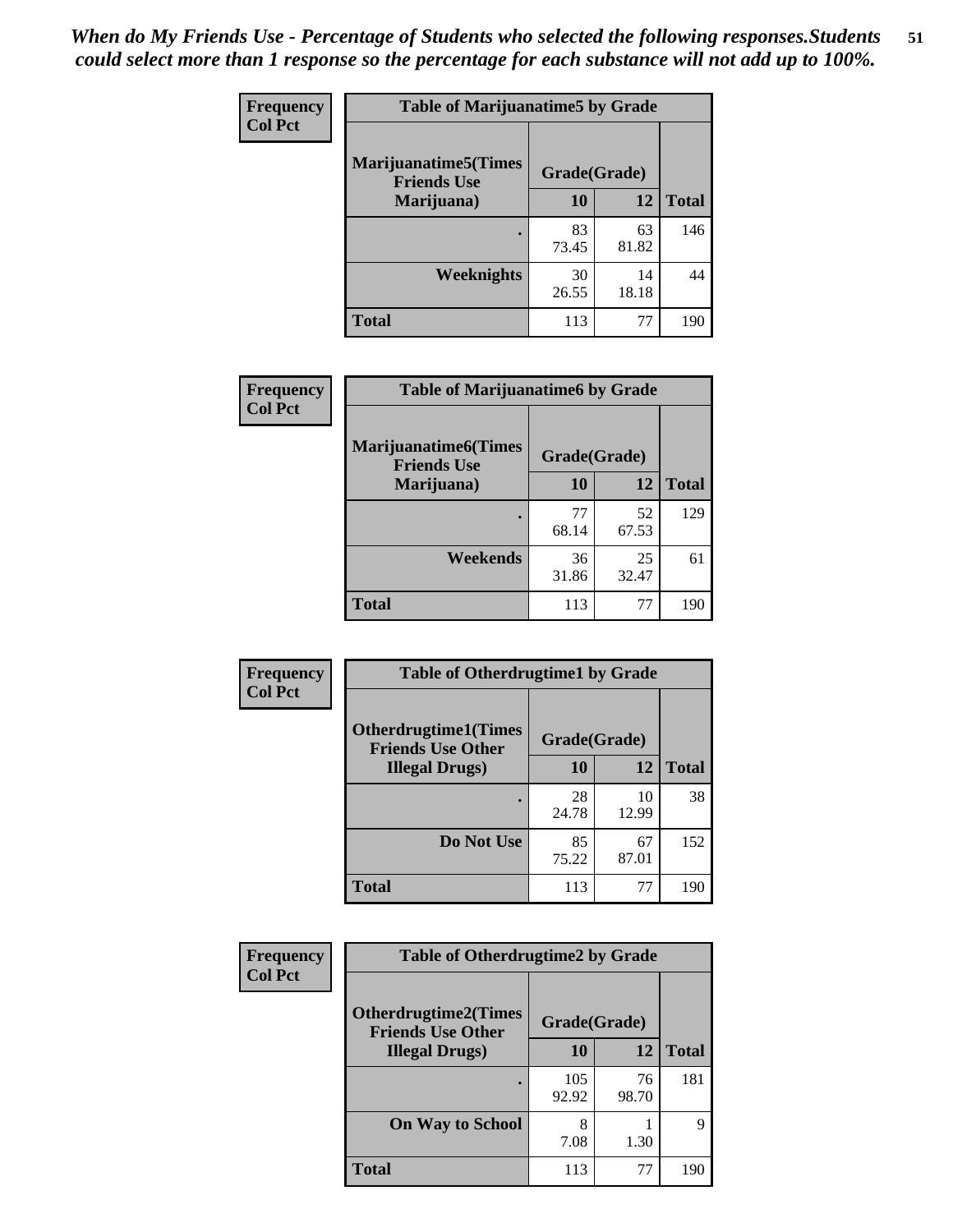| <b>Frequency</b> | <b>Table of Otherdrugtime3 by Grade</b>          |              |                                                                                                                                                                         |              |
|------------------|--------------------------------------------------|--------------|-------------------------------------------------------------------------------------------------------------------------------------------------------------------------|--------------|
| <b>Col Pct</b>   | Otherdrugtime3(Times<br><b>Friends Use Other</b> | Grade(Grade) |                                                                                                                                                                         |              |
|                  | <b>Illegal Drugs</b> )                           | 10           | 12                                                                                                                                                                      | <b>Total</b> |
|                  |                                                  | 104<br>92.04 | 75<br>97.40                                                                                                                                                             | 179          |
|                  | <b>During School</b>                             | 9<br>7.96    | $\mathcal{D}_{\mathcal{A}}^{\mathcal{A}}(\mathcal{A})=\mathcal{D}_{\mathcal{A}}^{\mathcal{A}}(\mathcal{A})\mathcal{D}_{\mathcal{A}}^{\mathcal{A}}(\mathcal{A})$<br>2.60 | 11           |
|                  | Total                                            | 113          | 77                                                                                                                                                                      | 190          |

| Frequency      | <b>Table of Otherdrugtime4 by Grade</b>                         |              |             |              |
|----------------|-----------------------------------------------------------------|--------------|-------------|--------------|
| <b>Col Pct</b> | <b>Otherdrugtime4(Times</b><br><b>Friends Use Other Illegal</b> | Grade(Grade) |             |              |
|                | Drugs)                                                          | 10           | 12          | <b>Total</b> |
|                | ٠                                                               | 104<br>92.04 | 76<br>98.70 | 180          |
|                | <b>On Way Home From School</b>                                  | 9<br>7.96    | 1.30        | 10           |
|                | <b>Total</b>                                                    | 113          | 77          | 190          |

| <b>Frequency</b> | <b>Table of Otherdrugtime5 by Grade</b>                  |              |             |              |
|------------------|----------------------------------------------------------|--------------|-------------|--------------|
| <b>Col Pct</b>   | <b>Otherdrugtime5</b> (Times<br><b>Friends Use Other</b> | Grade(Grade) |             |              |
|                  | <b>Illegal Drugs</b> )                                   | 10           | 12          | <b>Total</b> |
|                  |                                                          | 94<br>83.19  | 73<br>94.81 | 167          |
|                  | Weeknights                                               | 19<br>16.81  | 4<br>5.19   | 23           |
|                  | Total                                                    | 113          | 77          | 190          |

| <b>Frequency</b> | <b>Table of Otherdrugtime6 by Grade</b>                 |              |             |              |
|------------------|---------------------------------------------------------|--------------|-------------|--------------|
| <b>Col Pct</b>   | <b>Otherdrugtime6(Times</b><br><b>Friends Use Other</b> | Grade(Grade) |             |              |
|                  | <b>Illegal Drugs</b> )                                  | 10           | 12          | <b>Total</b> |
|                  |                                                         | 92<br>81.42  | 69<br>89.61 | 161          |
|                  | Weekends                                                | 21<br>18.58  | 8<br>10.39  | 29           |
|                  | <b>Total</b>                                            | 113          | 77          | 190          |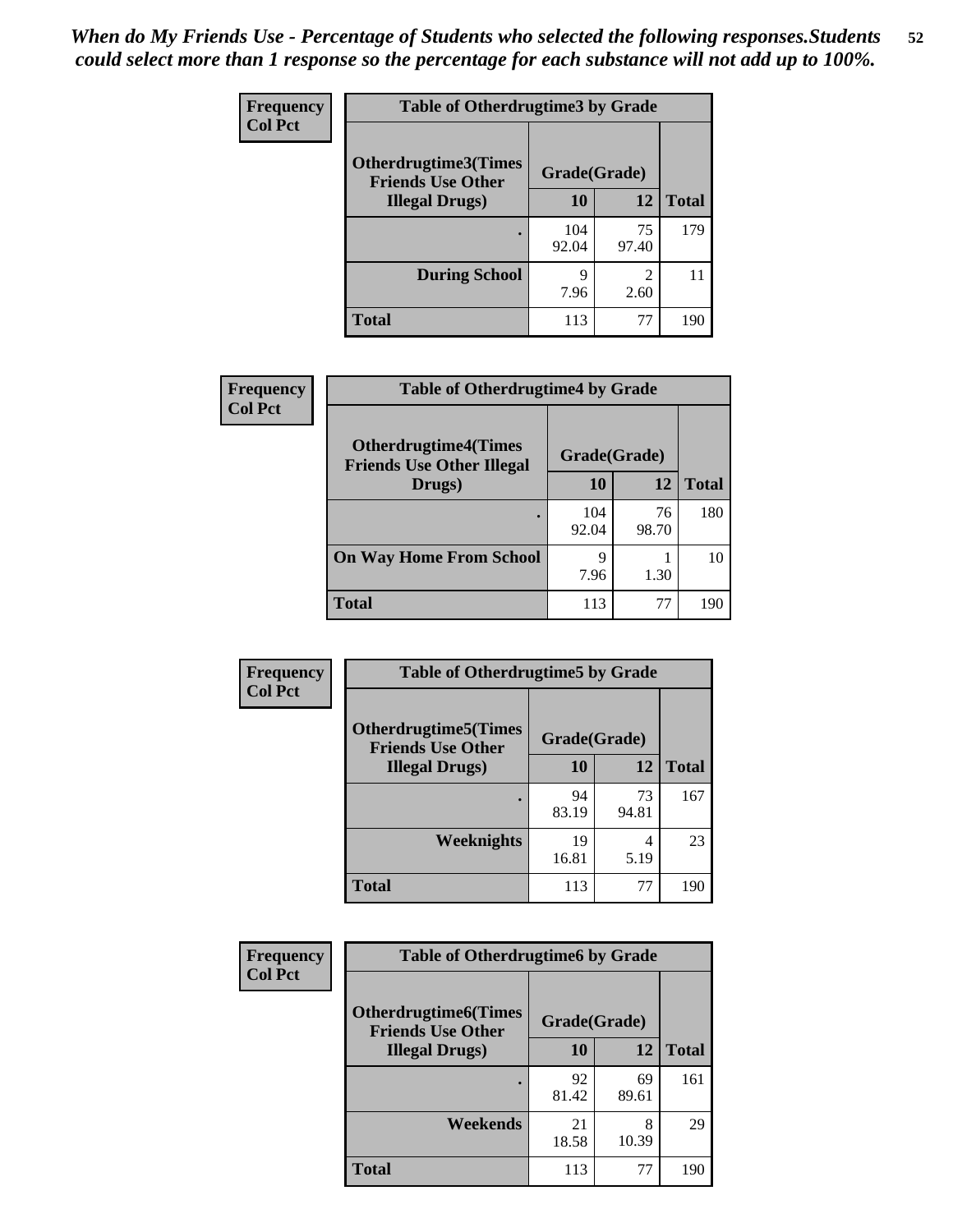| Frequency      | <b>Table of Educationalcohol by Grade</b>                                                                  |              |             |              |
|----------------|------------------------------------------------------------------------------------------------------------|--------------|-------------|--------------|
| <b>Col Pct</b> | Educationalcohol(I<br>have been taught<br>about alcohol,<br>tobacco,<br>and other drugs<br>within the last | Grade(Grade) |             |              |
|                | year at school)                                                                                            | 10           | 12          | <b>Total</b> |
|                | Yes                                                                                                        | 78<br>71.56  | 28<br>36.36 | 106          |
|                | N <sub>0</sub>                                                                                             | 31<br>28.44  | 49<br>63.64 | 80           |
|                | <b>Total</b>                                                                                               | 109          | 77          | 186          |
|                | <b>Frequency Missing <math>=</math> 4</b>                                                                  |              |             |              |

| Frequency<br>Col Pct |
|----------------------|
|                      |

| <b>Table of Eversmoked by Grade</b>         |                    |             |              |  |  |
|---------------------------------------------|--------------------|-------------|--------------|--|--|
| Eversmoked(I<br>have smoked<br>a cigarette) | Grade(Grade)<br>10 | 12          | <b>Total</b> |  |  |
| Yes                                         | 51<br>46.79        | 34<br>44.16 | 85           |  |  |
| N <sub>0</sub>                              | 58<br>53.21        | 43<br>55.84 | 101          |  |  |
| <b>Total</b>                                | 109                | 77          | 186          |  |  |
| <b>Frequency Missing <math>=</math> 4</b>   |                    |             |              |  |  |

| Frequency      | <b>Table of Drovedrinking by Grade</b>                                                         |                                           |             |              |
|----------------|------------------------------------------------------------------------------------------------|-------------------------------------------|-------------|--------------|
| <b>Col Pct</b> | Drovedrinking(In<br>the past 30 days I<br>have driven a car<br>or other vehicle<br>while I was | Grade(Grade)                              |             |              |
|                | drinking alcohol)                                                                              | 10                                        | 12          | <b>Total</b> |
|                | <b>Yes</b>                                                                                     | 7<br>6.42                                 | 6<br>7.79   | 13           |
|                | N <sub>0</sub>                                                                                 | 102<br>93.58                              | 71<br>92.21 | 173          |
|                | <b>Total</b>                                                                                   | 109                                       | 77          | 186          |
|                |                                                                                                | <b>Frequency Missing <math>=</math> 4</b> |             |              |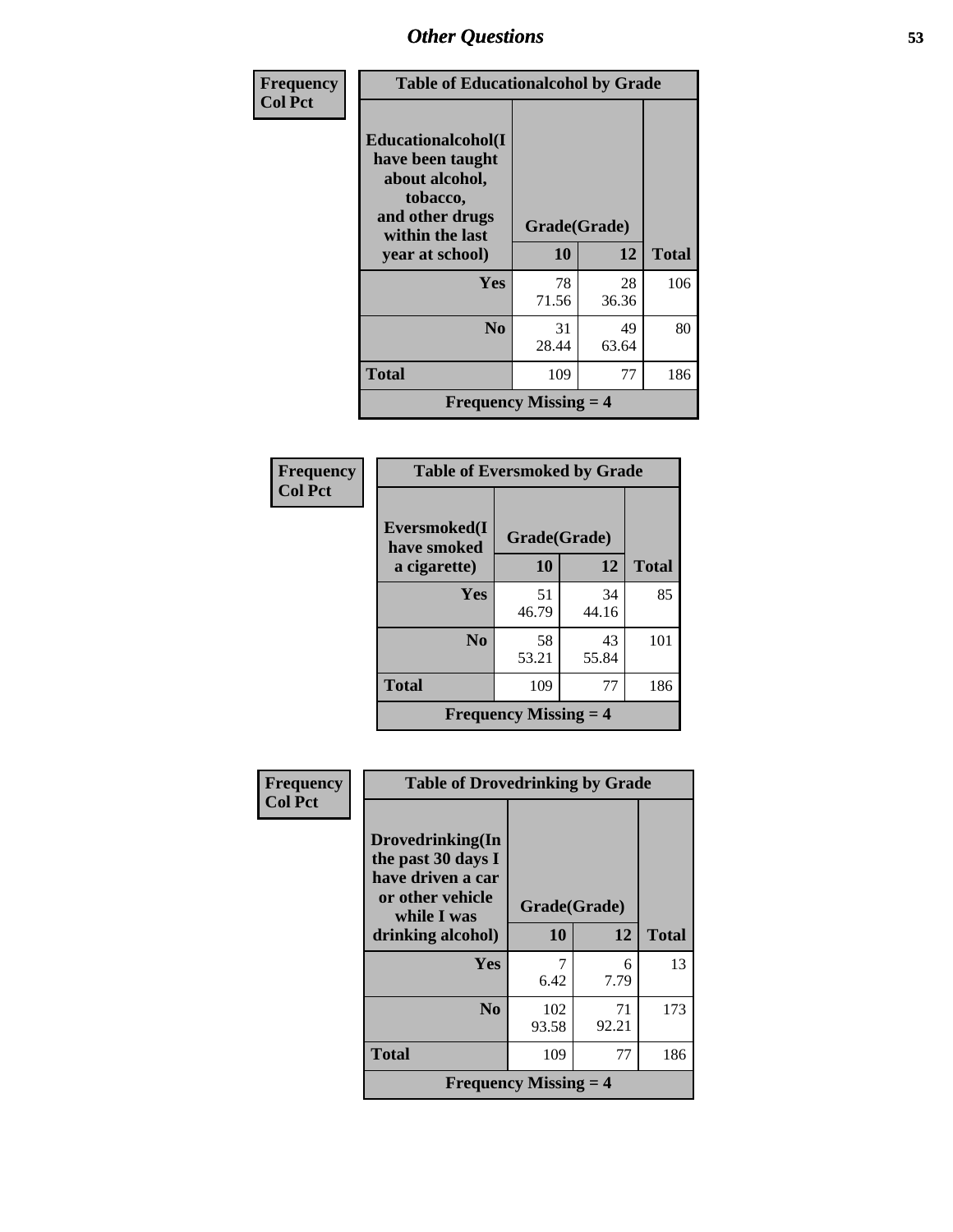| Frequency      | <b>Table of Rodedrinking by Grade</b>                                                                      |                                           |             |              |  |
|----------------|------------------------------------------------------------------------------------------------------------|-------------------------------------------|-------------|--------------|--|
| <b>Col Pct</b> | Rodedrinking(In<br>the past 30 days<br>I have ridden in<br>a car with a<br>driver who had<br>been drinking | Grade(Grade)                              |             |              |  |
|                | alcohol)                                                                                                   | 10                                        | 12          | <b>Total</b> |  |
|                | <b>Yes</b>                                                                                                 | 24<br>22.02                               | 19<br>24.68 | 43           |  |
|                | N <sub>0</sub>                                                                                             | 85<br>77.98                               | 58<br>75.32 | 143          |  |
|                | <b>Total</b>                                                                                               | 109                                       | 77          | 186          |  |
|                |                                                                                                            | <b>Frequency Missing <math>=</math> 4</b> |             |              |  |

| Frequency<br><b>Col Pct</b> |                                                                                                                           | <b>Table of Drugsschool by Grade</b> |             |              |  |  |  |
|-----------------------------|---------------------------------------------------------------------------------------------------------------------------|--------------------------------------|-------------|--------------|--|--|--|
|                             | <b>Drugsschool</b> (During<br>the past 12 months,<br>I have been offered,<br>sold,<br>or given illegal<br>drugs on school | Grade(Grade)                         |             |              |  |  |  |
|                             | property)                                                                                                                 | <b>10</b>                            | 12          | <b>Total</b> |  |  |  |
|                             | <b>Yes</b>                                                                                                                | 19<br>17.43                          | 8<br>10.39  | 27           |  |  |  |
|                             | N <sub>0</sub>                                                                                                            | 90<br>82.57                          | 69<br>89.61 | 159          |  |  |  |
|                             | <b>Total</b>                                                                                                              | 109                                  | 77          | 186          |  |  |  |
|                             | <b>Frequency Missing <math>=</math> 4</b>                                                                                 |                                      |             |              |  |  |  |

| Frequency      |                                                | <b>Table of Helpbullied by Grade</b> |                                     |              |  |  |  |
|----------------|------------------------------------------------|--------------------------------------|-------------------------------------|--------------|--|--|--|
| <b>Col Pct</b> | Helpbullied(I<br>would help<br>someone who was | Grade(Grade)                         |                                     |              |  |  |  |
|                | being bullied)                                 | 10                                   | 12                                  | <b>Total</b> |  |  |  |
|                | <b>Strongly Agree</b>                          | 50<br>45.87                          | 34<br>44.16                         | 84           |  |  |  |
|                | <b>Somewhat Agree</b>                          | 44<br>40.37                          | 36<br>46.75                         | 80           |  |  |  |
|                | <b>Somewhat Disagree</b>                       | 7<br>6.42                            | 5<br>6.49                           | 12           |  |  |  |
|                | <b>Strongly Disagree</b>                       | 8<br>7.34                            | $\mathcal{D}_{\mathcal{L}}$<br>2.60 | 10           |  |  |  |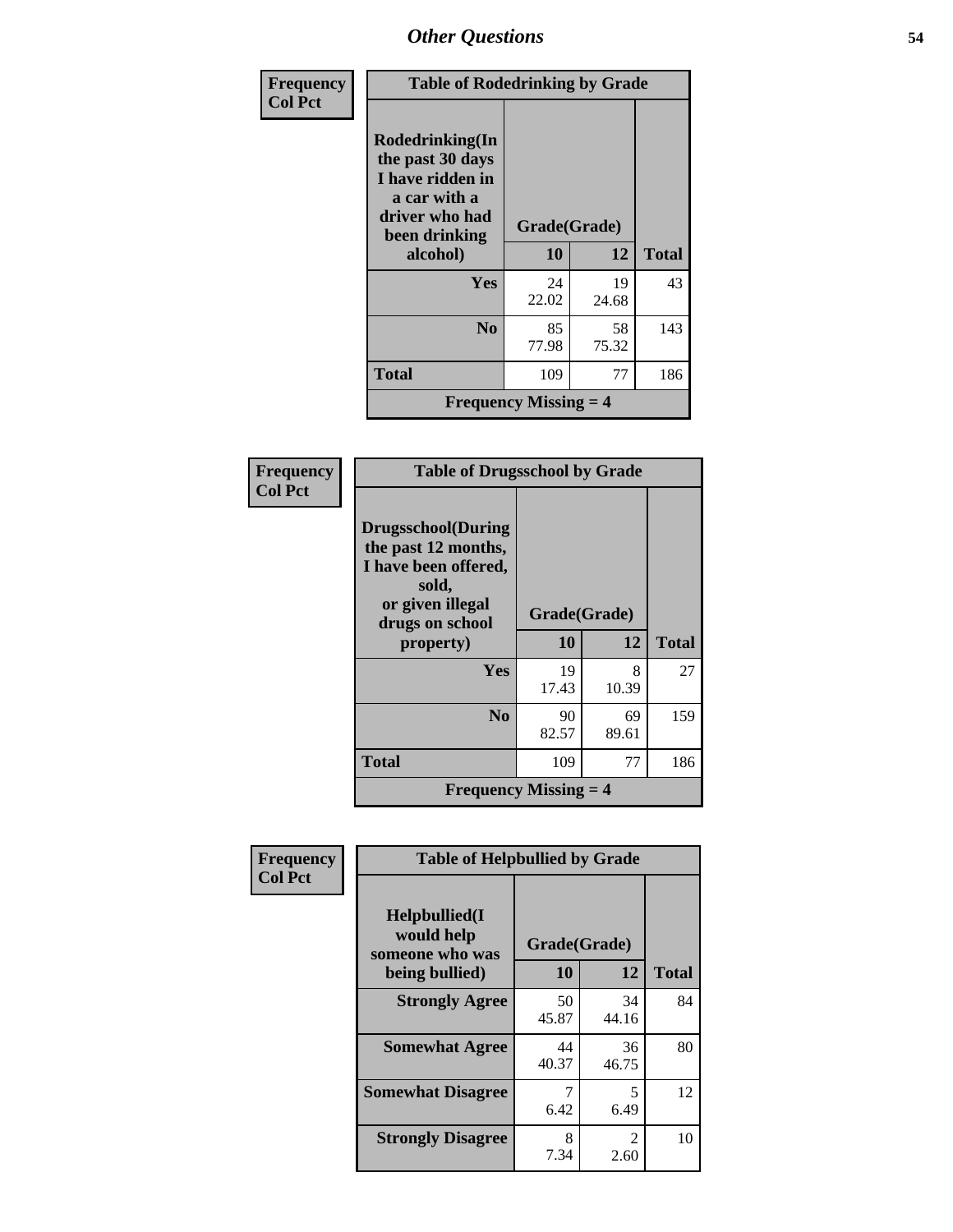| <b>Frequency</b><br><b>Col Pct</b> |                                                                  | <b>Table of Helpbullied by Grade</b> |    |              |  |  |
|------------------------------------|------------------------------------------------------------------|--------------------------------------|----|--------------|--|--|
|                                    | Helpbullied(I<br>would help<br>someone who was<br>being bullied) | Grade(Grade)<br>10                   | 12 | <b>Total</b> |  |  |
|                                    | <b>Total</b>                                                     | 109                                  | 77 | 186          |  |  |
|                                    | <b>Frequency Missing <math>=</math> 4</b>                        |                                      |    |              |  |  |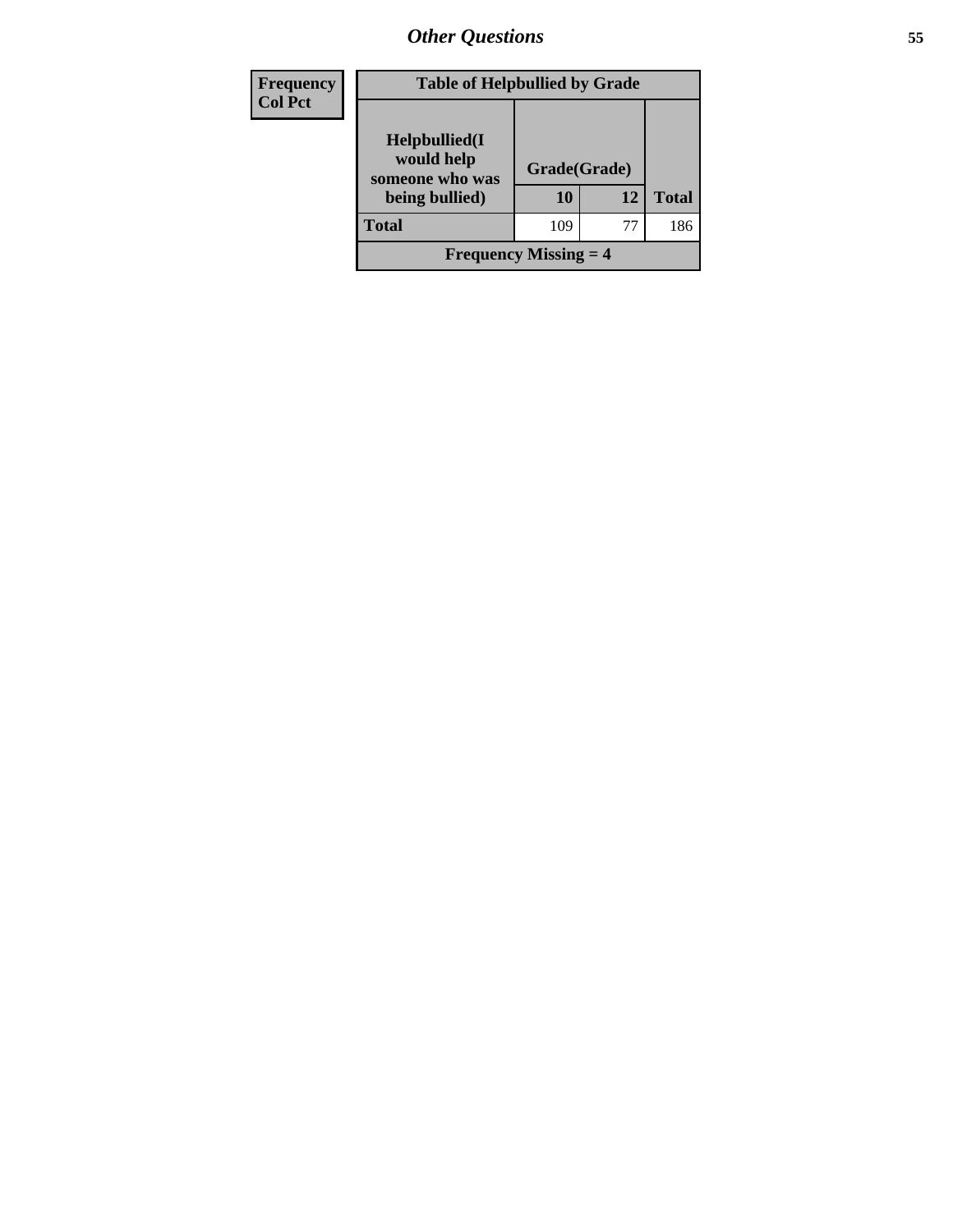| Frequency      | <b>Table of Grade by Bingedrinking</b> |                                                                                                         |                        |                              |                                     |                               |                        |                          |              |
|----------------|----------------------------------------|---------------------------------------------------------------------------------------------------------|------------------------|------------------------------|-------------------------------------|-------------------------------|------------------------|--------------------------|--------------|
| <b>Row Pct</b> |                                        | Bingedrinking(I have drunk five or more<br>drinks of alcohol at one sitting during the<br>last 30 days) |                        |                              |                                     |                               |                        |                          |              |
|                | <b>Grade</b> (Grade) Days              | $\boldsymbol{0}$                                                                                        | $1$ or<br>days         | 3 <sub>to</sub><br>5<br>days | 6 <sub>to</sub><br>9<br>days        | <b>10</b><br>to<br>19<br>days | 20<br>to<br>29<br>days | <b>All</b><br>30<br>days | <b>Total</b> |
|                | 10                                     | 100<br>88.50                                                                                            | $\overline{4}$<br>3.54 | 5<br>4.42                    | $\mathcal{D}_{\mathcal{L}}$<br>1.77 | $\Omega$<br>0.00              | 0.88                   | 0.88                     | 113          |
|                | 12                                     | 64<br>83.12                                                                                             | 3<br>3.90              | $\mathfrak{D}$<br>2.60       | 1.30                                | 4<br>5.19                     | 1.30                   | $\mathfrak{D}$<br>2.60   | 77           |
|                | <b>Total</b>                           | 164                                                                                                     | 7                      | 7                            | 3                                   | 4                             | $\overline{2}$         | 3                        | 190          |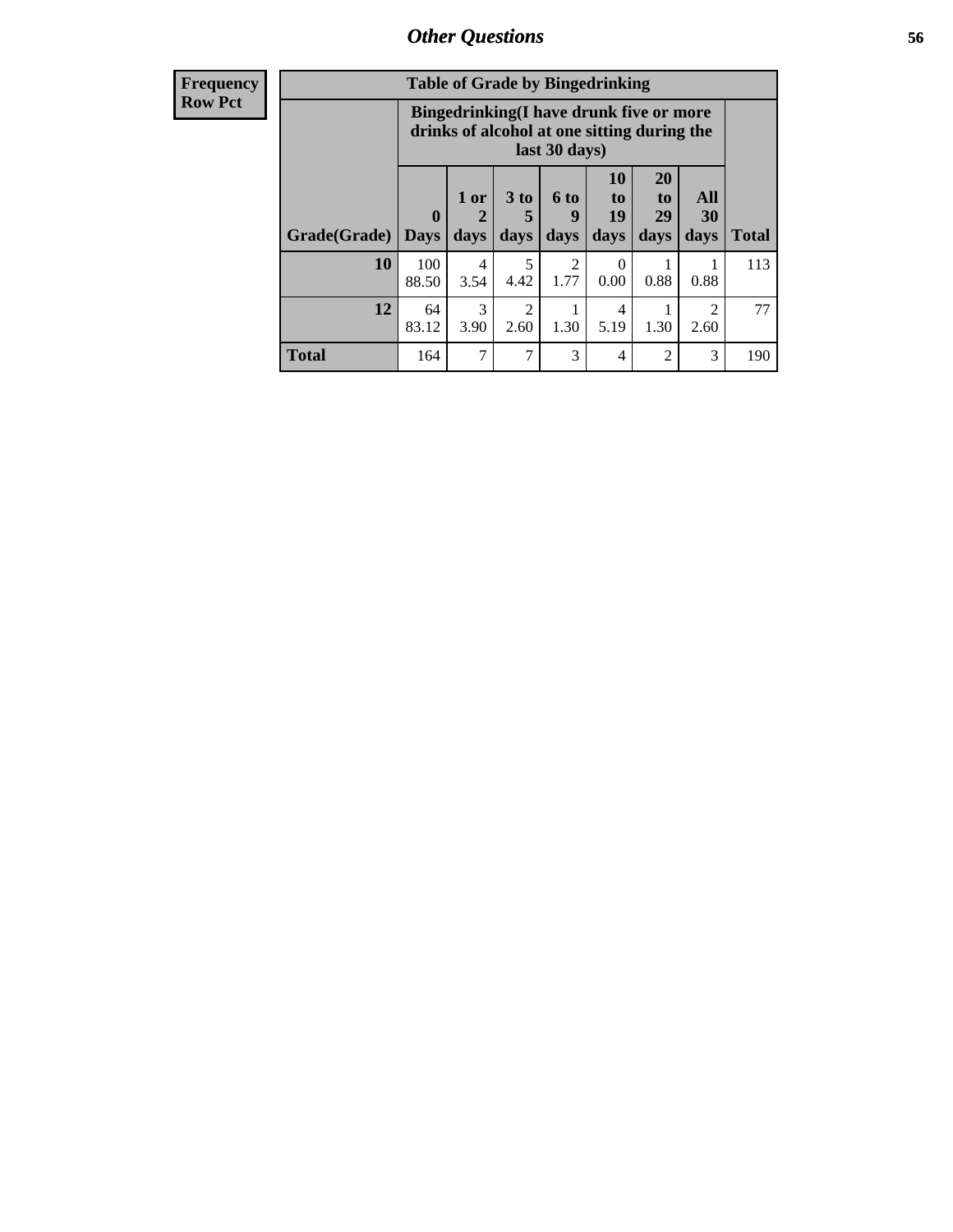## *Nutrition* **57**

| Frequency |
|-----------|
| Row Pct   |

| <b>Table of Grade by Dairy</b>            |                          |                                                                 |                                   |                                    |              |  |
|-------------------------------------------|--------------------------|-----------------------------------------------------------------|-----------------------------------|------------------------------------|--------------|--|
|                                           |                          | Dairy (I eat at least 3 servings of dairy<br>products each day) |                                   |                                    |              |  |
| Grade(Grade)                              | <b>Strongly</b><br>Agree | Agree                                                           | Somewhat   Somewhat  <br>Disagree | <b>Strongly</b><br><b>Disagree</b> | <b>Total</b> |  |
| 10                                        | 23<br>21.10              | 44<br>40.37                                                     | 19<br>17.43                       | 23<br>21.10                        | 109          |  |
| 12                                        | 19<br>24.68              | 25<br>32.47                                                     | 22<br>28.57                       | 11<br>14.29                        | 77           |  |
| <b>Total</b>                              | 42                       | 69                                                              | 41                                | 34                                 | 186          |  |
| <b>Frequency Missing <math>=</math> 4</b> |                          |                                                                 |                                   |                                    |              |  |

| <b>Frequency</b> |  |
|------------------|--|
| <b>Row Pct</b>   |  |

| $\overline{\textbf{c}\textbf{v}}$ | <b>Table of Grade by Fruitveg</b> |                                           |                                                                          |                                    |                                    |              |  |  |
|-----------------------------------|-----------------------------------|-------------------------------------------|--------------------------------------------------------------------------|------------------------------------|------------------------------------|--------------|--|--|
|                                   |                                   |                                           | Fruitveg(I eat at least 5 servings of fruits<br>and vegetables each day) |                                    |                                    |              |  |  |
|                                   | Grade(Grade)                      | <b>Strongly</b><br>Agree                  | <b>Somewhat</b><br>Agree                                                 | <b>Somewhat</b><br><b>Disagree</b> | <b>Strongly</b><br><b>Disagree</b> | <b>Total</b> |  |  |
|                                   | 10                                | 4<br>3.67                                 | 32<br>29.36                                                              | 33<br>30.28                        | 40<br>36.70                        | 109          |  |  |
|                                   | 12                                | 11<br>14.29                               | 22<br>28.57                                                              | 27<br>35.06                        | 17<br>22.08                        | 77           |  |  |
|                                   | <b>Total</b>                      | 15                                        | 54                                                                       | 60                                 | 57                                 | 186          |  |  |
|                                   |                                   | <b>Frequency Missing <math>=</math> 4</b> |                                                                          |                                    |                                    |              |  |  |

**Frequency Row Pct**

| <b>Table of Grade by Cafeteriahealthy</b> |                          |                                                                       |                                    |                                    |              |  |
|-------------------------------------------|--------------------------|-----------------------------------------------------------------------|------------------------------------|------------------------------------|--------------|--|
|                                           |                          | Cafeteriahealthy (School meals in my<br>school cafeteria are healthy) |                                    |                                    |              |  |
| Grade(Grade)                              | <b>Strongly</b><br>Agree | Somewhat  <br>Agree                                                   | <b>Somewhat</b><br><b>Disagree</b> | <b>Strongly</b><br><b>Disagree</b> | <b>Total</b> |  |
| 10                                        | 4<br>3.67                | 27<br>24.77                                                           | 30<br>27.52                        | 48<br>44.04                        | 109          |  |
| 12                                        | 3<br>3.90                | 18<br>23.38                                                           | 16<br>20.78                        | 40<br>51.95                        | 77           |  |
| <b>Total</b>                              | 7                        | 45                                                                    | 46                                 | 88                                 | 186          |  |
| <b>Frequency Missing <math>=</math> 4</b> |                          |                                                                       |                                    |                                    |              |  |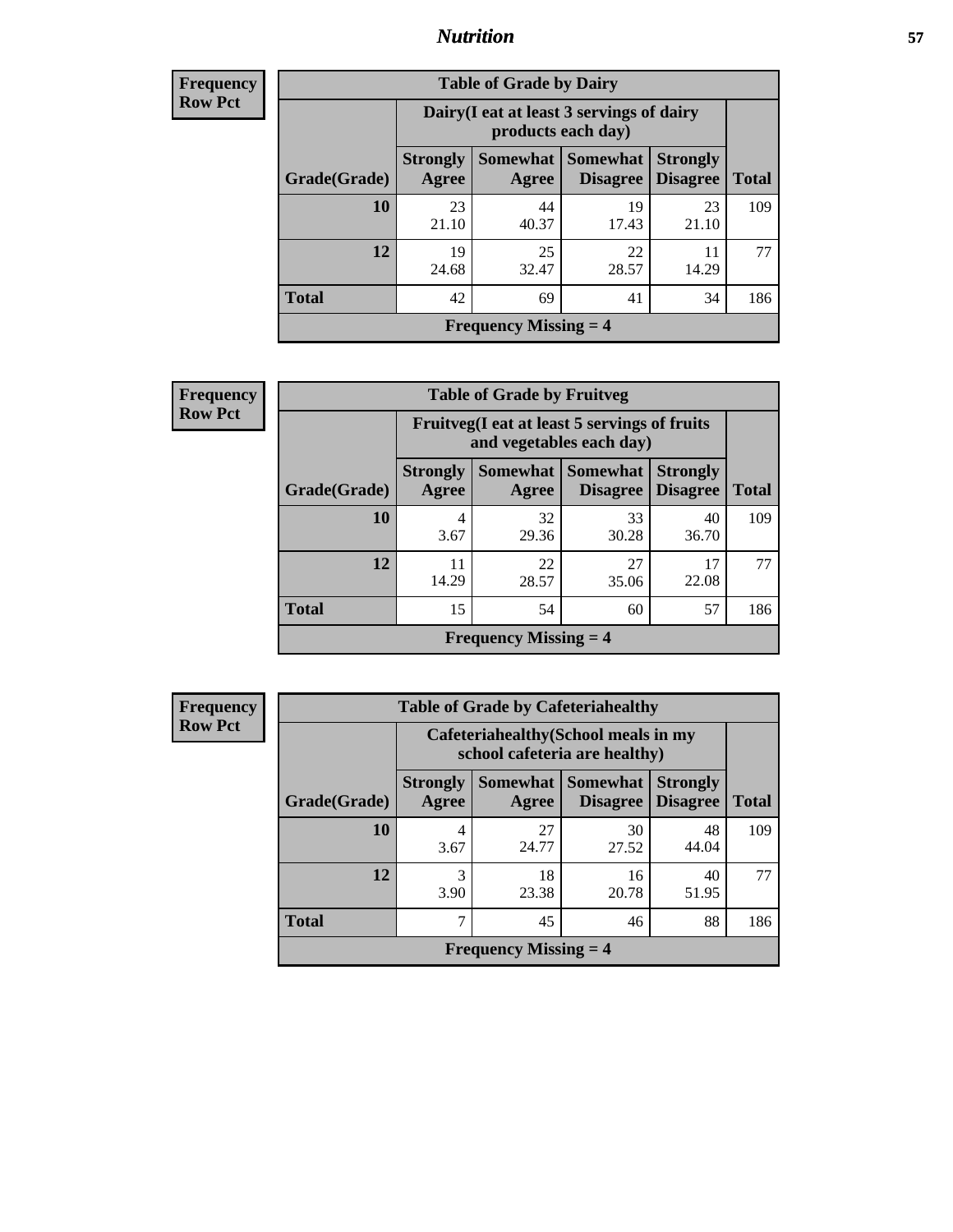## *Nutrition* **58**

| <b>Frequency</b> |
|------------------|
| Row Pct          |

| <b>Table of Grade by Cafeterianutrition</b> |                                                                                           |                     |                                    |                                    |              |  |  |
|---------------------------------------------|-------------------------------------------------------------------------------------------|---------------------|------------------------------------|------------------------------------|--------------|--|--|
|                                             | <b>Cafeterianutrition</b> (Facts about nutrition<br>are available in my school cafeteria) |                     |                                    |                                    |              |  |  |
| Grade(Grade)                                | <b>Strongly</b><br>Agree                                                                  | Somewhat  <br>Agree | <b>Somewhat</b><br><b>Disagree</b> | <b>Strongly</b><br><b>Disagree</b> | <b>Total</b> |  |  |
| 10                                          | 12<br>11.01                                                                               | 33<br>30.28         | 19<br>17.43                        | 45<br>41.28                        | 109          |  |  |
| 12                                          | 4<br>5.19                                                                                 | 13<br>16.88         | 20<br>25.97                        | 40<br>51.95                        | 77           |  |  |
| <b>Total</b>                                | 16                                                                                        | 46                  | 39                                 | 85                                 | 186          |  |  |
| <b>Frequency Missing <math>=</math> 4</b>   |                                                                                           |                     |                                    |                                    |              |  |  |

| <b>Frequency</b> |
|------------------|
| <b>Row Pct</b>   |

| $\overline{\text{cy}}$ | <b>Table of Grade by Schoollunch</b> |                          |                                                                 |                             |                                    |              |  |  |
|------------------------|--------------------------------------|--------------------------|-----------------------------------------------------------------|-----------------------------|------------------------------------|--------------|--|--|
| Д.                     |                                      |                          | Schoollunch(I eat school lunch three or<br>more times per week) |                             |                                    |              |  |  |
|                        | Grade(Grade)                         | <b>Strongly</b><br>Agree | Somewhat  <br>Agree                                             | <b>Somewhat</b><br>Disagree | <b>Strongly</b><br><b>Disagree</b> | <b>Total</b> |  |  |
|                        | 10                                   | 52<br>47.71              | 20<br>18.35                                                     | q<br>8.26                   | 28<br>25.69                        | 109          |  |  |
|                        | 12                                   | 43<br>55.84              | 8<br>10.39                                                      | 11<br>14.29                 | 15<br>19.48                        | 77           |  |  |
|                        | <b>Total</b>                         | 95                       | 28                                                              | 20                          | 43                                 | 186          |  |  |
|                        |                                      |                          | <b>Frequency Missing <math>=</math> 4</b>                       |                             |                                    |              |  |  |

**Frequency Row Pct**

| <b>Table of Grade by Foodchoices</b>      |                          |                                                                            |                                          |                                    |              |  |
|-------------------------------------------|--------------------------|----------------------------------------------------------------------------|------------------------------------------|------------------------------------|--------------|--|
|                                           |                          | <b>Foodchoices</b> (I make healthy food choices in<br>my school cafeteria) |                                          |                                    |              |  |
| Grade(Grade)                              | <b>Strongly</b><br>Agree | Agree                                                                      | Somewhat   Somewhat  <br><b>Disagree</b> | <b>Strongly</b><br><b>Disagree</b> | <b>Total</b> |  |
| 10                                        | 14<br>12.84              | 29<br>26.61                                                                | 28<br>25.69                              | 38<br>34.86                        | 109          |  |
| 12                                        | 7<br>9.09                | 25<br>32.47                                                                | 15<br>19.48                              | 30<br>38.96                        | 77           |  |
| <b>Total</b>                              | 21                       | 54                                                                         | 43                                       | 68                                 | 186          |  |
| <b>Frequency Missing <math>=</math> 4</b> |                          |                                                                            |                                          |                                    |              |  |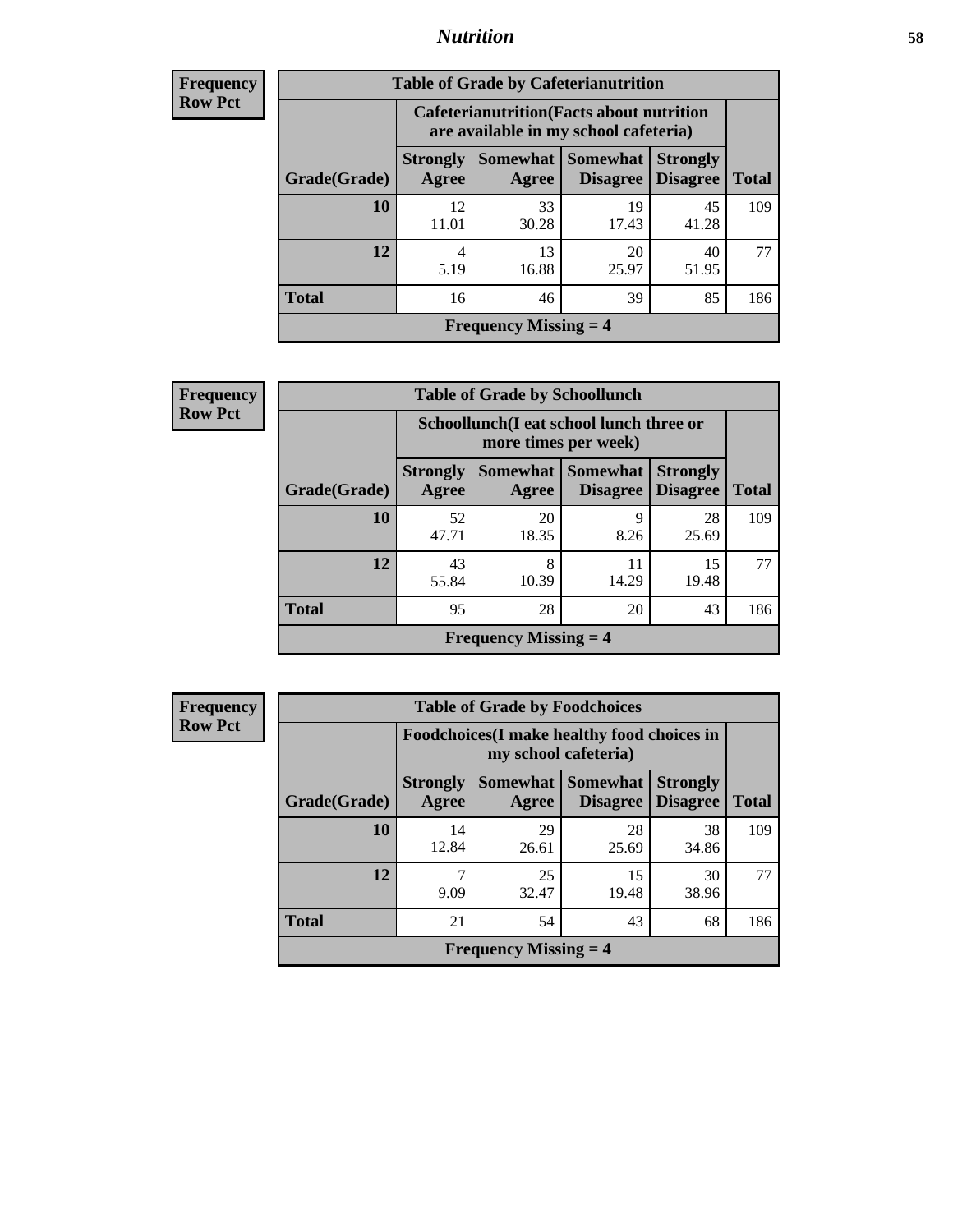## *Nutrition* **59**

| <b>Frequency</b><br>Row Pct |
|-----------------------------|
|                             |

| <b>Table of Grade by Wholewheat</b> |                          |                                                                                                             |                                   |                                    |              |  |
|-------------------------------------|--------------------------|-------------------------------------------------------------------------------------------------------------|-----------------------------------|------------------------------------|--------------|--|
|                                     |                          | Wholewheat (There are whole wheat and<br>multigrain breads and cereals available in<br>my school cafeteria) |                                   |                                    |              |  |
| Grade(Grade)                        | <b>Strongly</b><br>Agree | Agree                                                                                                       | Somewhat   Somewhat  <br>Disagree | <b>Strongly</b><br><b>Disagree</b> | <b>Total</b> |  |
| 10                                  | 32<br>29.36              | 35<br>32.11                                                                                                 | 18<br>16.51                       | 24<br>22.02                        | 109          |  |
| 12                                  | 27<br>35.06              | 15<br>19.48                                                                                                 | 14<br>18.18                       | 21<br>27.27                        | 77           |  |
| <b>Total</b>                        | 59                       | 50                                                                                                          | 32                                | 45                                 | 186          |  |
| <b>Frequency Missing = 4</b>        |                          |                                                                                                             |                                   |                                    |              |  |

| <b>Frequency</b> |
|------------------|
| <b>Row Pct</b>   |

|              |                              | <b>Table of Grade by Healthyvending</b><br>Healthyvending (If only healthy snacks and<br>beverages were available in the vending<br>machines during the school day,<br>I would buy them) |                                          |                                    |              |  |  |
|--------------|------------------------------|------------------------------------------------------------------------------------------------------------------------------------------------------------------------------------------|------------------------------------------|------------------------------------|--------------|--|--|
| Grade(Grade) | <b>Strongly</b><br>Agree     | Agree                                                                                                                                                                                    | Somewhat   Somewhat  <br><b>Disagree</b> | <b>Strongly</b><br><b>Disagree</b> | <b>Total</b> |  |  |
| 10           | 31<br>28.44                  | 30<br>27.52                                                                                                                                                                              | 18<br>16.51                              | 30<br>27.52                        | 109          |  |  |
| 12           | 26<br>33.77                  | 28<br>36.36                                                                                                                                                                              | 12<br>15.58                              | 11<br>14.29                        | 77           |  |  |
| <b>Total</b> | 57                           | 58                                                                                                                                                                                       | 30                                       | 41                                 | 186          |  |  |
|              | <b>Frequency Missing = 4</b> |                                                                                                                                                                                          |                                          |                                    |              |  |  |

| <b>Frequency</b> |
|------------------|
| <b>Row Pct</b>   |

| <b>Table of Grade by Schoolbreakfast</b>  |                                                                                                                                        |             |                                        |                                    |              |  |
|-------------------------------------------|----------------------------------------------------------------------------------------------------------------------------------------|-------------|----------------------------------------|------------------------------------|--------------|--|
|                                           | Schoolbreakfast(If breakfast were<br>available at school,<br>but outside the cafeteria,<br>I would eat breakfast at school more often) |             |                                        |                                    |              |  |
| Grade(Grade)                              | <b>Strongly</b><br>Agree                                                                                                               | Agree       | Somewhat   Somewhat<br><b>Disagree</b> | <b>Strongly</b><br><b>Disagree</b> | <b>Total</b> |  |
| 10                                        | 36<br>33.03                                                                                                                            | 38<br>34.86 | 15<br>13.76                            | 20<br>18.35                        | 109          |  |
| 12                                        | 34<br>44.16                                                                                                                            | 24<br>31.17 | 9<br>11.69                             | 10<br>12.99                        | 77           |  |
| <b>Total</b>                              | 70                                                                                                                                     | 62          | 24                                     | 30                                 | 186          |  |
| <b>Frequency Missing <math>=</math> 4</b> |                                                                                                                                        |             |                                        |                                    |              |  |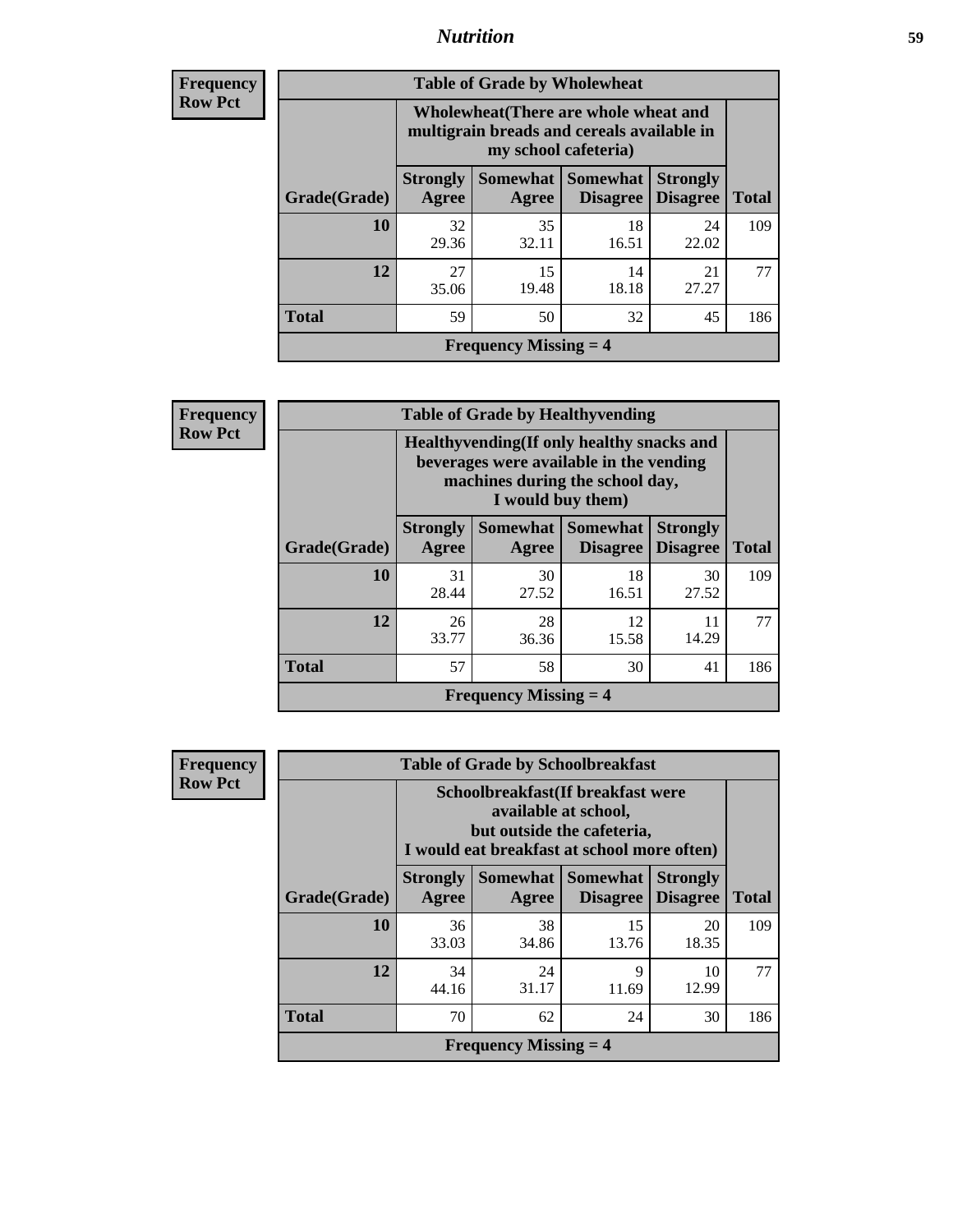| Frequency      | <b>Table of Educationaids by Grade</b>                                                                    |                                           |             |              |  |  |
|----------------|-----------------------------------------------------------------------------------------------------------|-------------------------------------------|-------------|--------------|--|--|
| <b>Col Pct</b> | <b>Educationaids</b> (I<br>have been<br>taught about<br><b>HIV/AIDS</b> at<br>school in the<br>past year) | Grade(Grade)<br>10                        | 12          | <b>Total</b> |  |  |
|                | Yes                                                                                                       | 82<br>75.23                               | 41<br>53.25 | 123          |  |  |
|                | N <sub>0</sub>                                                                                            | 27<br>24.77                               | 36<br>46.75 | 63           |  |  |
|                | <b>Total</b>                                                                                              | 109                                       | 77          | 186          |  |  |
|                |                                                                                                           | <b>Frequency Missing <math>=</math> 4</b> |             |              |  |  |

| Frequency      | <b>Table of Educationcharacter by Grade</b>                                                  |              |             |              |  |
|----------------|----------------------------------------------------------------------------------------------|--------------|-------------|--------------|--|
| <b>Col Pct</b> | <b>Educationcharacter</b> (I<br>have been taught<br>about character<br>education in the past | Grade(Grade) |             |              |  |
|                | year at school)                                                                              | 10           | 12          | <b>Total</b> |  |
|                | Yes                                                                                          | 78<br>71.56  | 33<br>42.86 | 111          |  |
|                | N <sub>0</sub>                                                                               | 31<br>28.44  | 44<br>57.14 | 75           |  |
|                | <b>Total</b>                                                                                 | 109          | 77          | 186          |  |
|                | <b>Frequency Missing <math>=</math> 4</b>                                                    |              |             |              |  |

| <b>Frequency</b> | <b>Table of Gradcoach1 by Grade</b>              |                                           |             |              |
|------------------|--------------------------------------------------|-------------------------------------------|-------------|--------------|
| <b>Col Pct</b>   | Gradcoach1(I<br>know who my<br><b>Graduation</b> | Grade(Grade)                              |             |              |
|                  | Coach is)                                        | 10                                        | 12          | <b>Total</b> |
|                  | Yes                                              | 23<br>21.10                               | 51<br>66.23 | 74           |
|                  | N <sub>0</sub>                                   | 86<br>78.90                               | 26<br>33.77 | 112          |
|                  | <b>Total</b>                                     | 109                                       | 77          | 186          |
|                  |                                                  | <b>Frequency Missing <math>=</math> 4</b> |             |              |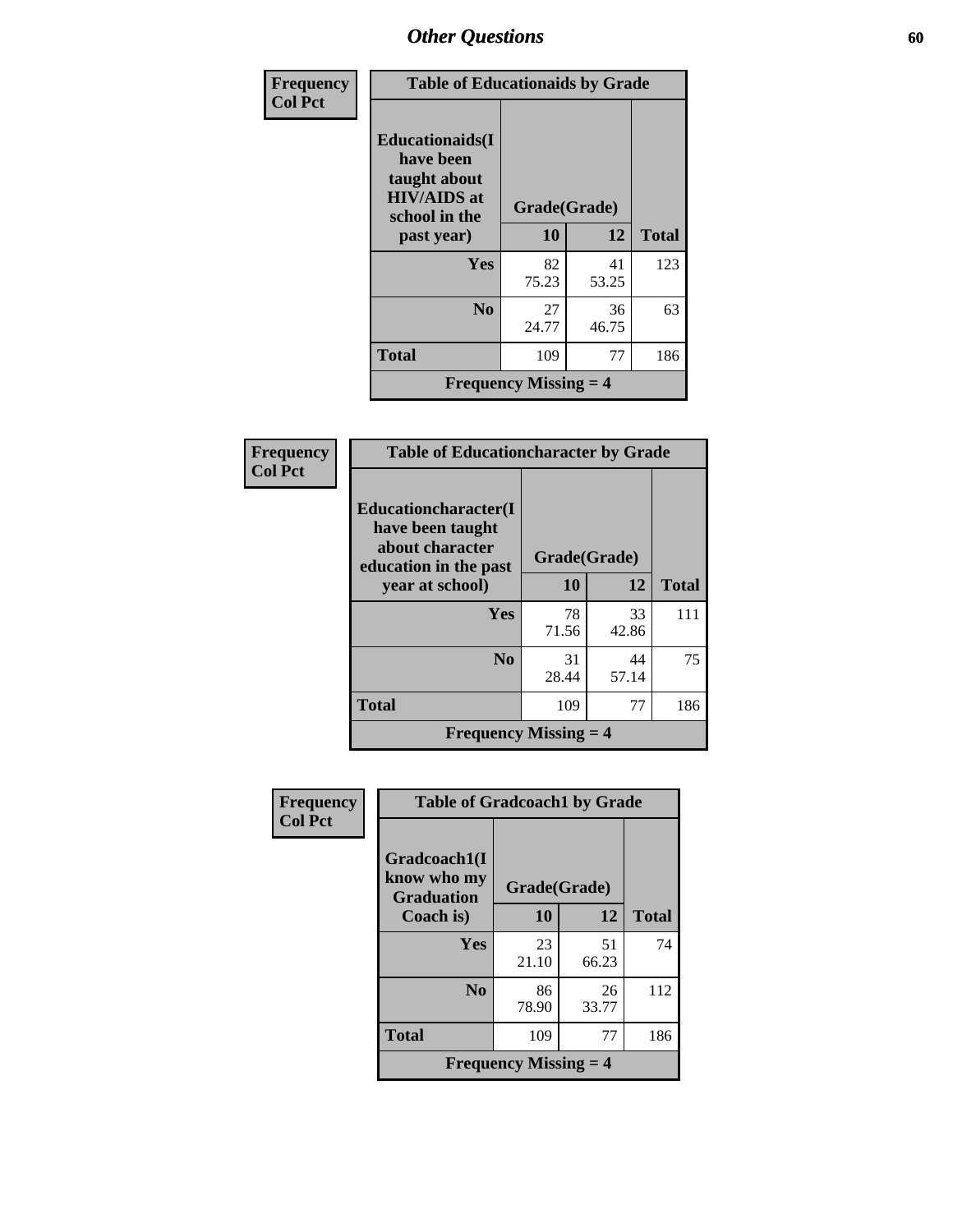| Frequency      | <b>Table of Gradcoach2 by Grade</b>                       |                                           |             |              |
|----------------|-----------------------------------------------------------|-------------------------------------------|-------------|--------------|
| <b>Col Pct</b> | Gradcoach2(I<br>have<br>contacted my<br><b>Graduation</b> | Grade(Grade)                              |             |              |
|                | Coach)                                                    | 10                                        | 12          | <b>Total</b> |
|                | Yes                                                       | 4<br>3.67                                 | 31<br>40.26 | 35           |
|                | N <sub>0</sub>                                            | 105<br>96.33                              | 46<br>59.74 | 151          |
|                | <b>Total</b>                                              | 109                                       | 77          | 186          |
|                |                                                           | <b>Frequency Missing <math>=</math> 4</b> |             |              |

| Frequency      | <b>Table of Gradcoach3 by Grade</b>                                         |                                           |             |              |
|----------------|-----------------------------------------------------------------------------|-------------------------------------------|-------------|--------------|
| <b>Col Pct</b> | Gradcoach3(I<br>have received<br>assistance<br>from my<br><b>Graduation</b> | Grade(Grade)                              |             |              |
|                | Coach)                                                                      | 10                                        | 12          | <b>Total</b> |
|                | Yes                                                                         | 6<br>5.50                                 | 20<br>25.97 | 26           |
|                | N <sub>0</sub>                                                              | 43<br>39.45                               | 24<br>31.17 | 67           |
|                | Don't know                                                                  | 60<br>55.05                               | 33<br>42.86 | 93           |
|                | Total                                                                       | 109                                       | 77          | 186          |
|                |                                                                             | <b>Frequency Missing <math>=</math> 4</b> |             |              |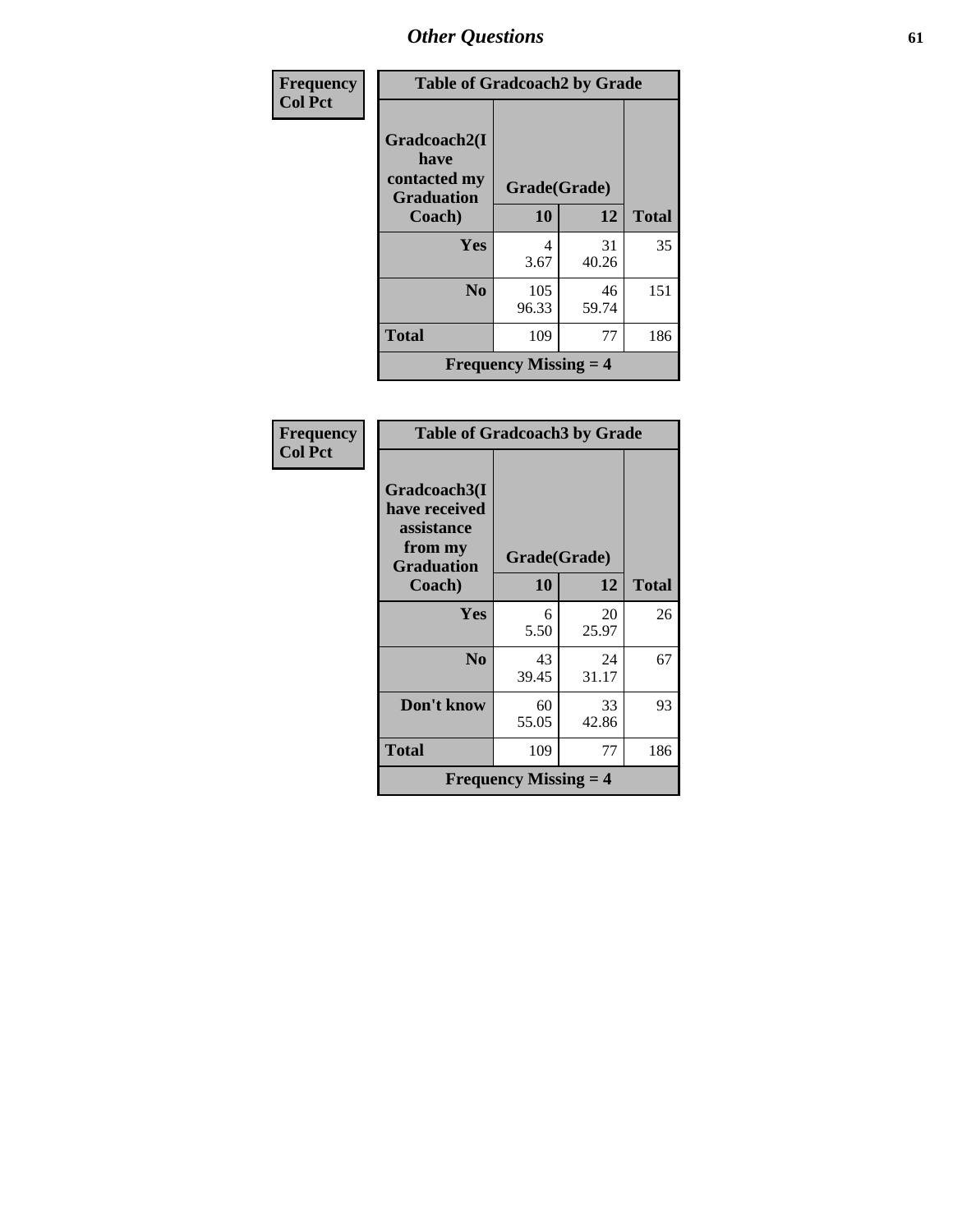| Frequency      | <b>Table of Selfharm by Grade</b>                                                                                                                                                      |                                           |             |              |
|----------------|----------------------------------------------------------------------------------------------------------------------------------------------------------------------------------------|-------------------------------------------|-------------|--------------|
| <b>Col Pct</b> | <b>Selfharm</b> (During<br>the past 12<br>months,<br>I harmed myself<br>on purpose<br><b>Suicideconsider</b><br>During the past<br>12 months,<br>I seriously<br>considered<br>suicide) | Grade(Grade)<br><b>10</b>                 | 12          | <b>Total</b> |
|                | Yes                                                                                                                                                                                    | 14<br>12.84                               | 9.09        | 21           |
|                | N <sub>0</sub>                                                                                                                                                                         | 95<br>87.16                               | 70<br>90.91 | 165          |
|                | <b>Total</b>                                                                                                                                                                           | 109                                       | 77          | 186          |
|                |                                                                                                                                                                                        | <b>Frequency Missing <math>=</math> 4</b> |             |              |

| Frequency      | <b>Table of Suicideconsider by Grade</b> |                                           |             |              |  |
|----------------|------------------------------------------|-------------------------------------------|-------------|--------------|--|
| <b>Col Pct</b> |                                          | Grade(Grade)                              |             |              |  |
|                | Suicideconsider                          | 10                                        | 12          | <b>Total</b> |  |
|                | Yes                                      | 21<br>19.27                               | 9<br>11.69  | 30           |  |
|                | N <sub>0</sub>                           | 88<br>80.73                               | 68<br>88.31 | 156          |  |
|                | <b>Total</b>                             | 109                                       | 77          | 186          |  |
|                |                                          | <b>Frequency Missing <math>=</math> 4</b> |             |              |  |

| Frequency<br><b>Col Pct</b> | <b>Table of Suicideattempt by Grade</b>              |                                           |                        |              |
|-----------------------------|------------------------------------------------------|-------------------------------------------|------------------------|--------------|
|                             | Suicideattempt(I<br>have attempted<br>suicide in the |                                           | Grade(Grade)           |              |
|                             | last year)                                           | 10                                        | 12                     | <b>Total</b> |
|                             | Yes                                                  | 5<br>4.59                                 | $\mathfrak{D}$<br>2.60 |              |
|                             | N <sub>0</sub>                                       | 104<br>95.41                              | 75<br>97.40            | 179          |
|                             | <b>Total</b>                                         | 109                                       | 77                     | 186          |
|                             |                                                      | <b>Frequency Missing <math>=</math> 4</b> |                        |              |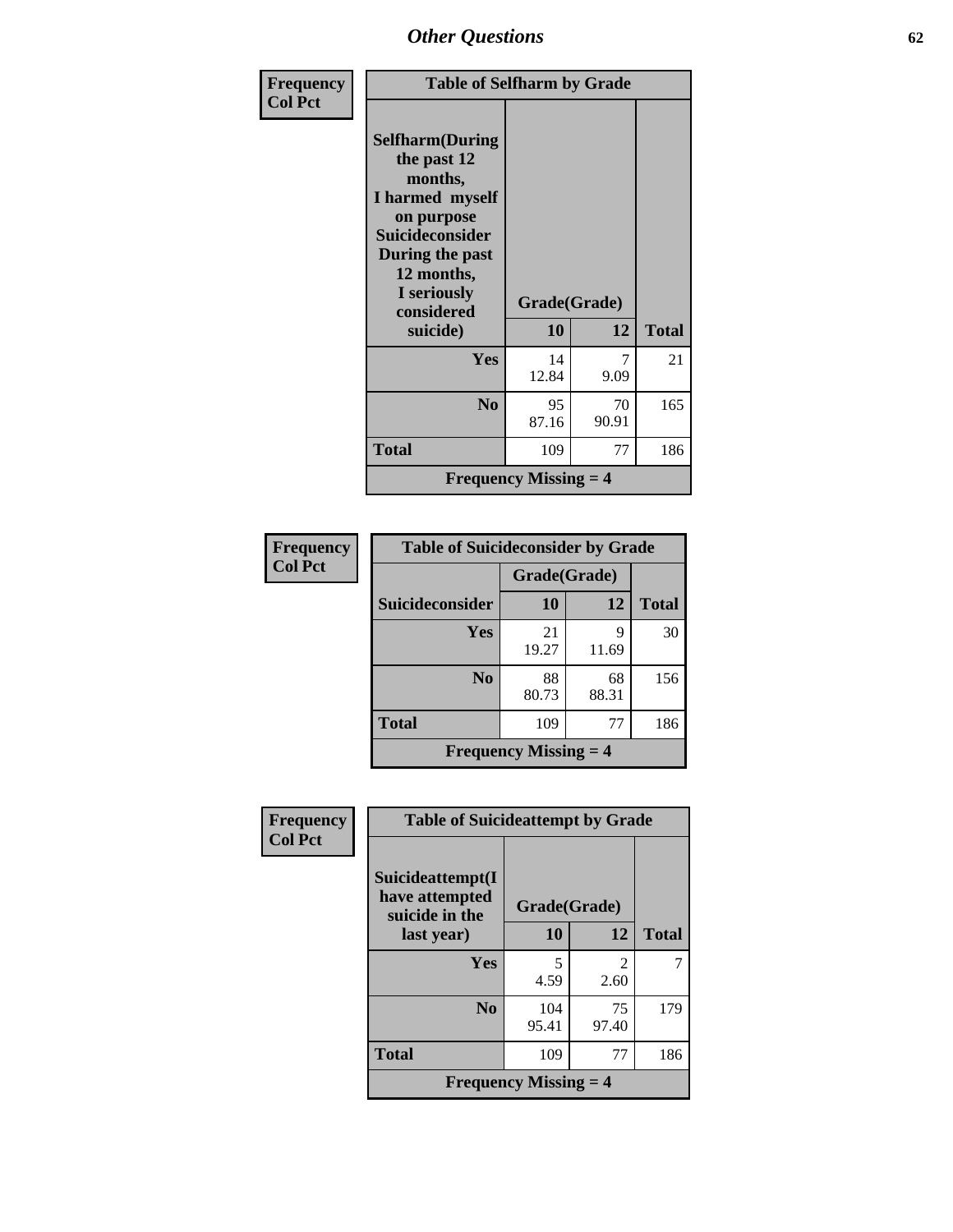| Frequency      | <b>Table of Instantmessaged by Grade</b>               |              |             |              |
|----------------|--------------------------------------------------------|--------------|-------------|--------------|
| <b>Col Pct</b> | Instantmessaged(I<br>have instant<br>messaged people I | Grade(Grade) |             |              |
|                | do not even know)                                      | 10           | 12          | <b>Total</b> |
|                | Yes                                                    | 45<br>41.28  | 26<br>33.77 | 71           |
|                | N <sub>0</sub>                                         | 64<br>58.72  | 51<br>66.23 | 115          |
|                | <b>Total</b>                                           | 109          | 77          | 186          |
|                | <b>Frequency Missing <math>=</math> 4</b>              |              |             |              |

| Frequency      | <b>Table of Getsalong by Grade</b>                             |                    |             |              |
|----------------|----------------------------------------------------------------|--------------------|-------------|--------------|
| <b>Col Pct</b> | Getsalong(I get<br>along with other<br>students and<br>adults) | Grade(Grade)<br>10 | 12          | <b>Total</b> |
|                | <b>Strongly Agree</b>                                          | 47<br>43.12        | 31<br>40.26 | 78           |
|                | <b>Somewhat Agree</b>                                          | 51<br>46.79        | 38<br>49.35 | 89           |
|                | <b>Somewhat Disagree</b>                                       | 2<br>1.83          | 5<br>6.49   |              |
|                | <b>Strongly Disagree</b>                                       | 9<br>8.26          | 3<br>3.90   | 12           |
|                | <b>Total</b>                                                   | 109                | 77          | 186          |
|                | <b>Frequency Missing <math>=</math> 4</b>                      |                    |             |              |

| Frequency      | <b>Table of Safehome by Grade</b>         |                           |             |              |
|----------------|-------------------------------------------|---------------------------|-------------|--------------|
| <b>Col Pct</b> | Safehome(I feel<br>safe at home)          | Grade(Grade)<br><b>10</b> | 12          | <b>Total</b> |
|                | <b>Strongly Agree</b>                     | 68<br>62.39               | 53<br>68.83 | 121          |
|                | <b>Somewhat Agree</b>                     | 32<br>29.36               | 20<br>25.97 | 52           |
|                | <b>Somewhat Disagree</b>                  | 4<br>3.67                 | 3<br>3.90   | 7            |
|                | <b>Strongly Disagree</b>                  | 5<br>4.59                 | 1.30        | 6            |
|                | <b>Total</b>                              | 109                       | 77          | 186          |
|                | <b>Frequency Missing <math>=</math> 4</b> |                           |             |              |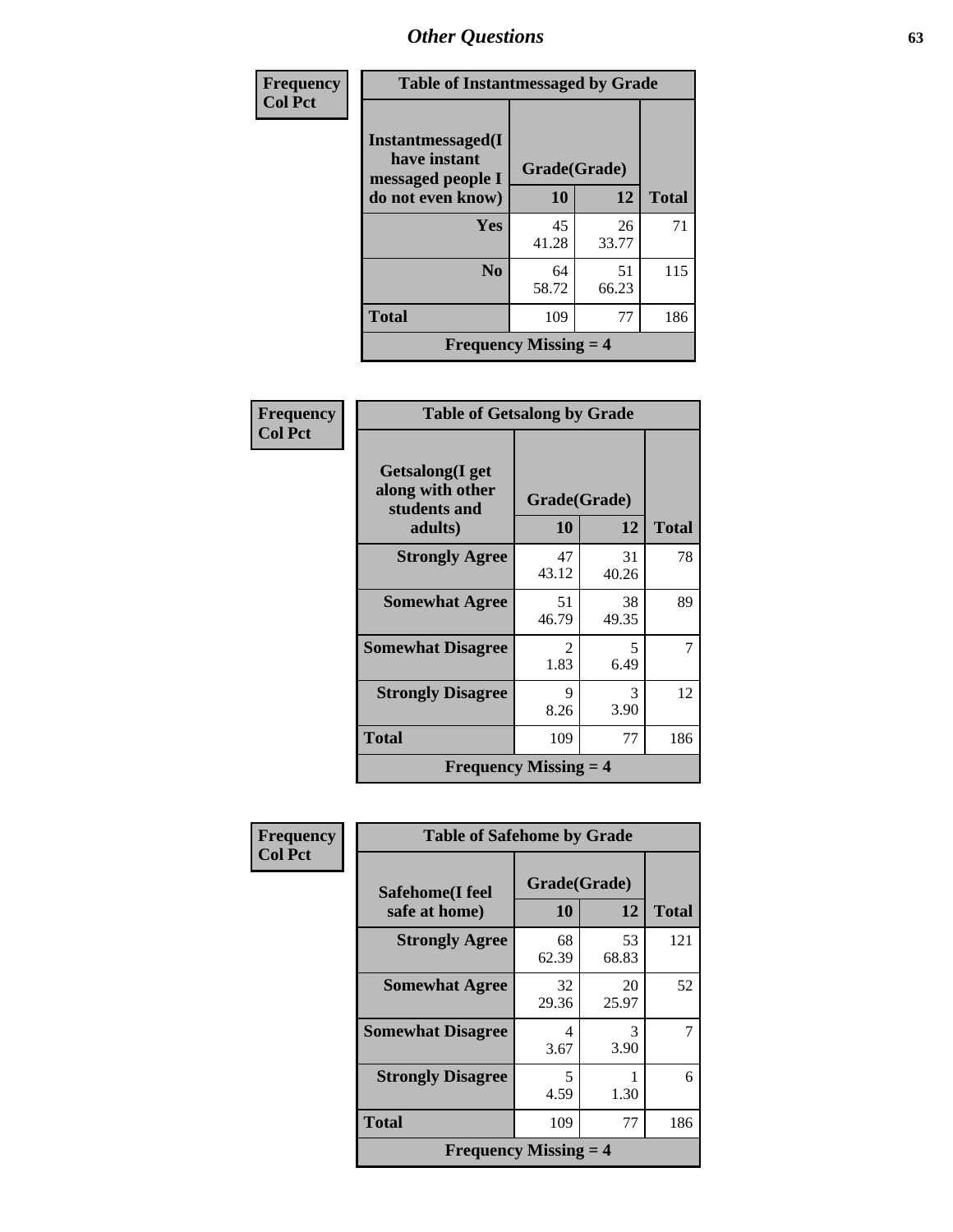| Frequency      |                                                                                     | <b>Table of Adulttalk by Grade</b>        |             |              |  |
|----------------|-------------------------------------------------------------------------------------|-------------------------------------------|-------------|--------------|--|
| <b>Col Pct</b> | <b>Adulttalk(I</b><br>know an<br>adult at<br>school that<br>I can talk<br>with if I | Grade(Grade)                              |             |              |  |
|                | need help)                                                                          | 10                                        | 12          | <b>Total</b> |  |
|                | <b>Yes</b>                                                                          | 72<br>66.06                               | 58<br>75.32 | 130          |  |
|                | No                                                                                  | 37<br>33.94                               | 19<br>24.68 | 56           |  |
|                | <b>Total</b>                                                                        | 109                                       | 77          | 186          |  |
|                |                                                                                     | <b>Frequency Missing <math>=</math> 4</b> |             |              |  |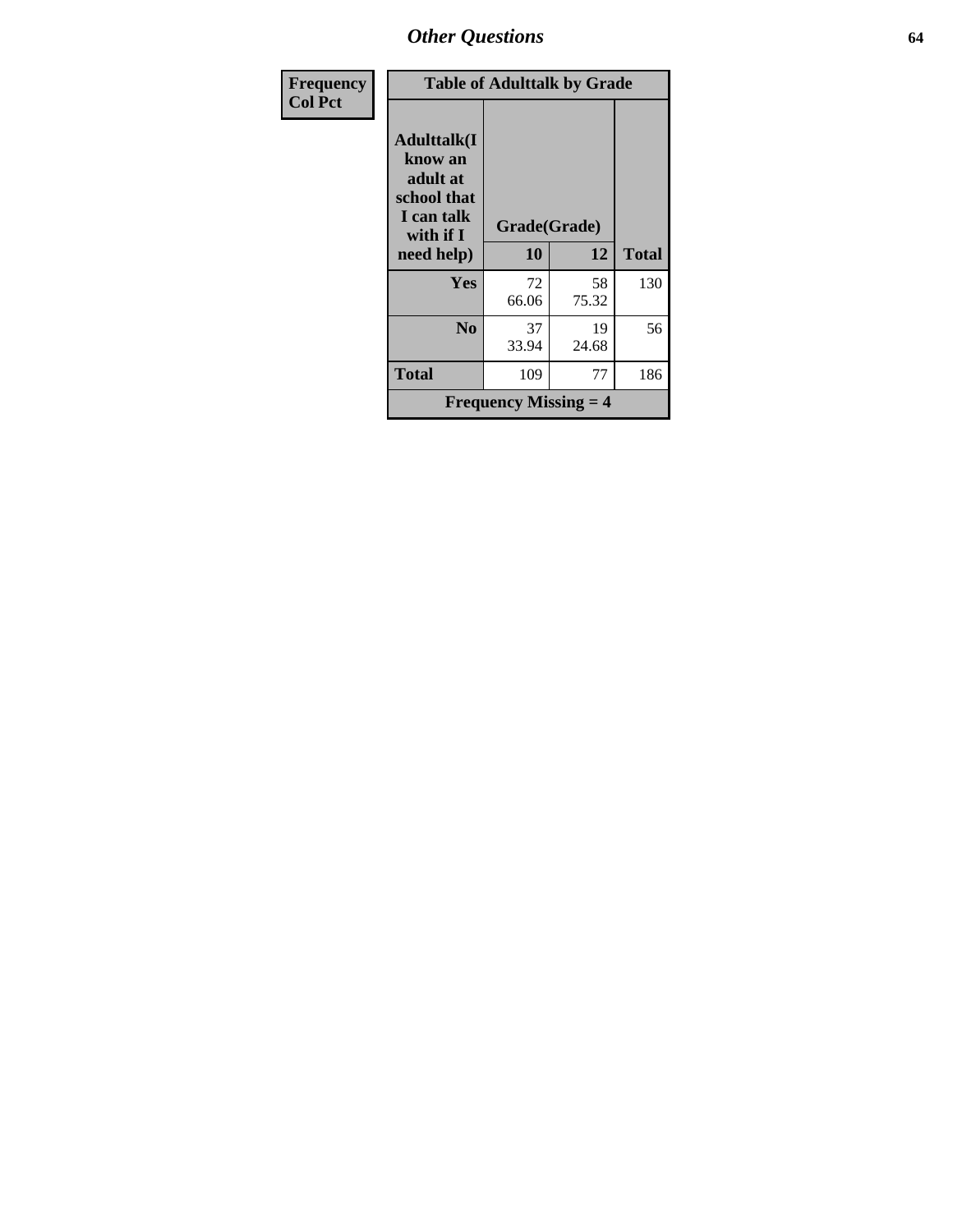| <b>Frequency</b> |  |
|------------------|--|
| <b>Row Pct</b>   |  |

| <b>Table of Grade by Tytime</b> |             |                                                                                         |             |                      |                      |                   |              |
|---------------------------------|-------------|-----------------------------------------------------------------------------------------|-------------|----------------------|----------------------|-------------------|--------------|
|                                 |             | Tvtime (On an average school day,<br>how much unsupervised time do I spend watching TV) |             |                      |                      |                   |              |
| Grade(Grade)                    | None        | <b>Less that</b><br>hour/day                                                            | hour/day    | $2 - 3$<br>hours/day | $4 - 5$<br>hours/day | $6+$<br>hours/day | <b>Total</b> |
| 10                              | 11<br>10.09 | 11<br>10.09                                                                             | 16<br>14.68 | 30<br>27.52          | 22<br>20.18          | 19<br>17.43       | 109          |
| 12                              | 17<br>22.08 | 15<br>19.48                                                                             | 11<br>14.29 | 17<br>22.08          | 8<br>10.39           | Q<br>11.69        | 77           |
| Total                           | 28          | 26                                                                                      | 27          | 47                   | 30                   | 28                | 186          |
| <b>Frequency Missing = 4</b>    |             |                                                                                         |             |                      |                      |                   |              |

| Frequency      | <b>Table of Grade by Computertime</b>                                                             |             |                              |             |                      |                      |                   |              |  |  |
|----------------|---------------------------------------------------------------------------------------------------|-------------|------------------------------|-------------|----------------------|----------------------|-------------------|--------------|--|--|
| <b>Row Pct</b> | Computertime (On an average school day,<br>how much unsupervised time do I spend on the computer) |             |                              |             |                      |                      |                   |              |  |  |
|                | Grade(Grade)   None                                                                               |             | <b>Less that</b><br>hour/day | hour/day    | $2 - 3$<br>hours/day | $4 - 5$<br>hours/day | $6+$<br>hours/day | <b>Total</b> |  |  |
|                | 10                                                                                                | 27<br>24.77 | 24<br>22.02                  | 20<br>18.35 | 24<br>22.02          | 2.75                 | 11<br>10.09       | 109          |  |  |
|                | 12                                                                                                | 12<br>15.58 | 19<br>24.68                  | 14<br>18.18 | 19<br>24.68          | 5.19                 | Q<br>11.69        | 77           |  |  |
|                | <b>Total</b>                                                                                      | 39          | 43                           | 34          | 43                   | 7                    | 20                | 186          |  |  |
|                | <b>Frequency Missing <math>=</math> 4</b>                                                         |             |                              |             |                      |                      |                   |              |  |  |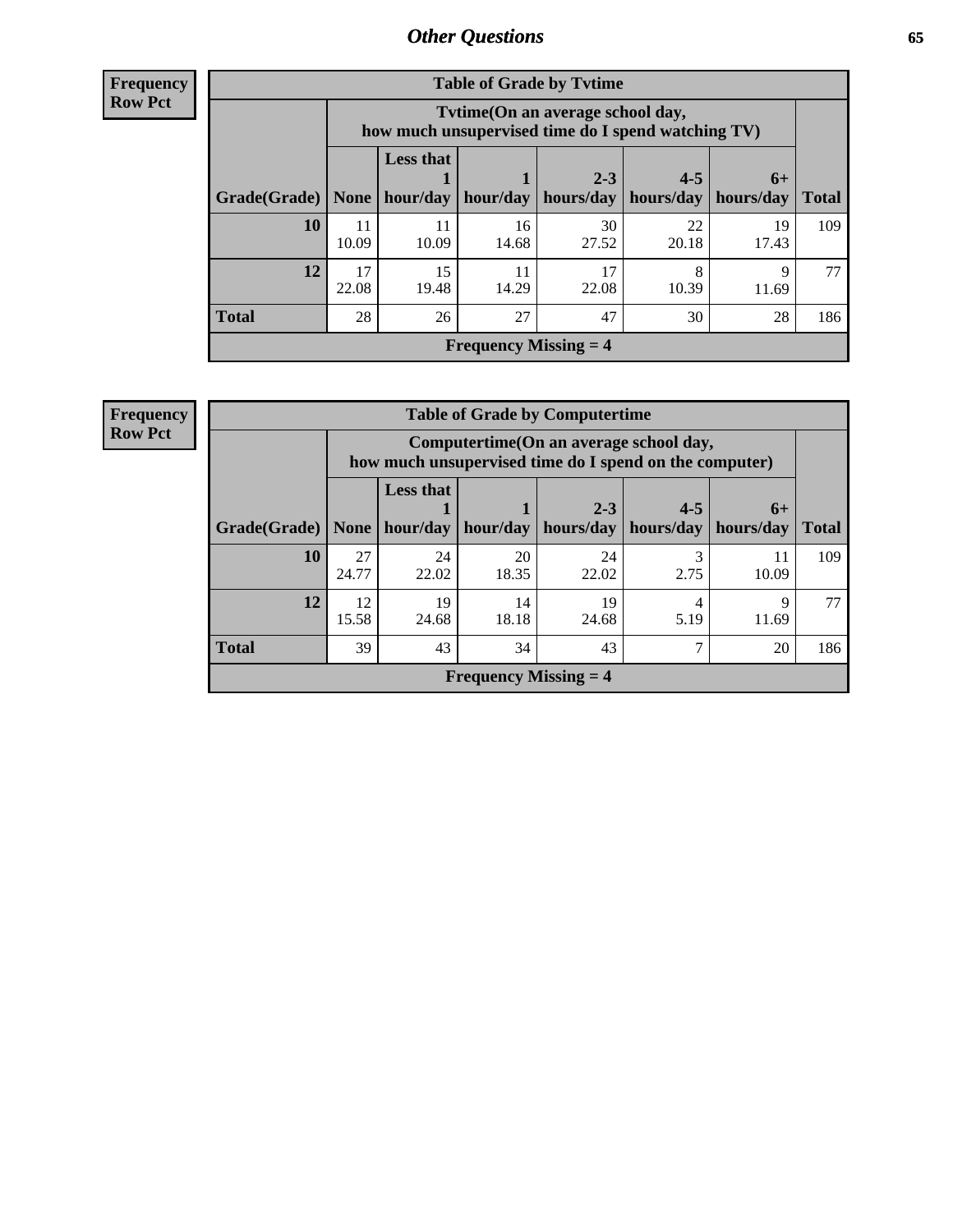### *Questions about Driving Laws* **66** *Driving Questions were asked only of high school students.*

| <b>Frequency</b> |
|------------------|
| <b>Row Pct</b>   |

| <b>Table of Grade by License1</b>         |                                                                                                                                           |                     |           |            |                                     |     |  |  |
|-------------------------------------------|-------------------------------------------------------------------------------------------------------------------------------------------|---------------------|-----------|------------|-------------------------------------|-----|--|--|
|                                           | License1(During the first 6 months of driving<br>with a provisional license,<br>the only passengers who can ride with the<br>driver are:) |                     |           |            |                                     |     |  |  |
| Grade(Grade)                              | Don't<br><b>Parent or</b><br>Family<br><b>Members</b><br><b>Friends</b><br>Know<br><b>Total</b><br>Guardian<br><b>Anyone</b>              |                     |           |            |                                     |     |  |  |
| 10                                        | 34<br>31.19                                                                                                                               | 50<br>45.87         | 4<br>3.67 | 9<br>8.26  | 12<br>11.01                         | 109 |  |  |
| 12                                        | 25<br>32.47                                                                                                                               | 41<br>53.25         | 0<br>0.00 | 9<br>11.69 | $\mathcal{D}_{\mathcal{A}}$<br>2.60 | 77  |  |  |
| <b>Total</b>                              | 59                                                                                                                                        | 91<br>18<br>14<br>4 |           |            |                                     |     |  |  |
| <b>Frequency Missing <math>=</math> 4</b> |                                                                                                                                           |                     |           |            |                                     |     |  |  |

| Frequency      | <b>Table of Grade by License2</b> |                                                                                                          |                  |                  |                                                      |                      |              |  |
|----------------|-----------------------------------|----------------------------------------------------------------------------------------------------------|------------------|------------------|------------------------------------------------------|----------------------|--------------|--|
| <b>Row Pct</b> |                                   | License2(17 yr old drivers with a<br>provisional driver's license cannot<br>drive between the hours of:) |                  |                  |                                                      |                      |              |  |
|                | Grade(Grade)                      | <b>Midnight</b><br>to 6am                                                                                | 1am<br>to<br>5am | 1am<br>to<br>6am | N <sub>0</sub><br>curfew<br>for $17$<br>year<br>olds | Don't<br><b>Know</b> | <b>Total</b> |  |
|                | 10                                | 55<br>50.46                                                                                              | 8<br>7.34        | 7<br>6.42        | 15<br>13.76                                          | 24<br>22.02          | 109          |  |
|                | 12                                | 58<br>75.32                                                                                              | 4<br>5.19        | 7<br>9.09        | 5<br>6.49                                            | 3<br>3.90            | 77           |  |
|                | <b>Total</b>                      | 113                                                                                                      | 12               | 14               | 20                                                   | 27                   | 186          |  |
|                |                                   | <b>Frequency Missing <math>=</math> 4</b>                                                                |                  |                  |                                                      |                      |              |  |

| <b>Frequency</b> |
|------------------|
| <b>Row Pct</b>   |

| <b>Table of Grade by License3</b> |                      |                                                                                                 |           |           |             |               |              |  |  |
|-----------------------------------|----------------------|-------------------------------------------------------------------------------------------------|-----------|-----------|-------------|---------------|--------------|--|--|
|                                   |                      | License3(For drivers under the age of<br>21,<br>what level of alcohol is considered<br>$DUI$ ?) |           |           |             |               |              |  |  |
| Grade(Grade)                      | Any<br><b>Amount</b> | 0.02                                                                                            | 0.04      | 0.06      | 0.08        | Don't<br>know | <b>Total</b> |  |  |
| 10                                | 38<br>34.86          | 22<br>20.18                                                                                     | 9<br>8.26 | 6<br>5.50 | 11<br>10.09 | 23<br>21.10   | 109          |  |  |
| 12                                | 30<br>38.96          | 17<br>22.08                                                                                     | 9.09      | 5<br>6.49 | 6<br>7.79   | 12<br>15.58   | 77           |  |  |
| <b>Total</b>                      | 68                   | 39                                                                                              | 16        | 11        | 17          | 35            | 186          |  |  |
|                                   |                      | <b>Frequency Missing <math>=</math> 4</b>                                                       |           |           |             |               |              |  |  |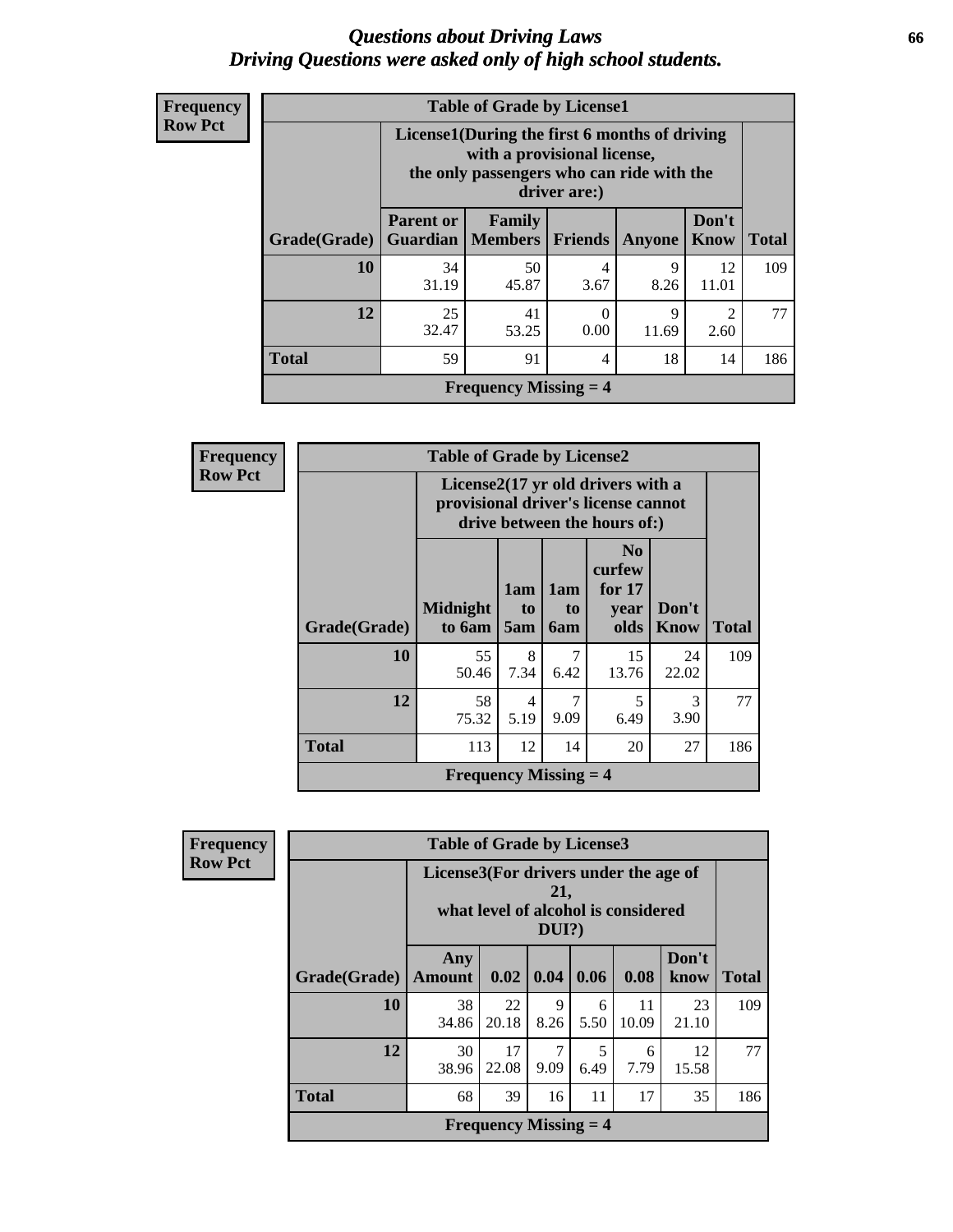### *Questions about Driving Laws* **67** *Driving Questions were asked only of high school students.*

| <b>Frequency</b> |
|------------------|
| <b>Row Pct</b>   |

| <b>Table of Grade by License4</b> |              |                                                                                                                      |              |                                           |                                             |               |              |  |  |
|-----------------------------------|--------------|----------------------------------------------------------------------------------------------------------------------|--------------|-------------------------------------------|---------------------------------------------|---------------|--------------|--|--|
|                                   |              | License4(A driver under 21 automatically<br>loses his/her license if caught exceeding the<br>posted speet limit by:) |              |                                           |                                             |               |              |  |  |
| Grade(Grade)                      | $15+$<br>mph | $25+$<br>mph                                                                                                         | $35+$<br>mph | <b>Depends</b><br>on<br>judge             | Can't<br>lose<br>license<br>for<br>speeding | Don't<br>know | <b>Total</b> |  |  |
| 10                                | 34<br>31.19  | 12<br>11.01                                                                                                          | 13<br>11.93  | 9<br>8.26                                 | 11<br>10.09                                 | 30<br>27.52   | 109          |  |  |
| 12                                | 28<br>36.36  | 18<br>23.38                                                                                                          | 5<br>6.49    | 10<br>12.99                               | $\Omega$<br>0.00                            | 16<br>20.78   | 77           |  |  |
| <b>Total</b>                      | 62           | 30                                                                                                                   | 18           | 19                                        | 11                                          | 46            | 186          |  |  |
|                                   |              |                                                                                                                      |              | <b>Frequency Missing <math>=</math> 4</b> |                                             |               |              |  |  |

| Frequency      | <b>Table of Grade by License5</b>         |                                                                                                                                                             |                |               |              |  |  |
|----------------|-------------------------------------------|-------------------------------------------------------------------------------------------------------------------------------------------------------------|----------------|---------------|--------------|--|--|
| <b>Row Pct</b> |                                           | License5(A)<br>Georgia teenager<br>with family<br>connections or a<br>good lawyer can<br>break a teen<br>driving law and<br>keep their driver's<br>license) |                |               |              |  |  |
|                | Grade(Grade)                              | Yes                                                                                                                                                         | N <sub>0</sub> | Don't<br>know | <b>Total</b> |  |  |
|                | 10                                        | 23<br>21.10                                                                                                                                                 | 57<br>52.29    | 29<br>26.61   | 109          |  |  |
|                | 12                                        | 25<br>32.47                                                                                                                                                 | 34<br>44.16    | 18<br>23.38   | 77           |  |  |
|                | Total                                     | 48                                                                                                                                                          | 91             | 47            | 186          |  |  |
|                | <b>Frequency Missing <math>=</math> 4</b> |                                                                                                                                                             |                |               |              |  |  |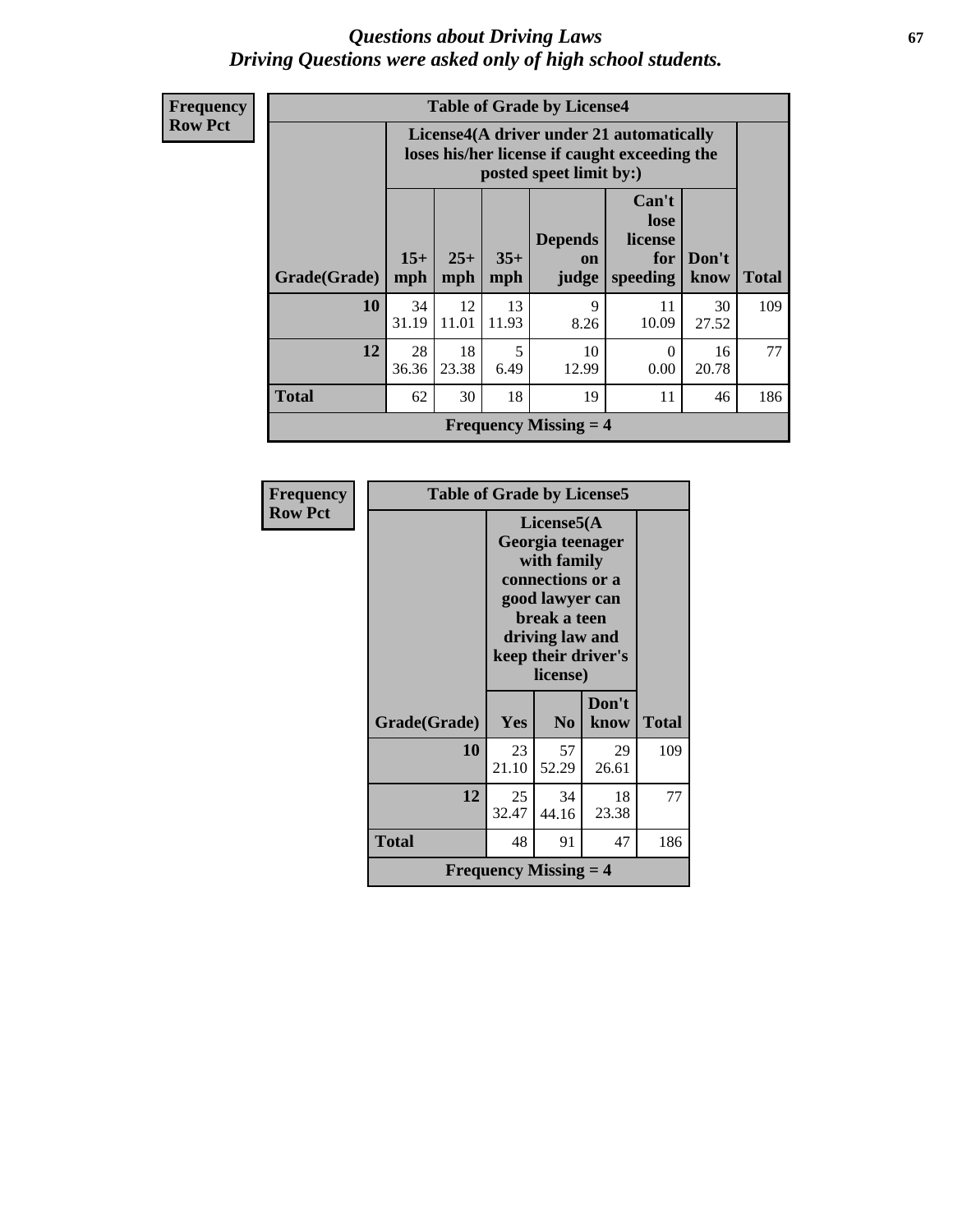### *Questions about Driving Laws* **68** *Driving Questions were asked only of high school students.*

| <b>Frequency</b> | <b>Table of Grade by License6</b>         |                                                                                                                                                 |                |               |       |  |  |
|------------------|-------------------------------------------|-------------------------------------------------------------------------------------------------------------------------------------------------|----------------|---------------|-------|--|--|
| <b>Row Pct</b>   |                                           | License <sub>6</sub> (I know a<br>friend or<br>classmate that<br>broke a teen<br>driving law,<br>but was allowed to<br>keep his/her<br>license) |                |               |       |  |  |
|                  | Grade(Grade)                              | Yes                                                                                                                                             | N <sub>0</sub> | Don't<br>know | Total |  |  |
|                  | 10                                        | 21<br>19.27                                                                                                                                     | 59<br>54.13    | 29<br>26.61   | 109   |  |  |
|                  | 12                                        | 33<br>42.86                                                                                                                                     | 34<br>44.16    | 10<br>12.99   | 77    |  |  |
|                  | <b>Total</b>                              | 54                                                                                                                                              | 93             | 39            | 186   |  |  |
|                  | <b>Frequency Missing <math>=</math> 4</b> |                                                                                                                                                 |                |               |       |  |  |

| <b>Frequency</b> |  |
|------------------|--|
| <b>Row Pct</b>   |  |

| <b>Table of Grade by License7</b> |                                                                             |                                                                                               |                                                   |                        |              |  |  |  |
|-----------------------------------|-----------------------------------------------------------------------------|-----------------------------------------------------------------------------------------------|---------------------------------------------------|------------------------|--------------|--|--|--|
|                                   |                                                                             | License7(A student under the age of 18 cam loser<br>his/her driving privileges if he or she:) |                                                   |                        |              |  |  |  |
| Grade(Grade)                      | <b>Have</b><br>more than<br>10<br>unexcused<br>absences<br>per school<br>yr | Drop out<br>without<br>graduating                                                             | <b>Bring</b><br>alcohol/drugs/weapon<br>to school | All of<br>the<br>above | <b>Total</b> |  |  |  |
| 10                                | 4<br>3.67                                                                   | 15<br>13.76                                                                                   | 15<br>13.76                                       | 75<br>68.81            | 109          |  |  |  |
| 12                                | 5<br>6.49                                                                   | 14<br>18.18                                                                                   | 5<br>6.49                                         | 53<br>68.83            | 77           |  |  |  |
| <b>Total</b>                      | 9                                                                           | 29                                                                                            | 20                                                | 128                    | 186          |  |  |  |
|                                   |                                                                             | <b>Frequency Missing <math>=</math> 4</b>                                                     |                                                   |                        |              |  |  |  |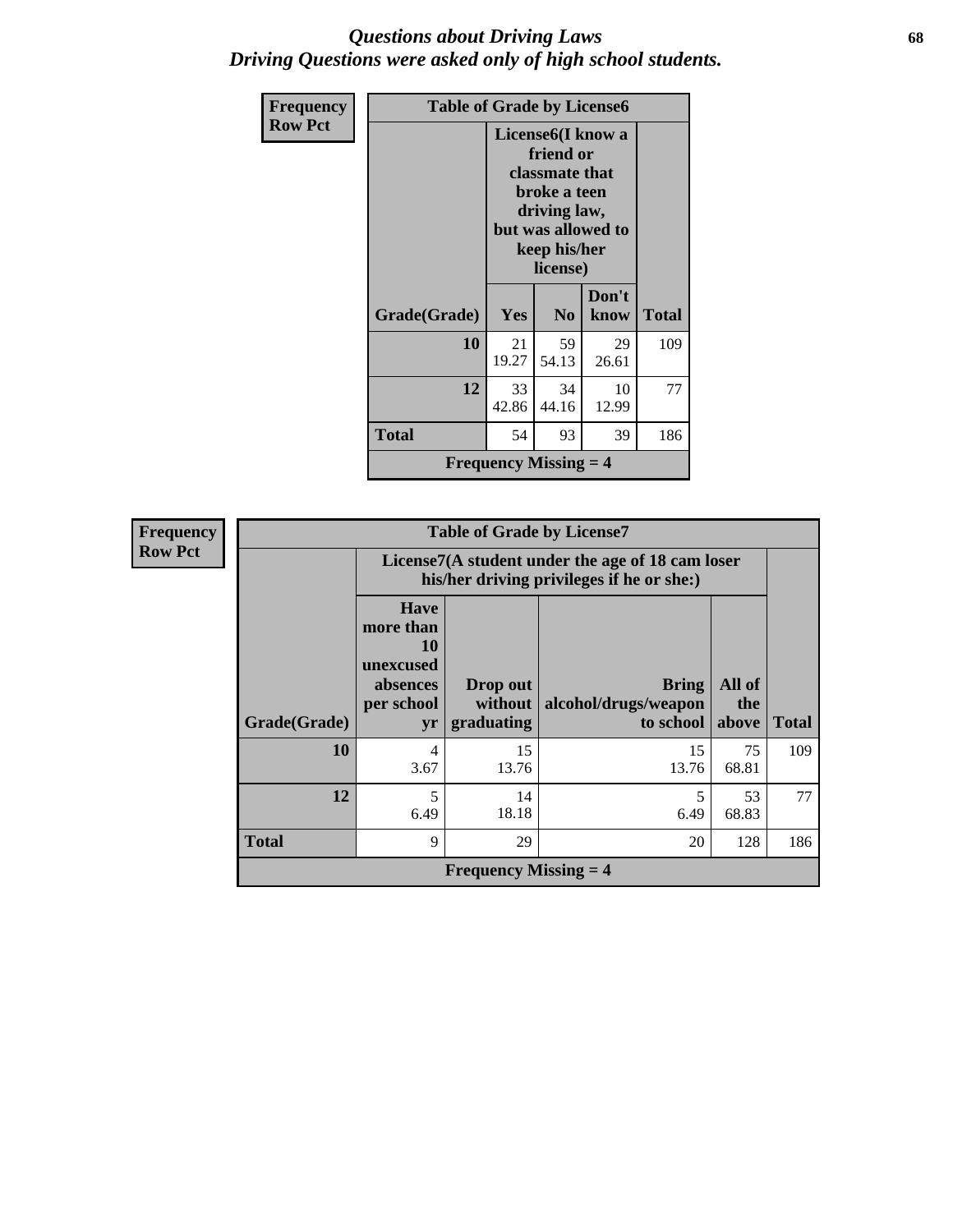## *Select Results by Gender* **69**

| Frequency      | <b>Table of SchoolClimate2 by Gender</b>          |                                 |                       |              |
|----------------|---------------------------------------------------|---------------------------------|-----------------------|--------------|
| <b>Col Pct</b> | SchoolClimate2(I<br>feel successful at<br>school) | Gender(Gender)<br><b>Female</b> | <b>Male</b>           | <b>Total</b> |
|                | <b>Strongly Agree</b>                             | 24<br>24.00                     | 22<br>24.44           | 46           |
|                | <b>Somewhat Agree</b>                             | 65<br>65.00                     | 58<br>64.44           | 123          |
|                | <b>Somewhat Disagree</b>                          | 9<br>9.00                       | 8<br>8.89             | 17           |
|                | <b>Strongly Disagree</b>                          | $\mathfrak{D}$<br>2.00          | $\mathcal{L}$<br>2.22 | 4            |
|                | <b>Total</b>                                      | 100                             | 90                    | 190          |

| <b>Frequency</b> | <b>Table of SchoolClimate6 by Gender</b>                 |                |             |              |  |
|------------------|----------------------------------------------------------|----------------|-------------|--------------|--|
| <b>Col Pct</b>   | <b>SchoolClimate6(Teachers</b><br>treat me with respect) | Gender(Gender) |             |              |  |
|                  |                                                          | <b>Female</b>  | <b>Male</b> | <b>Total</b> |  |
|                  | <b>Strongly Agree</b>                                    | 39<br>39.00    | 26<br>28.89 | 65           |  |
|                  | <b>Somewhat Agree</b>                                    | 38<br>38.00    | 40<br>44.44 | 78           |  |
|                  | <b>Somewhat Disagree</b>                                 | 18<br>18.00    | 16<br>17.78 | 34           |  |
|                  | <b>Strongly Disagree</b>                                 | 5<br>5.00      | 8<br>8.89   | 13           |  |
|                  | <b>Total</b>                                             | 100            | 90          | 190          |  |

| <b>Frequency</b> | <b>Table of SchoolClimate8 by Gender</b>                                             |                                                |             |              |
|------------------|--------------------------------------------------------------------------------------|------------------------------------------------|-------------|--------------|
| <b>Col Pct</b>   | <b>SchoolClimate8(Students</b><br>are frequently<br>recognized for good<br>behavior) | Gender(Gender)<br><b>Female</b><br><b>Male</b> |             | <b>Total</b> |
|                  | <b>Strongly Agree</b>                                                                | 5<br>5.00                                      | 14<br>15.56 | 19           |
|                  | <b>Somewhat Agree</b>                                                                | 42<br>42.00                                    | 34<br>37.78 | 76           |
|                  | <b>Somewhat Disagree</b>                                                             | 29<br>29.00                                    | 23<br>25.56 | 52           |
|                  | <b>Strongly Disagree</b>                                                             | 24<br>24.00                                    | 19<br>21.11 | 43           |
|                  | Total                                                                                | 100                                            | 90          | 190          |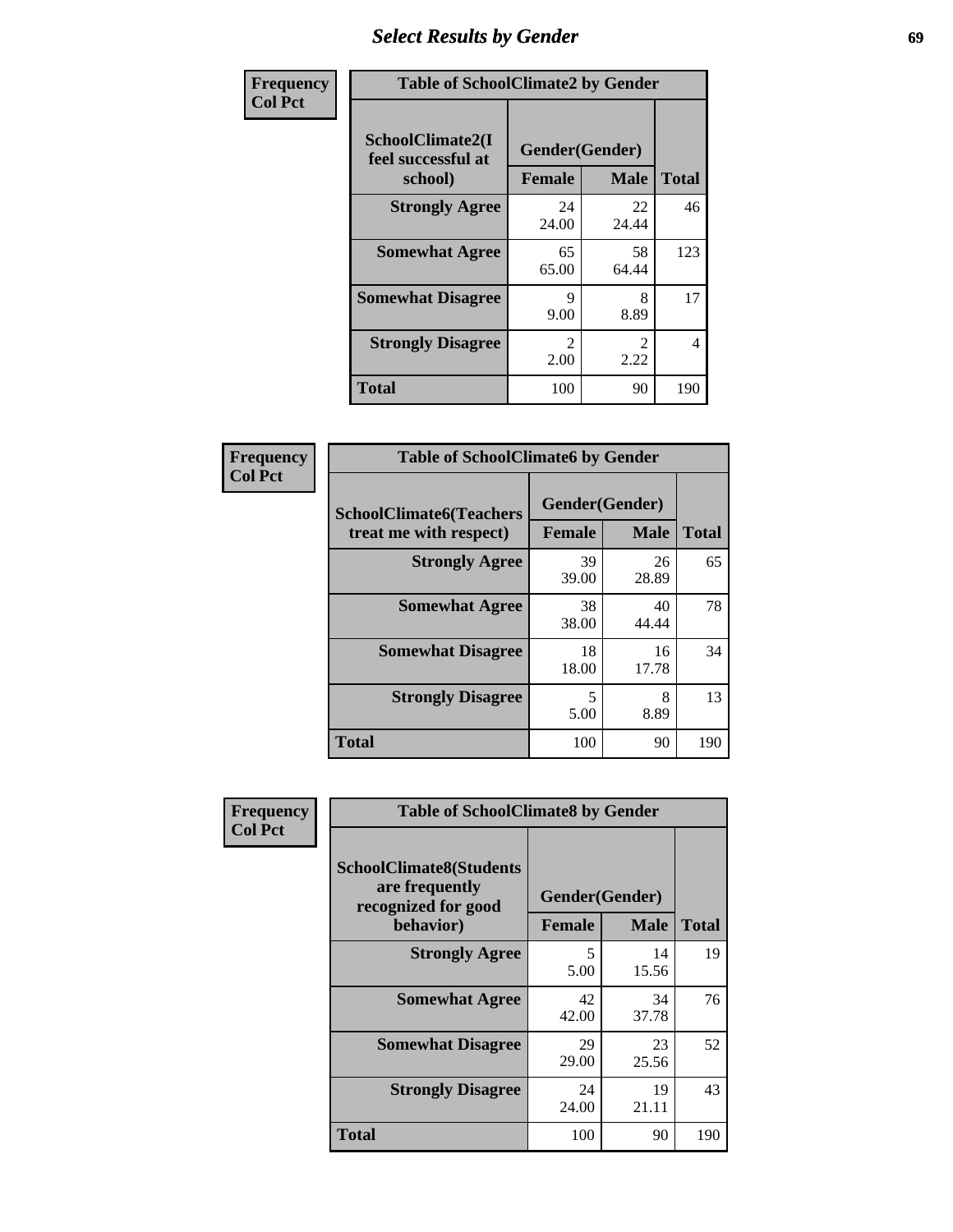## **Select Results by Gender 70**

| Frequency      | <b>Table of Gender by Dropout</b>         |                                                                  |                |              |
|----------------|-------------------------------------------|------------------------------------------------------------------|----------------|--------------|
| <b>Row Pct</b> |                                           | Dropout(I<br>have thought<br>about<br>dropping out<br>of school) |                |              |
|                | Gender(Gender)                            | <b>Yes</b>                                                       | N <sub>0</sub> | <b>Total</b> |
|                | <b>Female</b>                             | 37<br>37.00                                                      | 63<br>63.00    | 100          |
|                | <b>Male</b>                               | 30<br>34.88                                                      | 56<br>65.12    | 86           |
|                | <b>Total</b>                              | 67                                                               | 119            | 186          |
|                | <b>Frequency Missing <math>=</math> 4</b> |                                                                  |                |              |

| <b>Frequency</b> | <b>Table of Gender by Dropoutreason</b>   |                                                                     |              |                          |                                |              |              |
|------------------|-------------------------------------------|---------------------------------------------------------------------|--------------|--------------------------|--------------------------------|--------------|--------------|
| <b>Row Pct</b>   |                                           | Dropoutreason (If I dropped out the<br>reason would most likely be) |              |                          |                                |              |              |
|                  | Gender(Gender)                            | Won't<br><b>Drop</b><br>out                                         | <b>Bored</b> | Family<br><b>Reasons</b> | <b>Being</b><br><b>Bullied</b> | <b>Other</b> | <b>Total</b> |
|                  | <b>Female</b>                             | 54<br>54.00                                                         | 13<br>13.00  | 6<br>6.00                | 6<br>6.00                      | 21<br>21.00  | 100          |
|                  | <b>Male</b>                               | 48<br>55.81                                                         | 15<br>17.44  | 5<br>5.81                | 3<br>3.49                      | 15<br>17.44  | 86           |
|                  | <b>Total</b>                              | 102                                                                 | 28           | 11                       | 9                              | 36           | 186          |
|                  | <b>Frequency Missing <math>=</math> 4</b> |                                                                     |              |                          |                                |              |              |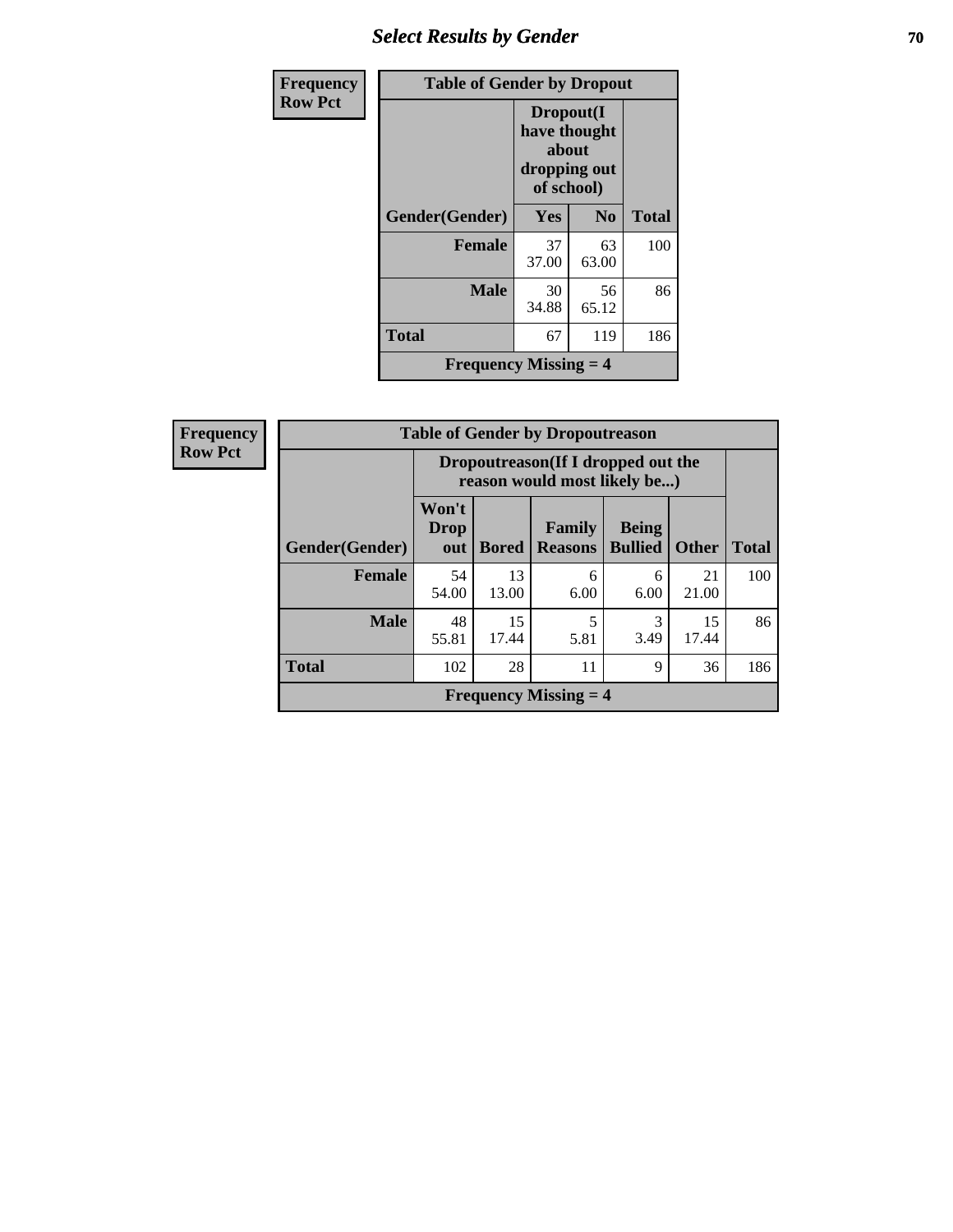*School Safety* **71**

| Frequency      | <b>Table of Gender by Bullied2</b> |                 |                |              |
|----------------|------------------------------------|-----------------|----------------|--------------|
| <b>Row Pct</b> |                                    | <b>Bullied2</b> |                |              |
|                | Gender(Gender)                     | Yes             | N <sub>0</sub> | <b>Total</b> |
|                | <b>Female</b>                      | 21<br>21.00     | 79<br>79.00    | 100          |
|                | <b>Male</b>                        | 14<br>15.56     | 76<br>84.44    | 90           |
|                | <b>Total</b>                       | 35              | 155            | 190          |

| Frequency      | <b>Table of Gender by Bulliedothers2</b> |                       |                |              |
|----------------|------------------------------------------|-----------------------|----------------|--------------|
| <b>Row Pct</b> |                                          | <b>Bulliedothers2</b> |                |              |
|                | Gender(Gender)                           | <b>Yes</b>            | N <sub>0</sub> | <b>Total</b> |
|                | <b>Female</b>                            | 14<br>14.00           | 86<br>86.00    | 100          |
|                | <b>Male</b>                              | 15<br>16.67           | 75<br>83.33    | 90           |
|                | <b>Total</b>                             | 29                    | 161            | 190          |

| Frequency      | <b>Table of Gender by Weaponschool2</b> |                      |                |              |
|----------------|-----------------------------------------|----------------------|----------------|--------------|
| <b>Row Pct</b> |                                         | <b>Weaponschool2</b> |                |              |
|                | Gender(Gender)                          | Yes                  | N <sub>0</sub> | <b>Total</b> |
|                | <b>Female</b>                           | 4.00                 | 96<br>96.00    | 100          |
|                | <b>Male</b>                             | 3<br>3.33            | 87<br>96.67    | 90           |
|                | <b>Total</b>                            |                      | 183            | 190          |

| Frequency      | <b>Table of Gender by Absentunsafe2</b> |               |                |              |
|----------------|-----------------------------------------|---------------|----------------|--------------|
| <b>Row Pct</b> |                                         | Absentunsafe2 |                |              |
|                | Gender(Gender)                          | Yes           | N <sub>0</sub> | <b>Total</b> |
|                | <b>Female</b>                           | 3.00          | 97<br>97.00    | 100          |
|                | <b>Male</b>                             | 5.56          | 85<br>94.44    | 90           |
|                | <b>Total</b>                            | 8             | 182            | 190          |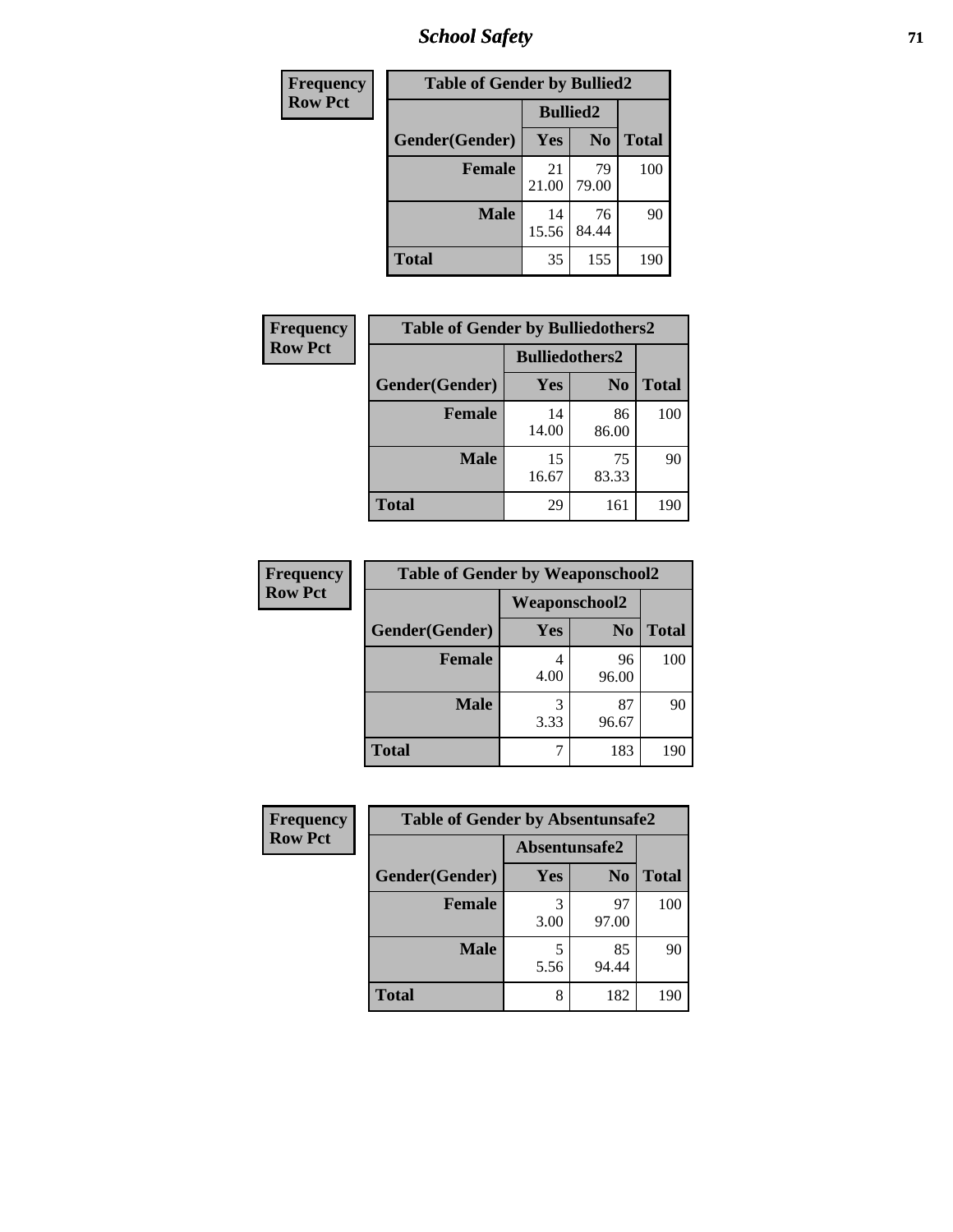*School Safety* **72**

| <b>Frequency</b> | <b>Table of Gender by Gangself</b>        |                                                                                                        |                |              |
|------------------|-------------------------------------------|--------------------------------------------------------------------------------------------------------|----------------|--------------|
| <b>Row Pct</b>   |                                           | <b>Gangself</b> (I<br>have<br>participated<br>in illegal gang<br>activities in<br>the past 30<br>days) |                |              |
|                  | Gender(Gender)                            | Yes                                                                                                    | N <sub>0</sub> | <b>Total</b> |
|                  | <b>Female</b>                             | 4<br>4.00                                                                                              | 96<br>96.00    | 100          |
|                  | <b>Male</b>                               | 11<br>12.79                                                                                            | 75<br>87.21    | 86           |
|                  | <b>Total</b>                              | 15                                                                                                     | 171            | 186          |
|                  | <b>Frequency Missing <math>=</math> 4</b> |                                                                                                        |                |              |

| Frequency      | <b>Table of Gender by Gangpeers</b>       |                                                                                                                             |                |              |
|----------------|-------------------------------------------|-----------------------------------------------------------------------------------------------------------------------------|----------------|--------------|
| <b>Row Pct</b> |                                           | <b>Gangpeers</b> (I<br>have friends<br>who have<br>participated<br>in illegal gang<br>activities in<br>the past 30<br>days) |                |              |
|                | Gender(Gender)                            | Yes                                                                                                                         | N <sub>0</sub> | <b>Total</b> |
|                | <b>Female</b>                             | 20<br>20.00                                                                                                                 | 80<br>80.00    | 100          |
|                | <b>Male</b>                               | 34<br>39.53                                                                                                                 | 52<br>60.47    | 86           |
|                | Total                                     | 54                                                                                                                          | 132            | 186          |
|                | <b>Frequency Missing <math>=</math> 4</b> |                                                                                                                             |                |              |

| Frequency      | <b>Table of Gender by Pickedon2</b>       |             |                |       |
|----------------|-------------------------------------------|-------------|----------------|-------|
| <b>Row Pct</b> |                                           | Pickedon2   |                |       |
|                | Gender(Gender)                            | <b>Yes</b>  | N <sub>0</sub> | Total |
|                | <b>Female</b>                             | 41<br>41.00 | 59<br>59.00    | 100   |
|                | <b>Male</b>                               | 26<br>30.23 | 60<br>69.77    | 86    |
|                | <b>Total</b>                              | 67          | 119            | 186   |
|                | <b>Frequency Missing <math>=</math> 4</b> |             |                |       |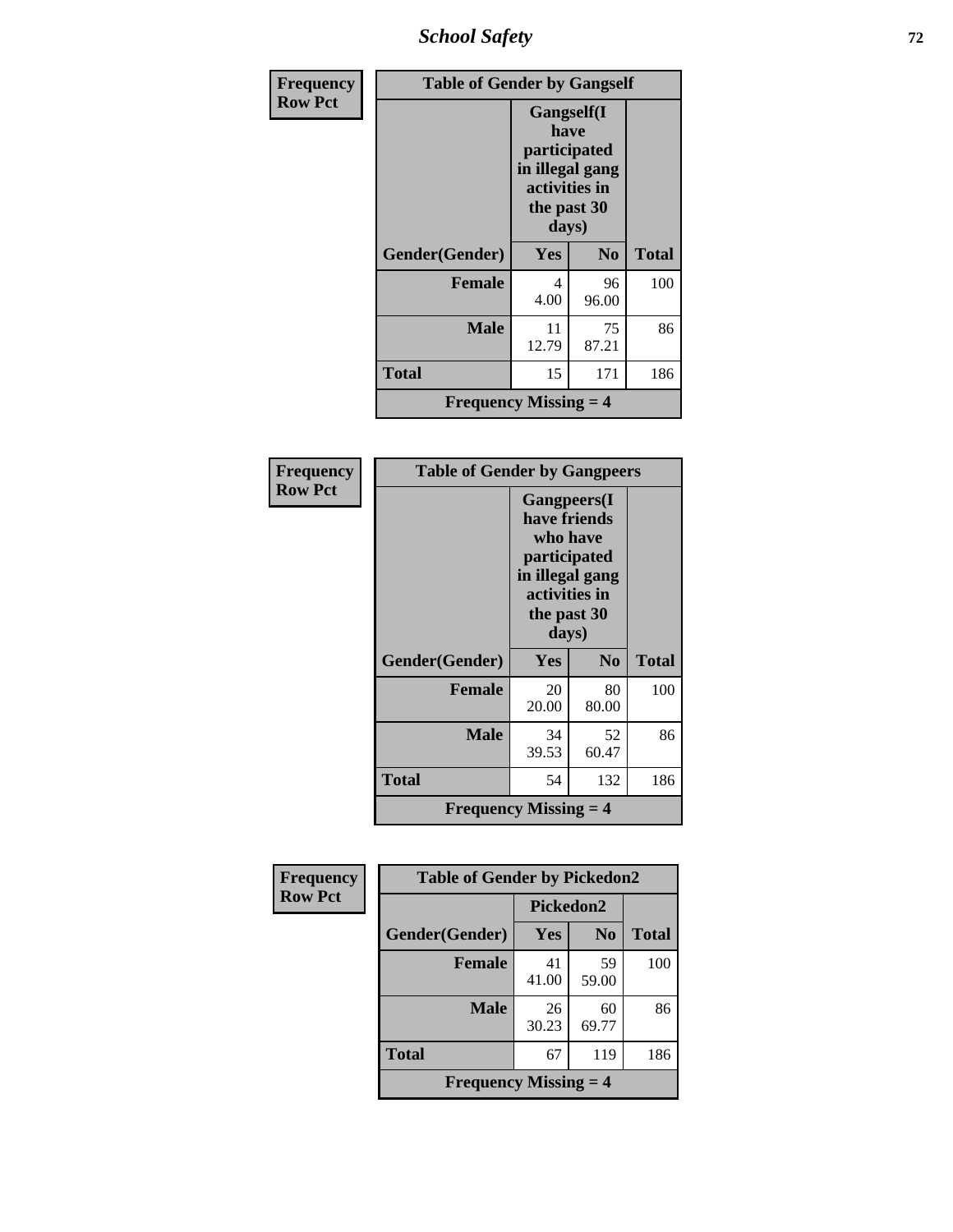*School Safety* **73**

| <b>Frequency</b> | <b>Table of Gender by Safeschool2</b>     |             |                |              |
|------------------|-------------------------------------------|-------------|----------------|--------------|
| <b>Row Pct</b>   |                                           | Safeschool2 |                |              |
|                  | Gender(Gender)                            | Yes         | N <sub>0</sub> | <b>Total</b> |
|                  | <b>Female</b>                             | 66<br>66.00 | 34<br>34.00    | 100          |
|                  | <b>Male</b>                               | 54<br>62.79 | 32<br>37.21    | 86           |
|                  | <b>Total</b>                              | 120         | 66             | 186          |
|                  | <b>Frequency Missing <math>=</math> 4</b> |             |                |              |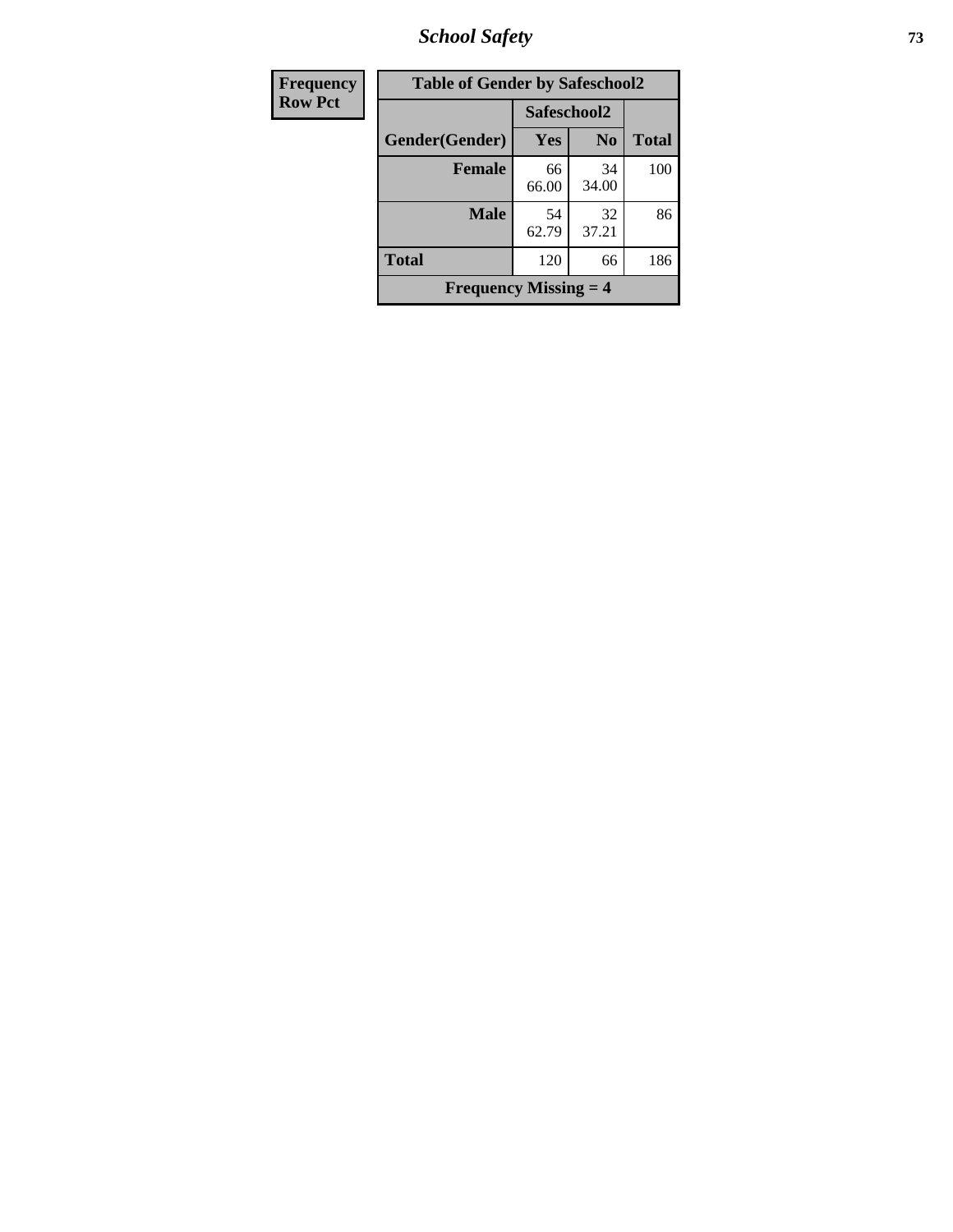# *Incidence of Drug Use* 74

| <b>Frequency</b> | <b>Table of Gender by AlcoholAlt</b> |                                          |                |              |  |
|------------------|--------------------------------------|------------------------------------------|----------------|--------------|--|
| <b>Row Pct</b>   |                                      | AlcoholAlt(Alcohol<br>use, past 30 days) |                |              |  |
|                  | Gender(Gender)                       | <b>Yes</b>                               | N <sub>0</sub> | <b>Total</b> |  |
|                  | <b>Female</b>                        | 25<br>25.00                              | 75<br>75.00    | 100          |  |
|                  | <b>Male</b>                          | 15<br>16.67                              | 75<br>83.33    | 90           |  |
|                  | <b>Total</b>                         | 40                                       | 150            | 190          |  |

| Frequency      | <b>Table of Gender by TobaccoAny</b> |                    |                    |              |  |
|----------------|--------------------------------------|--------------------|--------------------|--------------|--|
| <b>Row Pct</b> |                                      | use, past 30 days) | TobaccoAny(Tobacco |              |  |
|                | Gender(Gender)                       | Yes                | N <sub>0</sub>     | <b>Total</b> |  |
|                | <b>Female</b>                        | 17<br>17.00        | 83<br>83.00        | 100          |  |
|                | <b>Male</b>                          | 25<br>27.78        | 65<br>72.22        | 90           |  |
|                | <b>Total</b>                         | 42                 | 148                | 190          |  |

| <b>Frequency</b> | <b>Table of Gender by MarijuanaAlt</b> |            |                                              |              |
|------------------|----------------------------------------|------------|----------------------------------------------|--------------|
| <b>Row Pct</b>   |                                        |            | MarijuanaAlt(Marijuana<br>use, past 30 days) |              |
|                  | Gender(Gender)                         | <b>Yes</b> | N <sub>0</sub>                               | <b>Total</b> |
|                  | <b>Female</b>                          | 6<br>6.00  | 94<br>94.00                                  | 100          |
|                  | <b>Male</b>                            | 9<br>10.00 | 81<br>90.00                                  | 90           |
|                  | <b>Total</b>                           | 15         | 175                                          | 190          |

| <b>Frequency</b> | <b>Table of Gender by OtherDrugAny</b> |                         |                           |              |
|------------------|----------------------------------------|-------------------------|---------------------------|--------------|
| <b>Row Pct</b>   |                                        | drug use, past 30 days) | <b>OtherDrugAny(Other</b> |              |
|                  | Gender(Gender)                         | <b>Yes</b>              | N <sub>0</sub>            | <b>Total</b> |
|                  | <b>Female</b>                          | 3<br>3.00               | 97<br>97.00               | 100          |
|                  | <b>Male</b>                            | 5<br>5.56               | 85<br>94.44               | 90           |
|                  | <b>Total</b>                           | 8                       | 182                       | 190          |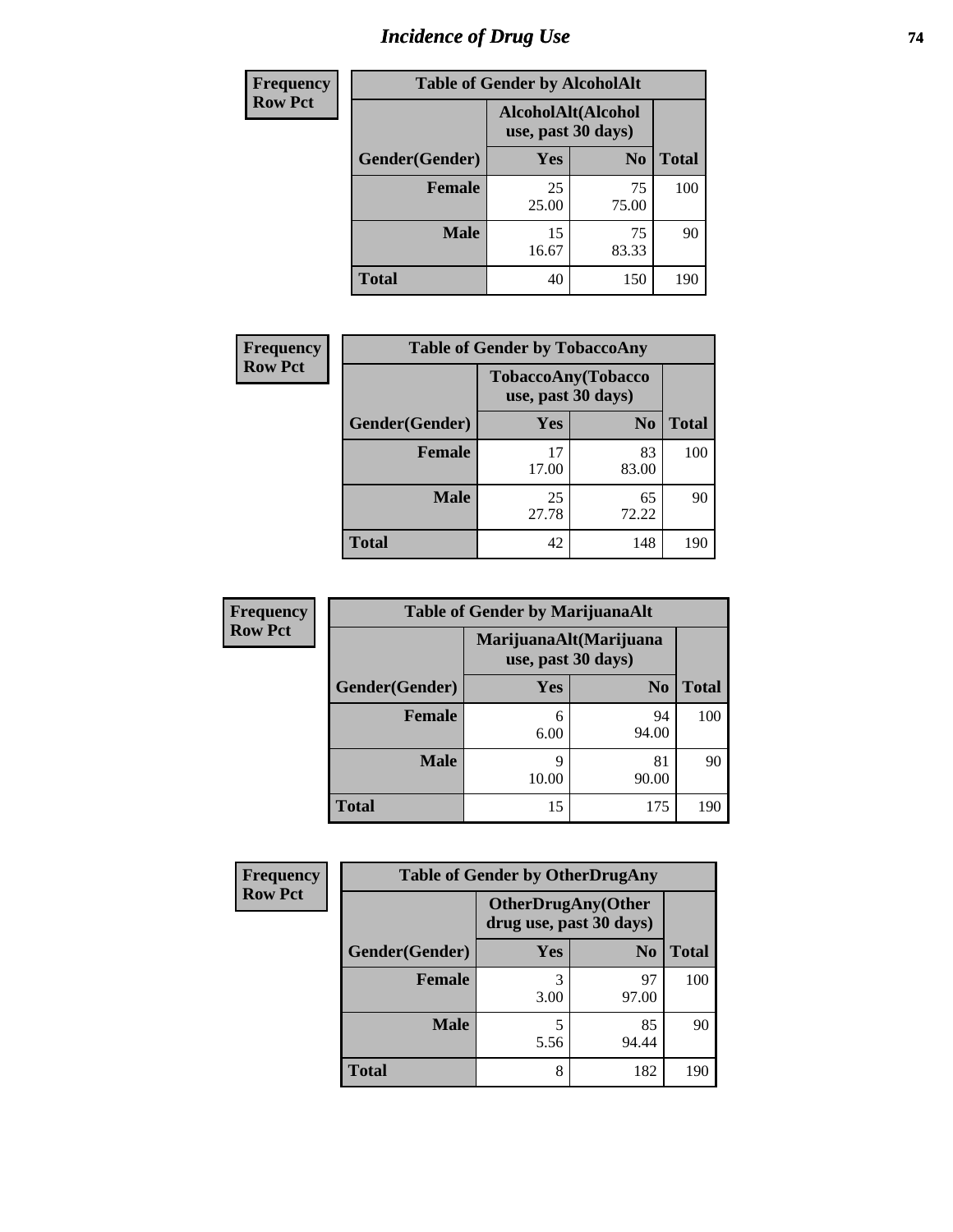### *Average Age at Onset of Use* **75** *Results for "Average Age at Onset of Use" questions exclude students who said they did not use that substance*

### **Gender=Female**

| <b>Variable</b>    | <b>Label</b>                                                       | <b>Mean</b> |
|--------------------|--------------------------------------------------------------------|-------------|
| Alcoholinit2       | I started using alcohol when I was                                 | 14.46       |
| Cigarettesinit2    | I started smoking tobacco when I was                               | 14.00       |
| Smokelessinit2     | I started chewing tobacco when I was                               | 13.80       |
| Marijuanainit2     | I started using marijuana when I was                               | 14.73       |
| Cocaineinit2       | I started using cocaine when I was                                 | 12.67       |
| Inhalantsinit2     | I started using inhalants when I was                               | 12.00       |
| Steroidsinit2      | I started using steroids when I was                                | 14.00       |
| Ecstasyinit2       | I started using ecstasy when I was                                 | 13.50       |
| Methinit2          | I started using methamphetamines when I was                        | 11.50       |
| Hallucinogensinit2 | I started using hallucinogens when I was                           | 13.50       |
| Prescription in t2 | I started using prescription drugs not prescribed to me when I was | 13.44       |

#### **Gender=Male**

| <b>Variable</b>     | Label                                                              | <b>Mean</b> |
|---------------------|--------------------------------------------------------------------|-------------|
| Alcoholinit2        | I started using alcohol when I was                                 | 13.63       |
| Cigarettesinit2     | I started smoking tobacco when I was                               | 13.15       |
| Smokelessinit2      | I started chewing tobacco when I was                               | 12.87       |
| Marijuanainit2      | I started using marijuana when I was                               | 13.21       |
| Cocaineinit2        | I started using cocaine when I was                                 | 12.00       |
| Inhalantsinit2      | I started using inhalants when I was                               | 11.00       |
| Steroidsinit2       | I started using steroids when I was                                | 8.00        |
| Ecstasyinit2        | I started using ecstasy when I was                                 |             |
| Methinit2           | I started using methamphetamines when I was                        |             |
| Hallucinogensinit2  | I started using hallucinogens when I was                           |             |
| Prescription in it2 | I started using prescription drugs not prescribed to me when I was | 15.50       |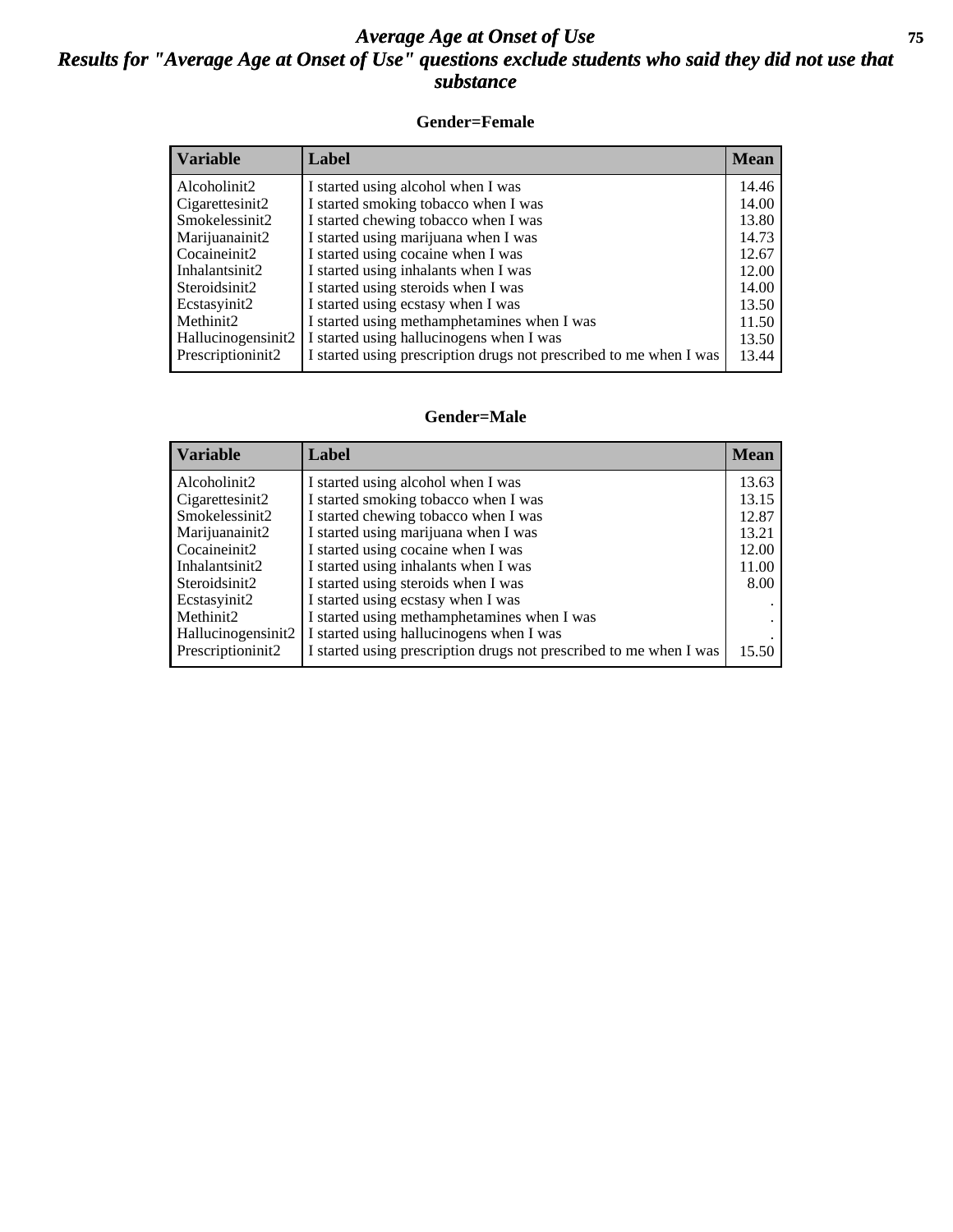### *I Think These Drugs are Harmful* **76**

| Frequency      | <b>Table of Gender by Alcoholharmdich</b> |                                                    |                |              |
|----------------|-------------------------------------------|----------------------------------------------------|----------------|--------------|
| <b>Row Pct</b> |                                           | Alcoholharmdich(I)<br>think alcohol is<br>harmful) |                |              |
|                | <b>Gender</b> (Gender)                    | Yes                                                | N <sub>0</sub> | <b>Total</b> |
|                | <b>Female</b>                             | 79<br>79.00                                        | 21<br>21.00    | 100          |
|                | <b>Male</b>                               | 72<br>83.72                                        | 14<br>16.28    | 86           |
|                | <b>Total</b>                              | 151                                                | 35             | 186          |
|                |                                           | <b>Frequency Missing <math>=</math> 4</b>          |                |              |

| Frequency      | <b>Table of Gender by Tobaccoharmdich</b> |                                                   |                |              |
|----------------|-------------------------------------------|---------------------------------------------------|----------------|--------------|
| <b>Row Pct</b> |                                           | Tobaccoharmdich(I<br>think tobacco is<br>harmful) |                |              |
|                | Gender(Gender)                            | <b>Yes</b>                                        | N <sub>0</sub> | <b>Total</b> |
|                | <b>Female</b>                             | 95<br>95.00                                       | 5<br>5.00      | 100          |
|                | <b>Male</b>                               | 78<br>90.70                                       | 8<br>9.30      | 86           |
|                | <b>Total</b>                              | 173                                               | 13             | 186          |
|                |                                           | <b>Frequency Missing <math>=</math> 4</b>         |                |              |

| <b>Frequency</b> | <b>Table of Gender by Marijuanaharmdich</b> |                                                       |             |              |
|------------------|---------------------------------------------|-------------------------------------------------------|-------------|--------------|
| <b>Row Pct</b>   |                                             | Marijuanaharmdich(I<br>think marijuana is<br>harmful) |             |              |
|                  | Gender(Gender)                              | <b>Yes</b>                                            | $\bf N_0$   | <b>Total</b> |
|                  | <b>Female</b>                               | 86<br>86.00                                           | 14<br>14.00 | 100          |
|                  | <b>Male</b>                                 | 67<br>77.91                                           | 19<br>22.09 | 86           |
|                  | <b>Total</b>                                | 153                                                   | 33          | 186          |
|                  |                                             | <b>Frequency Missing <math>=</math> 4</b>             |             |              |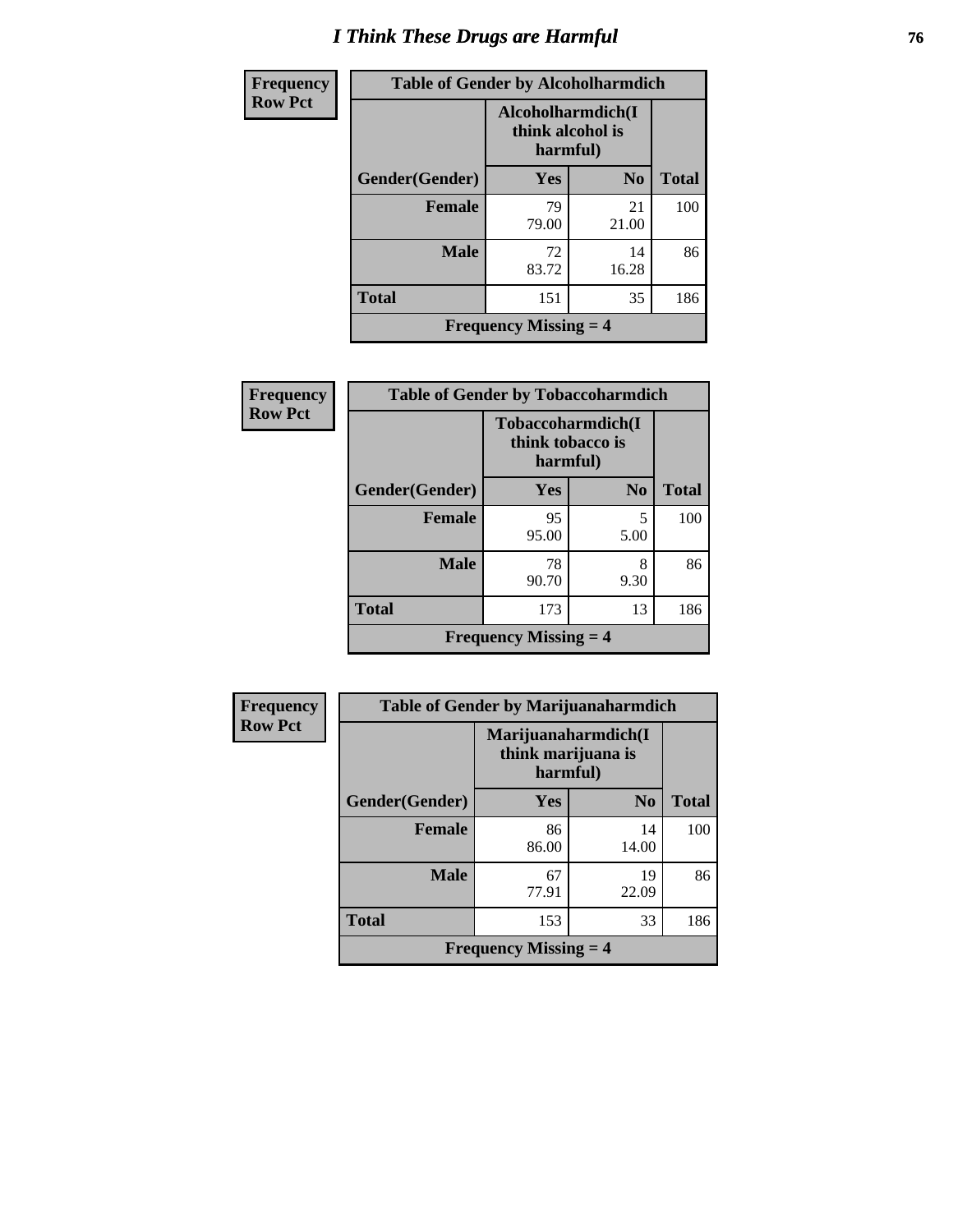# *I Think These Drugs are Harmful* **77**

| <b>Frequency</b> | <b>Table of Gender by Otherdrugharmdich</b> |                                                          |                |              |
|------------------|---------------------------------------------|----------------------------------------------------------|----------------|--------------|
| <b>Row Pct</b>   |                                             | Otherdrugharmdich(I<br>think other drugs are<br>harmful) |                |              |
|                  | Gender(Gender)                              | Yes                                                      | N <sub>o</sub> | <b>Total</b> |
|                  | <b>Female</b>                               | 94<br>94.00                                              | 6<br>6.00      | 100          |
|                  | <b>Male</b>                                 | 80<br>93.02                                              | 6<br>6.98      | 86           |
|                  | <b>Total</b>                                | 174                                                      | 12             | 186          |
|                  |                                             | <b>Frequency Missing <math>=</math> 4</b>                |                |              |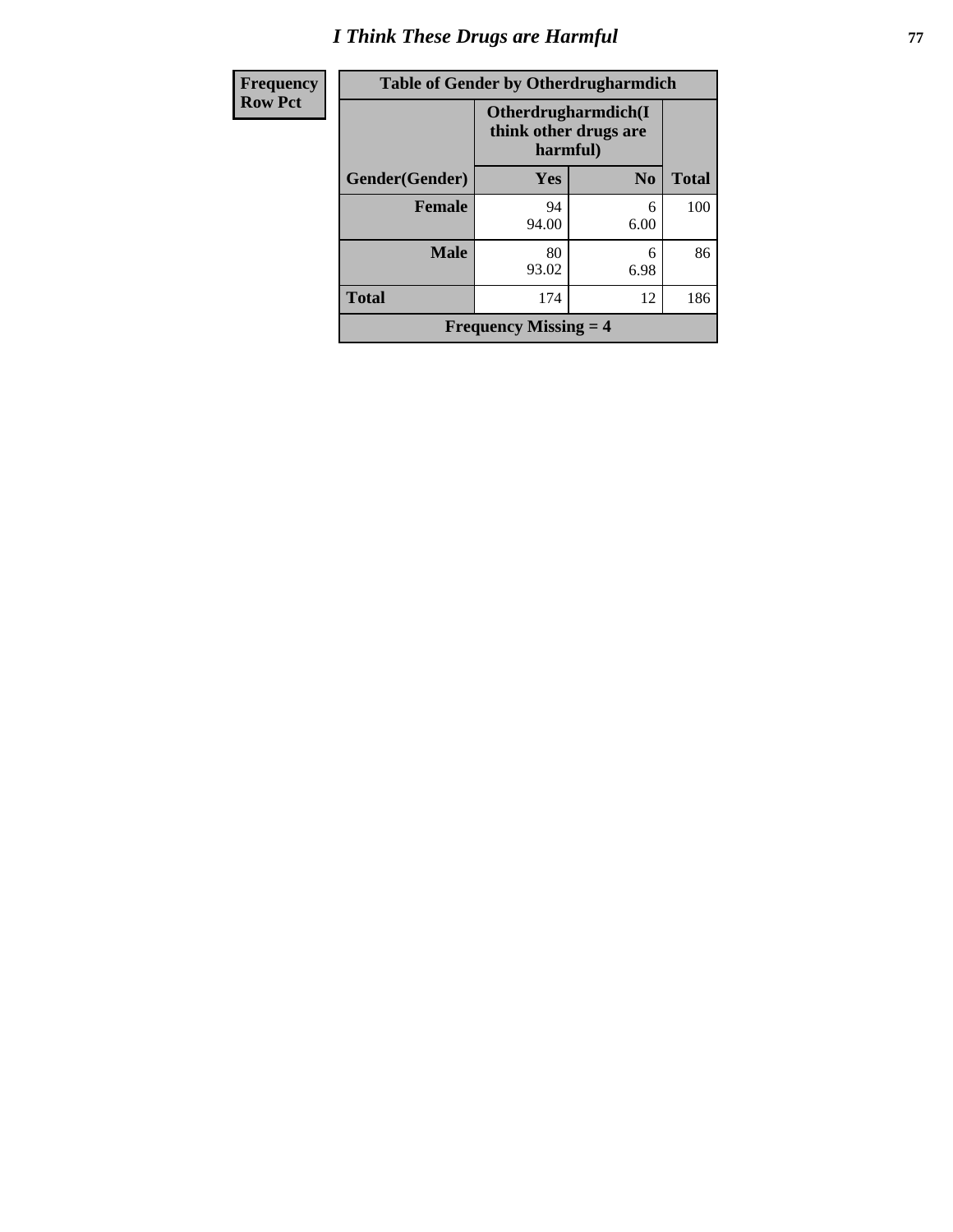| <b>Frequency</b> | <b>Table of Gender by Alcohollocation1</b>                    |             |             |              |
|------------------|---------------------------------------------------------------|-------------|-------------|--------------|
| <b>Row Pct</b>   | <b>Alcohollocation1(Places</b><br><b>Friends Use Alcohol)</b> |             |             |              |
|                  | Gender(Gender)                                                |             | Do Not Use  | <b>Total</b> |
|                  | <b>Female</b>                                                 | 74<br>74.00 | 26<br>26.00 | 100          |
|                  | <b>Male</b>                                                   | 57<br>63.33 | 33<br>36.67 | 90           |
|                  | <b>Total</b>                                                  | 131         | 59          | 190          |

| <b>Frequency</b> | <b>Table of Gender by Alcohollocation2</b> |                                                               |             |              |
|------------------|--------------------------------------------|---------------------------------------------------------------|-------------|--------------|
| <b>Row Pct</b>   |                                            | <b>Alcohollocation2(Places</b><br><b>Friends Use Alcohol)</b> |             |              |
|                  | Gender(Gender)                             |                                                               | Home        | <b>Total</b> |
|                  | <b>Female</b>                              | 54<br>54.00                                                   | 46<br>46.00 | 100          |
|                  | <b>Male</b>                                | 57<br>63.33                                                   | 33<br>36.67 | 90           |
|                  | <b>Total</b>                               | 111                                                           | 79          | 190          |

| Frequency      | <b>Table of Gender by Alcohollocation3</b> |             |                                                               |              |
|----------------|--------------------------------------------|-------------|---------------------------------------------------------------|--------------|
| <b>Row Pct</b> |                                            |             | <b>Alcohollocation3(Places</b><br><b>Friends Use Alcohol)</b> |              |
|                | Gender(Gender)                             |             | <b>School</b>                                                 | <b>Total</b> |
|                | <b>Female</b>                              | 94<br>94.00 | 6<br>6.00                                                     | 100          |
|                | <b>Male</b>                                | 82<br>91.11 | 8<br>8.89                                                     | 90           |
|                | <b>Total</b>                               | 176         | 14                                                            | 190          |

| <b>Frequency</b> | <b>Table of Gender by Alcohollocation4</b> |                                                               |             |              |
|------------------|--------------------------------------------|---------------------------------------------------------------|-------------|--------------|
| <b>Row Pct</b>   |                                            | <b>Alcohollocation4(Places</b><br><b>Friends Use Alcohol)</b> |             |              |
|                  | Gender(Gender)                             |                                                               | Car         | <b>Total</b> |
|                  | <b>Female</b>                              | 79<br>79.00                                                   | 21<br>21.00 | 100          |
|                  | <b>Male</b>                                | 77<br>85.56                                                   | 13<br>14.44 | 90           |
|                  | <b>Total</b>                               | 156                                                           | 34          | 190          |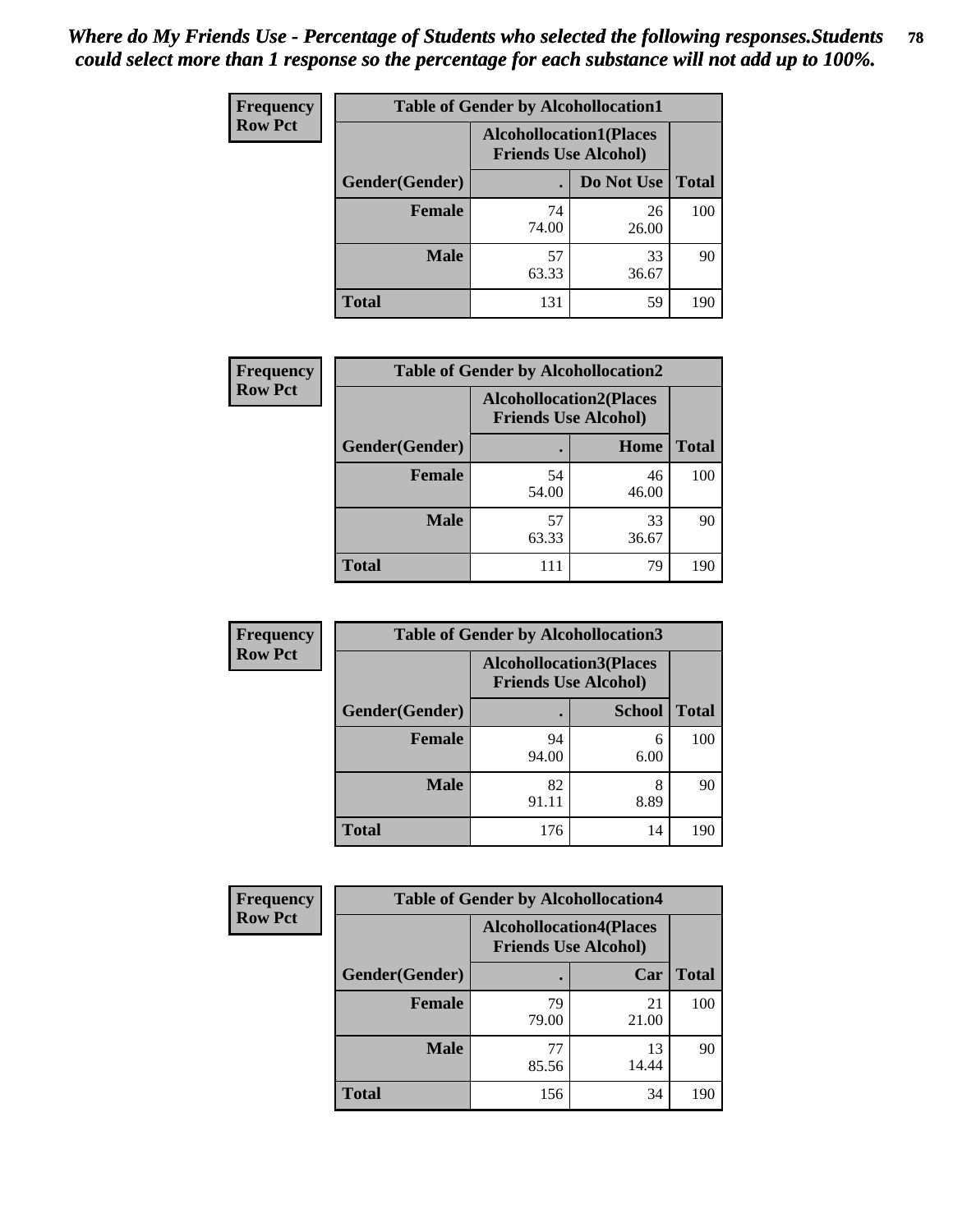| <b>Frequency</b> | <b>Table of Gender by Alcohollocation5</b> |                                                               |                                 |              |
|------------------|--------------------------------------------|---------------------------------------------------------------|---------------------------------|--------------|
| <b>Row Pct</b>   |                                            | <b>Alcohollocation5(Places</b><br><b>Friends Use Alcohol)</b> |                                 |              |
|                  | Gender(Gender)                             |                                                               | <b>Friend's</b><br><b>House</b> | <b>Total</b> |
|                  | <b>Female</b>                              | 40<br>40.00                                                   | 60<br>60.00                     | 100          |
|                  | <b>Male</b>                                | 55<br>61.11                                                   | 35<br>38.89                     | 90           |
|                  | <b>Total</b>                               | 95                                                            | 95                              | 190          |

| <b>Frequency</b> | <b>Table of Gender by Alcohollocation6</b> |                                                               |              |              |  |
|------------------|--------------------------------------------|---------------------------------------------------------------|--------------|--------------|--|
| <b>Row Pct</b>   |                                            | <b>Alcohollocation6(Places</b><br><b>Friends Use Alcohol)</b> |              |              |  |
|                  | Gender(Gender)                             |                                                               | <b>Other</b> | <b>Total</b> |  |
|                  | <b>Female</b>                              | 57<br>57.00                                                   | 43<br>43.00  | 100          |  |
|                  | <b>Male</b>                                | 64<br>71.11                                                   | 26<br>28.89  | 90           |  |
|                  | <b>Total</b>                               | 121                                                           | 69           | 190          |  |

| Frequency      | <b>Table of Gender by Tobaccolocation1</b> |                                                               |             |              |  |
|----------------|--------------------------------------------|---------------------------------------------------------------|-------------|--------------|--|
| <b>Row Pct</b> |                                            | <b>Tobaccolocation1(Places</b><br><b>Friends Use Tobacco)</b> |             |              |  |
|                | Gender(Gender)                             |                                                               | Do Not Use  | <b>Total</b> |  |
|                | Female                                     | 53<br>53.00                                                   | 47<br>47.00 | 100          |  |
|                | <b>Male</b>                                | 59<br>65.56                                                   | 31<br>34.44 | 90           |  |
|                | <b>Total</b>                               | 112                                                           | 78          | 190          |  |

| <b>Frequency</b> | <b>Table of Gender by Tobaccolocation2</b> |                                                               |             |              |
|------------------|--------------------------------------------|---------------------------------------------------------------|-------------|--------------|
| <b>Row Pct</b>   |                                            | <b>Tobaccolocation2(Places</b><br><b>Friends Use Tobacco)</b> |             |              |
|                  | Gender(Gender)                             |                                                               | Home        | <b>Total</b> |
|                  | <b>Female</b>                              | 63<br>63.00                                                   | 37<br>37.00 | 100          |
|                  | <b>Male</b>                                | 49<br>54.44                                                   | 41<br>45.56 | 90           |
|                  | <b>Total</b>                               | 112                                                           | 78          | 190          |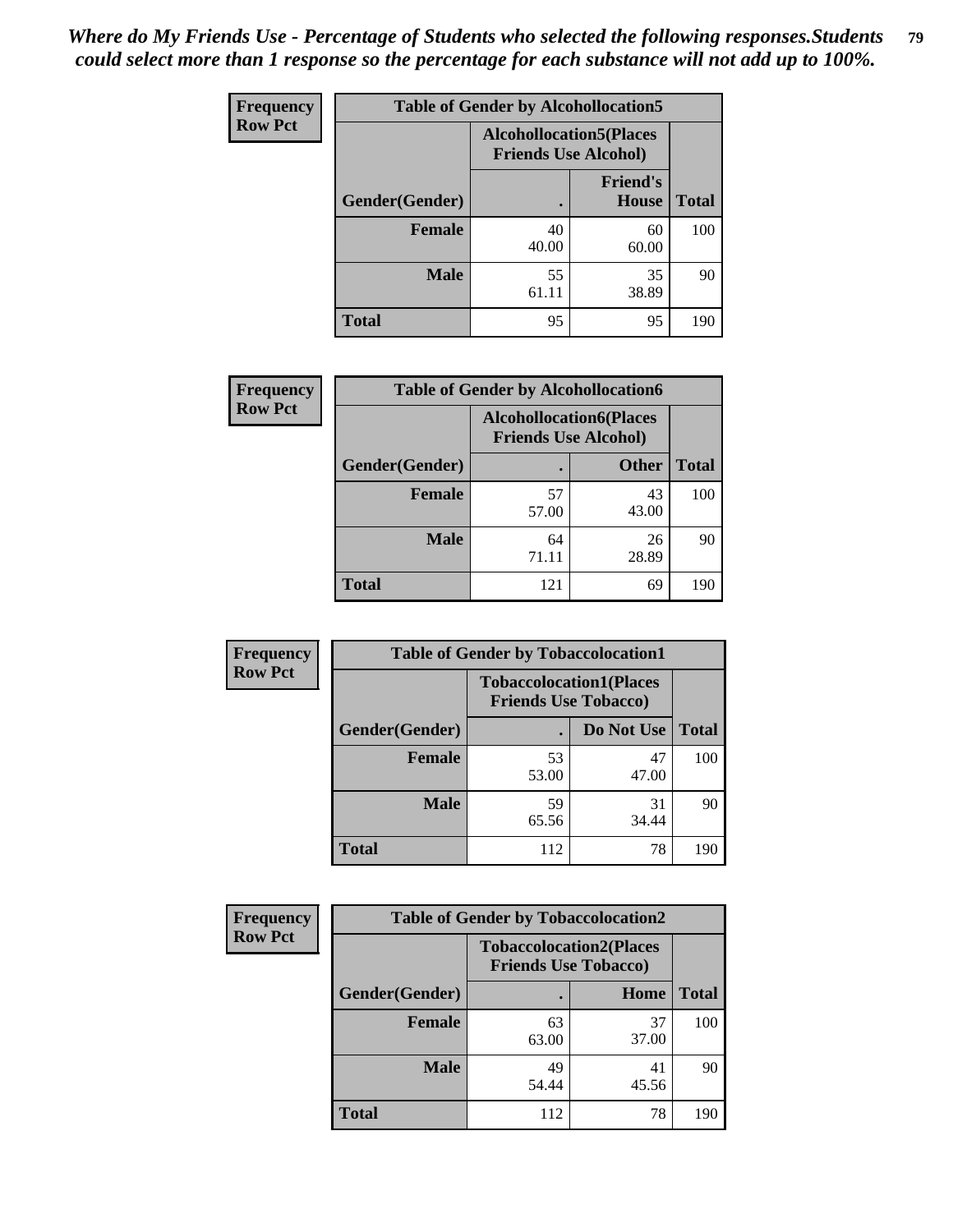| <b>Frequency</b> | <b>Table of Gender by Tobaccolocation3</b> |                                                               |               |              |
|------------------|--------------------------------------------|---------------------------------------------------------------|---------------|--------------|
| <b>Row Pct</b>   |                                            | <b>Tobaccolocation3(Places</b><br><b>Friends Use Tobacco)</b> |               |              |
|                  | Gender(Gender)                             |                                                               | <b>School</b> | <b>Total</b> |
|                  | <b>Female</b>                              | 77<br>77.00                                                   | 23<br>23.00   | 100          |
|                  | <b>Male</b>                                | 65<br>72.22                                                   | 25<br>27.78   | 90           |
|                  | <b>Total</b>                               | 142                                                           | 48            | 190          |

| <b>Frequency</b> | <b>Table of Gender by Tobaccolocation4</b> |                                                               |             |              |
|------------------|--------------------------------------------|---------------------------------------------------------------|-------------|--------------|
| <b>Row Pct</b>   |                                            | <b>Tobaccolocation4(Places</b><br><b>Friends Use Tobacco)</b> |             |              |
|                  | Gender(Gender)                             |                                                               | Car         | <b>Total</b> |
|                  | <b>Female</b>                              | 62<br>62.00                                                   | 38<br>38.00 | 100          |
|                  | <b>Male</b>                                | 57<br>63.33                                                   | 33<br>36.67 | 90           |
|                  | <b>Total</b>                               | 119                                                           | 71          | 190          |

| Frequency      | <b>Table of Gender by Tobaccolocation5</b> |             |                                                               |              |  |
|----------------|--------------------------------------------|-------------|---------------------------------------------------------------|--------------|--|
| <b>Row Pct</b> |                                            |             | <b>Tobaccolocation5(Places</b><br><b>Friends Use Tobacco)</b> |              |  |
|                | Gender(Gender)                             |             | <b>Friend's</b><br><b>House</b>                               | <b>Total</b> |  |
|                | <b>Female</b>                              | 57<br>57.00 | 43<br>43.00                                                   | 100          |  |
|                | <b>Male</b>                                | 58<br>64.44 | 32<br>35.56                                                   | 90           |  |
|                | <b>Total</b>                               | 115         | 75                                                            | 190          |  |

| <b>Frequency</b> | <b>Table of Gender by Tobaccolocation6</b> |                                                               |              |              |
|------------------|--------------------------------------------|---------------------------------------------------------------|--------------|--------------|
| <b>Row Pct</b>   |                                            | <b>Tobaccolocation6(Places</b><br><b>Friends Use Tobacco)</b> |              |              |
|                  | Gender(Gender)                             |                                                               | <b>Other</b> | <b>Total</b> |
|                  | Female                                     | 65<br>65.00                                                   | 35<br>35.00  | 100          |
|                  | <b>Male</b>                                | 60<br>66.67                                                   | 30<br>33.33  | 90           |
|                  | <b>Total</b>                               | 125                                                           | 65           | 190          |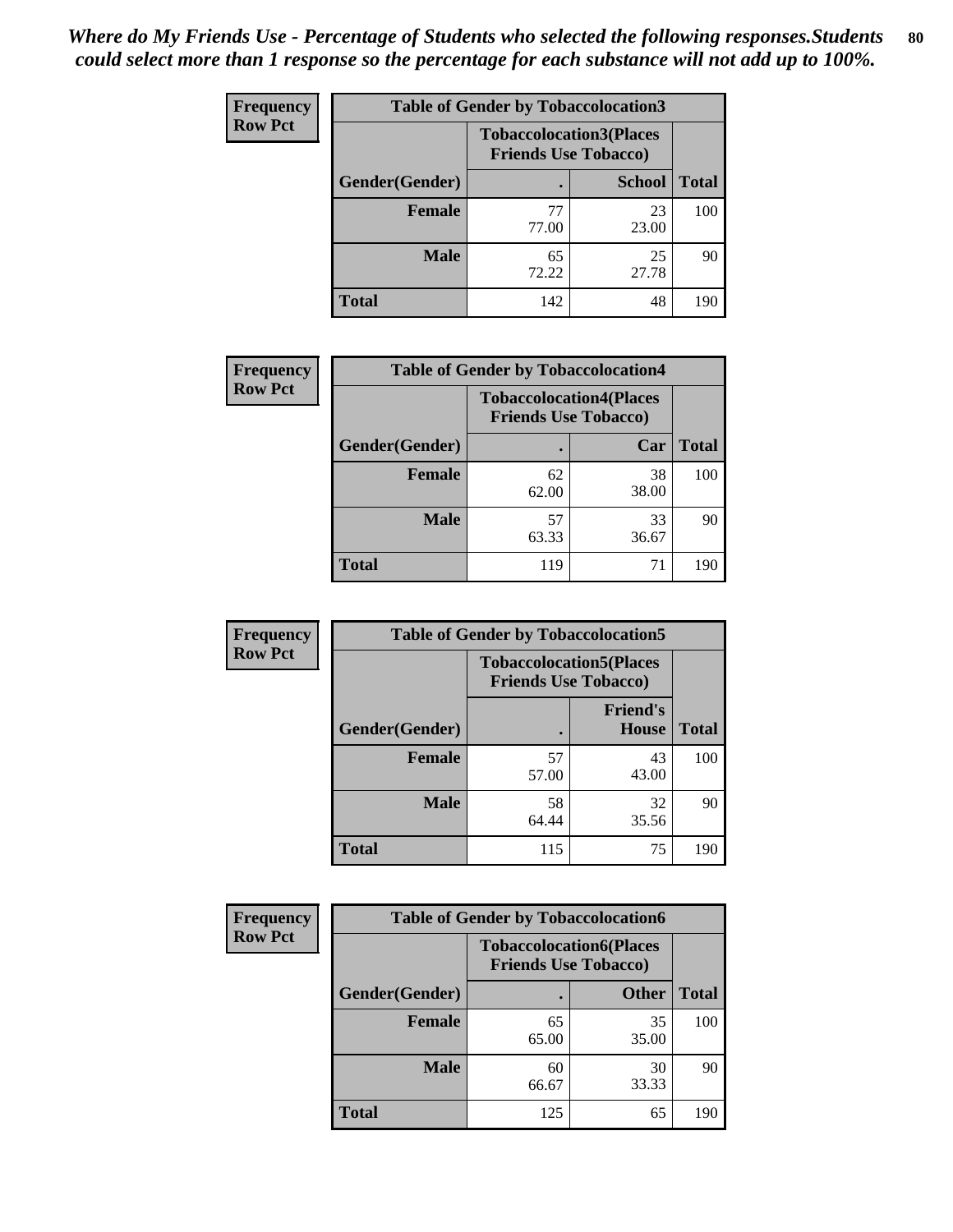| <b>Frequency</b> | <b>Table of Gender by Marijuanalocation1</b> |                                |                                  |              |  |
|------------------|----------------------------------------------|--------------------------------|----------------------------------|--------------|--|
| <b>Row Pct</b>   |                                              | <b>Friends Use Marijuana</b> ) | <b>Marijuanalocation1(Places</b> |              |  |
|                  | <b>Gender</b> (Gender)                       |                                | Do Not Use                       | <b>Total</b> |  |
|                  | <b>Female</b>                                | 31<br>31.00                    | 69<br>69.00                      | 100          |  |
|                  | <b>Male</b>                                  | 44<br>48.89                    | 46<br>51.11                      | 90           |  |
|                  | <b>Total</b>                                 | 75                             | 115                              | 190          |  |

| <b>Frequency</b> | <b>Table of Gender by Marijuanalocation2</b> |                                                                    |             |              |
|------------------|----------------------------------------------|--------------------------------------------------------------------|-------------|--------------|
| <b>Row Pct</b>   |                                              | <b>Marijuanalocation2(Places</b><br><b>Friends Use Marijuana</b> ) |             |              |
|                  | Gender(Gender)                               |                                                                    | Home        | <b>Total</b> |
|                  | Female                                       | 82<br>82.00                                                        | 18<br>18.00 | 100          |
|                  | <b>Male</b>                                  | 61<br>67.78                                                        | 29<br>32.22 | 90           |
|                  | <b>Total</b>                                 | 143                                                                | 47          | 190          |

| Frequency      | <b>Table of Gender by Marijuanalocation3</b> |                                |                                  |              |  |
|----------------|----------------------------------------------|--------------------------------|----------------------------------|--------------|--|
| <b>Row Pct</b> |                                              | <b>Friends Use Marijuana</b> ) | <b>Marijuanalocation3(Places</b> |              |  |
|                | Gender(Gender)                               |                                | <b>School</b>                    | <b>Total</b> |  |
|                | Female                                       | 88<br>88.00                    | 12<br>12.00                      | 100          |  |
|                | <b>Male</b>                                  | 81<br>90.00                    | 10.00                            | 90           |  |
|                | <b>Total</b>                                 | 169                            | 21                               | 190          |  |

| <b>Frequency</b> | <b>Table of Gender by Marijuanalocation4</b> |                                                                    |             |              |
|------------------|----------------------------------------------|--------------------------------------------------------------------|-------------|--------------|
| <b>Row Pct</b>   |                                              | <b>Marijuanalocation4(Places</b><br><b>Friends Use Marijuana</b> ) |             |              |
|                  | Gender(Gender)                               |                                                                    | Car         | <b>Total</b> |
|                  | Female                                       | 81<br>81.00                                                        | 19<br>19.00 | 100          |
|                  | <b>Male</b>                                  | 71<br>78.89                                                        | 19<br>21.11 | 90           |
|                  | <b>Total</b>                                 | 152                                                                | 38          | 190          |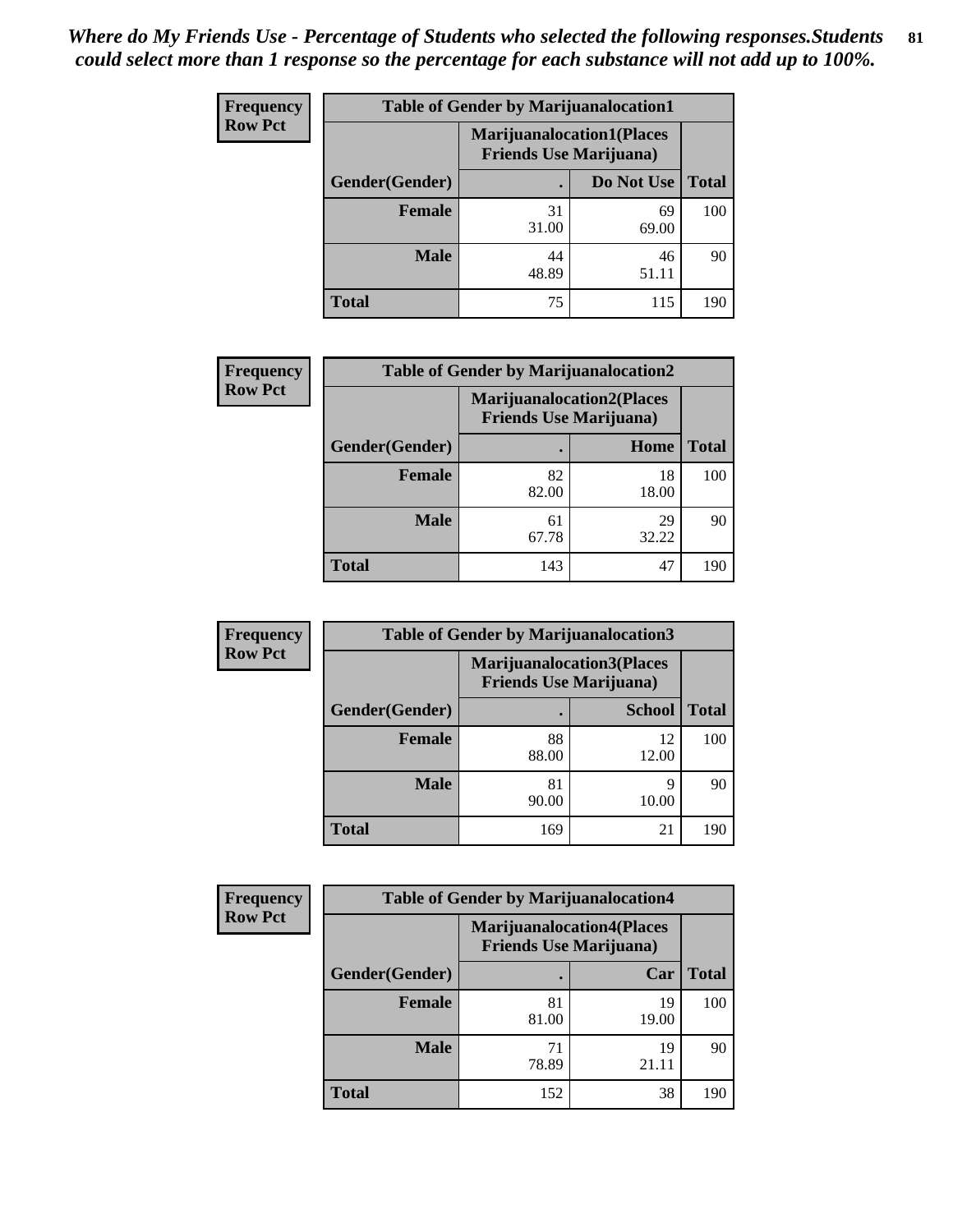| <b>Frequency</b> | <b>Table of Gender by Marijuanalocation5</b> |                                |                                   |              |
|------------------|----------------------------------------------|--------------------------------|-----------------------------------|--------------|
| <b>Row Pct</b>   |                                              | <b>Friends Use Marijuana</b> ) | <b>Marijuanalocation5</b> (Places |              |
|                  | Gender(Gender)                               |                                | <b>Friend's</b><br>House          | <b>Total</b> |
|                  | <b>Female</b>                                | 76<br>76.00                    | 24<br>24.00                       | 100          |
|                  | <b>Male</b>                                  | 66<br>73.33                    | 24<br>26.67                       | 90           |
|                  | <b>Total</b>                                 | 142                            | 48                                | 190          |

| <b>Frequency</b> | <b>Table of Gender by Marijuanalocation6</b> |                                |                                  |              |
|------------------|----------------------------------------------|--------------------------------|----------------------------------|--------------|
| <b>Row Pct</b>   |                                              | <b>Friends Use Marijuana</b> ) | <b>Marijuanalocation6(Places</b> |              |
|                  | <b>Gender</b> (Gender)                       |                                | <b>Other</b>                     | <b>Total</b> |
|                  | <b>Female</b>                                | 76<br>76.00                    | 24<br>24.00                      | 100          |
|                  | <b>Male</b>                                  | 68<br>75.56                    | 22<br>24.44                      | 90           |
|                  | <b>Total</b>                                 | 144                            | 46                               | 190          |

| <b>Frequency</b> | <b>Table of Gender by Otherdruglocation1</b> |                                                                                |             |              |
|------------------|----------------------------------------------|--------------------------------------------------------------------------------|-------------|--------------|
| <b>Row Pct</b>   |                                              | <b>Otherdruglocation1(Places</b><br><b>Friends Use Other Illegal</b><br>Drugs) |             |              |
|                  | Gender(Gender)                               |                                                                                | Do Not Use  | <b>Total</b> |
|                  | <b>Female</b>                                | 22<br>22.00                                                                    | 78<br>78.00 | 100          |
|                  | <b>Male</b>                                  | 26<br>28.89                                                                    | 64<br>71.11 | 90           |
|                  | <b>Total</b>                                 | 48                                                                             | 142         | 190          |

| Frequency      | <b>Table of Gender by Otherdruglocation2</b> |                                                                                |             |              |
|----------------|----------------------------------------------|--------------------------------------------------------------------------------|-------------|--------------|
| <b>Row Pct</b> |                                              | <b>Otherdruglocation2(Places</b><br><b>Friends Use Other Illegal</b><br>Drugs) |             |              |
|                | Gender(Gender)                               |                                                                                | Home        | <b>Total</b> |
|                | <b>Female</b>                                | 88<br>88.00                                                                    | 12<br>12.00 | 100          |
|                | <b>Male</b>                                  | 77<br>85.56                                                                    | 13<br>14.44 | 90           |
|                | <b>Total</b>                                 | 165                                                                            | 25          | 190          |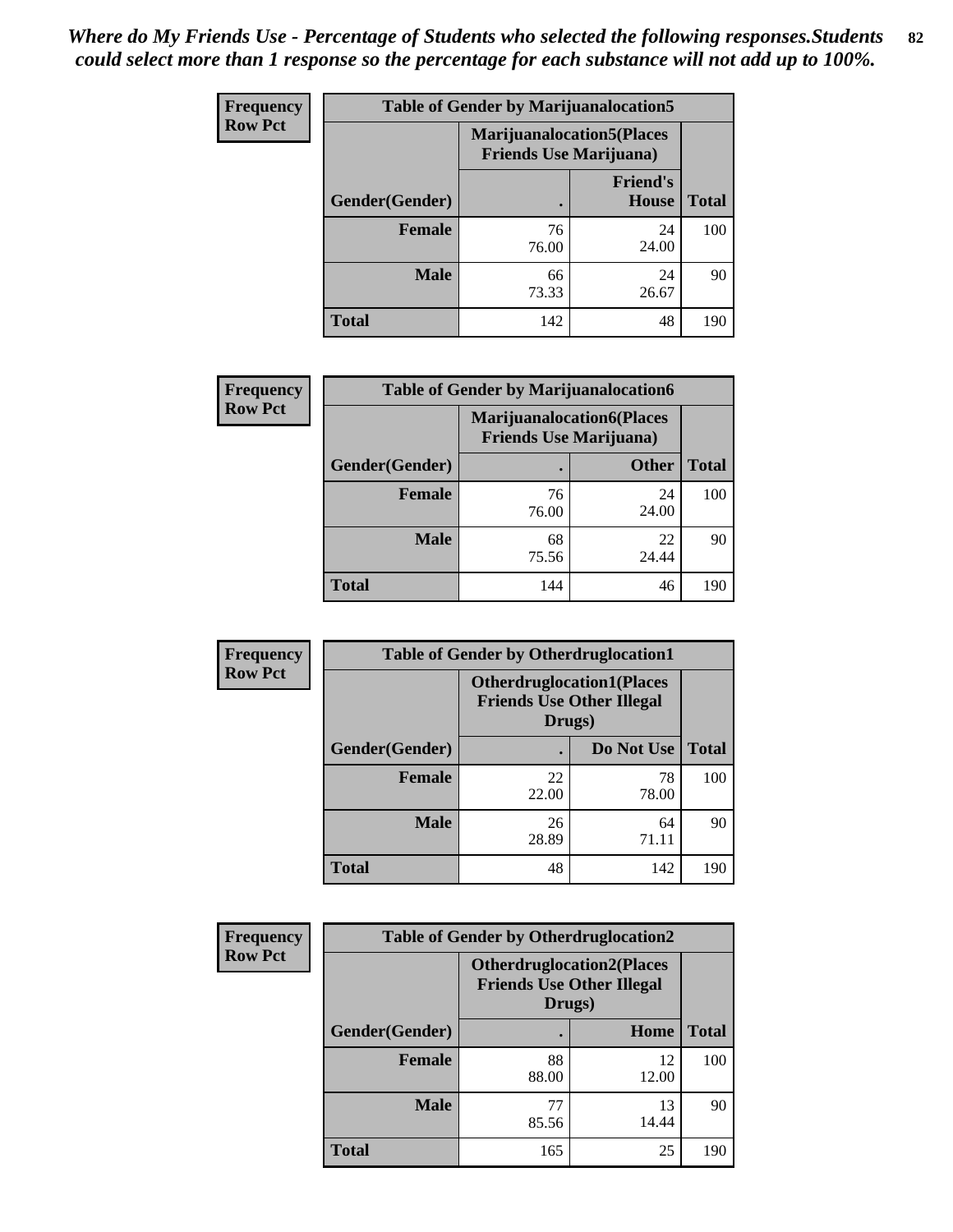| <b>Frequency</b> | <b>Table of Gender by Otherdruglocation3</b> |                                                                                |               |              |
|------------------|----------------------------------------------|--------------------------------------------------------------------------------|---------------|--------------|
| <b>Row Pct</b>   |                                              | <b>Otherdruglocation3(Places</b><br><b>Friends Use Other Illegal</b><br>Drugs) |               |              |
|                  | Gender(Gender)                               |                                                                                | <b>School</b> | <b>Total</b> |
|                  | <b>Female</b>                                | 92<br>92.00                                                                    | 8<br>8.00     | 100          |
|                  | <b>Male</b>                                  | 83<br>92.22                                                                    | 7.78          | 90           |
|                  | <b>Total</b>                                 | 175                                                                            | 15            | 190          |

| <b>Frequency</b> | <b>Table of Gender by Otherdruglocation4</b> |                                                                                |             |              |
|------------------|----------------------------------------------|--------------------------------------------------------------------------------|-------------|--------------|
| <b>Row Pct</b>   |                                              | <b>Otherdruglocation4(Places</b><br><b>Friends Use Other Illegal</b><br>Drugs) |             |              |
|                  | Gender(Gender)                               |                                                                                | Car         | <b>Total</b> |
|                  | <b>Female</b>                                | 89<br>89.00                                                                    | 11<br>11.00 | 100          |
|                  | <b>Male</b>                                  | 83<br>92.22                                                                    | 7.78        | 90           |
|                  | <b>Total</b>                                 | 172                                                                            | 18          | 190          |

| <b>Frequency</b> | <b>Table of Gender by Otherdruglocation5</b> |                                                                                |                                 |              |
|------------------|----------------------------------------------|--------------------------------------------------------------------------------|---------------------------------|--------------|
| <b>Row Pct</b>   |                                              | <b>Otherdruglocation5(Places</b><br><b>Friends Use Other Illegal</b><br>Drugs) |                                 |              |
|                  | Gender(Gender)                               |                                                                                | <b>Friend's</b><br><b>House</b> | <b>Total</b> |
|                  | <b>Female</b>                                | 85<br>85.00                                                                    | 15<br>15.00                     | 100          |
|                  | <b>Male</b>                                  | 82<br>91.11                                                                    | 8<br>8.89                       | 90           |
|                  | <b>Total</b>                                 | 167                                                                            | 23                              | 190          |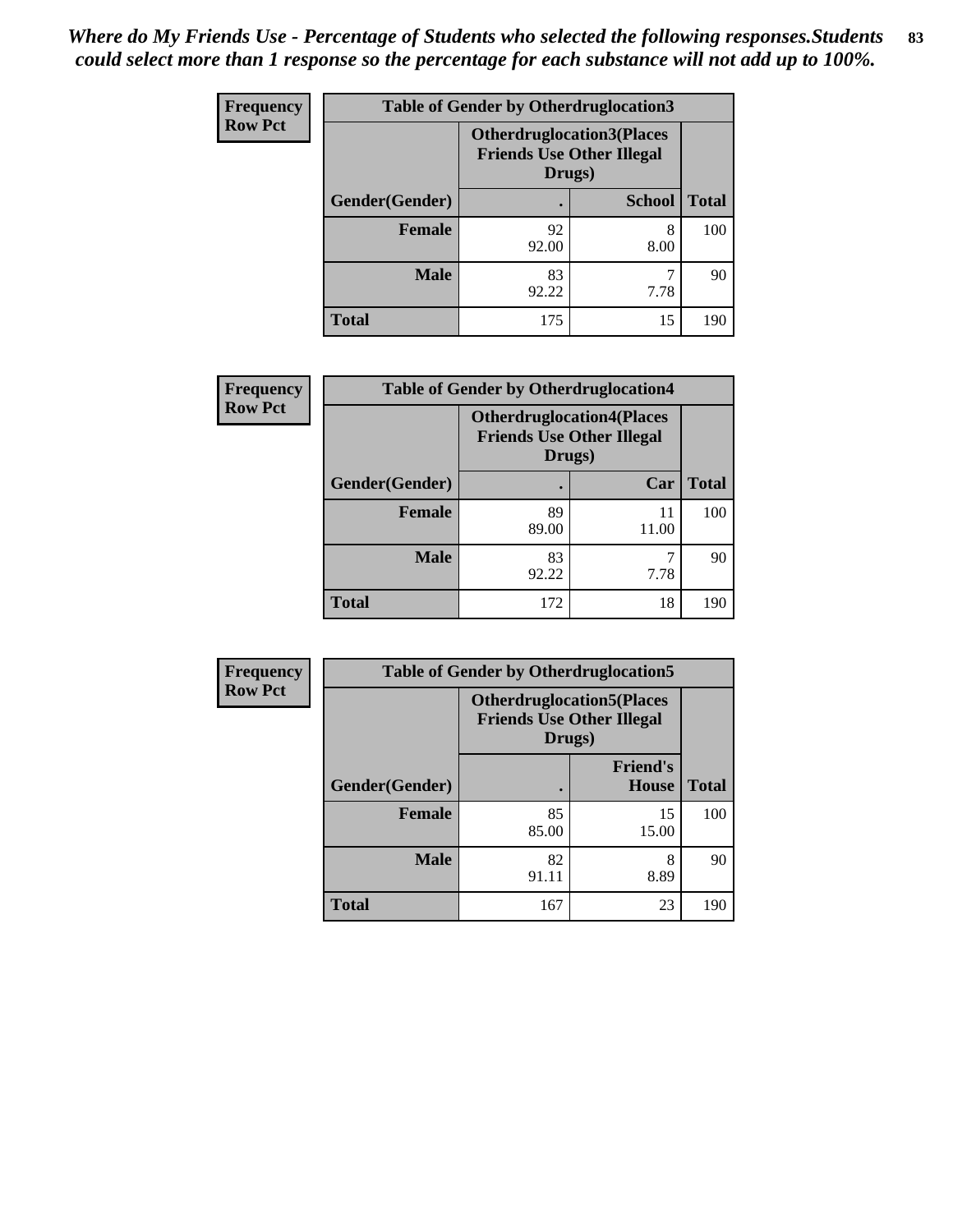| <b>Frequency</b> | <b>Table of Gender by Otherdruglocation6</b> |                                                                                |              |              |
|------------------|----------------------------------------------|--------------------------------------------------------------------------------|--------------|--------------|
| <b>Row Pct</b>   |                                              | <b>Otherdruglocation6(Places</b><br><b>Friends Use Other Illegal</b><br>Drugs) |              |              |
|                  | Gender(Gender)                               |                                                                                | <b>Other</b> | <b>Total</b> |
|                  | Female                                       | 84<br>84.00                                                                    | 16<br>16.00  | 100          |
|                  | <b>Male</b>                                  | 78<br>86.67                                                                    | 12<br>13.33  | 90           |
|                  | <b>Total</b>                                 | 162                                                                            | 28           | 190          |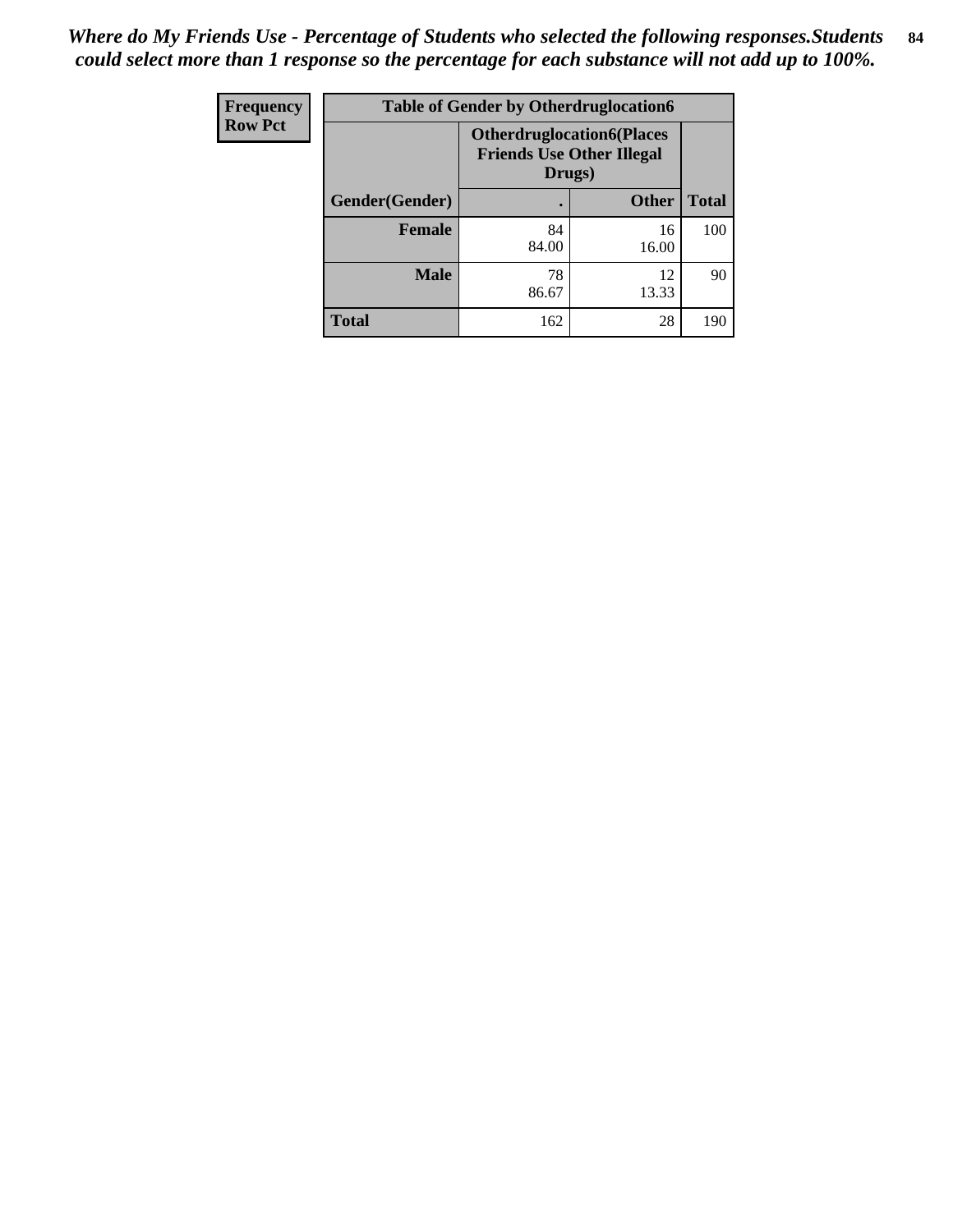| Frequency      | <b>Table of Gender by Alcoholtime1</b> |                                                          |                      |              |
|----------------|----------------------------------------|----------------------------------------------------------|----------------------|--------------|
| <b>Row Pct</b> |                                        | <b>Alcoholtime1(Times</b><br><b>Friends Use Alcohol)</b> |                      |              |
|                | Gender(Gender)                         | $\bullet$                                                | Do Not<br><b>Use</b> | <b>Total</b> |
|                | <b>Female</b>                          | 76<br>76.00                                              | 24<br>24.00          | 100          |
|                | <b>Male</b>                            | 58<br>64.44                                              | 32<br>35.56          | 90           |
|                | <b>Total</b>                           | 134                                                      | 56                   | 190          |

| Frequency      | <b>Table of Gender by Alcoholtime2</b> |                                                          |                            |              |
|----------------|----------------------------------------|----------------------------------------------------------|----------------------------|--------------|
| <b>Row Pct</b> |                                        | <b>Alcoholtime2(Times</b><br><b>Friends Use Alcohol)</b> |                            |              |
|                | Gender(Gender)                         |                                                          | <b>On Way</b><br>to School | <b>Total</b> |
|                | <b>Female</b>                          | 96<br>96.00                                              | 4<br>4.00                  | 100          |
|                | <b>Male</b>                            | 85<br>94.44                                              | 5<br>5.56                  | 90           |
|                | <b>Total</b>                           | 181                                                      | 9                          | 190          |

| Frequency      | <b>Table of Gender by Alcoholtime3</b> |                                                          |                                |              |
|----------------|----------------------------------------|----------------------------------------------------------|--------------------------------|--------------|
| <b>Row Pct</b> |                                        | <b>Alcoholtime3(Times</b><br><b>Friends Use Alcohol)</b> |                                |              |
|                | Gender(Gender)                         |                                                          | <b>During</b><br><b>School</b> | <b>Total</b> |
|                | Female                                 | 96<br>96.00                                              | 4<br>4.00                      | 100          |
|                | <b>Male</b>                            | 82<br>91.11                                              | 8<br>8.89                      | 90           |
|                | <b>Total</b>                           | 178                                                      | 12                             | 190          |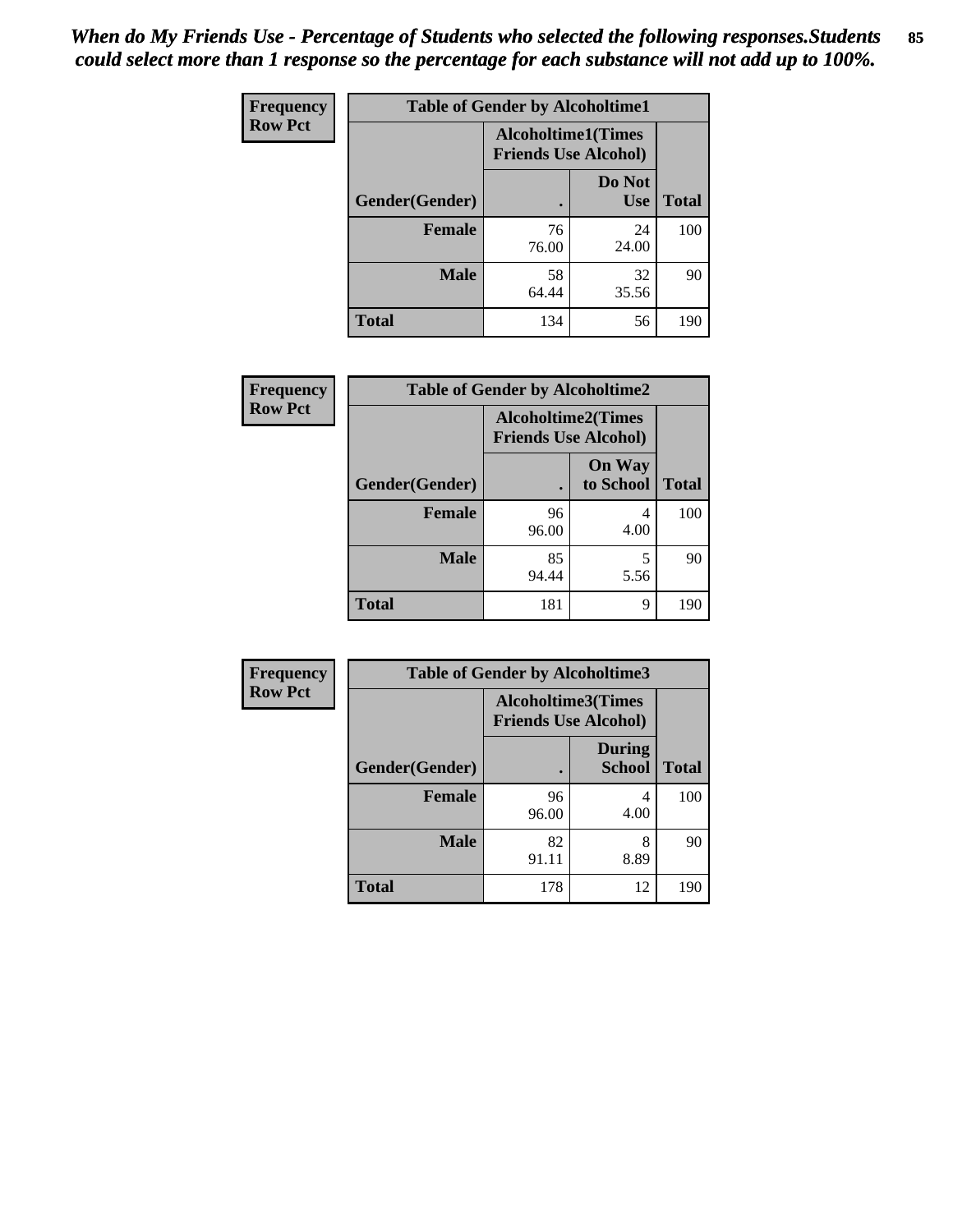*When do My Friends Use - Percentage of Students who selected the following responses.Students could select more than 1 response so the percentage for each substance will not add up to 100%.* **86**

| <b>Frequency</b> | <b>Table of Gender by Alcoholtime4</b> |                                                          |                                                |              |  |
|------------------|----------------------------------------|----------------------------------------------------------|------------------------------------------------|--------------|--|
| <b>Row Pct</b>   |                                        | <b>Alcoholtime4(Times</b><br><b>Friends Use Alcohol)</b> |                                                |              |  |
|                  | Gender(Gender)                         |                                                          | <b>On Way</b><br>Home<br>From<br><b>School</b> | <b>Total</b> |  |
|                  | <b>Female</b>                          | 96<br>96.00                                              | 4<br>4.00                                      | 100          |  |
|                  | <b>Male</b>                            | 84<br>93.33                                              | 6<br>6.67                                      | 90           |  |
|                  | <b>Total</b>                           | 180                                                      | 10                                             | 190          |  |

| <b>Frequency</b> |                |                                                           | <b>Table of Gender by Alcoholtime5</b> |              |  |
|------------------|----------------|-----------------------------------------------------------|----------------------------------------|--------------|--|
| <b>Row Pct</b>   |                | <b>Alcoholtime5</b> (Times<br><b>Friends Use Alcohol)</b> |                                        |              |  |
|                  | Gender(Gender) |                                                           | <b>Weeknights</b>                      | <b>Total</b> |  |
|                  | <b>Female</b>  | 80<br>80.00                                               | 20<br>20.00                            | 100          |  |
|                  | <b>Male</b>    | 70<br>77.78                                               | 20<br>22.22                            | 90           |  |
|                  | <b>Total</b>   | 150                                                       | 40                                     | 190          |  |

| <b>Frequency</b> | <b>Table of Gender by Alcoholtime6</b> |             |                                                          |              |  |
|------------------|----------------------------------------|-------------|----------------------------------------------------------|--------------|--|
| <b>Row Pct</b>   |                                        |             | <b>Alcoholtime6(Times</b><br><b>Friends Use Alcohol)</b> |              |  |
|                  | Gender(Gender)                         |             | <b>Weekends</b>                                          | <b>Total</b> |  |
|                  | Female                                 | 19<br>19.00 | 81<br>81.00                                              | 100          |  |
|                  | <b>Male</b>                            | 40<br>44.44 | 50<br>55.56                                              | 90           |  |
|                  | <b>Total</b>                           | 59          | 131                                                      | 190          |  |

| Frequency      | <b>Table of Gender by Tobaccotime1</b> |                                                          |                      |              |
|----------------|----------------------------------------|----------------------------------------------------------|----------------------|--------------|
| <b>Row Pct</b> |                                        | <b>Tobaccotime1(Times</b><br><b>Friends Use Tobacco)</b> |                      |              |
|                | Gender(Gender)                         |                                                          | Do Not<br><b>Use</b> | <b>Total</b> |
|                | <b>Female</b>                          | 55<br>55.00                                              | 45<br>45.00          | 100          |
|                | <b>Male</b>                            | 57<br>63.33                                              | 33<br>36.67          | 90           |
|                | <b>Total</b>                           | 112                                                      | 78                   | 190          |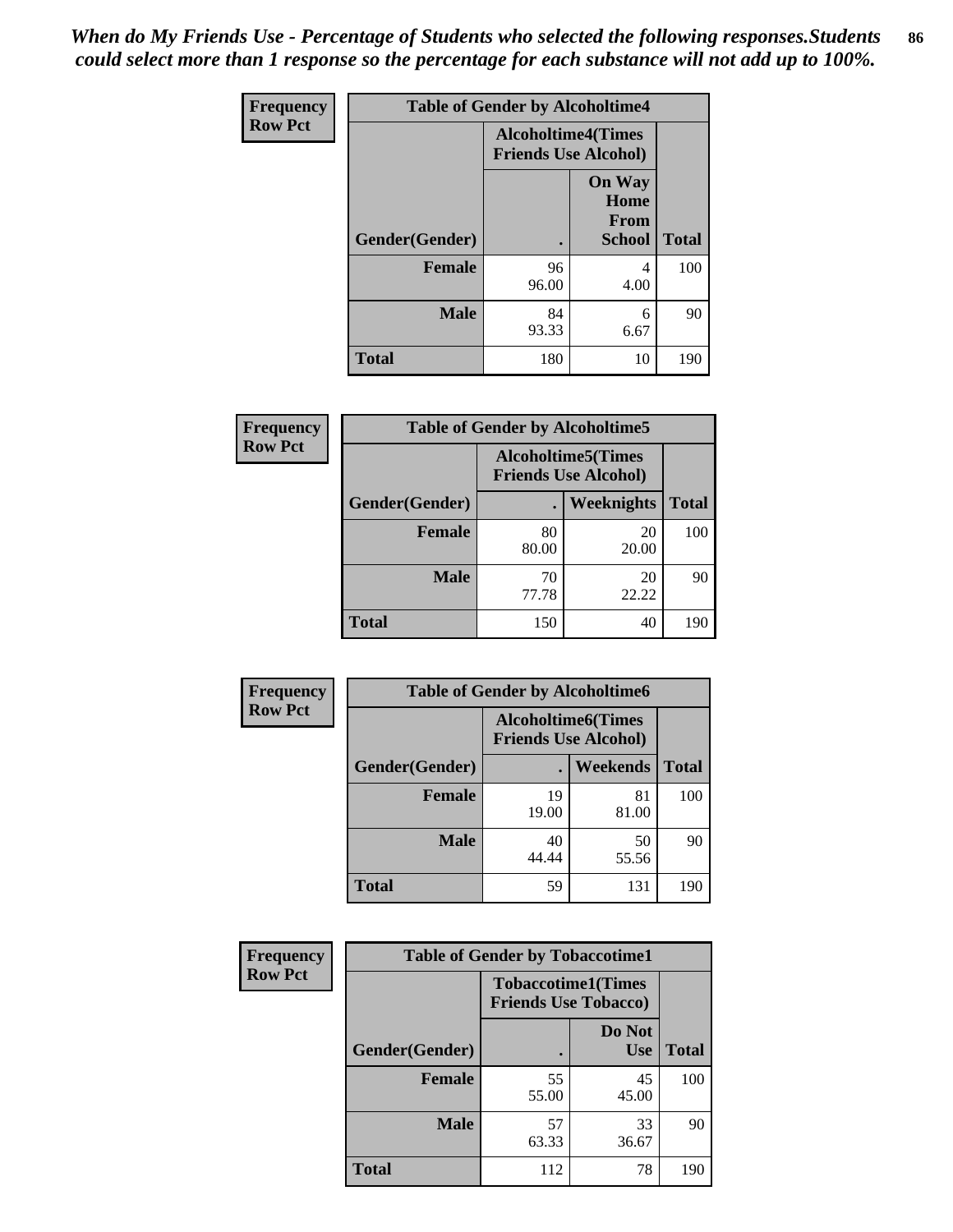| <b>Frequency</b> | <b>Table of Gender by Tobaccotime2</b> |                             |                            |              |
|------------------|----------------------------------------|-----------------------------|----------------------------|--------------|
| <b>Row Pct</b>   |                                        | <b>Friends Use Tobacco)</b> | <b>Tobaccotime2(Times</b>  |              |
|                  | Gender(Gender)                         |                             | <b>On Way</b><br>to School | <b>Total</b> |
|                  | <b>Female</b>                          | 70<br>70.00                 | 30<br>30.00                | 100          |
|                  | <b>Male</b>                            | 61<br>67.78                 | 29<br>32.22                | 90           |
|                  | <b>Total</b>                           | 131                         | 59                         | 190          |

| <b>Frequency</b> | <b>Table of Gender by Tobaccotime3</b> |                             |                                |              |
|------------------|----------------------------------------|-----------------------------|--------------------------------|--------------|
| <b>Row Pct</b>   |                                        | <b>Friends Use Tobacco)</b> | <b>Tobaccotime3(Times</b>      |              |
|                  | Gender(Gender)                         |                             | <b>During</b><br><b>School</b> | <b>Total</b> |
|                  | Female                                 | 80<br>80.00                 | 20<br>20.00                    | 100          |
|                  | <b>Male</b>                            | 63<br>70.00                 | 27<br>30.00                    | 90           |
|                  | <b>Total</b>                           | 143                         | 47                             | 190          |

| <b>Frequency</b> | <b>Table of Gender by Tobaccotime4</b> |                                                          |                                                       |              |
|------------------|----------------------------------------|----------------------------------------------------------|-------------------------------------------------------|--------------|
| <b>Row Pct</b>   |                                        | <b>Tobaccotime4(Times</b><br><b>Friends Use Tobacco)</b> |                                                       |              |
|                  | Gender(Gender)                         |                                                          | <b>On Way</b><br>Home<br><b>From</b><br><b>School</b> | <b>Total</b> |
|                  | <b>Female</b>                          | 96<br>96.00                                              | 4<br>4.00                                             | 100          |
|                  | <b>Male</b>                            | 84<br>93.33                                              | 6<br>6.67                                             | 90           |
|                  | <b>Total</b>                           | 180                                                      | 10                                                    | 190          |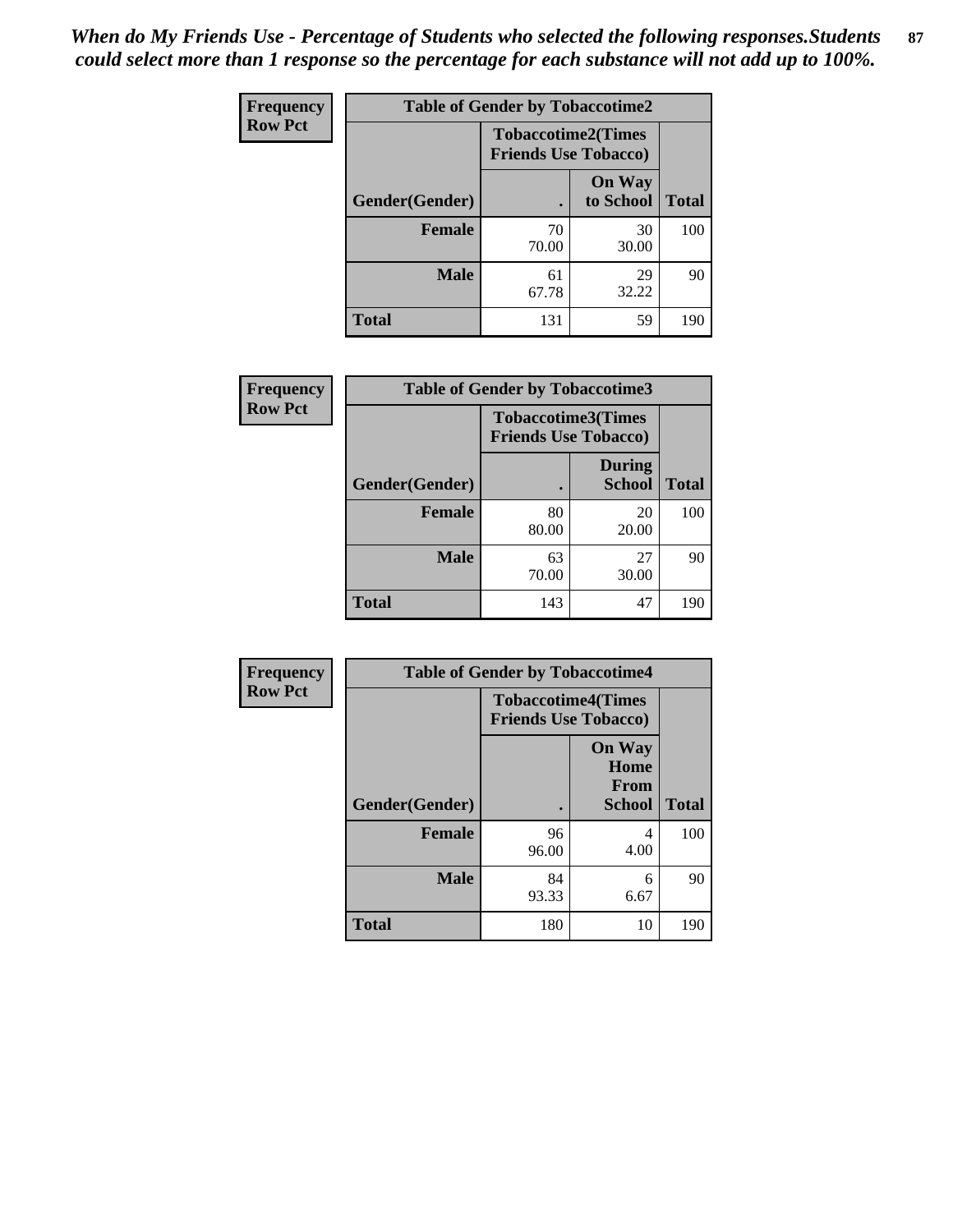| <b>Frequency</b> | <b>Table of Gender by Tobaccotime5</b> |             |                                                          |              |  |
|------------------|----------------------------------------|-------------|----------------------------------------------------------|--------------|--|
| <b>Row Pct</b>   |                                        |             | <b>Tobaccotime5(Times</b><br><b>Friends Use Tobacco)</b> |              |  |
|                  | <b>Gender</b> (Gender)                 |             | <b>Weeknights</b>                                        | <b>Total</b> |  |
|                  | Female                                 | 56<br>56.00 | 44<br>44.00                                              | 100          |  |
|                  | <b>Male</b>                            | 52<br>57.78 | 38<br>42.22                                              | 90           |  |
|                  | <b>Total</b>                           | 108         | 82                                                       | 190          |  |

| <b>Frequency</b> | <b>Table of Gender by Tobaccotime6</b> |                             |                           |              |
|------------------|----------------------------------------|-----------------------------|---------------------------|--------------|
| <b>Row Pct</b>   |                                        | <b>Friends Use Tobacco)</b> | <b>Tobaccotime6(Times</b> |              |
|                  | Gender(Gender)                         |                             | <b>Weekends</b>           | <b>Total</b> |
|                  | Female                                 | 48<br>48.00                 | 52<br>52.00               | 100          |
|                  | <b>Male</b>                            | 50<br>55.56                 | 40<br>44.44               | 90           |
|                  | <b>Total</b>                           | 98                          | 92                        | 190          |

| <b>Frequency</b> | <b>Table of Gender by Marijuanatime1</b> |                                |                             |              |
|------------------|------------------------------------------|--------------------------------|-----------------------------|--------------|
| <b>Row Pct</b>   |                                          | <b>Friends Use Marijuana</b> ) | <b>Marijuanatime1(Times</b> |              |
|                  | Gender(Gender)                           |                                | Do Not Use                  | <b>Total</b> |
|                  | <b>Female</b>                            | 32<br>32.00                    | 68<br>68.00                 | 100          |
|                  | <b>Male</b>                              | 38<br>42.22                    | 52<br>57.78                 | 90           |
|                  | <b>Total</b>                             | 70                             | 120                         | 190          |

| <b>Frequency</b> | <b>Table of Gender by Marijuanatime2</b> |                                                               |                            |              |
|------------------|------------------------------------------|---------------------------------------------------------------|----------------------------|--------------|
| <b>Row Pct</b>   |                                          | <b>Marijuanatime2(Times</b><br><b>Friends Use Marijuana</b> ) |                            |              |
|                  | Gender(Gender)                           |                                                               | On Way to<br><b>School</b> | <b>Total</b> |
|                  | <b>Female</b>                            | 92<br>92.00                                                   | 8<br>8.00                  | 100          |
|                  | <b>Male</b>                              | 73<br>81.11                                                   | 17<br>18.89                | 90           |
|                  | <b>Total</b>                             | 165                                                           | 25                         | 190          |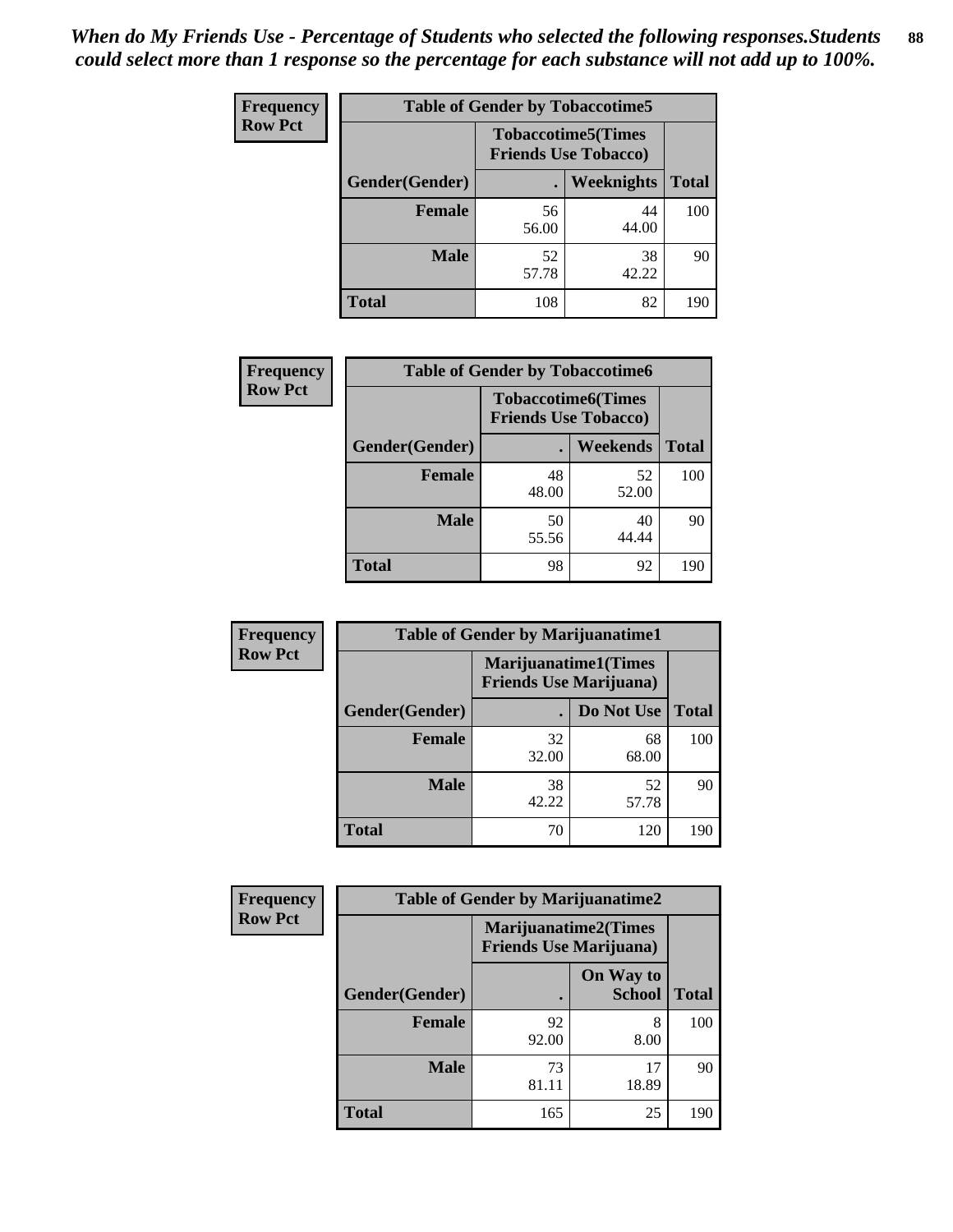| <b>Frequency</b> | Table of Gender by Marijuanatime3 |                                |                                |              |
|------------------|-----------------------------------|--------------------------------|--------------------------------|--------------|
| <b>Row Pct</b>   |                                   | <b>Friends Use Marijuana</b> ) | Marijuanatime3(Times           |              |
|                  | Gender(Gender)                    |                                | <b>During</b><br><b>School</b> | <b>Total</b> |
|                  | <b>Female</b>                     | 93<br>93.00                    | 7.00                           | 100          |
|                  | <b>Male</b>                       | 80<br>88.89                    | 10<br>11.11                    | 90           |
|                  | <b>Total</b>                      | 173                            | 17                             | 190          |

| Frequency      | <b>Table of Gender by Marijuanatime4</b> |                                                               |                                                       |              |
|----------------|------------------------------------------|---------------------------------------------------------------|-------------------------------------------------------|--------------|
| <b>Row Pct</b> |                                          | <b>Marijuanatime4(Times</b><br><b>Friends Use Marijuana</b> ) |                                                       |              |
|                | Gender(Gender)                           |                                                               | <b>On Way</b><br>Home<br><b>From</b><br><b>School</b> | <b>Total</b> |
|                | <b>Female</b>                            | 92<br>92.00                                                   | 8<br>8.00                                             | 100          |
|                | <b>Male</b>                              | 74<br>82.22                                                   | 16<br>17.78                                           | 90           |
|                | <b>Total</b>                             | 166                                                           | 24                                                    | 190          |

| Frequency      | <b>Table of Gender by Marijuanatime5</b> |             |                                                                |              |  |
|----------------|------------------------------------------|-------------|----------------------------------------------------------------|--------------|--|
| <b>Row Pct</b> |                                          |             | <b>Marijuanatime5</b> (Times<br><b>Friends Use Marijuana</b> ) |              |  |
|                | Gender(Gender)                           |             | <b>Weeknights</b>                                              | <b>Total</b> |  |
|                | <b>Female</b>                            | 80<br>80.00 | 20<br>20.00                                                    | 100          |  |
|                | <b>Male</b>                              | 66<br>73.33 | 24<br>26.67                                                    | 90           |  |
|                | <b>Total</b>                             | 146         | 44                                                             | 190          |  |

| Frequency      | <b>Table of Gender by Marijuanatime6</b> |                                                               |                 |              |  |
|----------------|------------------------------------------|---------------------------------------------------------------|-----------------|--------------|--|
| <b>Row Pct</b> |                                          | <b>Marijuanatime6(Times</b><br><b>Friends Use Marijuana</b> ) |                 |              |  |
|                | Gender(Gender)                           |                                                               | <b>Weekends</b> | <b>Total</b> |  |
|                | Female                                   | 69<br>69.00                                                   | 31<br>31.00     | 100          |  |
|                | <b>Male</b>                              | 60<br>66.67                                                   | 30<br>33.33     | 90           |  |
|                | <b>Total</b>                             | 129                                                           | 61              | 190          |  |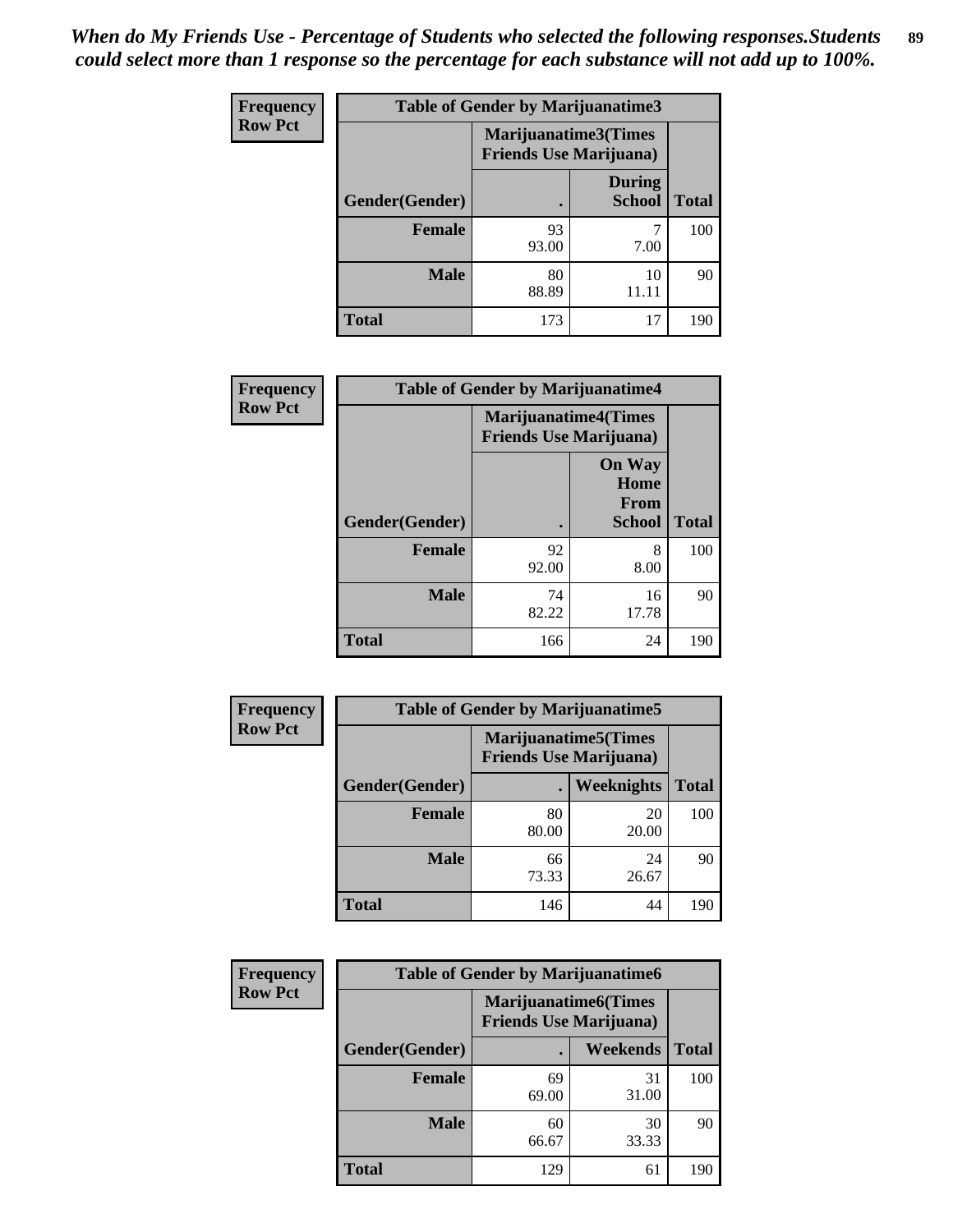| <b>Frequency</b> | <b>Table of Gender by Otherdrugtime1</b> |                                                                                  |             |              |
|------------------|------------------------------------------|----------------------------------------------------------------------------------|-------------|--------------|
| <b>Row Pct</b>   |                                          | <b>Otherdrugtime1(Times</b><br><b>Friends Use Other</b><br><b>Illegal Drugs)</b> |             |              |
|                  | Gender(Gender)                           |                                                                                  | Do Not Use  | <b>Total</b> |
|                  | <b>Female</b>                            | 18<br>18.00                                                                      | 82<br>82.00 | 100          |
|                  | <b>Male</b>                              | 20<br>22.22                                                                      | 70<br>77.78 | 90           |
|                  | <b>Total</b>                             | 38                                                                               | 152         | 190          |

| <b>Frequency</b> | <b>Table of Gender by Otherdrugtime2</b> |                        |                                                         |              |
|------------------|------------------------------------------|------------------------|---------------------------------------------------------|--------------|
| <b>Row Pct</b>   |                                          | <b>Illegal Drugs</b> ) | <b>Otherdrugtime2(Times</b><br><b>Friends Use Other</b> |              |
|                  | Gender(Gender)                           |                        | On Way to<br><b>School</b>                              | <b>Total</b> |
|                  | <b>Female</b>                            | 94<br>94.00            | 6<br>6.00                                               | 100          |
|                  | <b>Male</b>                              | 87<br>96.67            | 3<br>3.33                                               | 90           |
|                  | <b>Total</b>                             | 181                    | 9                                                       | 190          |

| <b>Frequency</b> |                | <b>Table of Gender by Otherdrugtime3</b>                                   |                                |              |
|------------------|----------------|----------------------------------------------------------------------------|--------------------------------|--------------|
| <b>Row Pct</b>   |                | Otherdrugtime3(Times<br><b>Friends Use Other</b><br><b>Illegal Drugs</b> ) |                                |              |
|                  | Gender(Gender) | $\bullet$                                                                  | <b>During</b><br><b>School</b> | <b>Total</b> |
|                  | <b>Female</b>  | 95<br>95.00                                                                | 5<br>5.00                      | 100          |
|                  | <b>Male</b>    | 84<br>93.33                                                                | 6<br>6.67                      | 90           |
|                  | <b>Total</b>   | 179                                                                        | 11                             | 190          |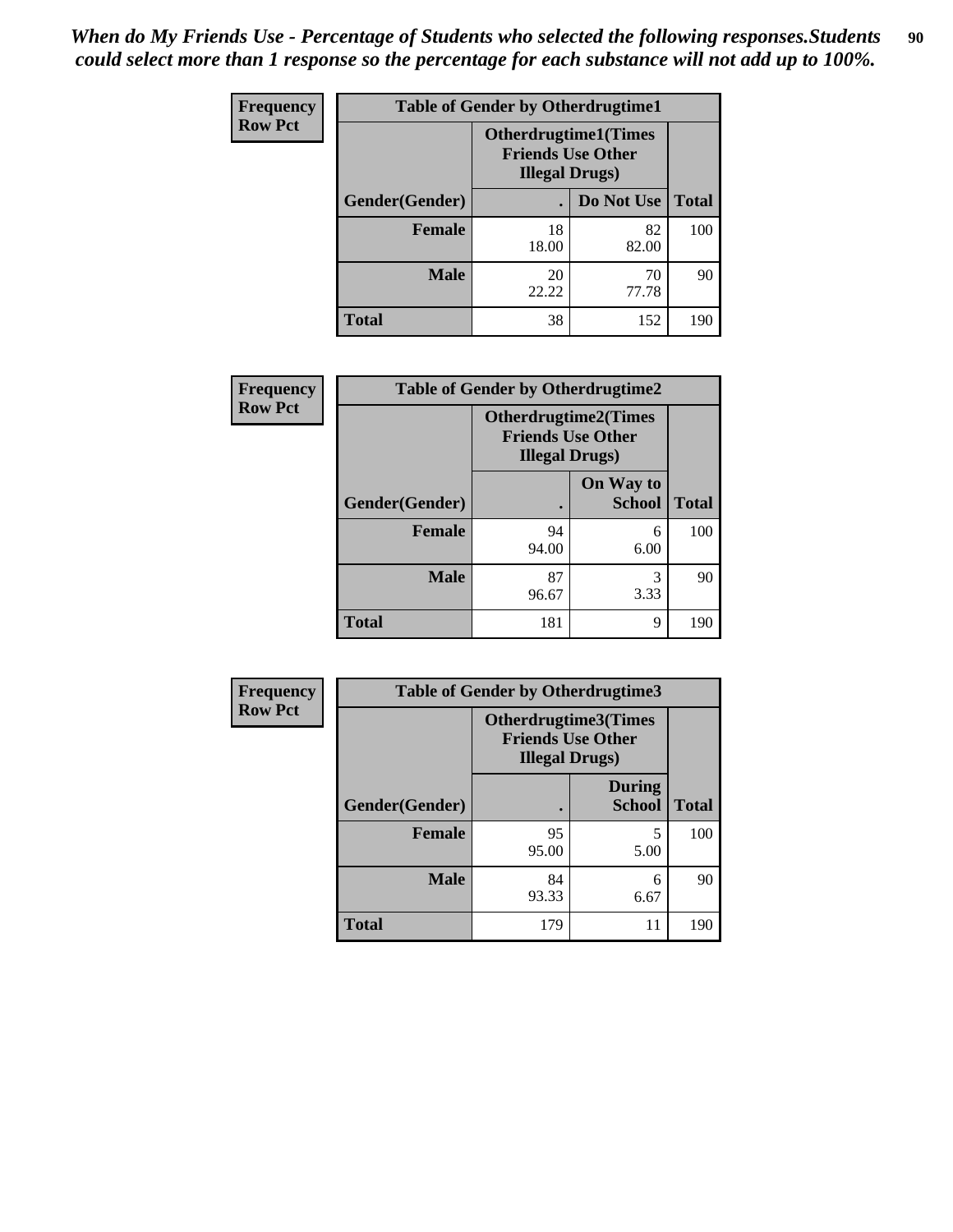*When do My Friends Use - Percentage of Students who selected the following responses.Students could select more than 1 response so the percentage for each substance will not add up to 100%.* **91**

| Frequency      | <b>Table of Gender by Otherdrugtime4</b> |                        |                                                         |              |
|----------------|------------------------------------------|------------------------|---------------------------------------------------------|--------------|
| <b>Row Pct</b> |                                          | <b>Illegal Drugs</b> ) | <b>Otherdrugtime4(Times</b><br><b>Friends Use Other</b> |              |
|                | Gender(Gender)                           |                        | <b>On Way</b><br>Home<br><b>From</b><br><b>School</b>   | <b>Total</b> |
|                | <b>Female</b>                            | 94<br>94.00            | 6<br>6.00                                               | 100          |
|                | <b>Male</b>                              | 86<br>95.56            | 4<br>4.44                                               | 90           |
|                | <b>Total</b>                             | 180                    | 10                                                      | 190          |

| <b>Frequency</b> | <b>Table of Gender by Otherdrugtime5</b> |                                                                                    |                   |              |  |
|------------------|------------------------------------------|------------------------------------------------------------------------------------|-------------------|--------------|--|
| <b>Row Pct</b>   |                                          | <b>Otherdrugtime5</b> (Times<br><b>Friends Use Other</b><br><b>Illegal Drugs</b> ) |                   |              |  |
|                  | Gender(Gender)                           |                                                                                    | <b>Weeknights</b> | <b>Total</b> |  |
|                  | <b>Female</b>                            | 87<br>87.00                                                                        | 13<br>13.00       | 100          |  |
|                  | <b>Male</b>                              | 80<br>88.89                                                                        | 10<br>11.11       | 90           |  |
|                  | Total                                    | 167                                                                                | 23                | 190          |  |

| <b>Frequency</b> | <b>Table of Gender by Otherdrugtime6</b> |                                                                                   |             |              |  |
|------------------|------------------------------------------|-----------------------------------------------------------------------------------|-------------|--------------|--|
| <b>Row Pct</b>   |                                          | <b>Otherdrugtime6(Times</b><br><b>Friends Use Other</b><br><b>Illegal Drugs</b> ) |             |              |  |
|                  | Gender(Gender)                           |                                                                                   | Weekends    | <b>Total</b> |  |
|                  | <b>Female</b>                            | 83<br>83.00                                                                       | 17<br>17.00 | 100          |  |
|                  | <b>Male</b>                              | 78<br>86.67                                                                       | 12<br>13.33 | 90           |  |
|                  | <b>Total</b>                             | 161                                                                               | 29          | 190          |  |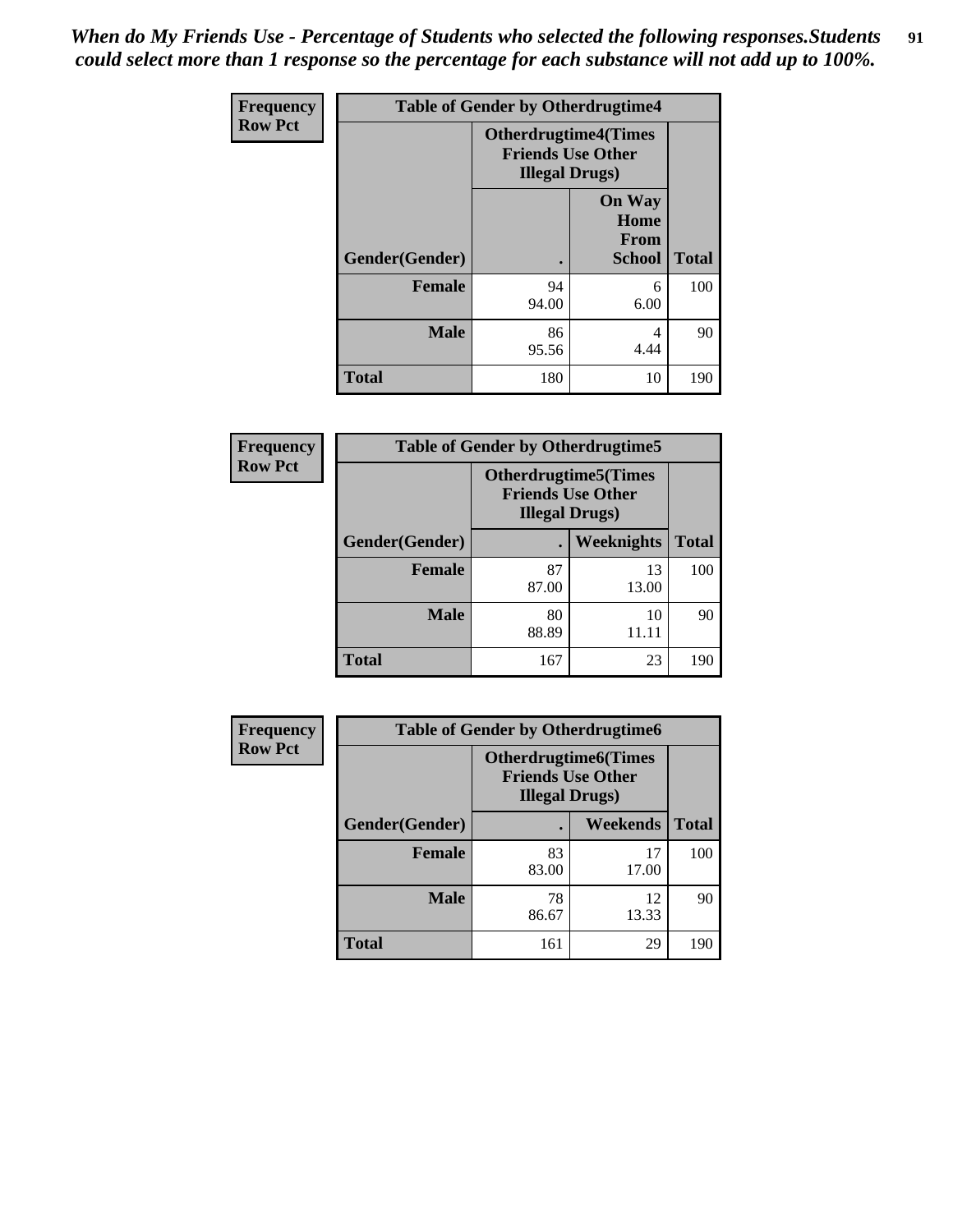### *Other Questions* **92**

| <b>Frequency</b> |                | <b>Table of Gender by Educationalcohol</b>                                                                                    |                |              |
|------------------|----------------|-------------------------------------------------------------------------------------------------------------------------------|----------------|--------------|
| <b>Row Pct</b>   |                | Educationalcohol(I<br>have been taught<br>about alcohol,<br>tobacco,<br>and other drugs<br>within the last year<br>at school) |                |              |
|                  | Gender(Gender) | Yes                                                                                                                           | N <sub>0</sub> | <b>Total</b> |
|                  | <b>Female</b>  | 56<br>56.00                                                                                                                   | 44<br>44.00    | 100          |
|                  | <b>Male</b>    | 50<br>58.14                                                                                                                   | 36<br>41.86    | 86           |
|                  | <b>Total</b>   | 106                                                                                                                           | 80             | 186          |
|                  |                | <b>Frequency Missing <math>=</math> 4</b>                                                                                     |                |              |

| Frequency      | <b>Table of Gender by Rodedrinking</b> |                                                                                                                     |                |              |  |
|----------------|----------------------------------------|---------------------------------------------------------------------------------------------------------------------|----------------|--------------|--|
| <b>Row Pct</b> |                                        | Rodedrinking(In<br>the past 30 days I<br>have ridden in a<br>car with a driver<br>who had been<br>drinking alcohol) |                |              |  |
|                | Gender(Gender)                         | <b>Yes</b>                                                                                                          | N <sub>0</sub> | <b>Total</b> |  |
|                | <b>Female</b>                          | 25<br>25.00                                                                                                         | 75<br>75.00    | 100          |  |
|                | <b>Male</b>                            | 18<br>20.93                                                                                                         | 68<br>79.07    | 86           |  |
|                | <b>Total</b>                           | 43                                                                                                                  | 143            | 186          |  |
|                |                                        | <b>Frequency Missing <math>=</math> 4</b>                                                                           |                |              |  |

| Frequency      | <b>Table of Gender by Drugsschool</b> |                                                                                                                                     |                |              |
|----------------|---------------------------------------|-------------------------------------------------------------------------------------------------------------------------------------|----------------|--------------|
| <b>Row Pct</b> |                                       | <b>Drugsschool</b> (During<br>the past 12 months,<br>I have been offered,<br>sold,<br>or given illegal drugs<br>on school property) |                |              |
|                | Gender(Gender)                        | Yes                                                                                                                                 | N <sub>0</sub> | <b>Total</b> |
|                | <b>Female</b>                         | 11<br>11.00                                                                                                                         | 89<br>89.00    | 100          |
|                | <b>Male</b>                           | 16<br>18.60                                                                                                                         | 70<br>81.40    | 86           |
|                | <b>Total</b>                          | 27                                                                                                                                  | 159            | 186          |
|                |                                       | <b>Frequency Missing <math>=</math> 4</b>                                                                                           |                |              |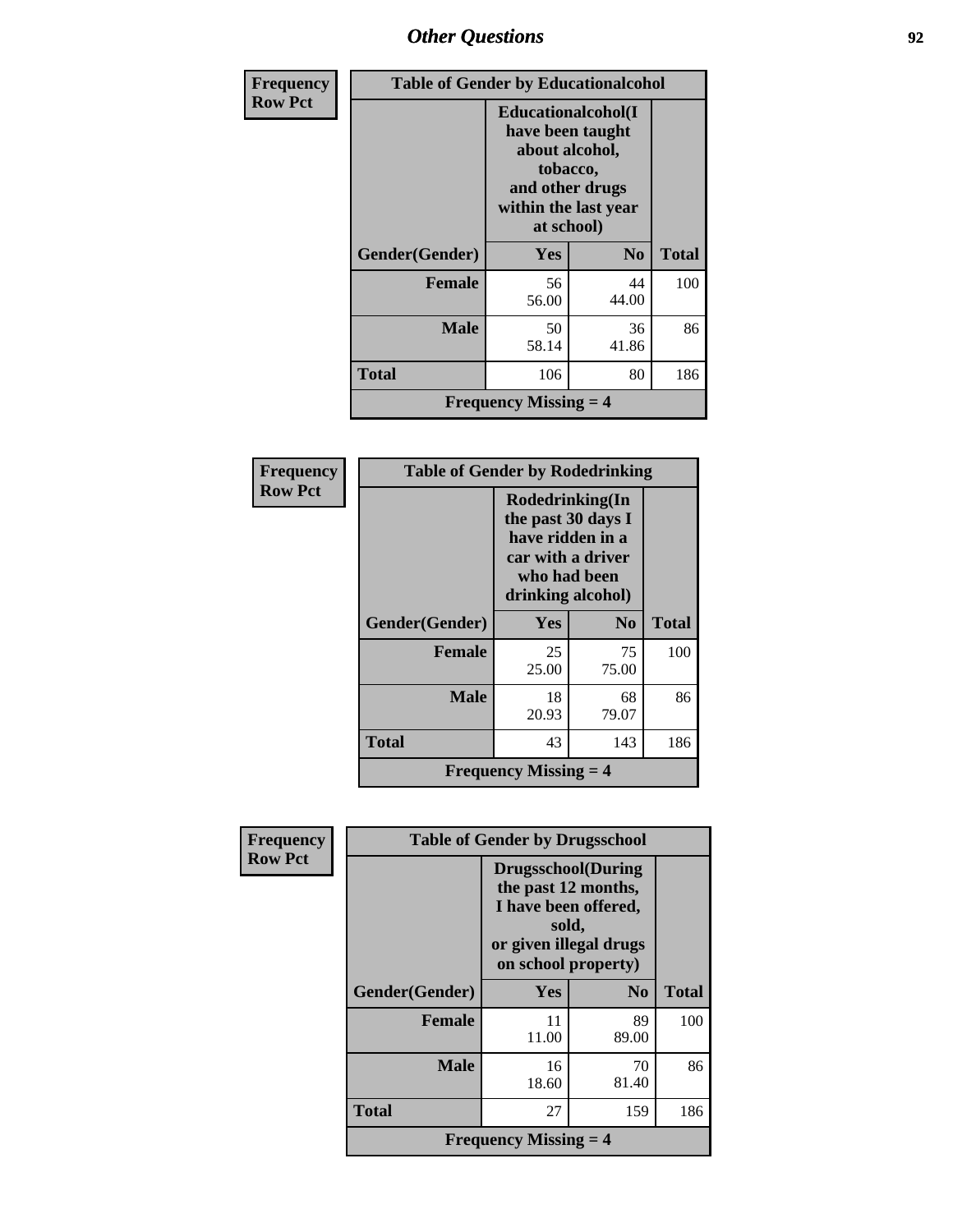### *Other Questions* **93**

**Frequency Row Pct**

| <b>Table of Gender by Bingedrinking</b> |                                                                                                         |                |                   |                   |                        |                               |                          |              |
|-----------------------------------------|---------------------------------------------------------------------------------------------------------|----------------|-------------------|-------------------|------------------------|-------------------------------|--------------------------|--------------|
|                                         | Bingedrinking(I have drunk five or more<br>drinks of alcohol at one sitting during the<br>last 30 days) |                |                   |                   |                        |                               |                          |              |
| <b>Gender</b> (Gender)                  | $\mathbf 0$<br>  Days                                                                                   | $1$ or<br>days | 3 to<br>5<br>days | 6 to<br>9<br>days | 10<br>to<br>19<br>days | <b>20</b><br>to<br>29<br>days | All<br><b>30</b><br>days | <b>Total</b> |
| <b>Female</b>                           | 85<br>85.00                                                                                             | 4<br>4.00      | 4<br>4.00         | 2<br>2.00         | 3<br>3.00              | 0<br>0.00                     | $\mathfrak{D}$<br>2.00   | 100          |
| <b>Male</b>                             | 79<br>87.78                                                                                             | 3<br>3.33      | 3<br>3.33         | 1.11              | 1.11                   | 2<br>2.22                     | 1.11                     | 90           |
| <b>Total</b>                            | 164                                                                                                     | 7              | $\overline{7}$    | 3                 | 4                      | 2                             | 3                        | 190          |

| Frequency      | <b>Table of Gender by Educationaids</b> |                                                                                                 |             |              |  |
|----------------|-----------------------------------------|-------------------------------------------------------------------------------------------------|-------------|--------------|--|
| <b>Row Pct</b> |                                         | <b>Educationaids</b> (I<br>have been taught<br>about HIV/AIDS<br>at school in the<br>past year) |             |              |  |
|                | Gender(Gender)                          | Yes                                                                                             | $\bf No$    | <b>Total</b> |  |
|                | <b>Female</b>                           | 67<br>67.00                                                                                     | 33<br>33.00 | 100          |  |
|                | <b>Male</b>                             | 56<br>65.12                                                                                     | 30<br>34.88 | 86           |  |
|                | <b>Total</b>                            | 123                                                                                             | 63          | 186          |  |
|                |                                         | <b>Frequency Missing <math>=</math> 4</b>                                                       |             |              |  |

| <b>Frequency</b> | <b>Table of Gender by Suicideconsider</b> |                        |                |              |  |
|------------------|-------------------------------------------|------------------------|----------------|--------------|--|
| <b>Row Pct</b>   |                                           | <b>Suicideconsider</b> |                |              |  |
|                  | Gender(Gender)                            | Yes                    | N <sub>0</sub> | <b>Total</b> |  |
|                  | <b>Female</b>                             | 22<br>22.00            | 78<br>78.00    | 100          |  |
|                  | <b>Male</b>                               | 8<br>9.30              | 78<br>90.70    | 86           |  |
|                  | <b>Total</b>                              | 30                     | 156            | 186          |  |
|                  | <b>Frequency Missing <math>=</math> 4</b> |                        |                |              |  |